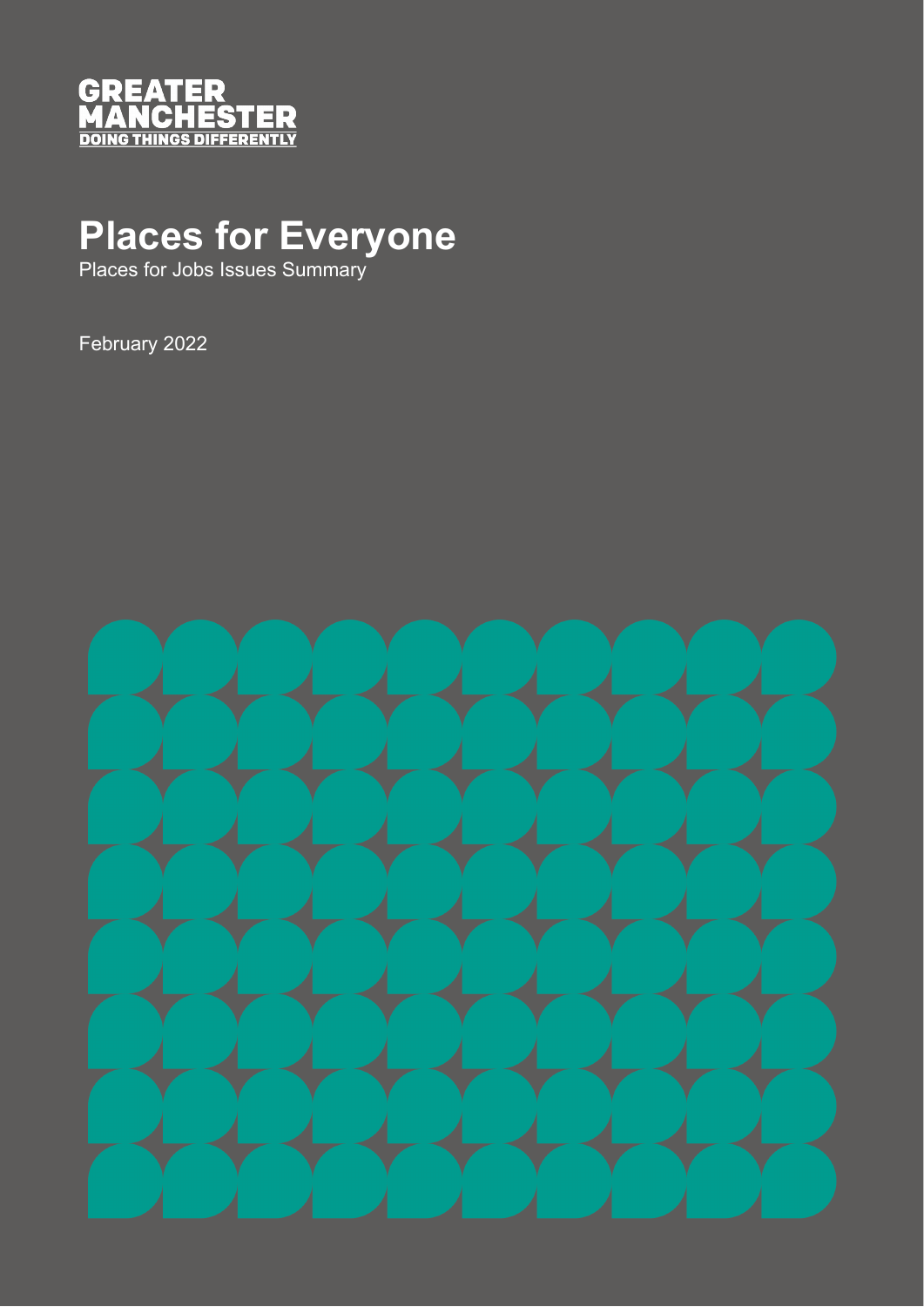## **Chapter 6 – Places for Jobs**

A summary of the issues raised in relation to the policies within PfE 2021 Chapter 6 – Places for Jobs and the relevant respondents to PfE 2021 is set out below.

## **PfE 2021 Policy JP-J1 - Supporting Long-Term Economic Growth**

| Row       | Summary of issues raised to PfE2021                                              | Summary response to issues raised to PfE2021                                                         | Respondent name(s)      |
|-----------|----------------------------------------------------------------------------------|------------------------------------------------------------------------------------------------------|-------------------------|
|           | <b>General/ Plan-wide</b>                                                        |                                                                                                      |                         |
| $JP-J1.1$ | Plan is relying on 2013 Joint Minerals Plan which precedes the current NPPF.     | The Greater Manchester Joint Minerals Development Plan (GMJMDP) is                                   | <b>Mineral Products</b> |
|           | Review of Joint Minerals Plan must run hand in hand with GMSF as                 | not being amended as part of PfE. Mineral Safeguarding Areas, and the                                | Association             |
|           | objectives will be undeliverable. Mineral supply cannot be assumed. GMSF         | policies which cover them, are identified within the GMJMDP and will                                 |                         |
|           | must explain clearly how it proposes to integrate minerals plan policies 1-5, 8- | remain unchanged and applicable once PfE is adopted. Therefore, it is                                |                         |
|           | 9 and 11. Not all policies have considered Mineral Safeguarding Areas.           | not necessary to identify them on the PfE policies map and no change is                              |                         |
|           | Representation to 2016 GMSF attached, which states there is no section on        | necessary.                                                                                           |                         |
|           | minerals and the plan needs to consider Minerals Plan Policies 1-5, 8-9 and      |                                                                                                      |                         |
|           | 11. Demands for minerals will not necessarily be met. Plans should show          |                                                                                                      |                         |
|           | MSAs and minerals infrastructure.                                                |                                                                                                      |                         |
| $JP-J1.2$ | The Publication Plan has not had due regard to the provisions of the latest      | It is considered that the Publication Plan is in line with NPPF. In relation to $\vert$ See Appendix |                         |
|           | draft of the NPPF, and specifically Section 13, Paragraph 141 and the            | para 141, the PfE Plan sets out a very clear preference of using                                     |                         |
|           | strategy to be assessed in relation to justifying that exceptional circumstances | previously developed (brownfield) land and vacant buildings to meet                                  |                         |
|           | exist to change Green Belt boundaries                                            | development needs in line with NPPF. However, given the scale of                                     |                         |
|           |                                                                                  | development required to meet the objectives of the Plan, a limited amount                            |                         |
|           |                                                                                  | of development is identified on land outside of the urban area on                                    |                         |
|           |                                                                                  | greenfield and/or Green Belt land. The details of the employment land                                |                         |
|           |                                                                                  | needs and supply can be found in the Employment Topic Paper                                          |                         |
|           |                                                                                  | [05.01.04], the details of the housing land needs and supply can be found                            |                         |
|           |                                                                                  | in the Housing Topic Paper[06.01.03]. Further details in relation to the                             |                         |
|           |                                                                                  | strategic case for releasing Green Belt can be found in the Green Belt                               |                         |
|           |                                                                                  | Topic Paper [07.01.25]. No change is considered necessary.                                           |                         |
|           |                                                                                  |                                                                                                      |                         |
| $JP-J1.3$ | It is questionable whether PfE and the GMSF can effectively be treated as the    | As stated at paragraph 1.22 of the Places for Everyone Plan, the impact                              | See Appendix            |
|           | same plan. Legality must be decided in court before "Places for Everyone"        | of the five different changes between the GMSF2020 and the PfE2021,                                  |                         |
|           | can proceed any further. It is assumed that a transition between a spatial       | together with that of their cumulative impact was considered and it was                              |                         |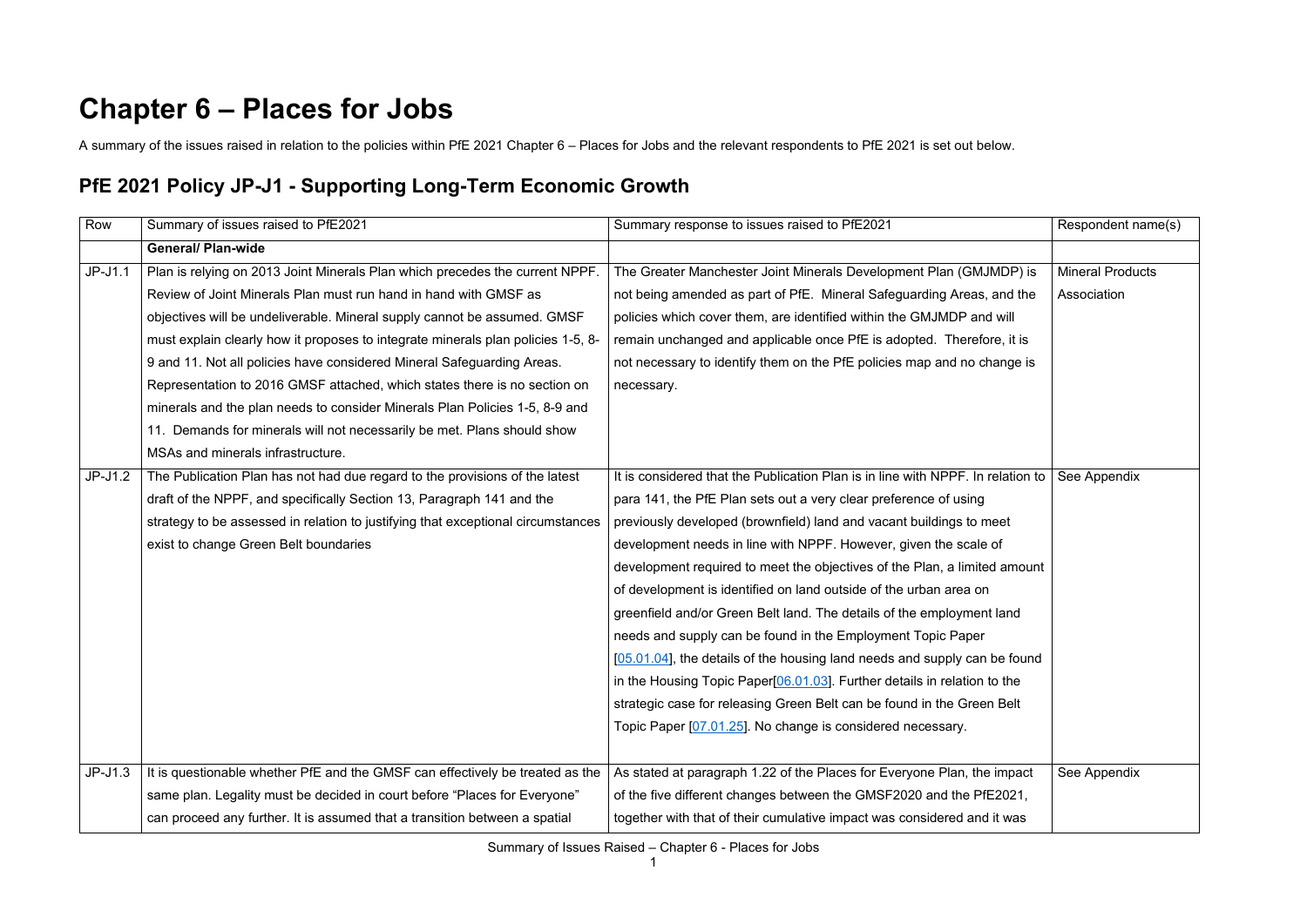| Row       | Summary of issues raised to PfE2021                                            | Summary response to issues raised to PfE2021                                  | Respondent name(s)      |
|-----------|--------------------------------------------------------------------------------|-------------------------------------------------------------------------------|-------------------------|
|           | framework (GMSF) and a Joint Development plan (PfE) is acceptable without      | determined that the PfE 2021 would result in a plan which has a               |                         |
|           | a significant re-write.                                                        | substantially the same effect on the participating nine districts as GMSF     |                         |
|           |                                                                                | 2020. In this context, it is important to note that, "substantially the same  |                         |
|           |                                                                                | effect" does not mean "the same effect". It allows for flexibility to address |                         |
|           |                                                                                | the fact that the plan now covers a different geographical area, with         |                         |
|           |                                                                                | consequently different levels of needs and resulting changes to               |                         |
|           |                                                                                | allocations. No change is considered necessary.                               |                         |
| $JP-J1.4$ | Sections 20 to 23 relate to the Examination of local development documents     | No change considered necessary. Comment not relevant to JP-J1,                | See Appendix            |
|           | through to document adoption and will clearly be addressed at later stages of  | however the Plan has been prepared in accordance with the Town and            |                         |
|           | the Plan Review process. It is assumed that the Greater Manchester             | Country Planning (Local Planning) (England) Regulations 2012. and is          |                         |
|           | Combined Authority has been mindful of the relevant sections of the Planning   | supported by a proportionate evidence base [see supporting documents          |                         |
|           | and Compulsory Purchase Act in the preparation of this plan. The               | page]. Details of the process can be found at paragraphs 1.59 to 1.68 of      |                         |
|           | documentation is inconsistent, incoherent in parts and does not currently      | the Publication Plan.                                                         |                         |
|           | justify and support the Plan as drafted.                                       |                                                                               |                         |
| $JP-J1.5$ | Disagree with the Places for Everyone-IA that JP-J 1 will have the following   | No change considered necessary. The scoring within the IA is considered       | <b>Historic England</b> |
|           | effects on IA Objective 16: Uncertain/positive (? /+) on assessment criteria   | to be in accordance with the framework set out in the IA Scoping Report       |                         |
|           | Improve landscape quality and the character of open spaces and the public      | $[02.01.01]$ .                                                                |                         |
|           | realm Negative/Uncertain (-/?) on assessment criteria Conserve and enhance     |                                                                               |                         |
|           | the historic environment, heritage assets and their setting Negative/Uncertain |                                                                               |                         |
|           | (-/?) on assessment criteria Respect, maintain and strengthen local character  |                                                                               |                         |
|           | and distinctiveness In view of our comments on the Plan, we consider that as   |                                                                               |                         |
|           | drafted the policy and the Chapter as a whole would be very incompatible (--)  |                                                                               |                         |
|           | with IA Objective 16.                                                          |                                                                               |                         |
| $JP-J1.6$ | Local labour during development/ construction leads to job losses when         | The Greater Manchester Strategy and Local Industrial Strategy sets out        | Laura Charlotte         |
|           | developed and companies move on                                                | ambitions to deliver good quality, high-skilled jobs. PfE seeks to provide    |                         |
|           |                                                                                | land to meet the widest range of employment opportunities to ensure           |                         |
|           |                                                                                | Greater Manchester remains as competitive as possible and provides            |                         |
|           |                                                                                | sites for advanced manufacturing, digital and tech jobs, for example, at      |                         |
|           |                                                                                | Heywood/Pilsworth (Northern Gateway). A commitment to local labour is         |                         |
|           |                                                                                | only one of the ways in which the plan will benefit local people. No          |                         |
|           |                                                                                | change considered necessary.                                                  |                         |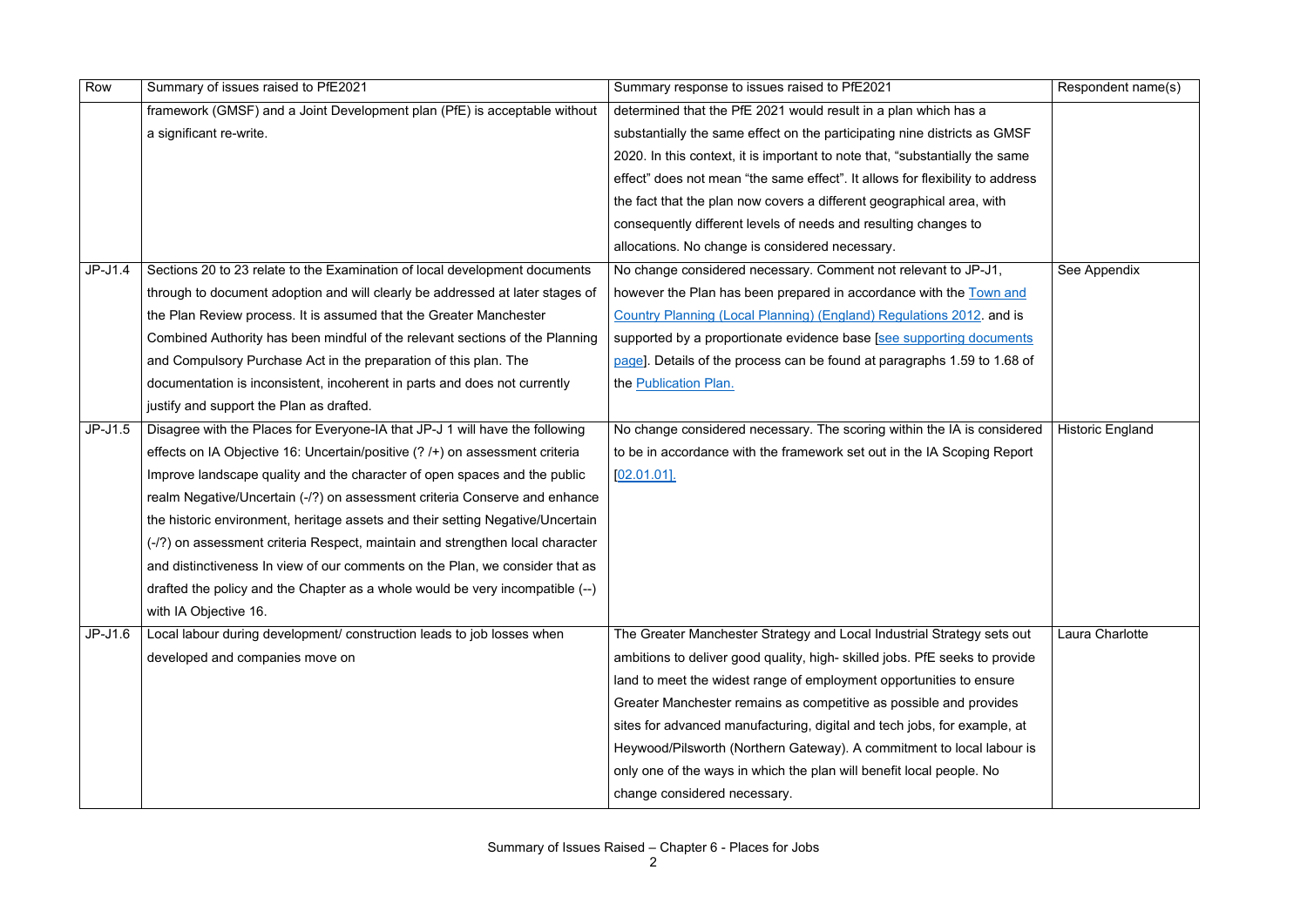| Row       | Summary of issues raised to PfE2021                                            | Summary response to issues raised to PfE2021                                              | Respondent name(s) |
|-----------|--------------------------------------------------------------------------------|-------------------------------------------------------------------------------------------|--------------------|
| $JP-J1.7$ | Comments provided in relation to Cheshire East Local Plan examination -        | No change proposed. Comment relates to Cheshire East's Local Plan and   Bellway Homes Ltd |                    |
|           | Policy EG5 does not indicate the future capacity for additional town centre    | does not relate to PfE.                                                                   |                    |
|           | and retail development in the main towns and service centres, or establish the |                                                                                           |                    |
|           | boundaries of town centres and primary shopping areas.                         |                                                                                           |                    |
| $JP-J1.8$ | Report submitted which recommends some medium to long term                     | Comment / evidence noted.                                                                 | Rail future Ltd    |
|           | interventions aimed at expanding the freight offering, since movement of       |                                                                                           |                    |
|           | goods by road is the most difficult to decarbonise and future demand is likely |                                                                                           |                    |
|           | to exceed that available at Trafford Park                                      |                                                                                           |                    |
|           | <b>Employment need/ demand</b>                                                 |                                                                                           |                    |
| Policy    | The amount of employment floorspace proposed is excessive and                  | Unlike for housing need, there is no standard methodology for calculating                 | See Appendix       |
| $JP-J1.9$ | unnecessary when compared to the evidence presented, especially in terms       | employment land need. However, as detailed in the paper Employment                        |                    |
|           | of predicted job losses.                                                       | Land Needs in Greater Manchester [05.01.02] the approach adopted is                       |                    |
|           |                                                                                | considered to be a robust, widely accepted methodology. It is not                         |                    |
|           | Over-provision can increase vacancy rates, increase competition for business   | considered that there will be an over provision of employment land as a                   |                    |
|           | between neighboring authorities and lead to areas becoming blighted.           | result of the policies in the plan.                                                       |                    |
|           |                                                                                |                                                                                           |                    |
|           | The approach used to calculate Greater Manchester's employment floorspace      | It is considered that appropriate adjustments have been made in relation                  |                    |
|           | needs is inadequate/ incorrect/ questionable. The assumptions used to          | to employment land demand figures to take account of past under                           |                    |
|           | determine employment land supply requirements overestimates the                | delivery and the need to have sufficiently attractive sites and premises to               |                    |
|           | requirement and doesn't take into consideration market signals, past           | meet the overall ambitions of the Greater Manchester Strategy and Local                   |                    |
|           | completion/ take up rates or predicted future impacts on the industry (I.e.    | Industry Strategy. See also supporting evidence Economic Forecasts for                    |                    |
|           | increased automation, more working from home and a downward trend in           | Greater Manchester [05.01.01]] and Employment Topic Paper [05.01.04].                     |                    |
|           | demand for office space). The impacts of the Covid-19 pandemic on              |                                                                                           |                    |
|           | employment land supply or needs have not been assessed. It also not clear      | As detailed in Chapters 1, 6 and 7 of the PfE Plan, two assessments of                    |                    |
|           | whether unoccupied floorspace (whether new or previously occupied) has         | the potential impacts of Covid-19 and Brexit on the economy were carried                  |                    |
|           | been accounted for.                                                            | out, initially in 2020 and again in 2021. Both assessments concluded that                 |                    |
|           |                                                                                | there was insufficient evidence to amend the assumptions underpinning                     |                    |
|           |                                                                                | the PfE Plan. For further information see COVID-19 and Places for                         |                    |
|           |                                                                                | Everyone Growth Options [05.01.03].                                                       |                    |
|           |                                                                                | As such, when the plan and evidence is read as a whole no change is                       |                    |
|           |                                                                                | considered necessary.                                                                     |                    |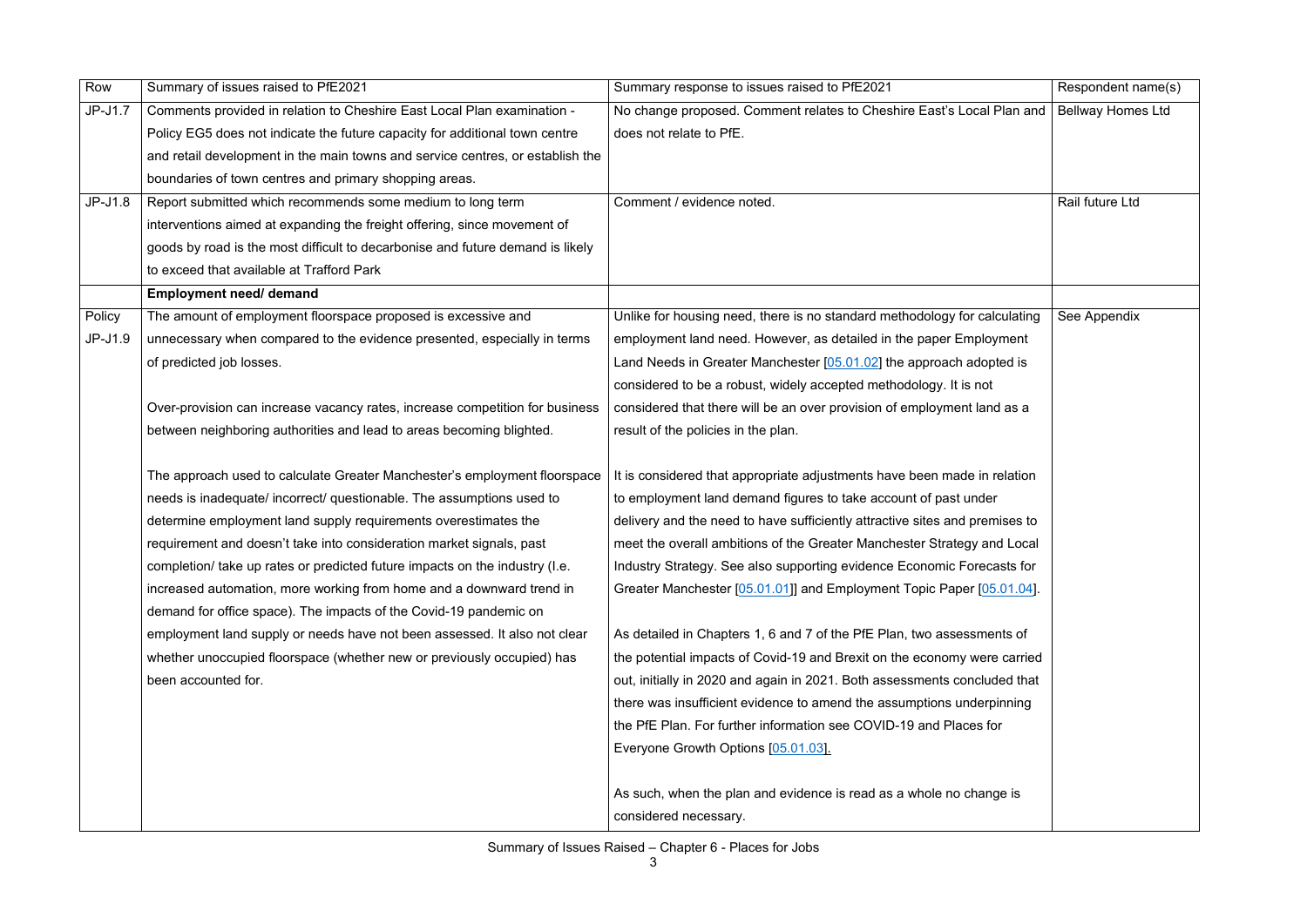| Row    | Summary of issues raised to PfE2021                                             | Summary response to issues raised to PfE2021                                  | Respondent name(s)        |
|--------|---------------------------------------------------------------------------------|-------------------------------------------------------------------------------|---------------------------|
| Policy | There is adequate capacity to meet employment floorspace requirements on        | Unlike for housing need, there is no standard methodology for calculating     | See Appendix              |
| JP-    | previously developed land, there is no need to release Green Belt.              | employment land need. However, as detailed in the paper Employment            |                           |
| J1.10  |                                                                                 | Land Needs in Greater Manchester [05.01.02] the approach adopted is           |                           |
|        | No need to release green spaces for offices given there is an over-supply;      | considered to be a robust, widely accepted methodology.                       |                           |
|        | businesses should take advantage of the transport network and existing land     |                                                                               |                           |
|        | supply.                                                                         | In line with NPPF, the Plan seeks to promote the development of               |                           |
|        |                                                                                 | brownfield land within the urban area and to use land efficiently. By         |                           |
|        |                                                                                 | working together the nine districts have been able to maximise the supply     |                           |
|        |                                                                                 | of the brownfield land at the core of the conurbation and limit the extent of |                           |
|        |                                                                                 | Green Belt release. Chapter 4 (4.1 - 4.23) summarises the PfE Spatial         |                           |
|        |                                                                                 | Strategy which seeks to deliver significant development in the core growth    |                           |
|        |                                                                                 | area, boost the competitiveness of the Northern Areas and sustain the         |                           |
|        |                                                                                 | competitiveness of the Southern Areas. The land supply data set out in        |                           |
|        |                                                                                 | tables 6.1 and 6.2 in the Plan, demonstrates that there is insufficient land  |                           |
|        |                                                                                 | in the urban area to meet the identified need. As set out in paragraphs       |                           |
|        |                                                                                 | 1.41-1.48 of PfE 2021, some Green Belt release is required to address         |                           |
|        |                                                                                 | identified development needs and the exceptional circumstances for this       |                           |
|        |                                                                                 | is set out in the Green Belt Topic Paper [07.01.25].                          |                           |
|        |                                                                                 |                                                                               |                           |
|        |                                                                                 | 99% of land identified for office development is within the urban area.       |                           |
|        |                                                                                 | There is one allocation for office development on Green Belt land. The        |                           |
|        |                                                                                 | exceptional circumstances for this is set out in the Medipark allocation      |                           |
|        |                                                                                 | topic paper[10.01.57].                                                        |                           |
|        |                                                                                 |                                                                               |                           |
|        |                                                                                 | As such, when the plan and evidence is read as a whole no change is           |                           |
|        |                                                                                 | considered necessary.                                                         |                           |
| JP-    | Whilst a brownfield-first approach is broadly supported, there is a clear need  | It is considered that an appropriate supply of sites has been identified to   | <b>Harworth Group Plc</b> |
| J1.11  | to allocate more available and deliverable greenfield sites to address historic | meet employment land needs for the plan area. Unlike for housing need,        |                           |
|        | under delivery and the identified long lead times for delivery of sites         | there is no standard methodology for calculating employment land need.        |                           |
|        | constrained by their significant scale, and wider infrastructure requirements.  | However, as detailed in the paper Employment Land Needs in Greater            |                           |
|        |                                                                                 | Manchester $[05.01.02]$ the approach adopted is considered to be a            |                           |
|        |                                                                                 | robust, widely accepted methodology.                                          |                           |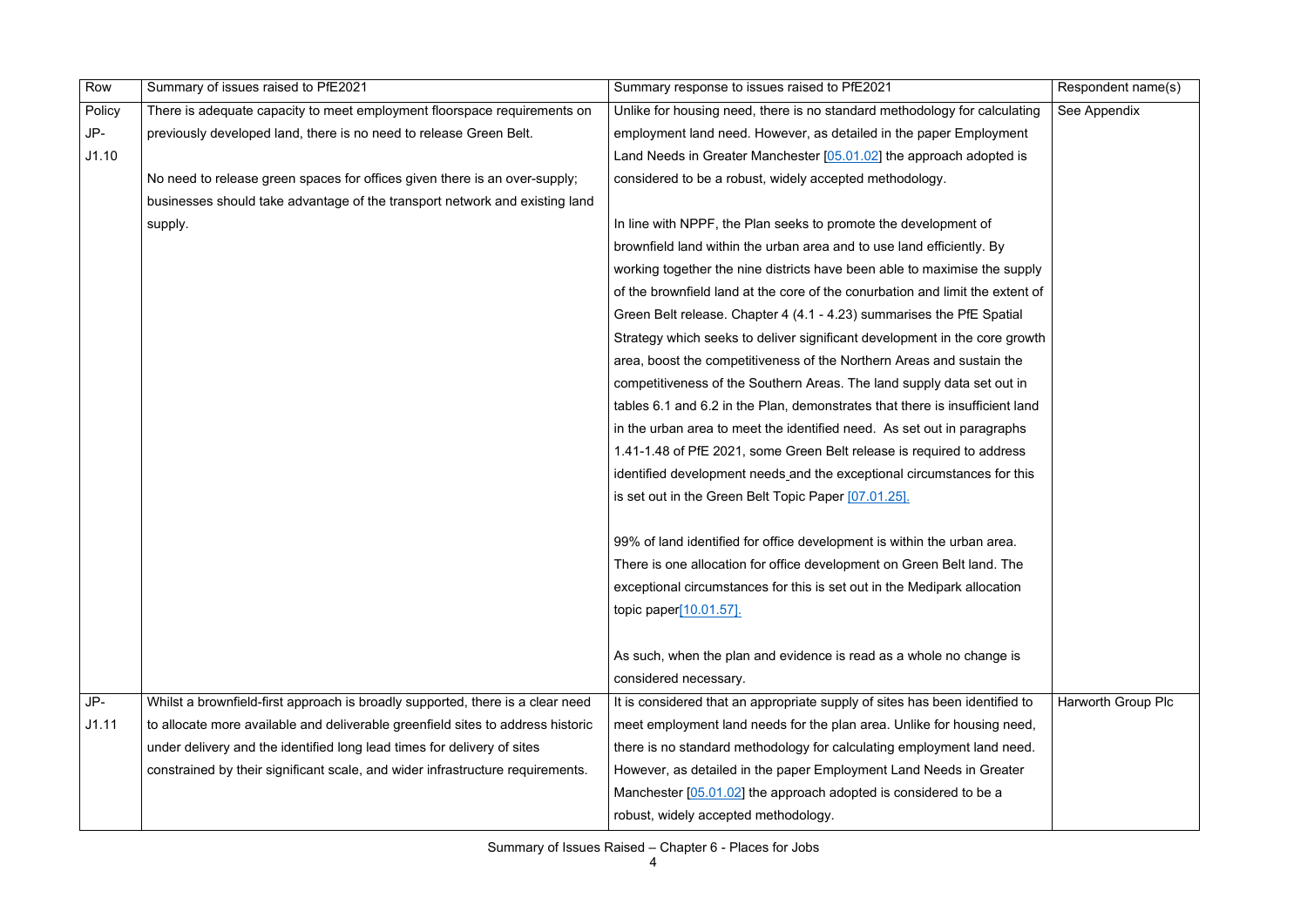| Row   | Summary of issues raised to PfE2021                                        | Summary response to issues raised to PfE2021                                | Respondent name(s) |
|-------|----------------------------------------------------------------------------|-----------------------------------------------------------------------------|--------------------|
|       |                                                                            |                                                                             |                    |
|       |                                                                            | It is considered that appropriate adjustments have been made in relation    |                    |
|       |                                                                            | to employment land demand figures to take account of past under             |                    |
|       |                                                                            | delivery and the need to have sufficiently attractive sites and premises to |                    |
|       |                                                                            | meet the overall ambitions of the Greater Manchester Strategy and Local     |                    |
|       |                                                                            | Industry Strategy. See supporting evidence Economic Forecasts for           |                    |
|       |                                                                            | Greater Manchester [05.01.01] and Employment Topic Paper [05.01.04].        |                    |
|       |                                                                            | Therefore, no change considered necessary.                                  |                    |
| JP-   | The plan should be amended to reduce growth assumptions (supplemented      | Unlike for housing need, there is no standard methodology for calculating   | Mark H Burton      |
| J1.12 | by an assessment of the impact of moving to a steady state economy -       | employment land need. However, as detailed in the paper Employment          |                    |
|       | indicated by the climate crisis).                                          | Land Needs in Greater Manchester [05.01.02] the approach adopted is         |                    |
|       |                                                                            | considered to be a robust, widely accepted methodology.                     |                    |
|       |                                                                            |                                                                             |                    |
|       |                                                                            | As detailed in Chapters 1, 6 and 7 of the PfE Plan, two assessments of      |                    |
|       |                                                                            | the potential impacts of Covid-19 and Brexit on the economy were carried    |                    |
|       |                                                                            | out, initially in 2020 and again in 2021. Both assessments concluded that   |                    |
|       |                                                                            | there was insufficient evidence to amend the assumptions underpinning       |                    |
|       |                                                                            | the PfE Plan. For further information see COVID-19 and Places for           |                    |
|       |                                                                            | Everyone Growth Options [05.01.03].                                         |                    |
|       |                                                                            |                                                                             |                    |
|       |                                                                            | The Sustainable Development (JP-S 1), Carbon and Energy (JP-S 2) and        |                    |
|       |                                                                            | Resilience (JP-S 4) policies set out specific policies to address climate   |                    |
|       |                                                                            | change and sustainable development. As such, when the plan is read as       |                    |
|       |                                                                            | a whole no change is considered necessary.                                  |                    |
| JP-   | The GMSF does not sufficiently identify or analyse evidence of market      | Unlike for housing need, there is no standard methodology for calculating   | See Appendix       |
| J1.13 | demand (such as the locational and premises requirements of the sectors    | employment land need. However, as detailed in the paper Employment          |                    |
|       | forecast to grow) or compare the available stock of land with these future | Land Needs in Greater Manchester [05.01.02] the approach adopted is         |                    |
|       | requirements so that gaps and any over-supply can be identified.           | considered to be a robust, widely accepted methodology.                     |                    |
|       |                                                                            |                                                                             |                    |
|       |                                                                            | The methodology is also set out within the Employment Topic Paper           |                    |
|       |                                                                            | [05.01.04]. An appropriate and proportionate evidence base has been         |                    |
|       |                                                                            | provided to support the Plan, and no change is considered necessary.        |                    |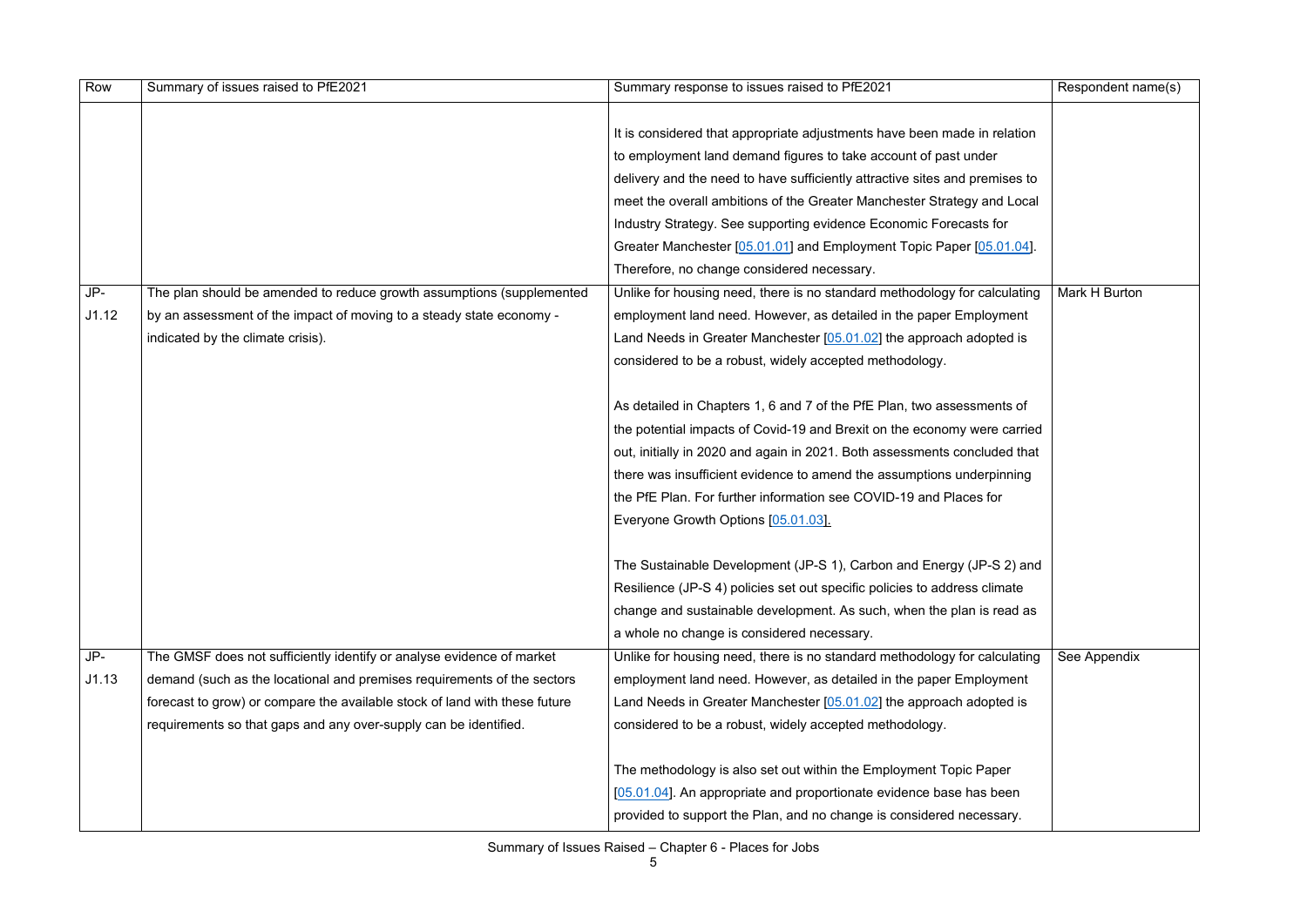| Row   | Summary of issues raised to PfE2021                                             | Summary response to issues raised to PfE2021                                | Respondent name(s)         |
|-------|---------------------------------------------------------------------------------|-----------------------------------------------------------------------------|----------------------------|
| JP-   | The PfE does not explicitly identify the type of jobs or scale of economic      | The scale of growth which PfE intends to deliver is set out within Chapter  | See Appendix               |
| J1.14 | growth that it is seeking to deliver (in terms of job numbers or GVA). The jobs | 5 'Places for Jobs' of the Plan. Types of jobs are listed in JP-1B. This is |                            |
|       | won't be for local people                                                       | informed by evidence set out within the Employment Topic Paper              |                            |
|       |                                                                                 | [05.01.04] and the Economic Forecasts for Greater Manchester Paper          |                            |
|       |                                                                                 | [05.01.01]. An appropriate and proportionate evidence base has been         |                            |
|       |                                                                                 | provided to support the Plan, and no change is considered necessary.        |                            |
| JP-   | No assessment is set out in the evidence base to gauge the extent to which      | Unlike for housing need, there is no standard methodology for calculating   | See Appendix               |
| J1.15 | the availability of suitable and viable employment land has constrained past    | employment land need. However, as detailed in the paper Employment          |                            |
|       | take up.                                                                        | Land Needs in Greater Manchester [05.01.02] the approach adopted is         |                            |
|       |                                                                                 | considered to be a robust, widely accepted methodology.                     |                            |
|       |                                                                                 |                                                                             |                            |
|       |                                                                                 | The full methodology for calculating employment need is contained within    |                            |
|       |                                                                                 | the Employment Topic Paper [05.01.04]. An appropriate and                   |                            |
|       |                                                                                 | proportionate evidence base has been provided to support the Plan, and      |                            |
|       |                                                                                 | no change is considered necessary.                                          |                            |
| JP-   | PfE does not evidence and justify the following: Selection of a 5-year (31      | The Employment Land Needs in Greater Manchester document                    | Save Royton's              |
| J1.16 | percent) margin over a 4-year (25 percent) margin on industrial and             | [05.01.02, page 9-10] provides rationale for the applied margin. The        | <b>Greenbelt Community</b> |
|       | warehousing land supply; a 660,389 sqm surplus (over the 5-year margin) of      | Employment Topic Paper [05.01.04, page 18] states that "a margin of         | Group                      |
|       | industrial and warehousing land over the plan period; the allocation of         | flexibility has been added to account for recent evidence of strong         |                            |
|       | 478,000 sqm of industrial and warehousing land post-2037.                       | demand for Industrial and Warehousing space indicating demand may           |                            |
|       |                                                                                 | have been suppressed by a lack of supply; the inherent uncertainties in     |                            |
|       |                                                                                 | any forecasting exercise; and the aspiration to increase the overall size   |                            |
|       |                                                                                 | and competitiveness of the GM economy. This is set at 31% based on          |                            |
|       |                                                                                 | previous studies and external advice provided.". It is considered that a    |                            |
|       |                                                                                 | proportionate evidence base has been provided to support policy JP-J 1.     |                            |
|       |                                                                                 | Therefore, no change is considered necessary.                               |                            |
| JP-   | Too many warehousing and not enough manufacturing jobs.                         | Policy JP-J1 seeks to provide a range of sites to accommodate a wide        | See Appendix               |
| J1.17 |                                                                                 | range of opportunities including both warehousing/logistics as well as      |                            |
|       |                                                                                 | advanced manufacturing. No change is considered necessary.                  |                            |
| JP-   | Baseline scenario for assessing need does not align with Local Industrial       | The economic strategy in PfE complements that within the Local Industrial   | See Appendix               |
| J1.18 | Strategy                                                                        | Strategy. The strategy maximises the potential of key growth locations      |                            |
|       |                                                                                 | across the conurbation. These locations range from core conurbation         |                            |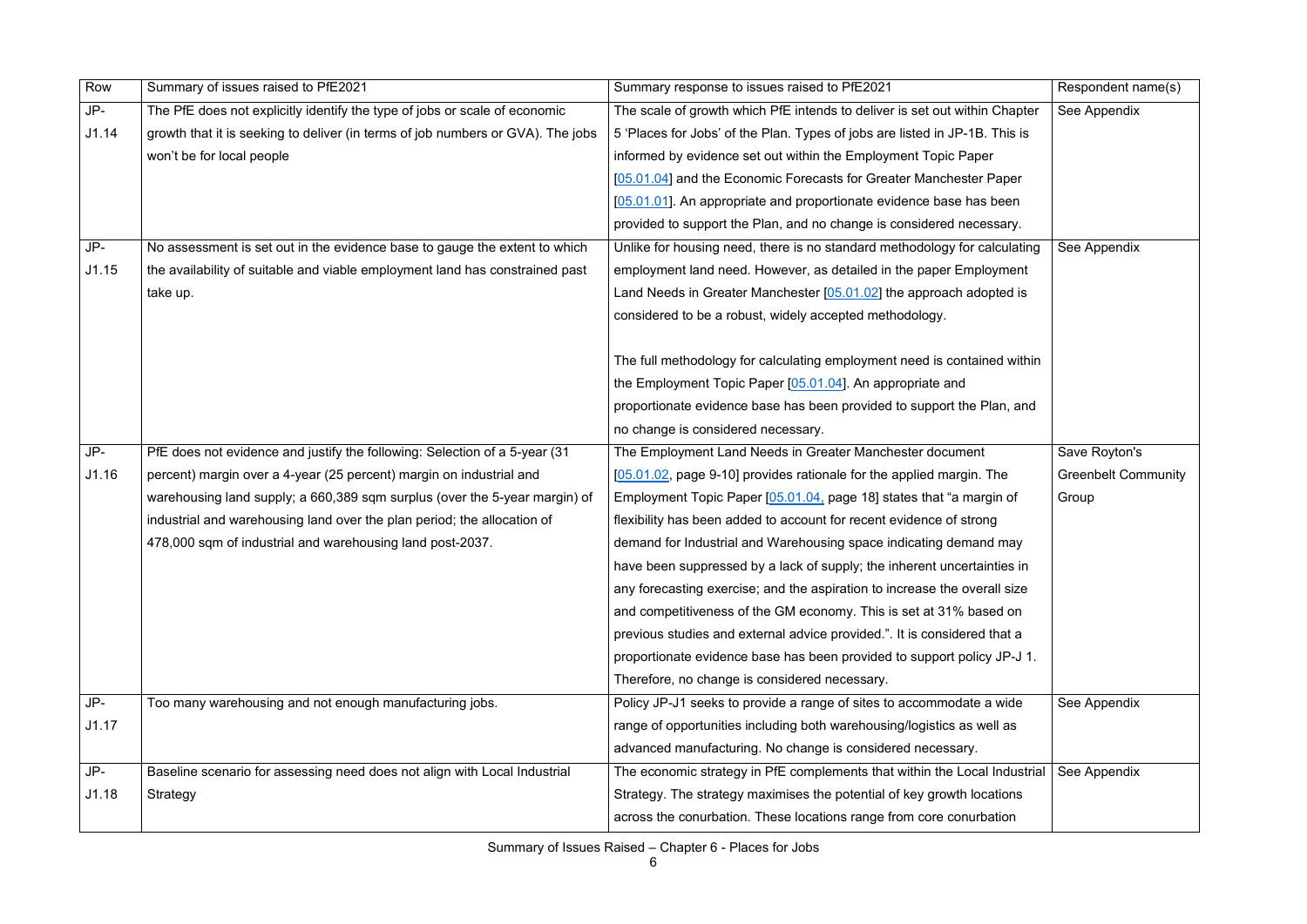| Row   | Summary of issues raised to PfE2021                                                                                                                                                                                                                                                                                                                                                                          | Summary response to issues raised to PfE2021                                                                                                                                                                                                                                                                                                                                                                                                                                                                                                                                                                                                                                                                                                                                                                                                                                                                                      | Respondent name(s) |
|-------|--------------------------------------------------------------------------------------------------------------------------------------------------------------------------------------------------------------------------------------------------------------------------------------------------------------------------------------------------------------------------------------------------------------|-----------------------------------------------------------------------------------------------------------------------------------------------------------------------------------------------------------------------------------------------------------------------------------------------------------------------------------------------------------------------------------------------------------------------------------------------------------------------------------------------------------------------------------------------------------------------------------------------------------------------------------------------------------------------------------------------------------------------------------------------------------------------------------------------------------------------------------------------------------------------------------------------------------------------------------|--------------------|
|       |                                                                                                                                                                                                                                                                                                                                                                                                              | areas such as the City Centre, the Quays and Trafford Park to new areas                                                                                                                                                                                                                                                                                                                                                                                                                                                                                                                                                                                                                                                                                                                                                                                                                                                           |                    |
|       |                                                                                                                                                                                                                                                                                                                                                                                                              | that will boost the competitiveness of the north as well help to sustain the                                                                                                                                                                                                                                                                                                                                                                                                                                                                                                                                                                                                                                                                                                                                                                                                                                                      |                    |
|       |                                                                                                                                                                                                                                                                                                                                                                                                              | competitiveness of the south. No change is considered necessary.                                                                                                                                                                                                                                                                                                                                                                                                                                                                                                                                                                                                                                                                                                                                                                                                                                                                  |                    |
| $JP-$ | There is insufficient land and employment development coming forward up to                                                                                                                                                                                                                                                                                                                                   | It is considered that an appropriate supply of sites has been identified to                                                                                                                                                                                                                                                                                                                                                                                                                                                                                                                                                                                                                                                                                                                                                                                                                                                       | See Appendix       |
| J1.19 | 2037 to allow Greater Manchester to compete in a global market, meet aims                                                                                                                                                                                                                                                                                                                                    | meet employment land needs for the plan area. Unlike for housing need,                                                                                                                                                                                                                                                                                                                                                                                                                                                                                                                                                                                                                                                                                                                                                                                                                                                            |                    |
|       | on levelling up and economic prosperity and address historic restricted                                                                                                                                                                                                                                                                                                                                      | there is no standard methodology for calculating employment land need.                                                                                                                                                                                                                                                                                                                                                                                                                                                                                                                                                                                                                                                                                                                                                                                                                                                            |                    |
|       | delivery. It is important that a wide range of new sites are made available for                                                                                                                                                                                                                                                                                                                              | However, as detailed in the paper Employment Land Needs in Greater                                                                                                                                                                                                                                                                                                                                                                                                                                                                                                                                                                                                                                                                                                                                                                                                                                                                |                    |
|       | employment (and housing) development across the Plan area which is                                                                                                                                                                                                                                                                                                                                           | Manchester $[05.01.02]$ the approach adopted is considered to be a                                                                                                                                                                                                                                                                                                                                                                                                                                                                                                                                                                                                                                                                                                                                                                                                                                                                |                    |
|       | accessible to each other. This includes large sites able to accommodate the                                                                                                                                                                                                                                                                                                                                  | robust, widely accepted methodology. See also supporting evidence                                                                                                                                                                                                                                                                                                                                                                                                                                                                                                                                                                                                                                                                                                                                                                                                                                                                 |                    |
|       | growth of industries that typically have a large floorplate, such as logistics,                                                                                                                                                                                                                                                                                                                              | Economic Forecasts for Greater Manchester [05.01.01] and Employment                                                                                                                                                                                                                                                                                                                                                                                                                                                                                                                                                                                                                                                                                                                                                                                                                                                               |                    |
|       | which are unlikely to fit or be viable to deliver in the majority of the existing                                                                                                                                                                                                                                                                                                                            | Topic Paper [05.01.04].                                                                                                                                                                                                                                                                                                                                                                                                                                                                                                                                                                                                                                                                                                                                                                                                                                                                                                           |                    |
|       | employment hubs listed in the policy. Additional land should also be set aside<br>as safeguarded employment land which will accommodation future<br>development needs. Draft Policy JP-J 1 is clear on the need for additional<br>employment provision, however this is not consistent with the downward trend<br>in both office and warehousing floorspace proposed in the plan (particularly in<br>Wigan). | A 31% margin of flexibility has been added when calculating the<br>employment land needs for offices and industry and warehousing, based<br>on previous studies and external advice provided (see Employment Topic<br>Paper [05.01.04]. pages 17-18). Whilst the margin of flexibility will ensure<br>a sufficient choice of sites is available to meet the demand for<br>employment land, in line with the evidence base, it will also result in<br>surplus land being available at the end of the plan period, which will<br>provide land supply in the early years of the next plan period. Therefore,<br>together with the monitoring framework within the plan, it is considered<br>that JP-J2 provides an appropriate policy framework to ensure long-term<br>land supply, consistent with NPPF. Policy JP-G11 has also been included<br>in the plan in relation to safeguarded land. No change is considered<br>necessary. |                    |
| JP-   | Concern with the reduction of employment land allocations in Wigan (60%                                                                                                                                                                                                                                                                                                                                      | Unlike for housing need, there is no standard methodology for calculating                                                                                                                                                                                                                                                                                                                                                                                                                                                                                                                                                                                                                                                                                                                                                                                                                                                         | LQ Estates and     |
| J1.20 | from 2016 plan to 2021 plan) which will stunt growth and not achieve                                                                                                                                                                                                                                                                                                                                         | employment land need. However, as detailed in the paper Employment                                                                                                                                                                                                                                                                                                                                                                                                                                                                                                                                                                                                                                                                                                                                                                                                                                                                | <b>Trafford HT</b> |
|       | economic growth.                                                                                                                                                                                                                                                                                                                                                                                             | Land Needs in Greater Manchester $[05.01.02]$ the approach adopted is                                                                                                                                                                                                                                                                                                                                                                                                                                                                                                                                                                                                                                                                                                                                                                                                                                                             |                    |
|       |                                                                                                                                                                                                                                                                                                                                                                                                              | considered to be a robust, widely accepted methodology.                                                                                                                                                                                                                                                                                                                                                                                                                                                                                                                                                                                                                                                                                                                                                                                                                                                                           |                    |
|       |                                                                                                                                                                                                                                                                                                                                                                                                              |                                                                                                                                                                                                                                                                                                                                                                                                                                                                                                                                                                                                                                                                                                                                                                                                                                                                                                                                   |                    |
|       |                                                                                                                                                                                                                                                                                                                                                                                                              | The economic strategy in PfE complements that within the Local Industrial                                                                                                                                                                                                                                                                                                                                                                                                                                                                                                                                                                                                                                                                                                                                                                                                                                                         |                    |
|       |                                                                                                                                                                                                                                                                                                                                                                                                              | Strategy. The strategy maximises the potential of key growth locations                                                                                                                                                                                                                                                                                                                                                                                                                                                                                                                                                                                                                                                                                                                                                                                                                                                            |                    |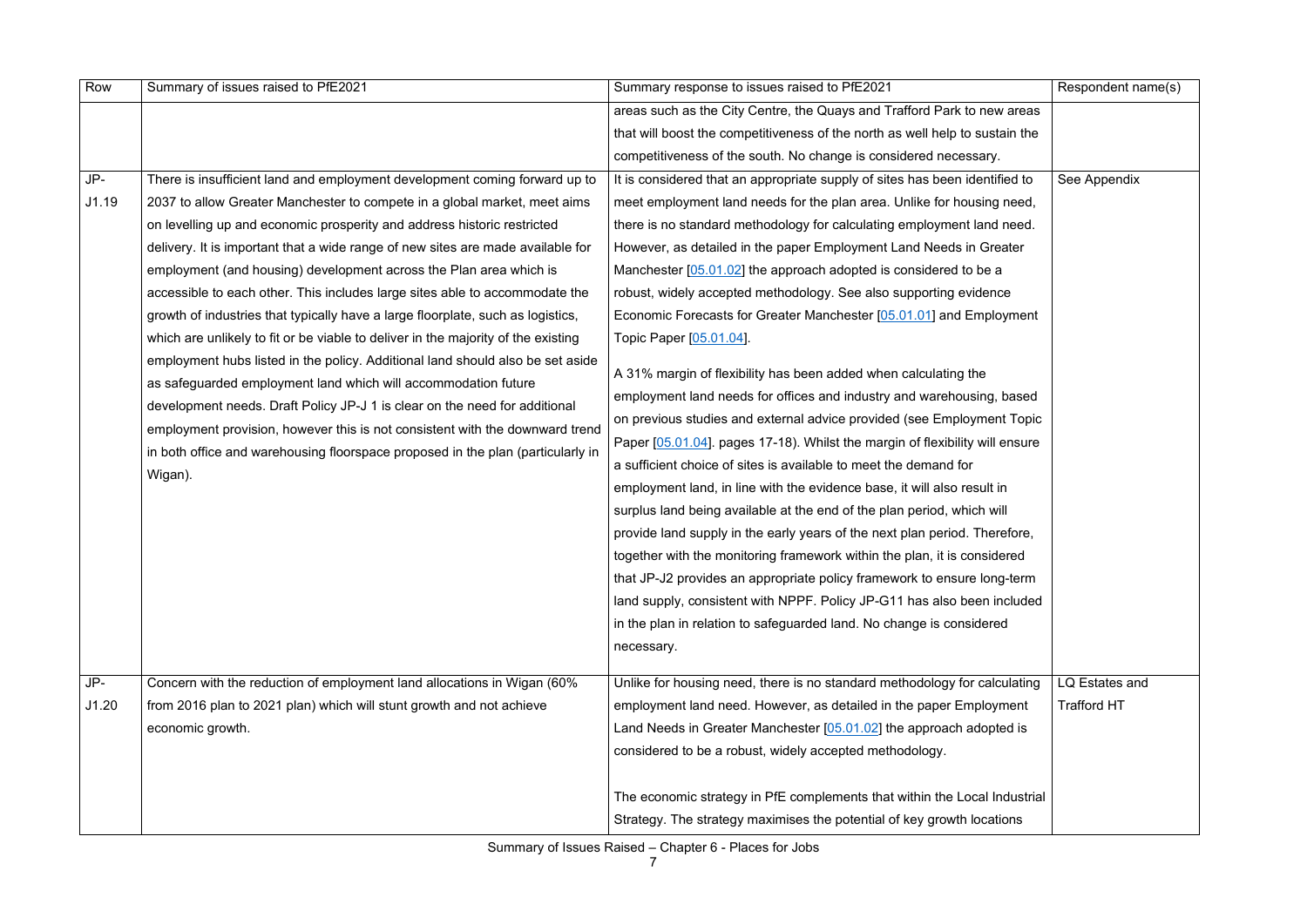| Row   | Summary of issues raised to PfE2021                                            | Summary response to issues raised to PfE2021                                | Respondent name(s)     |
|-------|--------------------------------------------------------------------------------|-----------------------------------------------------------------------------|------------------------|
|       |                                                                                | across the conurbation, which collectively meet the strategy. The Site      |                        |
|       |                                                                                | Selection Background Paper [03.04.01] sets out the methodology for          |                        |
|       |                                                                                | selecting the strategic allocations. Based on the evidence it is considered |                        |
|       |                                                                                | that an appropriate supply of sites has been identified to meet need        |                        |
|       |                                                                                | across the plan area.                                                       |                        |
|       |                                                                                |                                                                             |                        |
|       |                                                                                | The full methodology for calculating employment need is contained within    |                        |
|       |                                                                                | the Employment Topic Paper [05.01.04]. No change is considered              |                        |
|       |                                                                                | necessary.                                                                  |                        |
|       | <b>Commensurate Housing Provision</b>                                          |                                                                             |                        |
| JP-   | Employment growth is not supported by sufficient housing provision, in type/   | The housing need has been calculated using the standard methodology         | See Appendix           |
| J1.21 | quantity/ location. An under-provision of homes will result in an insufficient | as set out by NPPF - further information on the housing need                |                        |
|       | local labour supply; leading to unsustainable levels of inward commuting;      | methodology is provided in the Housing Topic Paper [06.01.03]. PfE          |                        |
|       | further pressure on the regions road and public transportation networks and    | identifies a range of new housing sites, in a variety of locations. The     |                        |
|       | increases in per capita carbon emissions.                                      | varied mix of sites, supported by the necessary infrastructure will provide |                        |
|       | No analysis has been provided to assess the impact that the proposed           | the right level and mix of homes needed to support the economic growth.     |                        |
|       | housing strategy will have upon the baseline supply of employment land.        | An appropriate and proportionate evidence base has been provided to         |                        |
|       |                                                                                | support the Plan, and no change is considered necessary.                    |                        |
| JP-   | Significant concerns regarding soundness of evidence base behind policy -      | It is considered that a proportionate evidence base has been provided to    | <b>Morland Capital</b> |
| J1.22 | The Nicol Economics report fails to consider the quality of (presumably        | support the policy. The Nicol Economics Report [05.01.02] provides an       | Partners No1 Ltd       |
|       | existing) employment land and floorspace, the precise location of need, or     | overall assessment of economic needs for employment land and makes          |                        |
|       | indeed provide a breakdown of the need assessment by district. There has       | the best possible use of available data. The methodology used to            |                        |
|       | been no commercial analysis of the city region submarkets to substantiate      | calculate employment needs for the plan is set out within the Employment    |                        |
|       | whether the north / south balance is appropriate in respect of industry and    | Topic Paper [05.01.04]. No change is considered necessary.                  |                        |
|       | warehousing land.                                                              |                                                                             |                        |
|       | <b>Growth Strategy/ Approach</b>                                               |                                                                             |                        |
| JP-   | The assumptions made about the increased participation of the existing         | Economic growth and the success of cities are increasingly reliant on the   | See Appendix           |
| J1.23 | resident population are unrealistic; existing residents will not have the      | creation and application of knowledge. The Greater Manchester Strategy      |                        |
|       | necessary qualifications and skills to fill the roles created by the sectors   | and Local Industrial Strategy sets out ambitions to deliver good quality,   |                        |
|       | forecast to grow; inward migration will therefore be necessary.                | high-skilled jobs. PfE seeks to provide land to meet the widest range of    |                        |
|       |                                                                                | employment opportunities to ensure Greater Manchester remains as            |                        |
|       |                                                                                | competitive as possible and provides sites for advanced manufacturing,      |                        |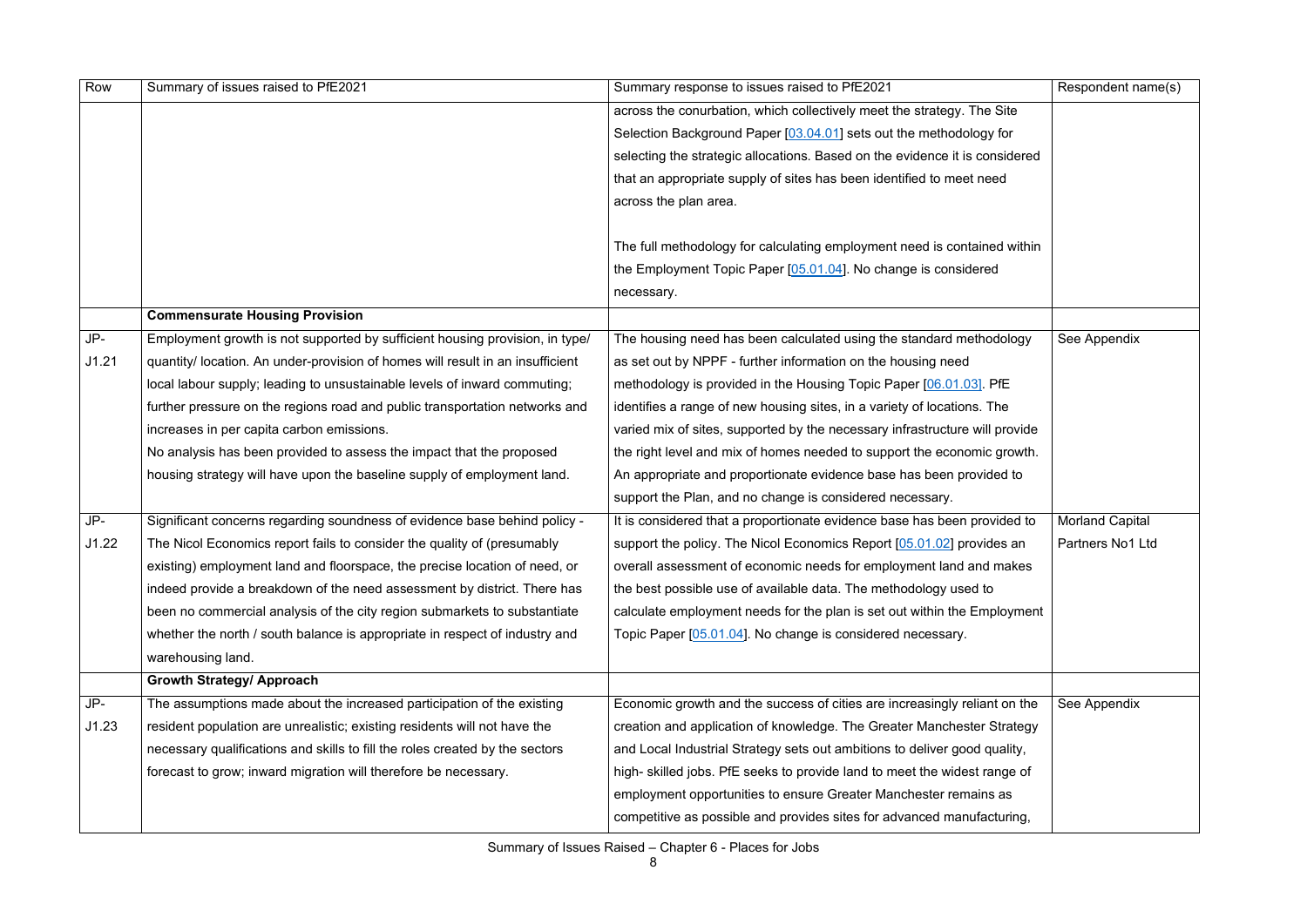| digital and tech jobs, for example, at Heywood/Pilsworth (Northern<br>Gateway). Further details on skills is set out within the Employment<br>Forecasts for Greater Manchester Paper [05.01.01].<br>PfE Policy JP-P 5 'Education, Skills and Knowledge' sets out significant<br>enhancements in education, skills and knowledge will be promoted<br>throughout Greater Manchester. See pages 182-184 of the Plan for the<br>full policy. Further information on skills and education in relation to<br>supporting economic growth is set out within the Employment Topic<br>Paper [05.01.04]. An appropriate and proportionate evidence base has<br>been provided to support the Plan, and no change is considered<br>necessary.<br>$JP-$<br>Peel Land and<br>There is a particular focus within this Policy on maximising the potential of<br>The majority of housing and employment land identified in the plan is in<br>J1.24<br>the urban area (paragraph 1.42) with good access to sustainable modes<br>existing transport infrastructure, including the motorway network. This is<br>Property<br>supported - to facilitate the creation of sustainable communities, new<br>of transport.<br>employment development should be directed towards those locations which<br>The Greater Manchester Transport Strategy 2040 [09.01.01] and Our<br>are well-related to existing urban areas, reducing the distance travelled<br>Five Year Delivery Plan 2021-2026 $[09.01.02]$ . set out how we plan to<br>between home and the workplace. To this end, the Council's development<br>deliver our longer-term aspirations for an integrated transport network that<br>and spatial strategy should focus on the future development of land which<br>supports this future growth. It includes, amongst other things, plans for<br>provides new employment opportunities close to people/ homes to reduce the<br>improved orbital public transport links, capacity enhancements to the rail<br>need for significant travel. Whilst it will still require a conscious choice from<br>and metrolink networks, clean air measures, transformative investment in<br>people to travel by public transport, walking or cycling as an alternative to the<br>walking and cycling, and reform of the bus market and rail franchising.<br>private car, the location of employment opportunities relative to their home will<br>ultimately have a role to play in informing that decision.<br>Policy JP-C 1 'An Integrated Network' sets out measures for ensuring a<br>pattern of development that minimises both the need to travel and the<br>distance travelled by unsustainable modes to jobs, housing and other key<br>services; and includes measures to increase cycling and walking<br>infrastructure.<br>PfE identifies a range of new housing and employment sites outside of<br>the urban area. The detailed policies for site allocations and the thematic | Row | Summary of issues raised to PfE2021 | Summary response to issues raised to PfE2021 | Respondent name(s) |
|---------------------------------------------------------------------------------------------------------------------------------------------------------------------------------------------------------------------------------------------------------------------------------------------------------------------------------------------------------------------------------------------------------------------------------------------------------------------------------------------------------------------------------------------------------------------------------------------------------------------------------------------------------------------------------------------------------------------------------------------------------------------------------------------------------------------------------------------------------------------------------------------------------------------------------------------------------------------------------------------------------------------------------------------------------------------------------------------------------------------------------------------------------------------------------------------------------------------------------------------------------------------------------------------------------------------------------------------------------------------------------------------------------------------------------------------------------------------------------------------------------------------------------------------------------------------------------------------------------------------------------------------------------------------------------------------------------------------------------------------------------------------------------------------------------------------------------------------------------------------------------------------------------------------------------------------------------------------------------------------------------------------------------------------------------------------------------------------------------------------------------------------------------------------------------------------------------------------------------------------------------------------------------------------------------------------------------------------------------------------------------------------------------------------------------------------------------------------------------------------------------------------------------------------------------------------------------------------------------------------------------------------------------------------------------------------------------------------------------------------------------------------------------------------------------------------------------------------------------------------------------------------------------------------------------------------------------|-----|-------------------------------------|----------------------------------------------|--------------------|
|                                                                                                                                                                                                                                                                                                                                                                                                                                                                                                                                                                                                                                                                                                                                                                                                                                                                                                                                                                                                                                                                                                                                                                                                                                                                                                                                                                                                                                                                                                                                                                                                                                                                                                                                                                                                                                                                                                                                                                                                                                                                                                                                                                                                                                                                                                                                                                                                                                                                                                                                                                                                                                                                                                                                                                                                                                                                                                                                                         |     |                                     |                                              |                    |
|                                                                                                                                                                                                                                                                                                                                                                                                                                                                                                                                                                                                                                                                                                                                                                                                                                                                                                                                                                                                                                                                                                                                                                                                                                                                                                                                                                                                                                                                                                                                                                                                                                                                                                                                                                                                                                                                                                                                                                                                                                                                                                                                                                                                                                                                                                                                                                                                                                                                                                                                                                                                                                                                                                                                                                                                                                                                                                                                                         |     |                                     |                                              |                    |
|                                                                                                                                                                                                                                                                                                                                                                                                                                                                                                                                                                                                                                                                                                                                                                                                                                                                                                                                                                                                                                                                                                                                                                                                                                                                                                                                                                                                                                                                                                                                                                                                                                                                                                                                                                                                                                                                                                                                                                                                                                                                                                                                                                                                                                                                                                                                                                                                                                                                                                                                                                                                                                                                                                                                                                                                                                                                                                                                                         |     |                                     |                                              |                    |
|                                                                                                                                                                                                                                                                                                                                                                                                                                                                                                                                                                                                                                                                                                                                                                                                                                                                                                                                                                                                                                                                                                                                                                                                                                                                                                                                                                                                                                                                                                                                                                                                                                                                                                                                                                                                                                                                                                                                                                                                                                                                                                                                                                                                                                                                                                                                                                                                                                                                                                                                                                                                                                                                                                                                                                                                                                                                                                                                                         |     |                                     |                                              |                    |
|                                                                                                                                                                                                                                                                                                                                                                                                                                                                                                                                                                                                                                                                                                                                                                                                                                                                                                                                                                                                                                                                                                                                                                                                                                                                                                                                                                                                                                                                                                                                                                                                                                                                                                                                                                                                                                                                                                                                                                                                                                                                                                                                                                                                                                                                                                                                                                                                                                                                                                                                                                                                                                                                                                                                                                                                                                                                                                                                                         |     |                                     |                                              |                    |
|                                                                                                                                                                                                                                                                                                                                                                                                                                                                                                                                                                                                                                                                                                                                                                                                                                                                                                                                                                                                                                                                                                                                                                                                                                                                                                                                                                                                                                                                                                                                                                                                                                                                                                                                                                                                                                                                                                                                                                                                                                                                                                                                                                                                                                                                                                                                                                                                                                                                                                                                                                                                                                                                                                                                                                                                                                                                                                                                                         |     |                                     |                                              |                    |
|                                                                                                                                                                                                                                                                                                                                                                                                                                                                                                                                                                                                                                                                                                                                                                                                                                                                                                                                                                                                                                                                                                                                                                                                                                                                                                                                                                                                                                                                                                                                                                                                                                                                                                                                                                                                                                                                                                                                                                                                                                                                                                                                                                                                                                                                                                                                                                                                                                                                                                                                                                                                                                                                                                                                                                                                                                                                                                                                                         |     |                                     |                                              |                    |
|                                                                                                                                                                                                                                                                                                                                                                                                                                                                                                                                                                                                                                                                                                                                                                                                                                                                                                                                                                                                                                                                                                                                                                                                                                                                                                                                                                                                                                                                                                                                                                                                                                                                                                                                                                                                                                                                                                                                                                                                                                                                                                                                                                                                                                                                                                                                                                                                                                                                                                                                                                                                                                                                                                                                                                                                                                                                                                                                                         |     |                                     |                                              |                    |
|                                                                                                                                                                                                                                                                                                                                                                                                                                                                                                                                                                                                                                                                                                                                                                                                                                                                                                                                                                                                                                                                                                                                                                                                                                                                                                                                                                                                                                                                                                                                                                                                                                                                                                                                                                                                                                                                                                                                                                                                                                                                                                                                                                                                                                                                                                                                                                                                                                                                                                                                                                                                                                                                                                                                                                                                                                                                                                                                                         |     |                                     |                                              |                    |
|                                                                                                                                                                                                                                                                                                                                                                                                                                                                                                                                                                                                                                                                                                                                                                                                                                                                                                                                                                                                                                                                                                                                                                                                                                                                                                                                                                                                                                                                                                                                                                                                                                                                                                                                                                                                                                                                                                                                                                                                                                                                                                                                                                                                                                                                                                                                                                                                                                                                                                                                                                                                                                                                                                                                                                                                                                                                                                                                                         |     |                                     |                                              |                    |
|                                                                                                                                                                                                                                                                                                                                                                                                                                                                                                                                                                                                                                                                                                                                                                                                                                                                                                                                                                                                                                                                                                                                                                                                                                                                                                                                                                                                                                                                                                                                                                                                                                                                                                                                                                                                                                                                                                                                                                                                                                                                                                                                                                                                                                                                                                                                                                                                                                                                                                                                                                                                                                                                                                                                                                                                                                                                                                                                                         |     |                                     |                                              |                    |
|                                                                                                                                                                                                                                                                                                                                                                                                                                                                                                                                                                                                                                                                                                                                                                                                                                                                                                                                                                                                                                                                                                                                                                                                                                                                                                                                                                                                                                                                                                                                                                                                                                                                                                                                                                                                                                                                                                                                                                                                                                                                                                                                                                                                                                                                                                                                                                                                                                                                                                                                                                                                                                                                                                                                                                                                                                                                                                                                                         |     |                                     |                                              |                    |
|                                                                                                                                                                                                                                                                                                                                                                                                                                                                                                                                                                                                                                                                                                                                                                                                                                                                                                                                                                                                                                                                                                                                                                                                                                                                                                                                                                                                                                                                                                                                                                                                                                                                                                                                                                                                                                                                                                                                                                                                                                                                                                                                                                                                                                                                                                                                                                                                                                                                                                                                                                                                                                                                                                                                                                                                                                                                                                                                                         |     |                                     |                                              |                    |
|                                                                                                                                                                                                                                                                                                                                                                                                                                                                                                                                                                                                                                                                                                                                                                                                                                                                                                                                                                                                                                                                                                                                                                                                                                                                                                                                                                                                                                                                                                                                                                                                                                                                                                                                                                                                                                                                                                                                                                                                                                                                                                                                                                                                                                                                                                                                                                                                                                                                                                                                                                                                                                                                                                                                                                                                                                                                                                                                                         |     |                                     |                                              |                    |
|                                                                                                                                                                                                                                                                                                                                                                                                                                                                                                                                                                                                                                                                                                                                                                                                                                                                                                                                                                                                                                                                                                                                                                                                                                                                                                                                                                                                                                                                                                                                                                                                                                                                                                                                                                                                                                                                                                                                                                                                                                                                                                                                                                                                                                                                                                                                                                                                                                                                                                                                                                                                                                                                                                                                                                                                                                                                                                                                                         |     |                                     |                                              |                    |
|                                                                                                                                                                                                                                                                                                                                                                                                                                                                                                                                                                                                                                                                                                                                                                                                                                                                                                                                                                                                                                                                                                                                                                                                                                                                                                                                                                                                                                                                                                                                                                                                                                                                                                                                                                                                                                                                                                                                                                                                                                                                                                                                                                                                                                                                                                                                                                                                                                                                                                                                                                                                                                                                                                                                                                                                                                                                                                                                                         |     |                                     |                                              |                    |
|                                                                                                                                                                                                                                                                                                                                                                                                                                                                                                                                                                                                                                                                                                                                                                                                                                                                                                                                                                                                                                                                                                                                                                                                                                                                                                                                                                                                                                                                                                                                                                                                                                                                                                                                                                                                                                                                                                                                                                                                                                                                                                                                                                                                                                                                                                                                                                                                                                                                                                                                                                                                                                                                                                                                                                                                                                                                                                                                                         |     |                                     |                                              |                    |
|                                                                                                                                                                                                                                                                                                                                                                                                                                                                                                                                                                                                                                                                                                                                                                                                                                                                                                                                                                                                                                                                                                                                                                                                                                                                                                                                                                                                                                                                                                                                                                                                                                                                                                                                                                                                                                                                                                                                                                                                                                                                                                                                                                                                                                                                                                                                                                                                                                                                                                                                                                                                                                                                                                                                                                                                                                                                                                                                                         |     |                                     |                                              |                    |
|                                                                                                                                                                                                                                                                                                                                                                                                                                                                                                                                                                                                                                                                                                                                                                                                                                                                                                                                                                                                                                                                                                                                                                                                                                                                                                                                                                                                                                                                                                                                                                                                                                                                                                                                                                                                                                                                                                                                                                                                                                                                                                                                                                                                                                                                                                                                                                                                                                                                                                                                                                                                                                                                                                                                                                                                                                                                                                                                                         |     |                                     |                                              |                    |
|                                                                                                                                                                                                                                                                                                                                                                                                                                                                                                                                                                                                                                                                                                                                                                                                                                                                                                                                                                                                                                                                                                                                                                                                                                                                                                                                                                                                                                                                                                                                                                                                                                                                                                                                                                                                                                                                                                                                                                                                                                                                                                                                                                                                                                                                                                                                                                                                                                                                                                                                                                                                                                                                                                                                                                                                                                                                                                                                                         |     |                                     |                                              |                    |
|                                                                                                                                                                                                                                                                                                                                                                                                                                                                                                                                                                                                                                                                                                                                                                                                                                                                                                                                                                                                                                                                                                                                                                                                                                                                                                                                                                                                                                                                                                                                                                                                                                                                                                                                                                                                                                                                                                                                                                                                                                                                                                                                                                                                                                                                                                                                                                                                                                                                                                                                                                                                                                                                                                                                                                                                                                                                                                                                                         |     |                                     |                                              |                    |
|                                                                                                                                                                                                                                                                                                                                                                                                                                                                                                                                                                                                                                                                                                                                                                                                                                                                                                                                                                                                                                                                                                                                                                                                                                                                                                                                                                                                                                                                                                                                                                                                                                                                                                                                                                                                                                                                                                                                                                                                                                                                                                                                                                                                                                                                                                                                                                                                                                                                                                                                                                                                                                                                                                                                                                                                                                                                                                                                                         |     |                                     |                                              |                    |
|                                                                                                                                                                                                                                                                                                                                                                                                                                                                                                                                                                                                                                                                                                                                                                                                                                                                                                                                                                                                                                                                                                                                                                                                                                                                                                                                                                                                                                                                                                                                                                                                                                                                                                                                                                                                                                                                                                                                                                                                                                                                                                                                                                                                                                                                                                                                                                                                                                                                                                                                                                                                                                                                                                                                                                                                                                                                                                                                                         |     |                                     |                                              |                    |
|                                                                                                                                                                                                                                                                                                                                                                                                                                                                                                                                                                                                                                                                                                                                                                                                                                                                                                                                                                                                                                                                                                                                                                                                                                                                                                                                                                                                                                                                                                                                                                                                                                                                                                                                                                                                                                                                                                                                                                                                                                                                                                                                                                                                                                                                                                                                                                                                                                                                                                                                                                                                                                                                                                                                                                                                                                                                                                                                                         |     |                                     |                                              |                    |
|                                                                                                                                                                                                                                                                                                                                                                                                                                                                                                                                                                                                                                                                                                                                                                                                                                                                                                                                                                                                                                                                                                                                                                                                                                                                                                                                                                                                                                                                                                                                                                                                                                                                                                                                                                                                                                                                                                                                                                                                                                                                                                                                                                                                                                                                                                                                                                                                                                                                                                                                                                                                                                                                                                                                                                                                                                                                                                                                                         |     |                                     |                                              |                    |
|                                                                                                                                                                                                                                                                                                                                                                                                                                                                                                                                                                                                                                                                                                                                                                                                                                                                                                                                                                                                                                                                                                                                                                                                                                                                                                                                                                                                                                                                                                                                                                                                                                                                                                                                                                                                                                                                                                                                                                                                                                                                                                                                                                                                                                                                                                                                                                                                                                                                                                                                                                                                                                                                                                                                                                                                                                                                                                                                                         |     |                                     |                                              |                    |
|                                                                                                                                                                                                                                                                                                                                                                                                                                                                                                                                                                                                                                                                                                                                                                                                                                                                                                                                                                                                                                                                                                                                                                                                                                                                                                                                                                                                                                                                                                                                                                                                                                                                                                                                                                                                                                                                                                                                                                                                                                                                                                                                                                                                                                                                                                                                                                                                                                                                                                                                                                                                                                                                                                                                                                                                                                                                                                                                                         |     |                                     |                                              |                    |
|                                                                                                                                                                                                                                                                                                                                                                                                                                                                                                                                                                                                                                                                                                                                                                                                                                                                                                                                                                                                                                                                                                                                                                                                                                                                                                                                                                                                                                                                                                                                                                                                                                                                                                                                                                                                                                                                                                                                                                                                                                                                                                                                                                                                                                                                                                                                                                                                                                                                                                                                                                                                                                                                                                                                                                                                                                                                                                                                                         |     |                                     |                                              |                    |
|                                                                                                                                                                                                                                                                                                                                                                                                                                                                                                                                                                                                                                                                                                                                                                                                                                                                                                                                                                                                                                                                                                                                                                                                                                                                                                                                                                                                                                                                                                                                                                                                                                                                                                                                                                                                                                                                                                                                                                                                                                                                                                                                                                                                                                                                                                                                                                                                                                                                                                                                                                                                                                                                                                                                                                                                                                                                                                                                                         |     |                                     |                                              |                    |
|                                                                                                                                                                                                                                                                                                                                                                                                                                                                                                                                                                                                                                                                                                                                                                                                                                                                                                                                                                                                                                                                                                                                                                                                                                                                                                                                                                                                                                                                                                                                                                                                                                                                                                                                                                                                                                                                                                                                                                                                                                                                                                                                                                                                                                                                                                                                                                                                                                                                                                                                                                                                                                                                                                                                                                                                                                                                                                                                                         |     |                                     |                                              |                    |
| policies for new development,                                                                                                                                                                                                                                                                                                                                                                                                                                                                                                                                                                                                                                                                                                                                                                                                                                                                                                                                                                                                                                                                                                                                                                                                                                                                                                                                                                                                                                                                                                                                                                                                                                                                                                                                                                                                                                                                                                                                                                                                                                                                                                                                                                                                                                                                                                                                                                                                                                                                                                                                                                                                                                                                                                                                                                                                                                                                                                                           |     |                                     |                                              |                    |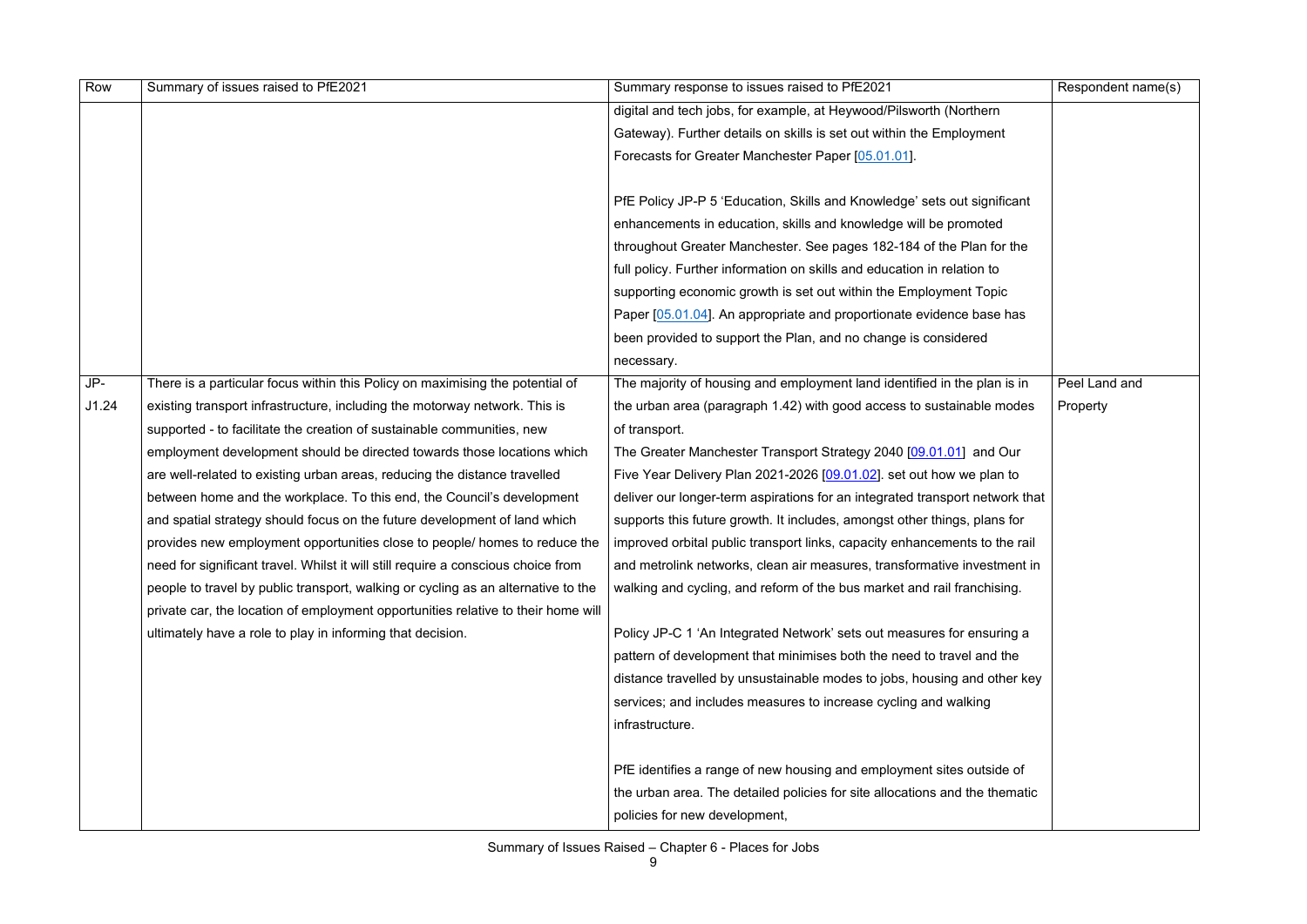| Row   | Summary of issues raised to PfE2021                                            | Summary response to issues raised to PfE2021                                  | Respondent name(s)  |
|-------|--------------------------------------------------------------------------------|-------------------------------------------------------------------------------|---------------------|
|       |                                                                                | together, set out the necessary infrastructure requirements and sites will    |                     |
|       |                                                                                | not come forward unless it can be demonstrated this will be provided. No      |                     |
|       |                                                                                | change is considered necessary.                                               |                     |
| $JP-$ | It is important that job creation is evenly balanced across the nine Boroughs, | The overall spatial strategy of the Plan seeks to take advantage of the       | Peel Land and       |
| J1.25 | as well as within each individual Borough. This will also help to support      | opportunities for delivering high levels of economic growth, whilst           | Property            |
|       | smaller businesses, including start-ups, as opposed to focusing solely on      | addressing the challenges for securing genuinely inclusive growth and         |                     |
|       | larger scale B2 and B8 employment uses (which it is accepted is needed as      | prosperity across all boroughs. Criterion F and G of Policy JP-J1 sets out    |                     |
|       | well). This will no doubt be a matter for the respective Local Plans of each   | a commitment to supporting local job growth and ensuring that                 |                     |
|       | Authority, but which should be encouraged and recognised at a strategic level  | employment growth opportunities are well connected and accessible to all      |                     |
|       | within the PfEDPD.                                                             | residents. PfE is a strategic level Plan - Local Plans will have to be in     |                     |
|       |                                                                                | conformity with PfE and will provide further detail on the strategic policy   |                     |
|       |                                                                                | areas within PfE within a local context, where appropriate. No change is      |                     |
|       |                                                                                | considered necessary.                                                         |                     |
| $JP-$ | No mention of increasing the competitiveness of eastern Greater Manchester     | The North-East Growth Corridor is covered by JP-Strat 6 (page 64-65 of        | Jacqueline Charnock |
| J1.26 |                                                                                | the Publication Plan). The North East Growth Corridor extends eastwards       |                     |
|       |                                                                                | from Junction 18 of the M62, as is shown on Figure 4.2, page 65. Ashton       |                     |
|       |                                                                                | Town Centre is identified as a 'Principal Town Centre' in Figure 3.1 'Key     |                     |
|       |                                                                                | Diagram', page 40, and as a 'Strategic Location - Town Centre' in Figure      |                     |
|       |                                                                                | 6.1 'Strategic Locations' page 113, of the Plan. Paragraph 4.47 of the        |                     |
|       |                                                                                | Plan sets out that in relation to boosting Northern Competitiveness           |                     |
|       |                                                                                | "investment in the town centres of the northern districts will be vital,      |                     |
|       |                                                                                | particularly the town centres of Ashton-under-Lyne, Bolton, Bury, Oldham,     |                     |
|       |                                                                                | Rochdale and Wigan". Ashton-under-Lyne is also listed under G(v) of           |                     |
|       |                                                                                | Policy JP-J1, in relation to providing stronger focus for local economic      |                     |
|       |                                                                                | activity. When the plan is read as a whole no change is considered            |                     |
|       |                                                                                | necessary.                                                                    |                     |
| $JP-$ | The rural economy has been completely omitted from this policy (and as such    | JP-J1 establishes an appropriate policy framework to support the long-        | See Appendix        |
| J1.27 | is not consistent with NPPF), including the contribution of the rural economy  | term economic growth based on the overall priorities established in the       |                     |
|       | to GM as a key sector. A focused on a rural strategy could help to address     | Local Industrial Strategy. It identifies key growth sectors, major assets     |                     |
|       | significant economic disparities. The document does not acknowledge the        | and key growth locations. These do not include the rural economy as it is     |                     |
|       | extensive skill base of the rural workforce and consider reasonable            | not envisaged that it will contribute significantly to economic growth of the |                     |
|       |                                                                                | of the nine districts. However, the Greener Chapter (chapter 7) does          |                     |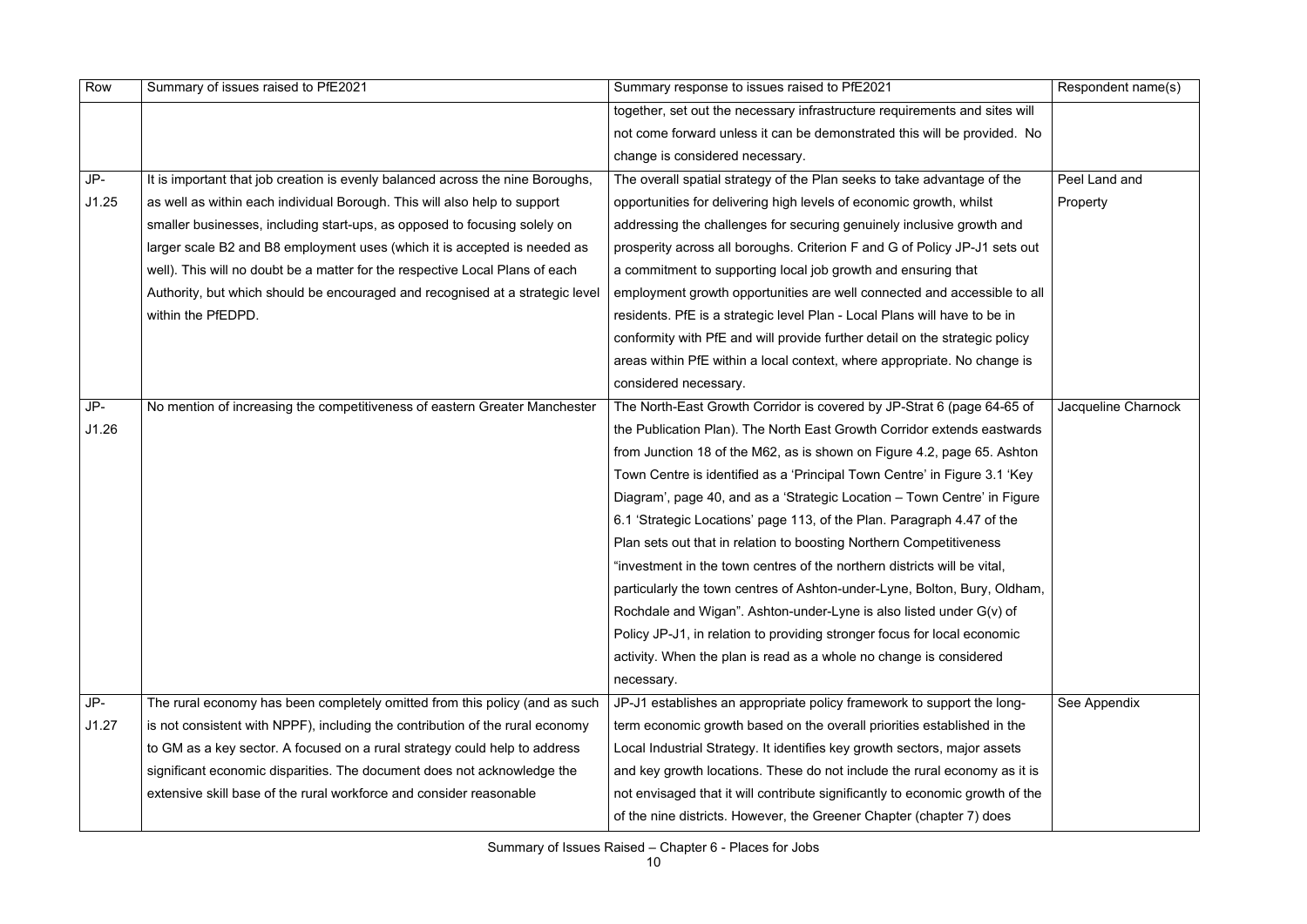| Row   | Summary of issues raised to PfE2021                                                | Summary response to issues raised to PfE2021                                  | Respondent name(s)  |
|-------|------------------------------------------------------------------------------------|-------------------------------------------------------------------------------|---------------------|
|       | alternatives to land use for the rural economy. Therefore, policy is not justified | recognise the role that rural areas play across the PfE area, including in    |                     |
|       | or promote prosperity for all residents of GM.                                     | terms of the economy. When the plan is read as a whole no change is           |                     |
|       |                                                                                    | considered necessary.                                                         |                     |
| JP-   | This policy can be strengthened and made sound by including the following          | The Sustainable Development (JP-S 1), Carbon and Energy (JP-S 2) and          | The Wildlife Trusts |
| J1.28 | commitments: the Plan should be reshaped to put the climate emergency and          | Resilience (JP-S 4) policies set out specific policies to address climate     |                     |
|       | the health and wellbeing of GM's residents at the heart of all its Policies to     | change and sustainable development.                                           |                     |
|       | ensure sustainable development can be achieved; the provision of additional        |                                                                               |                     |
|       | evidence in the form of a Rural Economic Strategy; the provision of additional     | JP-J1 establishes an appropriate policy framework to support the long-        |                     |
|       | evidence in the form of Rural Land Need, existing and projected, together with     | term economic growth based on the overall priorities established in the       |                     |
|       | the associated skill-base, challenges, etc; removal of the proposed office         | Local Industrial Strategy. It identifies key growth sectors, major assets     |                     |
|       | space at Manchester Airport (JP-Strat 10) - Medipark Allocation; update the        | and key growth locations. These do not include the rural economy as it is     |                     |
|       | wording in Policy point D (page 110) to reference the economic opportunities       | not envisaged that it will contribute significantly to economic growth of the |                     |
|       | arising from natural solutions; a detailed review of land supply should be         | of the nine districts However, the Greener Chapter (chapter 7) does           |                     |
|       | carried out (in collaboration with local residents and their representatives)      | recognise the role that rural areas play across the PfE area, including in    |                     |
|       | prior to the release of any green belt land for employment sites - in advance      | terms of the economy.                                                         |                     |
|       | of the                                                                             |                                                                               |                     |
|       | results of that review being available, developers should be pointed to existing   | In relation to the proposed office space at Manchester Airport (JP-Strat      |                     |
|       | sites; the detailed review mentioned above should also consider an                 | 10) - Medipark allocation and comments regarding the land supply, it is       |                     |
|       | assessment of land supply impacts arising from Brexit, the pandemic and the        | considered that an appropriate supply of sites has been identified to meet    |                     |
|       | recent changes to the permitted development scheme; remove the incorrect           | employment land needs for the plan area. It is appropriate for the overall    |                     |
|       | statements at paragraph 8.50 of the Employment Topic Paper; confirmation           | land supply targets set out in both JP-J 3 and JP-J 4 to be based on the      |                     |
|       | that this Policy will require brownfield land use to be prioritised; all the       | employment land need figures, derived from the evidence base.                 |                     |
|       | Allocations should be updated to ensure they meet the measures set out at          | Employment need and supply is discussed within the supporting evidence        |                     |
|       | paragraph 6.15 (page 109); the KPIs need to be updated to ensure they              | - Economic Forecasts for Greater Manchester [05.01.01]; Employment            |                     |
|       | measure all aspects of this Policy.                                                | Land Needs in Greater Manchester [05.01.02] and Employment Topic              |                     |
|       |                                                                                    | Paper [05.01.04]                                                              |                     |
|       |                                                                                    | Supporting evidence document Covid-19 and PfE Growth Options                  |                     |
|       |                                                                                    | [05.01.03] and the Employment Topic Paper [pages 19-21] considers the         |                     |
|       |                                                                                    | impact of the pandemic on employment need/ supply. The impact of              |                     |
|       |                                                                                    | Brexit is considered within the Employment Topic Paper [pages 18-19]          |                     |
|       |                                                                                    | and 21-22].                                                                   |                     |
|       |                                                                                    |                                                                               |                     |
|       |                                                                                    |                                                                               |                     |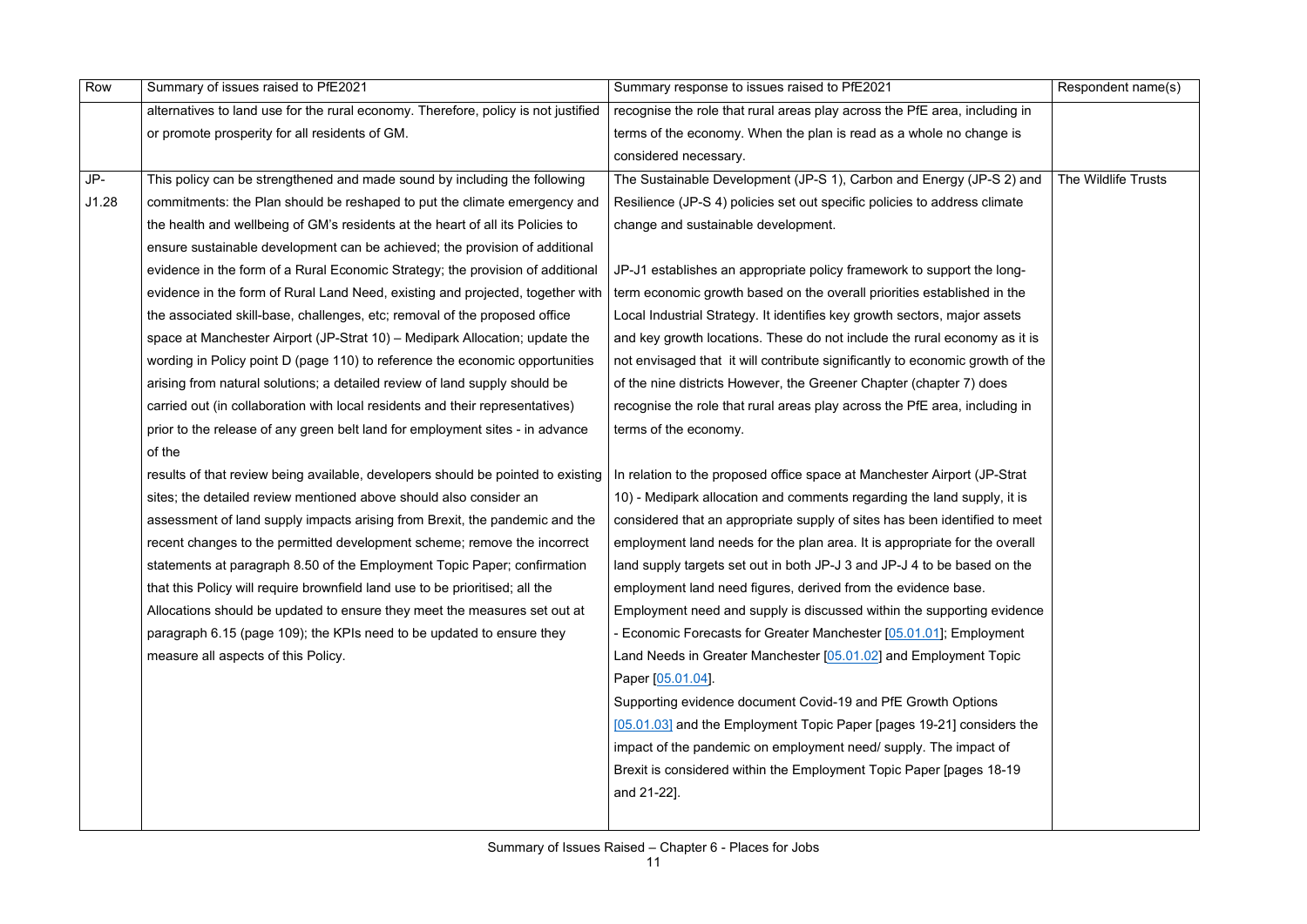| Row   | Summary of issues raised to PfE2021                                                                                                                      | Summary response to issues raised to PfE2021                                    | Respondent name(s)    |
|-------|----------------------------------------------------------------------------------------------------------------------------------------------------------|---------------------------------------------------------------------------------|-----------------------|
|       |                                                                                                                                                          | The PfE sets out a very clear preference for using previously developed         |                       |
|       |                                                                                                                                                          | (brownfield) land and vacant buildings to meet development needs. Other         |                       |
|       |                                                                                                                                                          | than in relation to the site selection process for identifying the strategic    |                       |
|       |                                                                                                                                                          | allocation, there is not a sequentially preferable priority. Instead, a         |                       |
|       |                                                                                                                                                          | preference for using brownfield land ensures that an efficient use can be       |                       |
|       |                                                                                                                                                          | made of the land supply and to keep the release of greenfield and Green         |                       |
|       |                                                                                                                                                          | Belt land to a minimum.                                                         |                       |
|       |                                                                                                                                                          | Given the scale of development required to meet the needs of Greater            |                       |
|       |                                                                                                                                                          | Manchester a limited amount of development is required on greenfield            |                       |
|       |                                                                                                                                                          | and Green Belt land as it is critical to the delivery of the overall vision and |                       |
|       |                                                                                                                                                          | objectives of the plan. The release of greenfield and Green Belt land has,      |                       |
|       |                                                                                                                                                          | however been kept to a minimum. See Growth and Spatial Options                  |                       |
|       |                                                                                                                                                          | Paper: 02.01.10 for further information.                                        |                       |
|       |                                                                                                                                                          | In relation to the KPIs, The monitoring framework in Chapter 12 provides        |                       |
|       |                                                                                                                                                          | an appropriate level of detail for a strategic plan. More detailed monitoring   |                       |
|       |                                                                                                                                                          | will be incorporated as appropriate within district local plans. No change is   |                       |
|       |                                                                                                                                                          | considered necessary.                                                           |                       |
| JP-   | The policy does also look at the main town centres but due to the ordering                                                                               | Town centres are covered under Policy JP-Strat 12 of the Plan. The              | <b>Shepherd Group</b> |
| J1.29 | style of the policy and failure to be more specific and allows us to assume that                                                                         | overall spatial strategy of the Plan seeks to take advantage of the             |                       |
|       | the city areas are the favoured location. The policy then fails to offer any other   opportunities for delivering high levels of economic growth, whilst |                                                                                 |                       |
|       | guidance on other areas which are not within the 8 key growth areas to how                                                                               | addressing the challenges for securing genuinely inclusive growth and           |                       |
|       | long term growth can be improved. It should be clearer in its growth focus and                                                                           | prosperity across all boroughs. PfE is a strategic level Plan - Local Plans     |                       |
|       | must allow the 9 local authorities to provide smaller scale growth areas within                                                                          | will have to be in conformity with PfE and will provide further detail on the   |                       |
|       | their Local Plans in the interests of effective and positive planning.                                                                                   | strategic policy areas within PfE within a local context, where appropriate.    |                       |
|       |                                                                                                                                                          | No change is considered necessary.                                              |                       |
| JP-   | Only focused on Ashton under Lyne, rest of Tameside is disregarded and not                                                                               | The overall spatial strategy of the Plan seeks to take advantage of the         | See Appendix          |
| J1.30 | included in job growth.                                                                                                                                  | opportunities for delivering high levels of economic growth, whilst             |                       |
|       |                                                                                                                                                          | addressing the challenges for securing genuinely inclusive growth and           |                       |
|       |                                                                                                                                                          | prosperity across all boroughs. Criterion F and G of Policy JP-J1 sets out      |                       |
|       |                                                                                                                                                          | a commitment to supporting local job growth and ensuring that                   |                       |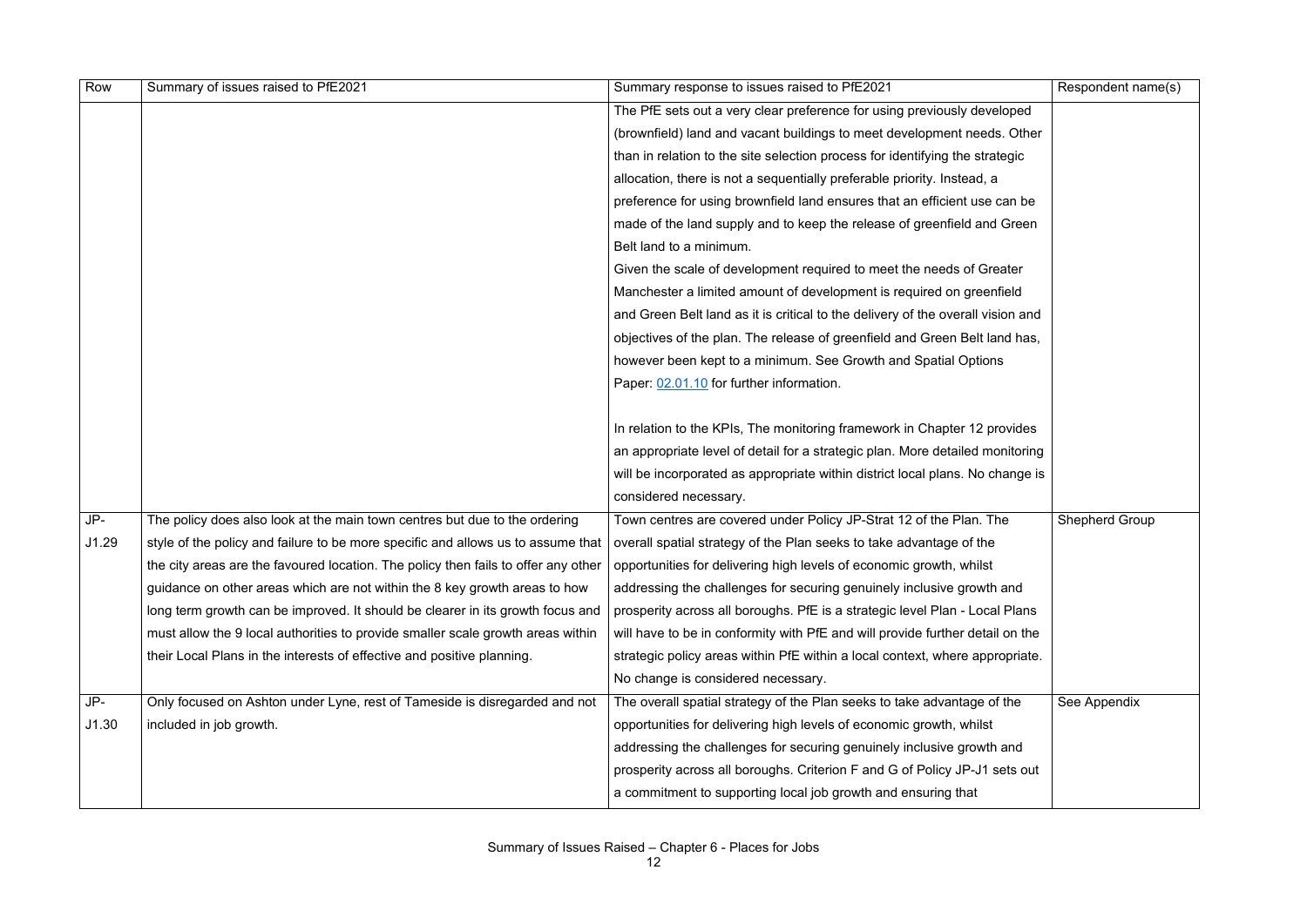| Row   | Summary of issues raised to PfE2021                                           | Summary response to issues raised to PfE2021                                 | Respondent name(s)          |
|-------|-------------------------------------------------------------------------------|------------------------------------------------------------------------------|-----------------------------|
|       |                                                                               | employment growth opportunities are well connected and accessible to all     |                             |
|       |                                                                               | residents. No change is considered necessary.                                |                             |
|       |                                                                               |                                                                              |                             |
|       |                                                                               | Ashton Town Centre is identified as a 'Principal Town Centre' in Figure      |                             |
|       |                                                                               | 3.1 'Key Diagram', page 40, and as a 'Strategic Location - Town Centre'      |                             |
|       |                                                                               | in Figure 6.1 'Strategic Locations' page 113, of the Plan. Paragraph 4.47    |                             |
|       |                                                                               | of the Plan sets out that in relation to boosting Northern Competitiveness   |                             |
|       |                                                                               | "investment in the town centres of the northern districts will be vital,     |                             |
|       |                                                                               | particularly the town centres of Ashton-under-Lyne, Bolton, Bury, Oldham,    |                             |
|       |                                                                               | Rochdale and Wigan". Ashton-under-Lyne is also listed under G(v) of          |                             |
|       |                                                                               | Policy JP-J1, in relation to providing stronger focus for local economic     |                             |
|       |                                                                               | activity. When the plan is read as a whole no change is considered           |                             |
|       |                                                                               | necessary.                                                                   |                             |
| JP-   | The historic environment forms a vital part of the plan area and therefore it | The role of the historic environment in supporting economic growth is set    | <b>Historic England</b>     |
| J1.31 | should be part of the plan for economic growth and prosperity. In building a  | out in the Spatial Strategy (e.g. JP-Strat2, para 4.28). Policy JP-P2        |                             |
|       | strong and competitive economy this chapter needs to demonstrate how it will  | 'Heritage' recognises the role of the historic environment. Local Plans will |                             |
|       | conserve and enhance the historic environment and maximise opportunities      | provide more detail on the integration of heritage assets to deliver wider   |                             |
|       | from it including encouraging tourism, in the re-use of heritage assets, in   | benefits. When the plan is read as a whole no change is considered           |                             |
|       | creating successful places for businesses to locate and attract inward        | necessary.                                                                   |                             |
|       | investment, town centres and for heritage-led regeneration. The heritage and  |                                                                              |                             |
|       | tourism sector should be recognised within the policy through an additional   |                                                                              |                             |
|       | criterion point.                                                              |                                                                              |                             |
| JP-   | Welcome more innovation about employment space retention as well as           | Sustainable development is covered under JP-S 1 'Sustainable                 | <b>Mossley Town Council</b> |
| J1.32 | better home design and the need to realise more significantly and quickly the | Development'. No change considered necessary.                                |                             |
|       | new thinking around sustainable development of all kinds.                     |                                                                              |                             |
|       | <b>Strategic Locations</b>                                                    |                                                                              |                             |
| JP-   | There is a need to recognise the significance of the Wigan to Bolton Growth   | The importance of the Wigan-Bolton Growth Corridor in having the             | <b>Harworth Group</b>       |
| J1.33 | Corridor under the itemised list of part G of the policy.                     | potential to deliver significant benefits over a wider area and make a       |                             |
|       |                                                                               | major contribution to raising the competitiveness of the northern areas as   |                             |
|       |                                                                               | a whole is set out within JP-Strat 8 'Wigan-Bolton Growth Corridor' and      |                             |
|       |                                                                               | identified in Figure 4.6, pages 65-66 of the Publication Plan.               |                             |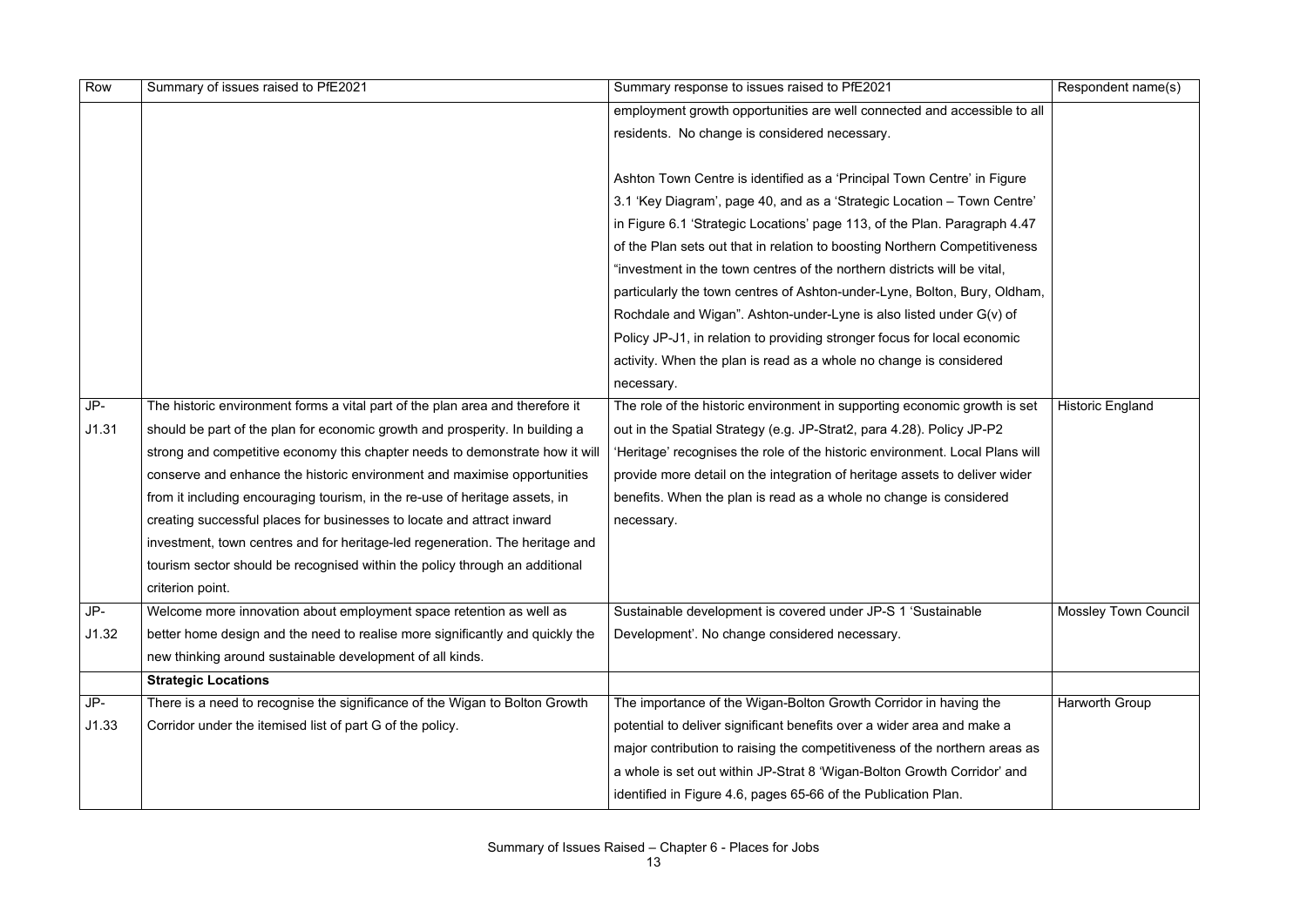| Row   | Summary of issues raised to PfE2021                                                                | Summary response to issues raised to PfE2021                                   | Respondent name(s)           |
|-------|----------------------------------------------------------------------------------------------------|--------------------------------------------------------------------------------|------------------------------|
| JP-   | The Wigan-Bolton growth corridor should however be expanded to become a                            | PfE is a joint plan of nine Greater Manchester borough's - the plan area is    | <b>Murphy Group</b>          |
| J1.34 | M6/HS2/M62 growth quadrant, benefitting from the West Coast Main Line and                          | set out within chapter 2 'Context' (figure 2.1). As such, any settlements      | <b>Murphy Group</b>          |
|       | HS2 as well as east-west connections. It is noted that paragraph 4.54 refers                       | outside of this boundary are not within the scope of the plan and as such      |                              |
|       | to the M6 logistics hub - it would be appropriate to ensure the benefits of this                   | no change is considered necessary.                                             |                              |
|       | hub are maximised. Therefore, the growth corridor should be extended to a                          |                                                                                |                              |
|       | growth quadrant would enable settlements such as Leigh, Atherton,                                  |                                                                                |                              |
|       | Tyldesley, Lowton, Golborne and critically Garswood to share in the economic                       |                                                                                |                              |
|       | benefits that otherwise would be focused on town centres of Wigan and                              |                                                                                |                              |
|       | Bolton, and as such also accord with the more realistic cross-boundary sub-                        |                                                                                |                              |
|       | region located equidistant between Manchester and Liverpool.                                       |                                                                                |                              |
| JP-   | To ensure the policy is effective, positively prepared, and consistent with                        | New Carrington is covered by JP-Strat 9 'Southern Areas' and JP-Strat 11       | See Appendix                 |
| J1.35 | Policy JP-Strat 11 in terms of setting a clear economic vison and strategy for                     | 'New Carrington' which seeks to deliver a significant mixed-use                |                              |
|       | New Carrington the strategic allocation should be identified as a key growth                       | development and Policy JP Allocation 33 'New Carrington' which                 |                              |
|       | location in part G of Policy JP-J 1.                                                               | allocates the development site and provides more detailed requirements         |                              |
|       |                                                                                                    | for its implementation. When the plan is read as a whole no change is          |                              |
|       |                                                                                                    | considered necessary.                                                          |                              |
| JP-   | The policy further underpins the importance of the plans for Wythenshawe                           | Support welcomed.                                                              | <b>Manchester University</b> |
| J1.36 | Hospital as well as the strategic allocations for Medipark and Timperley                           |                                                                                | <b>Hospitals NHS</b>         |
|       | Wedge. Reference in this policy to Manchester Airport Enterprise Zone,                             |                                                                                |                              |
|       | Whythenshaw Hospital and HS2 is welcomed.                                                          |                                                                                |                              |
| JP-   | Recognition of the importance of the M6 logistics hub in Wigan, extending into   Support welcomed. |                                                                                | St. Helens Council           |
| J1.37 | Warrington, St Helens and West Lancashire as a key growth location is                              |                                                                                |                              |
|       | welcome. Also highlights the importance of delivering infrastructure                               |                                                                                |                              |
|       | improvements on the strategic road network where necessary to support                              |                                                                                |                              |
|       | planned growth (including the need for joint working in relation to Junction 23                    |                                                                                |                              |
|       | of the M6).                                                                                        |                                                                                |                              |
| JP-   | Requests a clearer picture in the JPA-7 Plan of what type of employment                            | The scale of employment growth which PfE intends to deliver in each            | <b>Brian Hulme</b>           |
| J1.38 | opportunities will be available in the Bury area, where it will be located and at                  | district is set out within Chapter 5 'Places for Jobs' of the Plan (see tables |                              |
|       | what cost to the environment.                                                                      | 6.1 and 6.2). The Employment Topic Paper [05.01.04] sets out further           |                              |
|       |                                                                                                    | information on employment needs.                                               |                              |
|       |                                                                                                    |                                                                                |                              |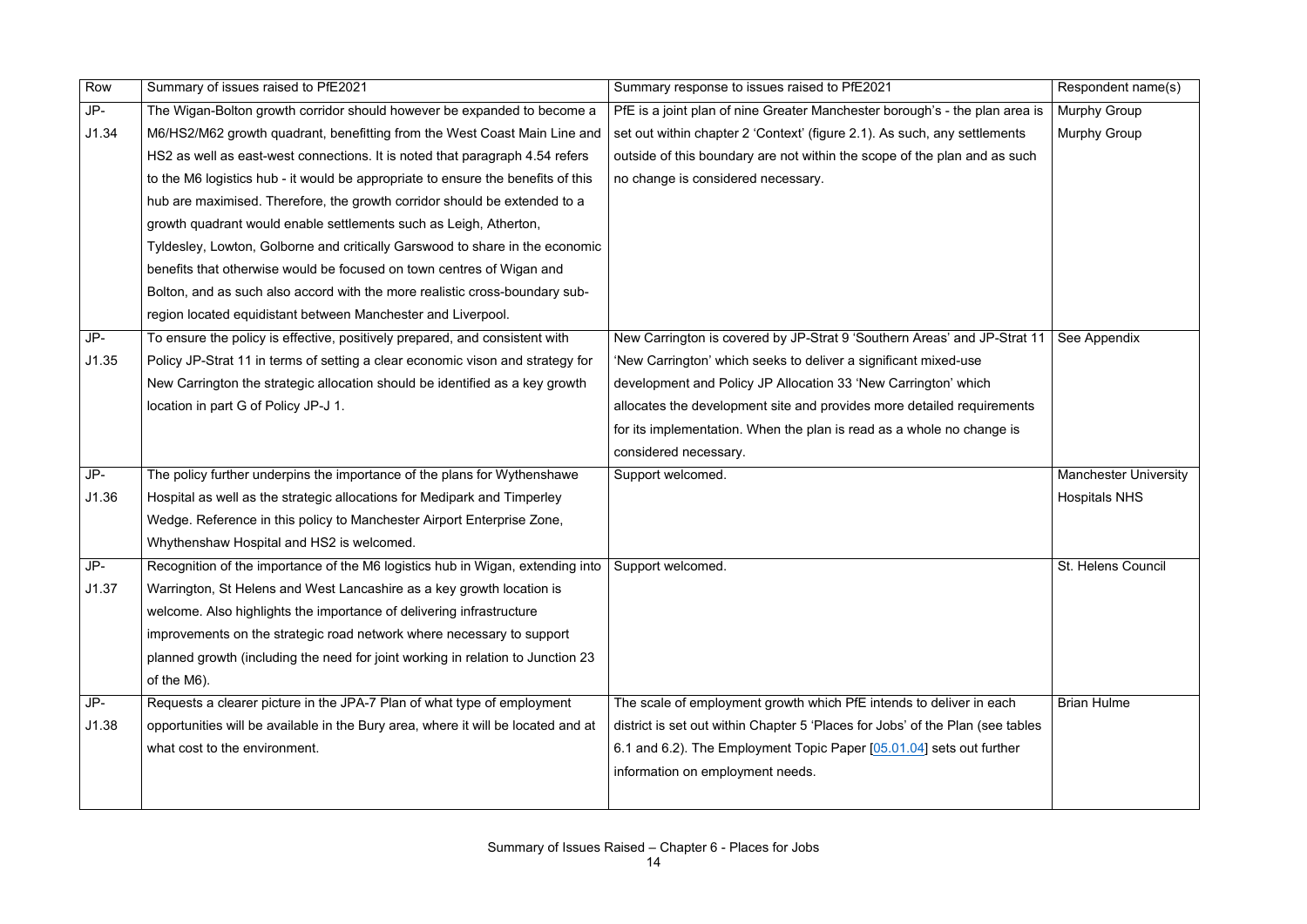| Row   | Summary of issues raised to PfE2021                                               | Summary response to issues raised to PfE2021                                 | Respondent name(s)         |
|-------|-----------------------------------------------------------------------------------|------------------------------------------------------------------------------|----------------------------|
|       |                                                                                   | Bury is part of the North-East Growth Corridor covered under Policy JP-      |                            |
|       |                                                                                   | Strat 7, which includes Policy JP Allocation 1.1 'Heywood/ Pilsworth         |                            |
|       |                                                                                   | (Northern Gateway)' and Policy JP Allocation 1.2 Simister and Bowlee         |                            |
|       |                                                                                   | (Northern Gateway)' both partly within Bury. Bury's employment land          |                            |
|       |                                                                                   | supply, including the proposed strategic allocations listed above, can be    |                            |
|       |                                                                                   | viewed on MappingGM. No change is considered necessary.                      |                            |
| JP-   | Policy JP-Strat 12 covers Greater Manchester"s Main Town Centres and              | Policy JP-J1 explicitly recognises the need to protect the core retail and   | RedleafVI (Ashton)         |
| J1.39 | identifies that further opportunities will be taken to increase the population    | other non-residential uses which define town centres. No change is           | <b>Limited Partnership</b> |
|       | catchments of the centres including significantly increasing the resident         | considered necessary.                                                        | and Ellandi                |
|       | population of the centres themselves. This is identified as being alongside       |                                                                              |                            |
|       | rather than displacing the range of non-residential uses within town centres.     |                                                                              |                            |
|       | Overall approach is supported but the policy should make clear that to ensure     |                                                                              |                            |
|       | this can successfully be achieved alongside the existing range of non-            |                                                                              |                            |
|       | residential uses the increased introduction of residential uses should not        |                                                                              |                            |
|       | undermine the Main Town Centre's principal retail and service functions.          |                                                                              |                            |
| JP-   | How will HS2 benefit the area and not just move resources to London instead       | Further detail on HS2 and its relationship to PfE is set out within Chapter  | <b>Paul Roebuck</b>        |
| J1.40 |                                                                                   | 2 'Context', page 29, paragraph 2.23, of the Plan. However, the delivery     |                            |
|       |                                                                                   | of HS2 is not within the scope of the Plan as it is being dealt with at a    |                            |
|       |                                                                                   | national level.                                                              |                            |
| JP-   | Part 'G' of the policy outlines that there will be an emphasis on maximising the  | The list of key locations under point G of policy JP-J1.1 is not exhaustive. | <b>Russell LDP</b>         |
| J1.41 | potential of key growth locations. The policy lists eight of the 'key locations'  | Policy JP-Strat 7 [page 62 of the Plan) recognises the inclusion of the      |                            |
|       | but overlooks Stakehill. This does not align with the strategy outlined in Policy | Stakehill allocation within the North-East Growth Corridor, which when       |                            |
|       | JP Strat 7, which seeks to deliver a nationally significant area of economic      | combined with the Northern Gateway allocations, will deliver a nationally    |                            |
|       | activity along the North-East Growth Corridor. Recommends changes to make         | significant area of economic activity and growth. Furthermore, figure 3.1    |                            |
|       | policy effective as follows: "vii. The North East Growth Corridor (an expansion   | 'Key Diagram' [page 38 of the Plan] identifies the key growth areas and      |                            |
|       | of Stakehill extending into Oldham and Rochdale)"                                 | strategic allocations, including Stakehill. Therefore, when the plan is read |                            |
|       |                                                                                   | as a whole, no change is considered necessary.                               |                            |
| JP-   | The planned developments at New Carrington (JPA 33) for example, do not           | It is considered that an appropriate supply of sites has been identified to  | The Wildlife Trusts        |
| J1.42 | meet the following measures set out at paragraph 6.15 (page 109): delivering      | meet employment land needs for the plan area. The Site Selection             |                            |
|       | sustainable places that can meet the needs of all sections of communities,        | Background Paper [03.04.01] sets out the methodology for selecting the       |                            |
|       | both now and in the future; enhancing the supply of employment opportunities      | strategic allocations. Furthermore, each strategic allocation policy chapter |                            |
|       | at a variety of skill levels throughout our boroughs to achieve more inclusive    | within the Plan includes a reasoned justification for the allocation. In     |                            |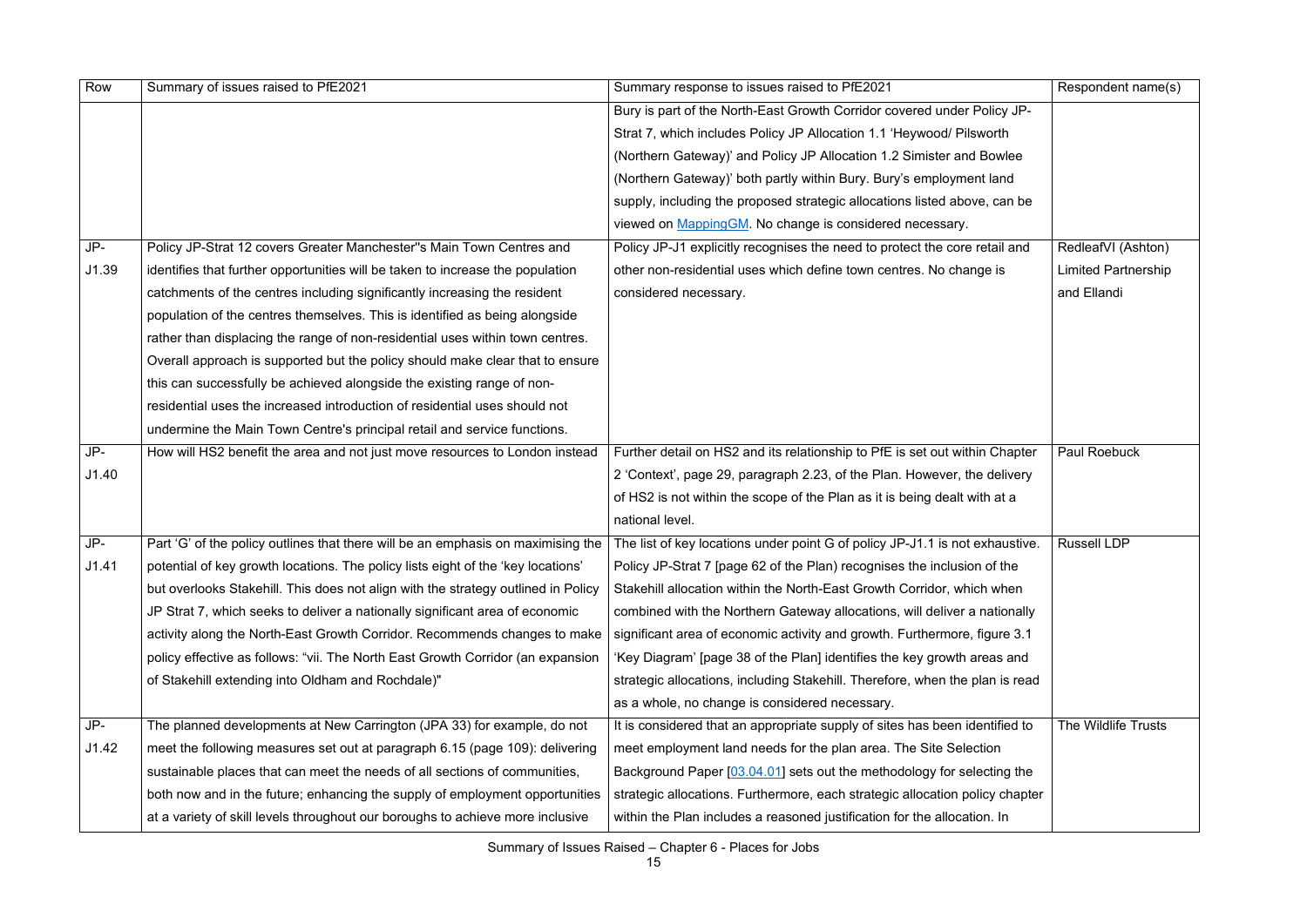| Row   | Summary of issues raised to PfE2021                                              | Summary response to issues raised to PfE2021                                  | Respondent name(s)     |
|-------|----------------------------------------------------------------------------------|-------------------------------------------------------------------------------|------------------------|
|       | growth; enabling all residents to lead healthier lives in safer places with good | relation to New Carrington, Policy JPA 33 sets out a policy framework to      |                        |
|       | access to facilities that support health and wellbeing including good quality    | guide the development, alongside other PfE policies. The site allocation      |                        |
|       | open space and green infrastructure; and seeking a net enhancement to            | topic paper provides further detail on the proposals and how the              |                        |
|       | biodiversity across our boroughs.                                                | allocation will deliver sustainable development in line with the thematic     |                        |
|       |                                                                                  | policies of the plan [10.09.07].                                              |                        |
|       |                                                                                  |                                                                               |                        |
|       |                                                                                  | Within the plan, policy JP-S 1 'Sustainable Development' sets out specific    |                        |
|       |                                                                                  | policies to achieve sustainable development, including measures in            |                        |
|       |                                                                                  | relation to supporting infrastructure and biodiversity [see pages 82-83 of    |                        |
|       |                                                                                  | the Plan for the full policy]. Policy JP-P 5 'Education, Skills and           |                        |
|       |                                                                                  | Knowledge' sets out significant enhancements in education, skills and         |                        |
|       |                                                                                  | knowledge will be promoted throughout Greater Manchester [see pages           |                        |
|       |                                                                                  | 182-184 of the Plan for the full policy]. Further information on skills and   |                        |
|       |                                                                                  | education in relation to supporting economic growth is set out within the     |                        |
|       |                                                                                  | Employment Topic Paper [05.01.04]. Policy JP-P 6 'Health' includes            |                        |
|       |                                                                                  | measures to ensure development makes a positive contribution to health        |                        |
|       |                                                                                  | and wellbeing [see pages 184-186 of the Plan for the full policy]. Policy     |                        |
|       |                                                                                  | JP-P 1 'Sustainable Places' also includes measures relating to the            |                        |
|       |                                                                                  | impact of development on people and the environment [see pages 174-           |                        |
|       |                                                                                  | 177 of the Plan for the full policy]. Therefore, when the plan is read as a   |                        |
|       |                                                                                  | whole, no change is considered necessary.                                     |                        |
| JP-   | Figure 6.1 does not indicate this increased employment activity around the       | Figure 6.1 identifies key strategic growth locations. No specific allocations | Royal London Asset     |
| J1.43 | airport and HS2 station. RLAM would suggest that this is shown as a 'Core'       | are identified on the plan, however the core growth area which covers the     | <b>Management RLAM</b> |
|       | Growth Area' around Manchester Airport within the figure.                        | Greater Manchester city-region (the nine boroughs) is illustrated on the      |                        |
|       |                                                                                  | plan. Figure 3.1 'Key Diagram' [page 38] identifies the key growth areas,     |                        |
|       |                                                                                  | strategic allocations, HS2 and Manchester Airport.                            |                        |
|       |                                                                                  | Therefore, when the plan is read as a whole, no change is considered          |                        |
|       |                                                                                  | necessary.                                                                    |                        |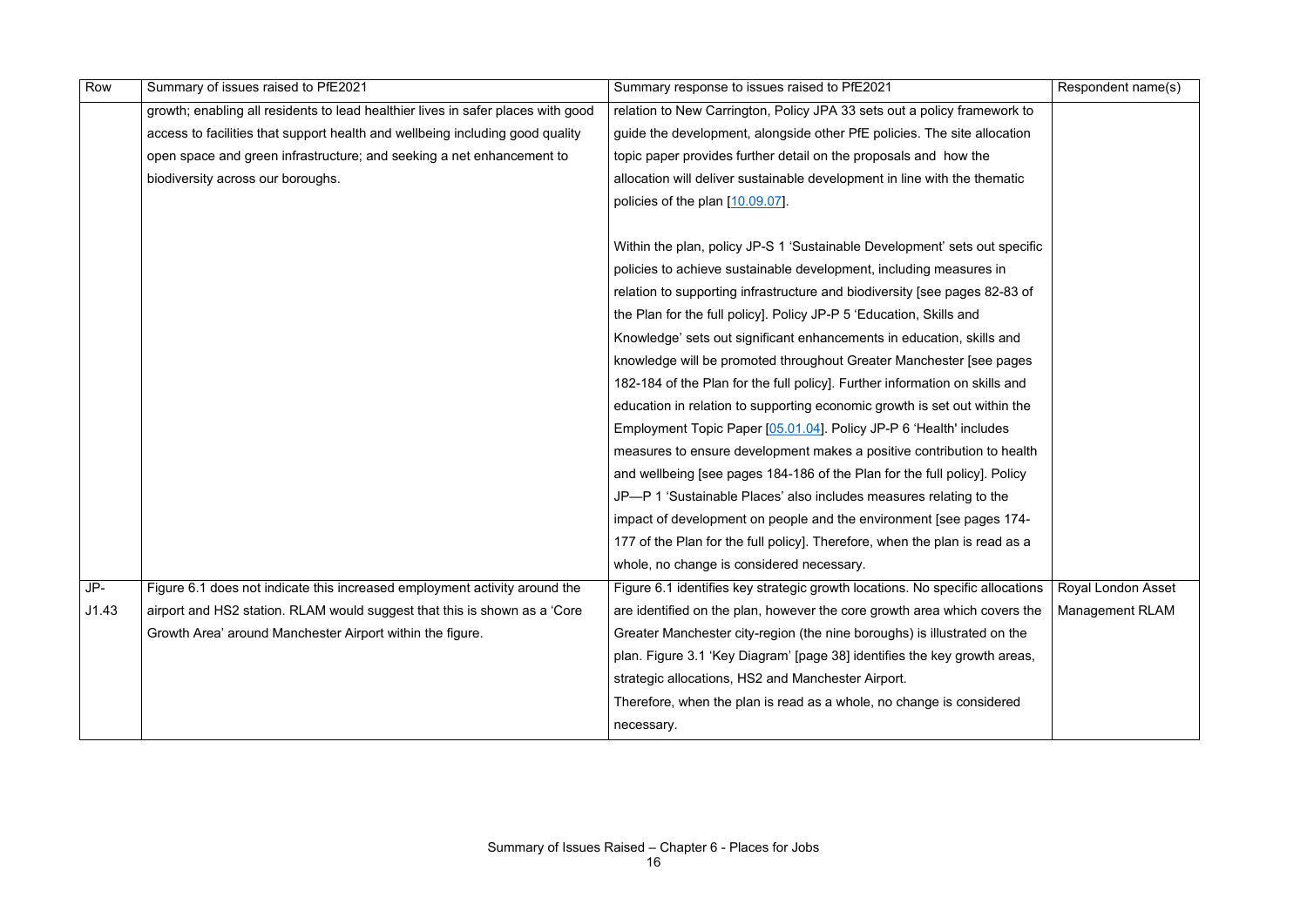| Row   | Summary of issues raised to PfE2021                                             | Summary response to issues raised to PfE2021                                   | Respondent name(s)     |
|-------|---------------------------------------------------------------------------------|--------------------------------------------------------------------------------|------------------------|
| JP-   | The draft Policy seeks to maximise the potential of key growth locations in the | It is considered that an appropriate supply of sites has been identified to    | <b>Morland Capital</b> |
| J1.44 | northern conurbations, with the aim of securing investment in these locations   | meet employment land needs for the plan area. It is appropriate for the        | Partners No1 Ltd       |
|       | to help raise their competitiveness. In south Manchester in contrast,           | overall land supply targets set out in both JP-J 3 and JP-J 4 to be based      |                        |
|       | employment land releases are poorly provided for, with the Plan's focus on      | on the employment land need figures, derived from the evidence base.           |                        |
|       | supporting economic activity in town centres and around Manchester Airport.     | The land supply data set out in tables 6.1 and 6.2 demonstrates that           |                        |
|       |                                                                                 | sufficient land has been identified over the course of the Plan to meet this   |                        |
|       | Within the PfE evidence base there has been no consideration of the             | need. See supporting evidence Economic Forecasts for Greater                   |                        |
|       | characteristics, relative growth potential or market dynamics in the different  | Manchester [05.01.01]; Employment Land Needs in Greater Manchester             |                        |
|       | parts of Greater Manchester, and in particular in South Manchester – which      | [05.01.02] and Employment Topic Paper [05.01.04].                              |                        |
|       | should be a fundamental and core input into the exercise of considering the     |                                                                                |                        |
|       | appropriate distribution of employment land provision across GM.                | The spatial strategy of the Plan (Chapter 4) seeks to deliver inclusive        |                        |
|       |                                                                                 | growth by boosting significantly the competitiveness of the northern parts     |                        |
|       |                                                                                 | of Greater Manchester, whilst ensuring that the southern area continues        |                        |
|       |                                                                                 | to make a considerable contribution to growth by making the most of its        |                        |
|       |                                                                                 | key assets. As is set out in paragraph 4.21 the areas identified within the    |                        |
|       |                                                                                 | spatial strategy [illustrated in figure 4.1 'Spatial Strategy, page 48] do not |                        |
|       |                                                                                 | have firm boundaries and are likely to evolve over time. Therefore, when       |                        |
|       |                                                                                 | the plan is read as a whole, no change is considered necessary.                |                        |
| JP-   | New Carrington is a strategic employment allocation which is identified as      | Figure 6.1 identifies key strategic growth locations. No specific allocations  | <b>Morland Capital</b> |
| J1.45 | delivering 350,000 sq.m of employment floorspace. It is therefore a strategic   | are identified on the plan, however the core growth area which covers the      | Partners No1 Ltd       |
|       | location for employment development and should be included in Figure 6.1.       | Greater Manchester city-region (the nine boroughs) is illustrated on the       |                        |
|       | Furthermore, there is lack of evidence to substantiate whether the north /      | plan. Figure 3.1 'Key Diagram' [page 38] identifies the key growth areas       |                        |
|       | south distribution of sites is appropriate in respect of industry and           | and strategic allocations.                                                     |                        |
|       | warehousing land, it is strongly recommended that the inclusion of a southern   |                                                                                |                        |
|       | growth corridor which extends to include the Site and New Carrington as a       | It is considered that an appropriate supply of sites has been identified to    |                        |
|       | strategic location for employment development is identified.                    | meet employment land needs for the plan area. It is appropriate for the        |                        |
|       |                                                                                 | overall land supply targets set out in both JP-J 3 and JP-J 4 to be based      |                        |
|       |                                                                                 | on the employment land need figures, derived from the evidence base.           |                        |
|       |                                                                                 | The land supply data set out in tables 6.1 and 6.2 demonstrates that           |                        |
|       |                                                                                 | sufficient land has been identified over the course of the Plan to meet this   |                        |
|       |                                                                                 | need. See supporting evidence Economic Forecasts for Greater                   |                        |
|       |                                                                                 | Manchester [05.01.01]; Employment Land Needs in Greater Manchester             |                        |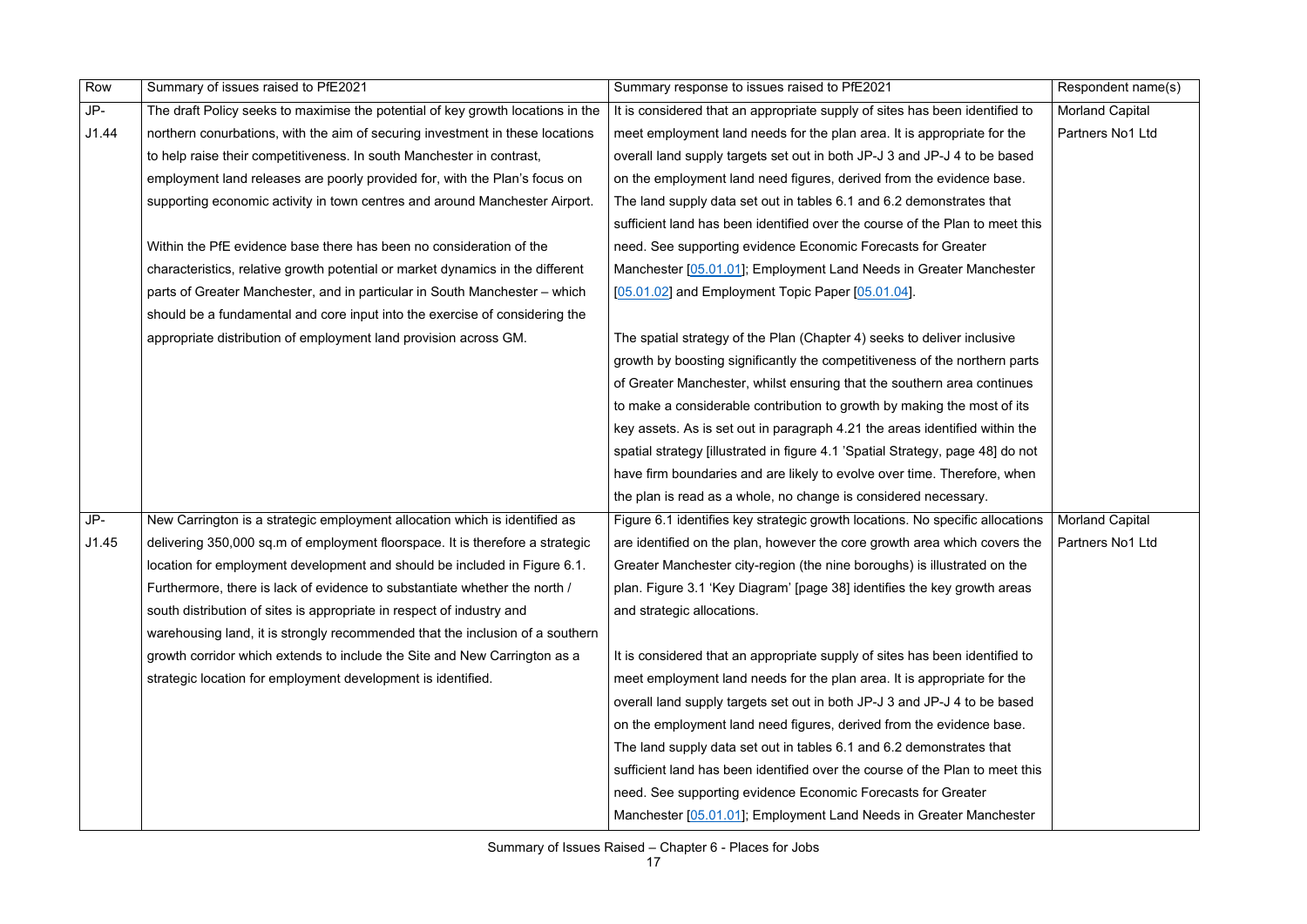| Row   | Summary of issues raised to PfE2021                                              | Summary response to issues raised to PfE2021                              | Respondent name(s)           |
|-------|----------------------------------------------------------------------------------|---------------------------------------------------------------------------|------------------------------|
|       |                                                                                  | [05.01.02] and Employment Topic Paper [05.01.04]. Therefore, when the     |                              |
|       |                                                                                  | plan is read as a whole no change is considered necessary.                |                              |
|       | Impact on climate change                                                         |                                                                           |                              |
| JP-   | Development will lead to increased carbon emissions, negatively impacting on     | The Clean Air (Policy JP-S 6), Carbon and Energy (JP-S 2) and             | See Appendix                 |
| J1.46 | air quality, increasing traffic.                                                 | Resilience (JP-S 4) policies set out specific policies to address these   |                              |
|       | In particular, expansion of the Airport will also lead to poor air quality and   | environmental issues.                                                     |                              |
|       | increased carbon emissions. Plan should be rewritten with proposals for          |                                                                           |                              |
|       | reducing the number of flights and eventual closure of one runway. Proposals     | In relation to Manchester Airport, JP-Strat 10 sets out measures for      |                              |
|       | should specify a strategy for alternative employment and economic activity to    | addressing climate change issues as part of its development. When read    |                              |
|       | replace dependance on the city regions aviation economy.                         | as a whole no change is considered necessary.                             |                              |
|       | Inconsistency of the policy with net zero emissions and other environmental      |                                                                           |                              |
|       | aims. These concerns include the wording (set out in clause G of the policy)     |                                                                           |                              |
|       | to "maximise the potential of locations such as the airport, HS2 and the M6      |                                                                           |                              |
|       | logistics hub. The approach in its current form is not fully consistent with     |                                                                           |                              |
|       | achieving net zero emissions by 2038 or delivering the wider environmental       |                                                                           |                              |
|       | objectives of the Plan. The policy should be revised to make it clearer that     |                                                                           |                              |
|       | growth in these locations must be of a sustainable nature and at a level which   |                                                                           |                              |
|       | complies with other Plan objectives around climate change and other              |                                                                           |                              |
|       | environmental concerns.                                                          |                                                                           |                              |
| JP-   | Recognise the importance of ensuring there is a supply of employment sites       | The PfE Plan sets out a very clear preference of using previously         | <b>Friends of Carrington</b> |
| J1.47 | and premises across the Plan area (paragraph 6.16, page 112), however to         | developed (brownfield) land and vacant buildings to meet development      | Moss                         |
|       | achieve sustainable development, GM's climate emergency goals and the            | needs in line with NPPF. However, given the scale of development          |                              |
|       | transition to carbon neutral, economic growth must be put on a par with the      | required to meet the objectives of the Plan, a limited amount of          |                              |
|       | health and wellbeing of GM's residents, the importance of improving              | development is identified on land outside of the urban area on greenfield |                              |
|       | biodiversity and the essential role of our green belt and green spaces. This     | and/or Green Belt land. The details of the employment land needs and      |                              |
|       | means that GM should have a greater focus on existing employment sites,          | supply can be found in the Employment Topic Paper [05.01.04]. Further     |                              |
|       | especially those that are dilapidated and underused, improving land utilisation  | details in relation to the strategic case for releasing Green Belt can be |                              |
|       | (multistorey warehousing) and the potential for repurposing some of the          | found in the Green Belt Topic Paper [07.01.25].                           |                              |
|       | unused office land (paragraphs 7.5 and 7.6, Employment Topic Paper, page         |                                                                           |                              |
|       | 40). These alternatives are not set out in the Plan, which is, therefore, not    | The Sustainable Development (JP-S 1), Carbon and Energy (JP-S 2) and      |                              |
|       | Justified. With this in mind, it is premature to release green belt or protected | Resilience (JP-S 4) policies set out specific policies to address climate |                              |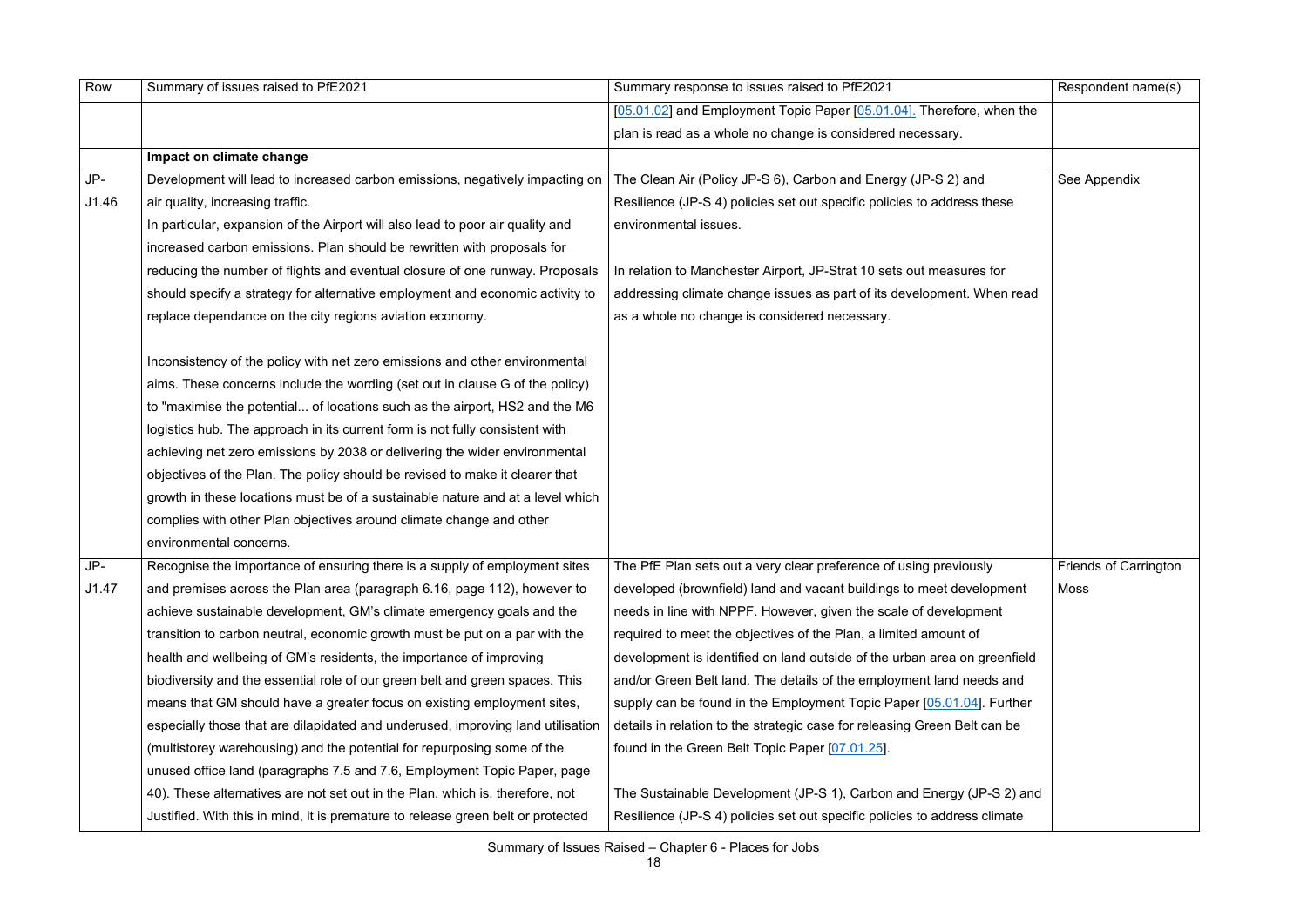| Row   | Summary of issues raised to PfE2021                                             | Summary response to issues raised to PfE2021                             | Respondent name(s) |
|-------|---------------------------------------------------------------------------------|--------------------------------------------------------------------------|--------------------|
|       | open land for employment land supply purposes. Economic opportunities that      | change and sustainable development. Therefore, when the plan is read     |                    |
|       | result from the transition to carbon neutral can arise from natural solutions   | as a whole no change is considered necessary.                            |                    |
|       | providing employment for those who are interested in enhancing our natural      |                                                                          |                    |
|       | assets.                                                                         |                                                                          |                    |
|       | <b>Support for Allocations/ Approach</b>                                        |                                                                          |                    |
| JP-   | Supports the allocation at Stakehill                                            | Support for the allocation is noted.                                     | See Appendix       |
| J1.48 |                                                                                 |                                                                          |                    |
| JP-   | Support the employment allocation at Broadbent Moss                             | Support for the employment portion of the allocation is noted.           | See Appendix       |
| J1.49 |                                                                                 |                                                                          |                    |
| JP-   | General support for the policy in terms of growth ambitions, objectives, growth | Support for general ambitions of the policy is noted.                    | See Appendix       |
| J1.50 | locations, role of town centres etc.                                            |                                                                          |                    |
|       | No comments provided                                                            |                                                                          |                    |
| JP-   | Plan is unsound – no specific comments provided.                                | It is considered that the plan is sound and that an appropriate evidence | See Appendix       |
| J1.51 |                                                                                 | base has been developed in order to support policy JP-J2.                |                    |
|       |                                                                                 |                                                                          |                    |

|                | Respondent name(s) |
|----------------|--------------------|
| is read        |                    |
|                |                    |
|                | See Appendix       |
|                | See Appendix       |
|                | See Appendix       |
|                |                    |
| <i>i</i> dence | See Appendix       |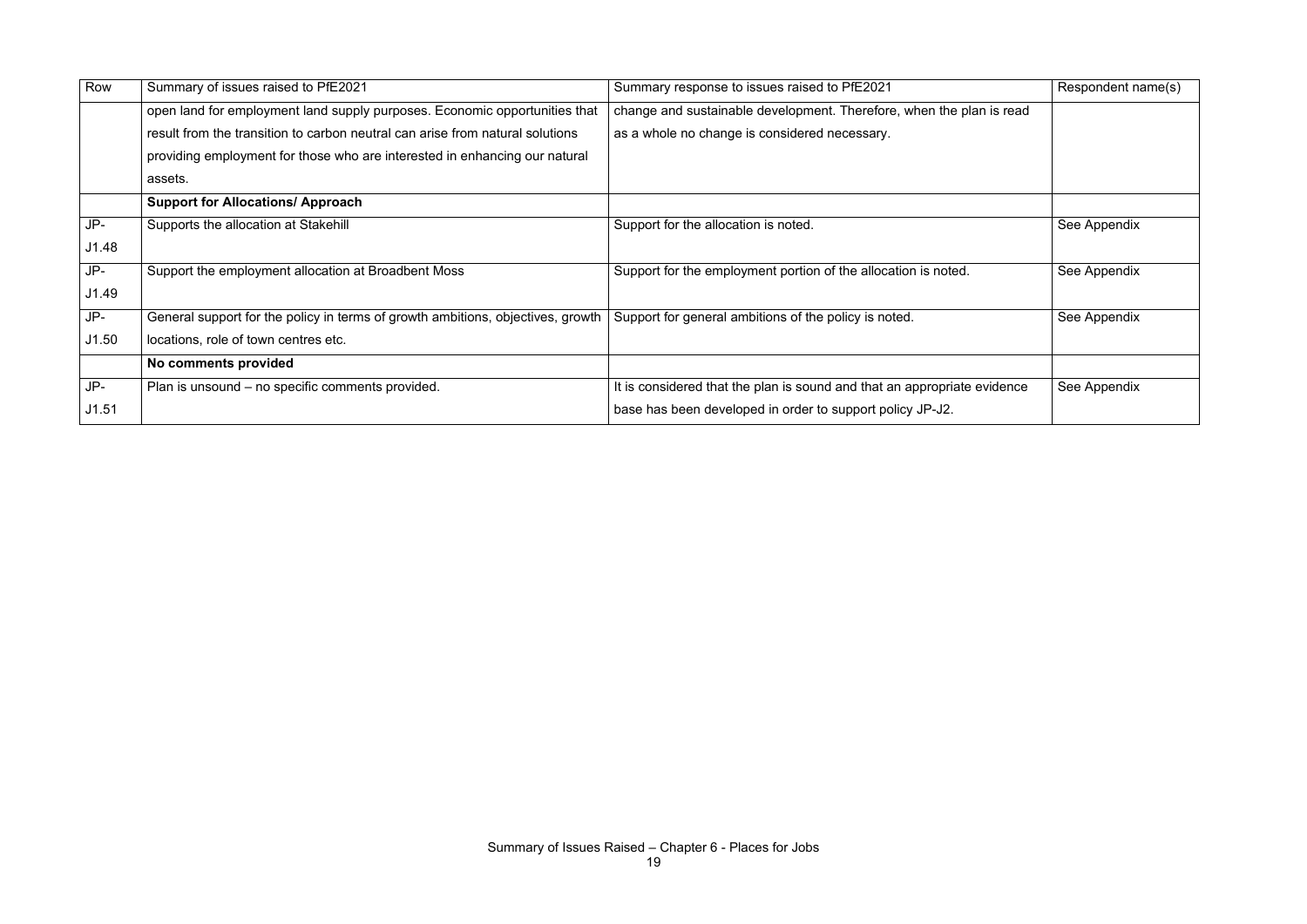## **PfE 2021 Policy JP-J2, Employment Sites and Premises**

| Row       | Summary of issues raised to PfE2021                                              | Summary response to issues raised to PfE2021                                                   | Respondent name(s) |
|-----------|----------------------------------------------------------------------------------|------------------------------------------------------------------------------------------------|--------------------|
|           | General/ plan-wide                                                               |                                                                                                |                    |
| $JP-J2.1$ | It is questionable whether PfE and the GMSF can effectively be treated as the    | As stated at paragraph 1.22 of the Places for Everyone Plan, The impact                        | See Appendix       |
|           | same plan. Legality must be decided in court before "Places for Everyone"        | of the five different changes between the GMSF2020 and the PfE2021,                            |                    |
|           | can proceed any further. It is assumed that a transition between a spatial       | together with that of their cumulative impact was considered and it was                        |                    |
|           | framework (GMSF) and a Joint Development plan (PfE) is acceptable without        | determined that the PfE 2021 would result in a plan which has a                                |                    |
|           | a significant re-write.                                                          | substantially the same effect on the participating nine districts as GMSF                      |                    |
|           |                                                                                  | 2020. In this context, it is important to note that, "substantially the same                   |                    |
|           |                                                                                  | effect" does not mean "the same effect". It allows for flexibility to address                  |                    |
|           |                                                                                  | the fact that the plan now covers a different geographical area, with                          |                    |
|           |                                                                                  | consequently different levels of needs and resulting changes to                                |                    |
|           |                                                                                  | allocations. No change is considered necessary.                                                |                    |
| $JP-J2.2$ | Sections 20 to 23 relate to the Examination of local development documents       | No change considered necessary. Comment not relevant to JP-J1,                                 | See Appendix       |
|           | through to document adoption and will clearly be addressed at later stages of    | however the Plan has been prepared in accordance with the Town and                             |                    |
|           | the Plan Review process. It is assumed that the Greater Manchester               | Country Planning (Local Planning) (England) Regulations 2012. and is                           |                    |
|           | Combined Authority has been mindful of the relevant sections of the Planning     | supported by a proportionate evidence base [see supporting documents                           |                    |
|           | and Compulsory Purchase Act in the preparation of this plan. The                 | page]. Details of the process can be found at paragraphs 1.59 to 1.68 of                       |                    |
|           | documentation is inconsistent, incoherent in parts and does not currently        | the Publication Plan.                                                                          |                    |
|           | justify and support the Plan as drafted.                                         |                                                                                                |                    |
|           |                                                                                  |                                                                                                |                    |
| $JP-J2.3$ | The Publication Plan has not had due regard to the provisions of the latest      | It is considered that the Publication Plan is in line with NPPF. In relation to   See Appendix |                    |
|           | draft of the NPPF, and specifically Section 13, Paragraph 141 and the            | para 141, the PfE Plan sets out a very clear preference of using                               |                    |
|           | strategy to be assessed in relation to justifying that exceptional circumstances | previously developed (brownfield) land and vacant buildings to meet                            |                    |
|           | exist to change Green Belt boundaries                                            | development needs in line with NPPF. However, given the scale of                               |                    |
|           |                                                                                  | development required to meet the objectives of the Plan, a limited amount                      |                    |
|           |                                                                                  | of development is identified on land outside of the urban area on                              |                    |
|           |                                                                                  | greenfield and/or Green Belt land. The details of the employment land                          |                    |
|           |                                                                                  | needs and supply can be found in the Employment Topic Paper                                    |                    |
|           |                                                                                  | [05.01.04], the details of the housing land needs and supply can be found                      |                    |
|           |                                                                                  | in the Housing Topic Paper[06.01.03]. Further details in relation to the                       |                    |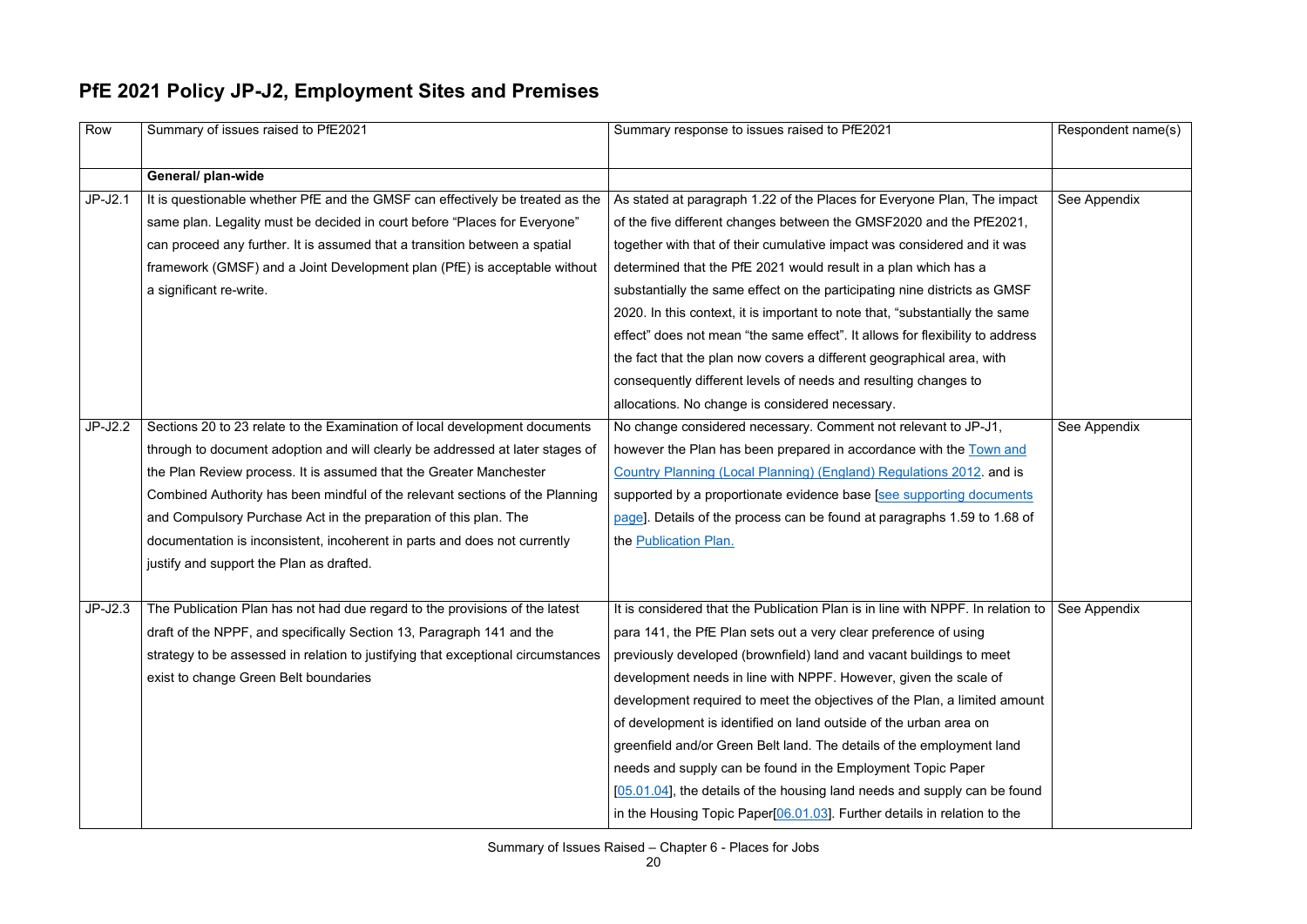| Row       | Summary of issues raised to PfE2021                                               | Summary response to issues raised to PfE2021                                  | Respondent name(s)      |
|-----------|-----------------------------------------------------------------------------------|-------------------------------------------------------------------------------|-------------------------|
|           |                                                                                   | strategic case for releasing Green Belt can be found in the Green Belt        |                         |
|           |                                                                                   | Topic Paper [07.01.25]. No change is considered necessary.                    |                         |
| $JP-J2.4$ | PfE is virtually silent on Minerals                                               | The Greater Manchester Joint Minerals Development Plan (GMJMDP) is            | <b>Mineral Products</b> |
|           |                                                                                   | not being amended as part of PfE. Mineral Safeguarding Areas, and the         | Association             |
|           |                                                                                   | policies which cover them, are identified within the GMJMDP and will          |                         |
|           |                                                                                   | remain unchanged and applicable once PfE is adopted. Therefore it is          |                         |
|           |                                                                                   | not necessary to identify them on the PfE policies map and no change is       |                         |
|           |                                                                                   | necessary.                                                                    |                         |
| $JP-J2.5$ | Respondent believes policy is unsound and would therefore like to see             | Timperley Wedge is included as an office employment site in the existing      | Peel L&P                |
|           | employment land at Timperley Wedge specifically included in the wording of        | supply and shown in figure 6.2. It is considered to be included within the    | Investments (North)     |
|           | this policy as a local employment area as it has the potential to deliver         | policy in criteria 3 within the environs of the Manchester Airport Enterprise | Ltd)                    |
|           | 60,000sqm of employment floorspace if allocated, in order to make it sound.       | zone. It is also covered by allocation JPA3.2. As such, no change is          |                         |
|           |                                                                                   | necessary                                                                     |                         |
| $JP-J2.6$ | The policy should be amended so that it makes reference to the need for           | The employment land supply is made up of the existing baseline supply         | Casey Group             |
|           | each of the Authority's respective Local Plans to allocate non-strategic sites in | and the proposed strategic allocations within the Plan. Some of the sites     |                         |
|           | order to meet their respective minimum employment land requirements.              | in the existing baseline supply will be allocated as employment sites         |                         |
|           |                                                                                   | within district's respective Local Plans as appropriate. It is important that |                         |
|           |                                                                                   | when reviewed Local Plans set out measures to meet their employment           |                         |
|           |                                                                                   | needs as appropriate. No change is considered necessary.                      |                         |
| JP-J 2.7  | Need to liaise with local business                                                | This Places for Everyone Plan is the result of a process that began with      | Michelle Cardno         |
|           |                                                                                   | the publication of the first Greater Manchester Spatial Framework in 2016     |                         |
|           |                                                                                   | and has been informed by the feedback received from residents,                |                         |
|           |                                                                                   | businesses and community organisations. No change is considered               |                         |
|           |                                                                                   | necessary.                                                                    |                         |
| JP-J 2.8  | Lack of supporting infrastructure                                                 | Furthermore, there are also a number of policies in the Publication Plan      | See Appendix            |
|           |                                                                                   | that seek to address this matter, such as policies JP-G6 Urban Green          |                         |
|           |                                                                                   | Space; JP-P5 Education, Skills and Knowledge; and JP-P6 Health; JP-P7         |                         |
|           |                                                                                   | Sport and Recreation. Supporting these are the overarching policies of        |                         |
|           |                                                                                   | Policy JP-P1 Sustainable Places, which sets out key attributes that all       |                         |
|           |                                                                                   | development, wherever appropriate, should be consistent with including        |                         |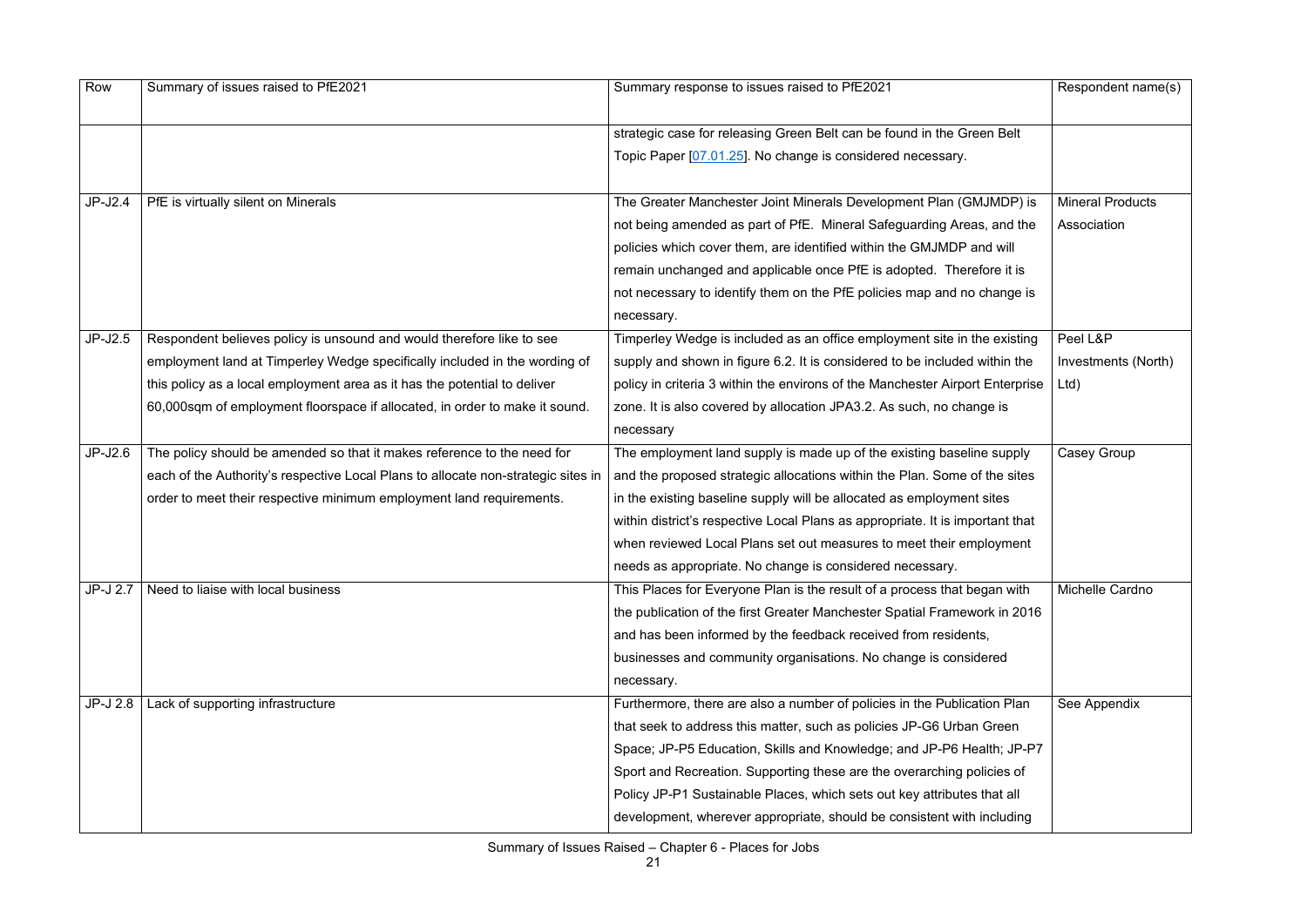| Row      | Summary of issues raised to PfE2021                                            | Summary response to issues raised to PfE2021                               | Respondent name(s)       |
|----------|--------------------------------------------------------------------------------|----------------------------------------------------------------------------|--------------------------|
|          |                                                                                |                                                                            |                          |
|          |                                                                                | being supported by critical infrastructure, such as energy, water and      |                          |
|          |                                                                                | drainage and green spaces; and Policy JP-D2 on Developer                   |                          |
|          |                                                                                | Contributions.                                                             |                          |
| JP-J 2.9 | What additional consideration has been paid in relation to securing the        | Town centre locations are considered important in terms of providing       | <b>Save Greater</b>      |
|          | provision of employment uses within town centre locations given lifestyle      | employment uses, such as offices, as is set out within Policy JP-Strat 12. | <b>Manchesters Green</b> |
|          | changes and the increased levels of online shopping?                           |                                                                            | Belt (SGMGB)             |
|          |                                                                                | As is referenced in policy JP-J2 (para.2) policy JP-J1 (criterion Gv)      |                          |
|          | The changes being seen in our High Street offers an ideal situation to         | identifies town centres as a key location that will help to maximise       |                          |
|          | increase employment opportunities for non-retail uses in locations which are   | economic growth. The plan should be read as a whole, therefore no          |                          |
|          | the most accessible and sustainable. This could facilitate a significant       | change is considered necessary.                                            |                          |
|          | reduction in the land being development on the edge of urban areas and         |                                                                            |                          |
|          | could remove the need to release land from the Green Belt.                     |                                                                            |                          |
| JP-J     | Report attached which recommends some medium to long term interventions        | Comment/ evidence noted.                                                   | Rail future Ltd          |
| 2.10     | aimed in particular at expanding the freight offering, since movement of goods |                                                                            |                          |
|          | by road is the most difficult to decarbonise and future demand is likely to    |                                                                            |                          |
|          | exceed that available at Trafford Park                                         |                                                                            |                          |
|          | <b>Approach/ Strategy</b>                                                      |                                                                            |                          |
| JP-J     | There's limited alignment between the Greater Manchester Economic              | The vision, objectives and spatial strategy contained in PfE are guided by | See Appendix             |
| 2.11     | Strategy and the location of employment sites.                                 | the Greater Manchester Strategy, in fact they share a common vision.       |                          |
|          |                                                                                | The economic strategy in PfE complements that within the Local Industrial  |                          |
|          |                                                                                | Strategy. The strategy maximises the potential of key growth locations     |                          |
|          |                                                                                | across the conurbation, which collectively meet the strategy. These        |                          |
|          |                                                                                | locations range from core conurbation areas such as the City Centre, the   |                          |
|          |                                                                                | Quays and Trafford Park to new areas that will boost the competitiveness   |                          |
|          |                                                                                | of the north, such as Heywood/ Pilsworth (Northern Gateway) and            |                          |
|          |                                                                                | locations such as the Manchester Airport Enterprise Zone which will help   |                          |
|          |                                                                                | to sustain the competitiveness of the south. It is considered that an      |                          |
|          |                                                                                | appropriate supply of sites has been identified to meet employment land    |                          |
|          |                                                                                | needs for the plan area. The Site Selection Background Paper [03.04.01]    |                          |
|          |                                                                                | sets out the methodology for selecting the strategic allocations.          |                          |
|          |                                                                                | Furthermore, each strategic allocation policy chapter within the Plan      |                          |
|          |                                                                                |                                                                            |                          |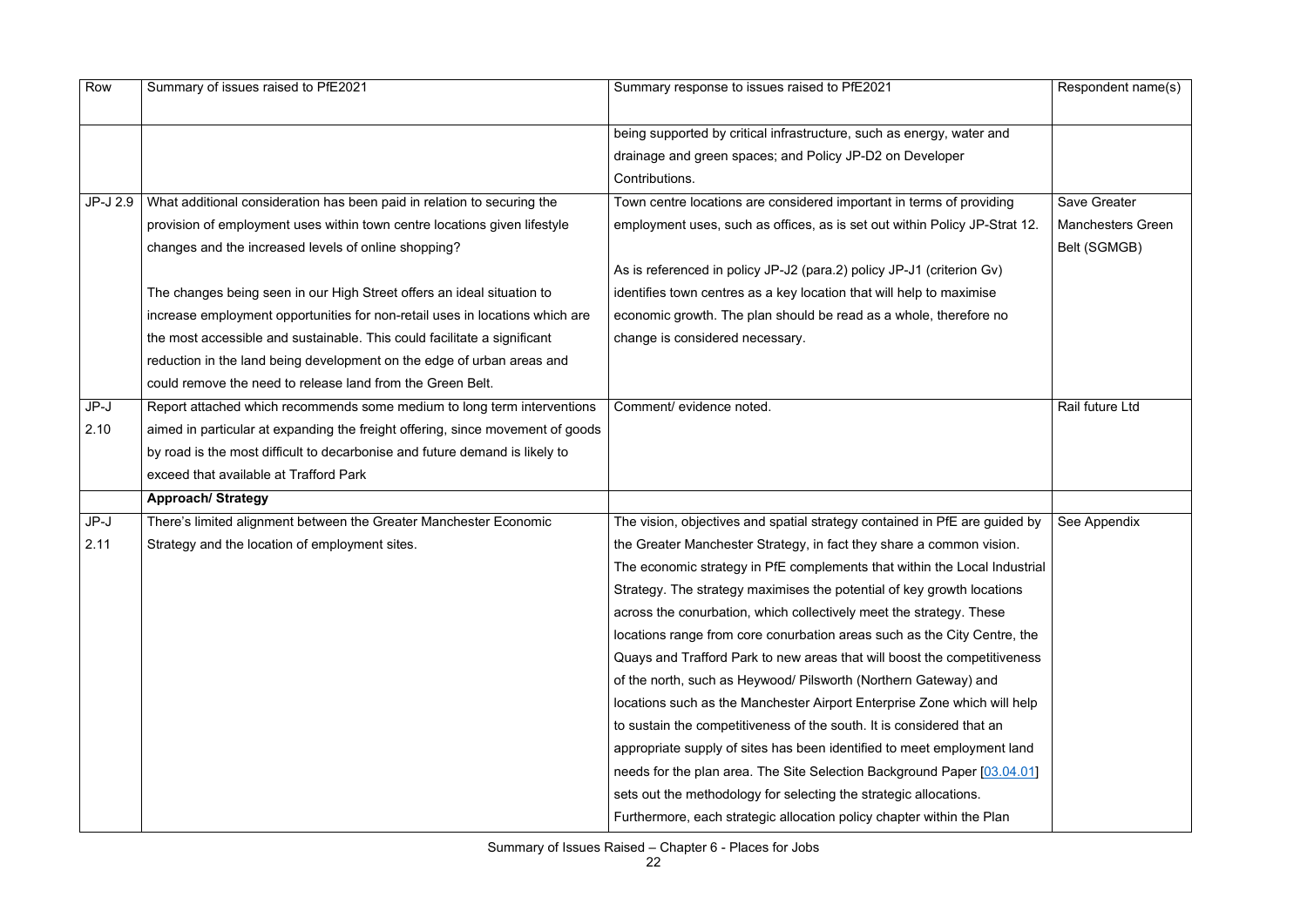| Row   | Summary of issues raised to PfE2021                                             | Summary response to issues raised to PfE2021                                     | Respondent name(s)         |
|-------|---------------------------------------------------------------------------------|----------------------------------------------------------------------------------|----------------------------|
|       |                                                                                 | includes a reasoned justification for the allocation. No change is               |                            |
|       |                                                                                 | considered necessary.                                                            |                            |
| JP-   | The distribution of employment floorspace is disproportionate, with almost      | Unlike for housing need, there is no standard methodology for calculating        | Save Royton's              |
| J2.12 | three times more employment floorspace expected to come forward in major        | employment land need. However, as detailed in the paper Employment               | <b>Greenbelt Community</b> |
|       | locations in the north compared to the south.                                   | Land Needs in Greater Manchester [05.01.02] the approach adopted is              | Group                      |
|       |                                                                                 | considered to be a robust, widely accepted methodology.                          |                            |
|       |                                                                                 | As is set out in Chapter 2 'Context', the spatial strategy of the Plan seeks     |                            |
|       |                                                                                 | to deliver inclusive growth by boosting significantly the competitiveness of     |                            |
|       |                                                                                 | the northern parts of Greater Manchester, whilst ensuring that the               |                            |
|       |                                                                                 | southern area continues to make a considerable contribution to growth by         |                            |
|       |                                                                                 | making the most of its key assets. As is set out in paragraph 4.21 the           |                            |
|       |                                                                                 | areas identified within the spatial strategy [illustrated in figure 4.1 'Spatial |                            |
|       |                                                                                 | Strategy, page 48] do not have firm boundaries and are likely to evolve          |                            |
|       |                                                                                 | over time. No change is considered necessary.                                    |                            |
| JP-   | The vast majority of the office supply (88%) is derived from previously         | Each local authority has analysed their own employment supply and                | <b>Morland Capital</b>     |
| J2.13 | developed sites; without a detailed assessment it is not clear whether such     | followed guidance set out in NPPG to determining deliverability of sites         | Partners No1 Ltd           |
|       | sites are suitable, viable or attractive to the market.                         | included within the baseline supply.                                             |                            |
|       |                                                                                 | The full methodology for calculating employment need is contained within         |                            |
|       |                                                                                 | the Employment Topic Paper [05.01.04]. An appropriate and                        |                            |
|       |                                                                                 | proportionate evidence base has been provided to support the Plan, and           |                            |
|       |                                                                                 | no change is considered necessary.                                               |                            |
| JP-   | Green Belt is mainly being released to cater for growth in logistic operations; | The Greater Manchester Strategy and Local Industrial Strategy sets out           | See Appendix               |
| J2.14 | these typically provide lower skilled, lower value employment opportunities,    | ambitions to deliver good quality, high- skilled jobs. PfE seeks to provide      |                            |
|       | and fewer jobs per hectare than other industrial and warehousing uses such      | land to meet the widest range of employment opportunities to ensure              |                            |
|       | as advanced manufacturing                                                       | Greater Manchester remains as competitive as possible and provides               |                            |
|       |                                                                                 | sites for advanced manufacturing, digital and tech jobs, for example, at         |                            |
|       |                                                                                 | Heywood/Pilsworth (Northern Gateway).                                            |                            |
|       |                                                                                 |                                                                                  |                            |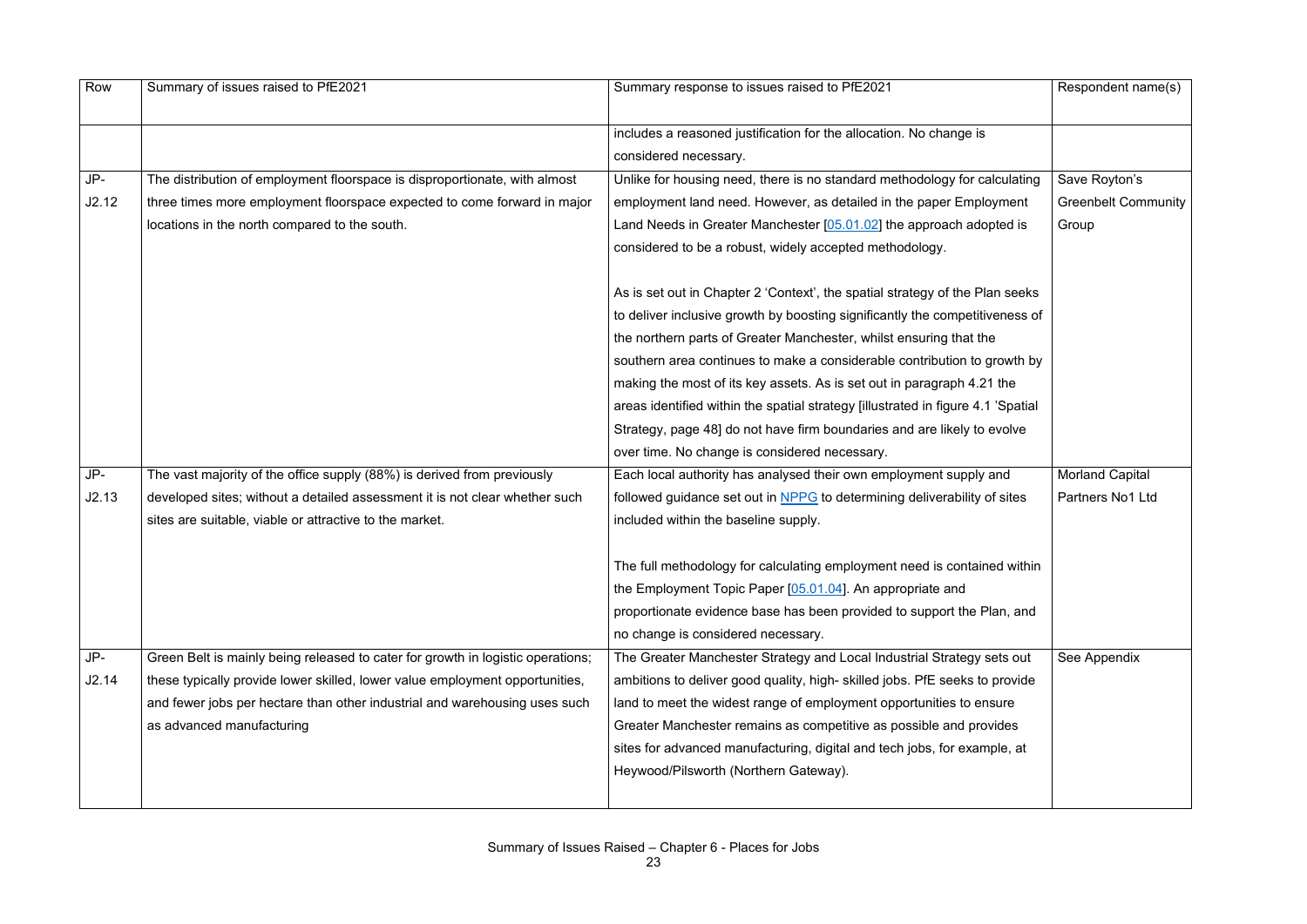| Row   | Summary of issues raised to PfE2021                                          | Summary response to issues raised to PfE2021                                 | Respondent name(s) |
|-------|------------------------------------------------------------------------------|------------------------------------------------------------------------------|--------------------|
|       |                                                                              | Criterion F and G of Policy JP-J1 sets out a commitment to supporting        |                    |
|       |                                                                              | local job growth and ensuring that employment growth opportunities are       |                    |
|       |                                                                              | well connected and accessible to all residents. It is considered that the    |                    |
|       |                                                                              | employment allocations and the existing baseline supply across the plan      |                    |
|       |                                                                              | area will provide a range of employment opportunities in various sectors.    |                    |
|       |                                                                              | Local Plan's (and their evidence base) may provide further policy/           |                    |
|       |                                                                              | analysis on their borough's key sectors and employment opportunities. No     |                    |
|       |                                                                              | change is considered necessary.                                              |                    |
| JP-   | The spatial distribution of employment land is not justified; a more         | As is set out in Chapter 2 'Context', the spatial strategy of the Plan seeks | See Appendix       |
| J2.15 | sophisticated strategy should be formulated to reflect the varying nature of | to deliver inclusive growth by boosting significantly the competitiveness of |                    |
|       | employment land requirements across Greater Manchester (in terms of type,    | the northern parts of Greater Manchester, whilst ensuring that the           |                    |
|       | size and location), and which identifies the most appropriate locations for  | southern area continues to make a considerable contribution to growth by     |                    |
|       | meeting identified requirements.                                             | making the most of its key assets. It is considered that the distribution of |                    |
|       |                                                                              | employment land identified within the Plan supports the spatial strategy     |                    |
|       | A balance has to be struck between providing businesses with a range of      | aiming to reduced inequality and enhance growth in key locations across      |                    |
|       | locations to choose from, and the Framework's strategy determining the       | the plan area whilst meeting employment needs overall. No change is          |                    |
|       | pattern of employment development.                                           | considered necessary.                                                        |                    |
|       |                                                                              |                                                                              |                    |
| JP-   | PfE hasn't modelled the impact of the carbon emissions of the plan. The plan | The Sustainable Development (JP-S 1), Carbon and Energy (JP-S 2) and         | See Appendix       |
| J2.16 | needs to be rewritten taking into account proper research into employment    | Resilience (JP-S 4) policies set out specific policies to address climate    |                    |
|       | needs and investment potential with proper safeguards to protect greenbelt   | change. This chapter of the Plan (Chapter 4 'Sustainable and Resilient       |                    |
|       | and climate change agenda.                                                   | Places') is supported by an extensive evidence base. The Carbon and          |                    |
|       |                                                                              | Energy Topic Paper [04.01.05] provides a summary of this evidence [see       |                    |
|       |                                                                              | chapter 3 'Local Policy and Evidence', pages 24-62].                         |                    |
|       |                                                                              | Further evidence has been produced in relation to the employment land        |                    |
|       |                                                                              | demand over the life time of the plan period. See supporting evidence        |                    |
|       |                                                                              | Economic Forecasts for Greater Manchester [05.01.01]; Employment             |                    |
|       |                                                                              | Land Needs in Greater Manchester [05.01.02] and Employment Topic             |                    |
|       |                                                                              | Paper [05.01.04]. No change is considered necessary.                         |                    |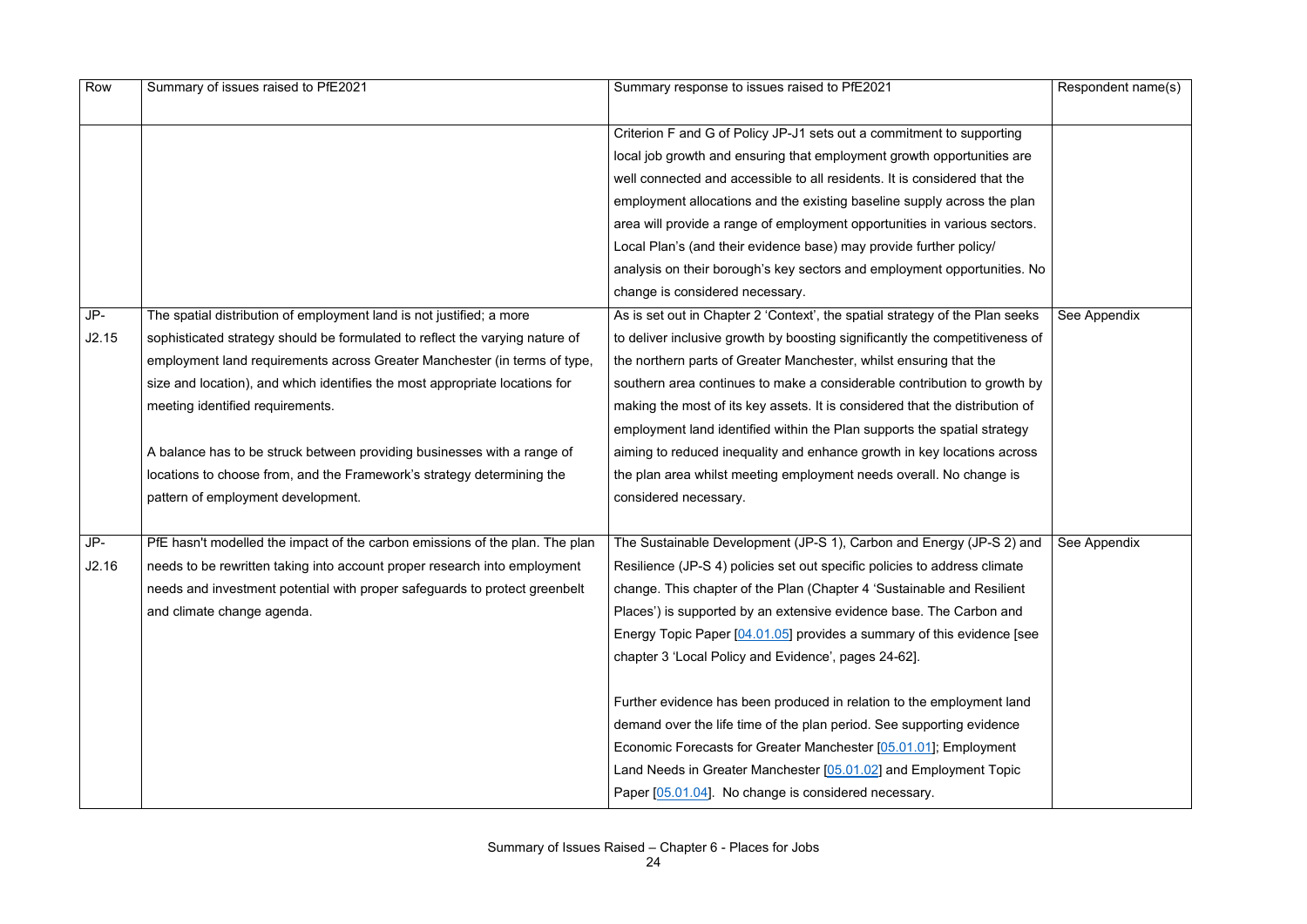| Row   | Summary of issues raised to PfE2021                                              | Summary response to issues raised to PfE2021                                | Respondent name(s)           |
|-------|----------------------------------------------------------------------------------|-----------------------------------------------------------------------------|------------------------------|
|       |                                                                                  |                                                                             |                              |
| JP-   | Policy JP-J2 also sets out that employment areas will be protected from          | The plan has been prepared in accordance with NPPF. It is important that    | See Appendix                 |
| J2.17 | redevelopment for other uses - such an approach is in conflict paragraph 122     | there is some protection of employment land to ensure the employment        |                              |
|       | of the NPPF 2021 which states where there are no reasonable prospects of         | needs of the plan area can be met. Whilst the protection of employment      |                              |
|       | an application coming forward for allocated uses, applications for alternative   | areas is supported through PfE, any decisions on redevelopment of           |                              |
|       | uses on the land should be supported providing the proposed use would            | employment land will be dealt with through the normal planning process      |                              |
|       | contribute to meeting an unmet need for development in the area.                 | at a local level in line with Local Planning Policies. No change is         |                              |
|       |                                                                                  | considered necessary.                                                       |                              |
|       | The Plan needs to specify that any new office and retail space should be         |                                                                             |                              |
|       | easily convertible into residential usage if that later became necessary. PfE    |                                                                             |                              |
|       | para 6.17 states that "employment sites and premises must adapt to changing      |                                                                             |                              |
|       | circumstances, technological advancements and new working practices"             |                                                                             |                              |
|       | [which must include working from home]). But PfE para 6.22 (and Policy JP        |                                                                             |                              |
|       | J3) both discourage that adaptation.                                             |                                                                             |                              |
| JP-   | This Policy states that "Existing employment areas that are important to         | The plan has been prepared in accordance with NPPF. It is important that    | <b>Orbit Developments</b>    |
| J2.18 | maintaining a strong and diverse supply of sites and premises in our             | there is some protection of employment land to ensure the employment        | (Manchester) Ltd             |
|       | boroughs will be protected from redevelopment to other uses". Whilst we          | needs of the plan area can be met. Whilst the protection of employment      |                              |
|       | understand that a significant loss of employment uses in certain areas might     | areas is supported through PfE, any decisions on redevelopment of           |                              |
|       | be undesirable, but there are other uses which can be considered                 | employment land will be dealt with through the normal planning process      |                              |
|       | employment generating which would be far more beneficial than vacant             | at a local level in line with Local Planning Policies.                      |                              |
|       | employment buildings. Areas change and this policy does not provide              |                                                                             |                              |
|       | sufficient flexibility and would appear to run contrary to the Governments       | Permitted development rights currently exist to allow certain changes of    |                              |
|       | current thinking in relation to providing more flexibility, for example, through | use as set out in the regulations. Permitted development rights are         |                              |
|       | permitted development rights. In order for the policy to be found sound,         | outside the scope of PfE. No change is considered necessary.                |                              |
|       | request to Delete the last paragraph, or define those areas that really are      |                                                                             |                              |
|       | 'strategic' and remove the                                                       |                                                                             |                              |
|       | words 'This will include' which infers additional sites could fall within this   |                                                                             |                              |
|       | policy.                                                                          |                                                                             |                              |
| JP-   | "The wording of the policy needs to be amended so that it reads ""A diverse      | Policy JP-P1 'Sustainable Places' sets out measures for ensuring that       | <b>Greater Manchester</b>    |
| J2.19 | range of employment sites and accessible premises, both new and second-          | development is socially inclusive (point 3), and easy to move around for    | <b>Coalition of Disabled</b> |
|       | hand, will be made available across the Plan area in terms of location, scale,   | those of all mobility levels (point 13). The plan should be read as a whole | People and                   |
|       | type and cost"                                                                   | and as such no change is considered necessary                               | <b>Manchester Disabled</b>   |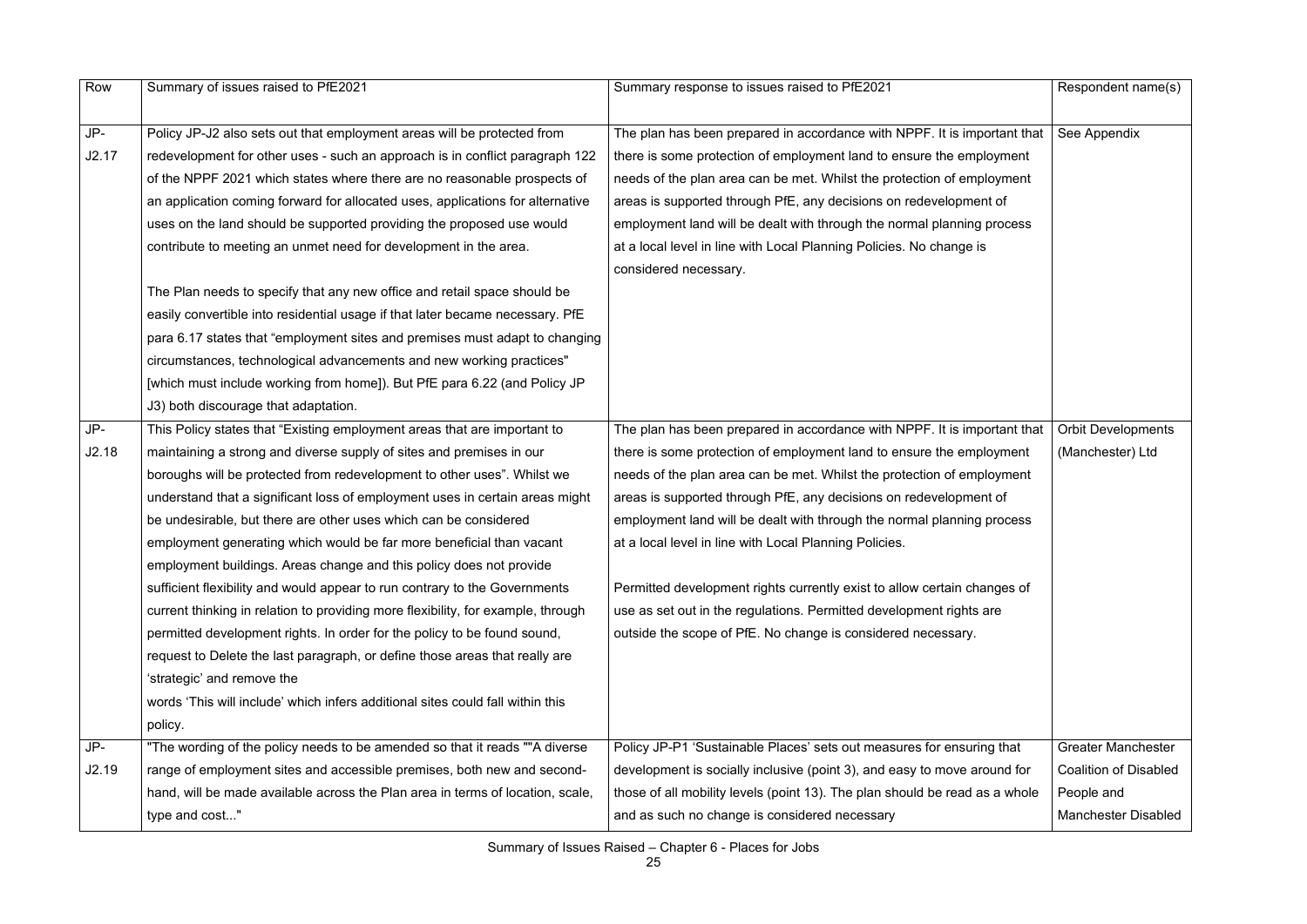| Row   | Summary of issues raised to PfE2021                                              | Summary response to issues raised to PfE2021                                 | Respondent name(s)           |
|-------|----------------------------------------------------------------------------------|------------------------------------------------------------------------------|------------------------------|
|       |                                                                                  |                                                                              | Peoples Access               |
|       |                                                                                  |                                                                              | Group                        |
|       |                                                                                  |                                                                              |                              |
| JP-   | Policy JP-P 2 should include the release of land using a 'safeguarded land'      | A 31% margin of flexibility has been added when calculating the              | <b>Milnes Gaskell Estate</b> |
| J2.20 | mechanism to ensure the supply long-term.                                        | employment land needs for offices and industry and warehousing, based        |                              |
|       |                                                                                  | on previous studies and external advice provided (see Employment Topic       |                              |
|       |                                                                                  | Paper [05.01.04]. pages 17-18). Whilst the margin of flexibility will ensure |                              |
|       |                                                                                  | a sufficient choice of sites is available to meet the demand for             |                              |
|       |                                                                                  | employment land, in line with the evidence base, it will also result in      |                              |
|       |                                                                                  | surplus land being available at the end of the plan period, which will       |                              |
|       |                                                                                  | provide land supply in the early years of the next plan period. Therefore,   |                              |
|       |                                                                                  | together with the monitoring framework within the plan, it is considered     |                              |
|       |                                                                                  | that JP-J2 provides an appropriate policy framework to ensure long-term      |                              |
|       |                                                                                  | land supply, consistent with NPPF. No change is considered necessary.        |                              |
| JP-   | The policy should not completely restrict the re-development of employment       | As stated in Policy JP-J2, it is those employment areas that are important   | <b>Milnes Gaskell Estate</b> |
| J2.21 | sites for other uses.                                                            | to maintaining a strong and diverse supply of sites, including our strategic |                              |
|       |                                                                                  | locations at Tame Valley and the core of Trafford Park which will be         |                              |
|       |                                                                                  | protected. This approach is considered consistent with our overall vision    |                              |
|       |                                                                                  | and objectives and NPPF, therefore no change is considered necessary.        |                              |
| JP-   | Economic growth must be on a par with GM residents health and wellbeing,         | The vision and strategic objectives for PfE are wide ranging and aim to      | See Appendix                 |
| J2.22 | improving biodiversity, retaining greenspaces and addressing climate change.     | ensure that all residents of GM can benefit from growth. There are           |                              |
|       | Therefore PfE should have greater focus on existing employment land              | specific policies within the plan which support health and wellbeing (JP-    |                              |
|       | especially those that are dilapidated and under used, improving land             | P6), biodiversity (JP-G9), greenspaces (see policies within Chapter 8        |                              |
|       | utilisation (multistorey warehousing) and the potential for repurposing some     | 'Greener Places') and climate change (see policies within Chapter 5          |                              |
|       | unused office land. These alternatives are not set out within the plan therefore | 'Sustainable and Resilient Places'). When read as a whole PfE ensures a      |                              |
|       | it is not justified and premature to release Green Belt or OPOL land for         | commitment to sustainable development.                                       |                              |
|       | employment.                                                                      |                                                                              |                              |
|       |                                                                                  | The PfE Plan sets out a very clear preference of using previously            |                              |
|       |                                                                                  | developed (brownfield) land and vacant buildings to meet development         |                              |
|       |                                                                                  | needs in line with NPPF. However, given the scale of development             |                              |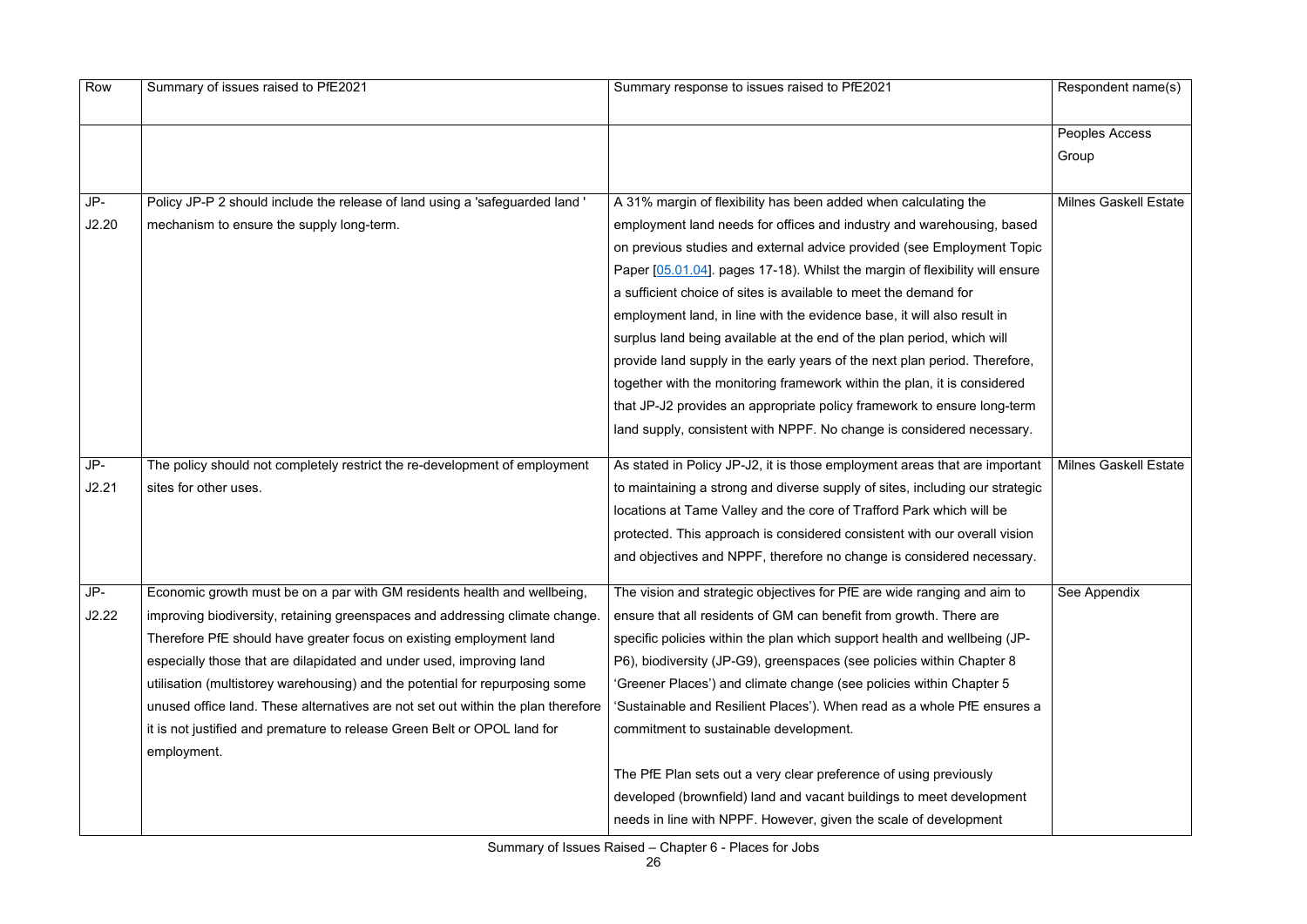| Row   | Summary of issues raised to PfE2021                                            | Summary response to issues raised to PfE2021                                  | Respondent name(s)           |
|-------|--------------------------------------------------------------------------------|-------------------------------------------------------------------------------|------------------------------|
|       |                                                                                |                                                                               |                              |
|       |                                                                                | required to meet the objectives of the Plan, a limited amount of              |                              |
|       |                                                                                | development is identified on land outside of the urban area on greenfield     |                              |
|       |                                                                                | and/or Green Belt land. The details of the employment land needs and          |                              |
|       |                                                                                | supply can be found in the Employment Topic Paper [05.01.04]. Further         |                              |
|       |                                                                                | details in relation to the strategic case for releasing Green Belt can be     |                              |
|       |                                                                                | found in the Green Belt Topic Paper [07.01.25]. No change is considered       |                              |
|       |                                                                                | necessary.                                                                    |                              |
| JP-   | The Policy does not consider the Employment Sites and Premises needed to       | Chapter 4 'Strategy' of PfE identifies the Plan's approach to achieving the   | <b>Friends of Carrington</b> |
| J2.23 | support the Rural Economy, meaning it is not Positively Prepared, Justified or | vision of the Greater Manchester Strategy. This chapter identifies the key    | Moss                         |
|       | Consistent with National Policy. The Policy should be updated to include       | growth areas, as is illustrated in Figure 4.1 'Spatial Strategy' and listed   |                              |
|       | reference to the Employment Sites and Premises needed to support the Rural     | under paragraph 4.21.                                                         |                              |
|       | Economy and a new section should also be added to this Plan to support this    |                                                                               |                              |
|       | requirement (after Industrial and Warehousing Development). The KPIs then      | JP-J1 establishes an appropriate policy framework to support the long-        |                              |
|       | need to be updated to ensure they measure all aspects of this Policy.          | term economic growth based on the overall priorities established in the       |                              |
|       |                                                                                | Local Industrial Strategy. It identifies key growth sectors, major assets     |                              |
|       |                                                                                | and key growth locations. JP-J1 establishes an appropriate policy             |                              |
|       |                                                                                | framework to support the long-term economic growth based on the overall       |                              |
|       |                                                                                | priorities established in the Local Industrial Strategy. It identifies key    |                              |
|       |                                                                                | growth sectors, major assets and key growth locations. These do not           |                              |
|       |                                                                                | include the rural economy as it is not envisaged that it will contribute      |                              |
|       |                                                                                | significantly to economic growth of the of the nine districts. However, the   |                              |
|       |                                                                                | Greener Chapter (chapter 7) does recognise the role that rural areas play     |                              |
|       |                                                                                | across the PfE area, including in terms of the economy. When the plan is      |                              |
|       |                                                                                | read as a whole no change is considered necessary.                            |                              |
|       |                                                                                | In relation to the KPIs, The monitoring framework in Chapter 12 provides      |                              |
|       |                                                                                | an appropriate level of detail for a strategic plan. More detailed monitoring |                              |
|       |                                                                                | will be incorporated as appropriate within district local plans. No change is |                              |
|       |                                                                                | considered necessary.                                                         |                              |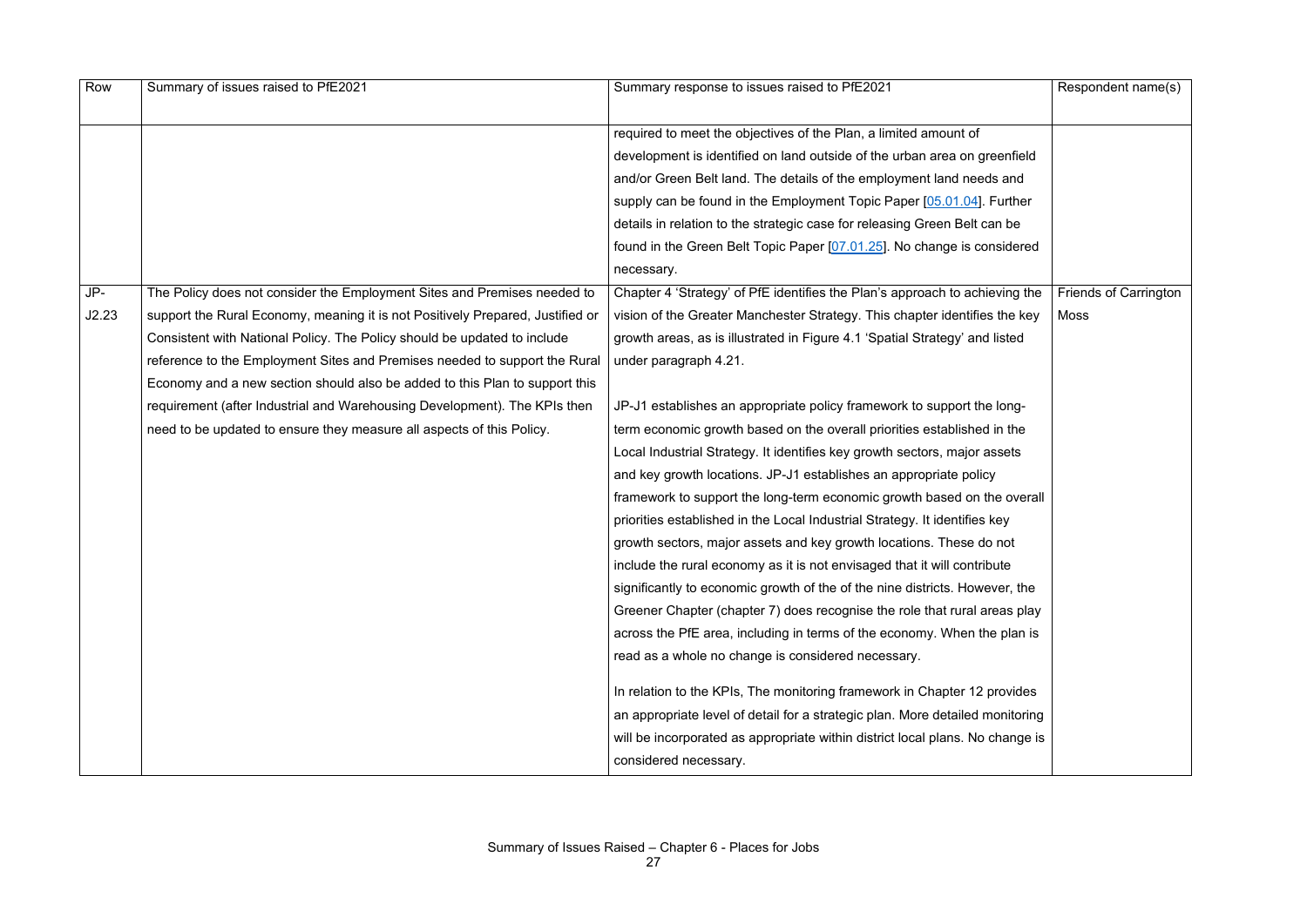| Row   | Summary of issues raised to PfE2021                                             | Summary response to issues raised to PfE2021                                    | Respondent name(s)           |
|-------|---------------------------------------------------------------------------------|---------------------------------------------------------------------------------|------------------------------|
|       |                                                                                 |                                                                                 |                              |
| JP-   | The Policy does not make it explicit that it will comply with Objective 3 (main | Policy JP-S1 sets out a very clear preference for using previously              | <b>Friends of Carrington</b> |
| J2.24 | document, page 40), in terms of prioritising the use of brownfield land and the | developed (brownfield) land and vacant buildings to meet development            | Moss                         |
|       | Policy must be updated to reflect this.                                         | needs. The plan needs to be read as a whole and therefore there is no           |                              |
|       |                                                                                 | need to repeat this in other policies. No change is considered necessary.       |                              |
| JP-   | The Plan needs to specify that any new office and retail space should be        | The plan has been prepared in accordance with NPPF. It is important that        | Peter Thompson               |
| J2.25 | easily convertible into residential usage if that later became necessary. PfE   | there is some protection of employment land to ensure the employment            |                              |
|       | para 6.17 seems to foreshadow this "employment sites and premises must          | needs of the plan area can be met. Whilst the protection of employment          |                              |
|       | adapt to changing circumstances, technological advancements and new             | areas is supported through PfE, any decisions on redevelopment of               |                              |
|       | working practices" [which must surely include working from home]). But PfE      | employment land will be dealt with through the normal planning process          |                              |
|       | para 6.22 (and Policy JP J3) both discourage that adaptation.                   | at a local level in line with Local Planning Policies. No change is             |                              |
|       |                                                                                 | considered necessary.                                                           |                              |
|       |                                                                                 |                                                                                 |                              |
| JP-   | Support objective of wording to increase the delivery of previously developed   | Whilst it is considered that this proposed wording could improve the clarity    | The Wildlife Trusts          |
| J2.26 | sites (PDL), as this could reduce pressure to release greenfield sites. We      | of the policy, it is not considered to be a soundness issue, therefore no       |                              |
|       | recommend changing the last sentence of paragraph 2 within policy JP-J2         | change is proposed.                                                             |                              |
|       | "We will work with Government and other stakeholders to increase the            |                                                                                 |                              |
|       | delivery of previously developed sites for employment use (where this does      |                                                                                 |                              |
|       | not conflict with other policies in PfE or the NPPF), and hence minimise the    |                                                                                 |                              |
|       | need for any further Green Belt release.                                        |                                                                                 |                              |
| JP-   | The policy needs to be more direct over the opportunity present for the         | Some sites within the employment land baseline supply are made up of            | <b>Historic England</b>      |
| J2.27 | historic environment as part of the economic strategy for the plan area.        | historic mill buildings, particularly in the north of the conurbation. By being |                              |
|       | Recommendation is as follows: "The opportunity for the adaptive reuse of        | included in the baseline supply PfE recognises and supports the reuse of        |                              |
|       | former mill stock to appropriate alternative employment sites will be           | mill stock as employment sites where appropriate.                               |                              |
|       | supported." Insert new sentence into supporting justification: "There is        | The role of the historic environment in supporting economic growth is also      |                              |
|       | evidence to show that within the Plan area, that alongside other northern       | set out in the Spatial Strategy (e.g. JP-Strat2, para 4.28). As such when       |                              |
|       | areas there is a significant opportunity for repurposing mills into mixed use   | the plan is read as a whole no change is considered necessary.                  |                              |
|       | sites for uses including light industrial, office space and housing (with       |                                                                                 |                              |
|       | potential space for around 41,500 jobs, source Historic England), the plan      |                                                                                 |                              |
|       | supports this opportunity as a mechanism for heritage led regeneration".        |                                                                                 |                              |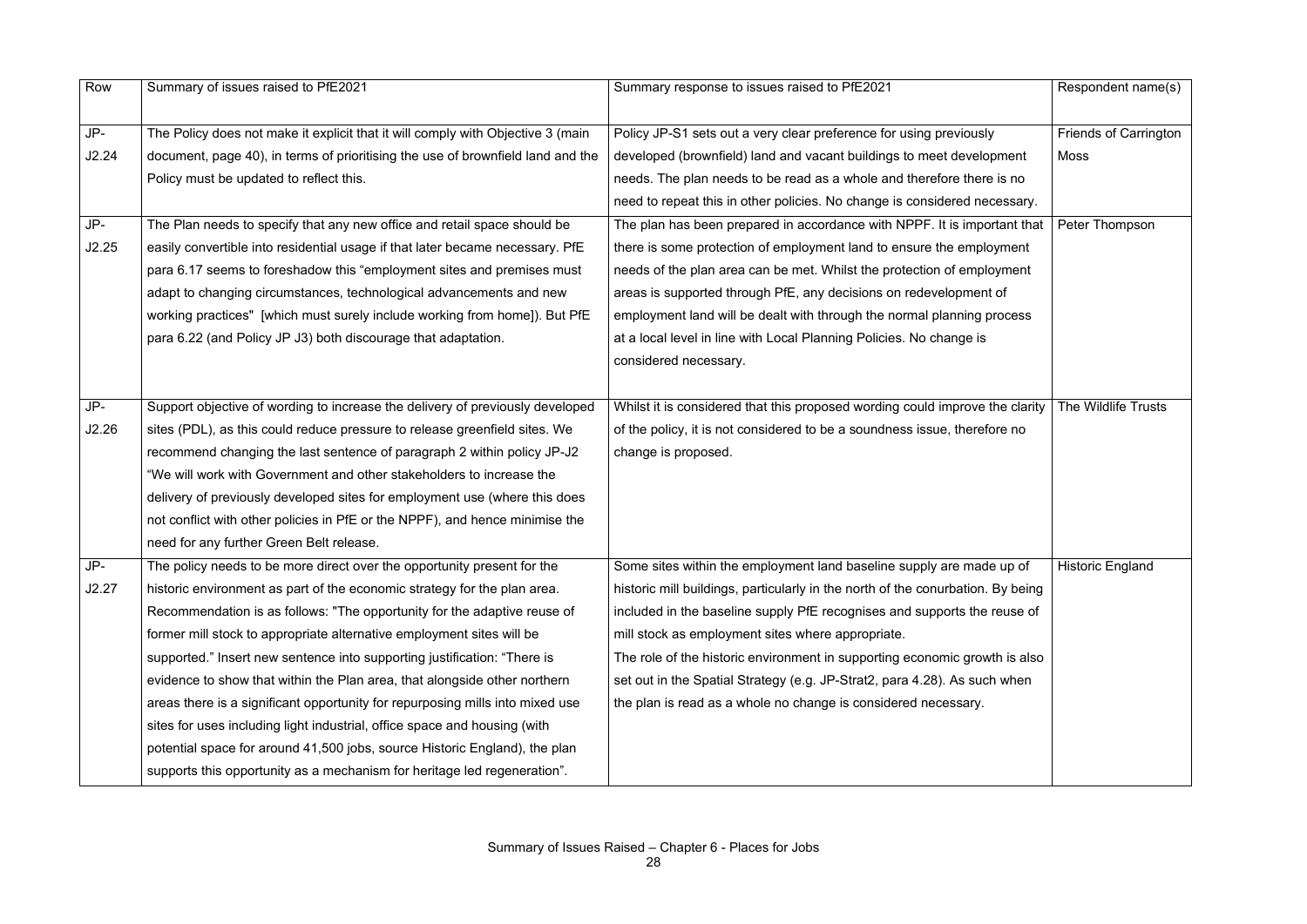| Row   | Summary of issues raised to PfE2021                                               | Summary response to issues raised to PfE2021                                | Respondent name(s)     |
|-------|-----------------------------------------------------------------------------------|-----------------------------------------------------------------------------|------------------------|
| $JP-$ | There is little synergy between employment and housing requirements which         | The housing need has been calculated using the standard methodology         | <b>Julie Halliwell</b> |
| J2.28 | could have the potential of building on greenbelt whilst increasing car           | as set out by NPPF - further information on the housing need                |                        |
|       | journeys as there could be a mismatch between the two.                            | methodology is provided in the Housing Topic Paper [06.01.03]. PfE          |                        |
|       |                                                                                   | identifies a range of new housing sites, in a variety of locations. The     |                        |
|       |                                                                                   | varied mix of sites, supported by the necessary infrastructure will provide |                        |
|       |                                                                                   | the right level and mix of homes needed to support the economic growth.     |                        |
|       |                                                                                   | Also, Policy JP-C 1 'An Integrated Network' sets out measures for           |                        |
|       |                                                                                   | ensuring a pattern of development that minimises both the need to travel    |                        |
|       |                                                                                   | and the distance travelled by unsustainable modes to jobs, housing and      |                        |
|       |                                                                                   | other key services; and includes measures to increase cycling and           |                        |
|       |                                                                                   | walking infrastructure. An appropriate and proportionate evidence base      |                        |
|       |                                                                                   | has been provided to support the Plan, and no change is considered          |                        |
|       |                                                                                   | necessary.                                                                  |                        |
| $JP-$ | A full audit of existing sites and the success/failure of previous schemes        | Unlike for housing need, there is no standard methodology for calculating   | See Appendix           |
| J2.29 | needs to be undertaken. It is no good ploughing on with building additional       | employment land need. However, as detailed in the paper Employment          |                        |
|       | facilities of existing sites remain empty or only partially filled - Foxdenton in | Land Needs in Greater Manchester [05.01.02] the approach adopted is         |                        |
|       | Oldham is a prime example of a scheme that failed to live up to is promised       | considered to be a robust, widely accepted methodology.                     |                        |
|       | potential.                                                                        | There is evidence that past completions have been constrained by the        |                        |
|       |                                                                                   | lack of suitable sites resulting in Greater Manchester being unable to      |                        |
|       |                                                                                   | compete for some major occupiers. When combined with the need to            |                        |
|       |                                                                                   | secure a significant increase in the quality of accommodation across the    |                        |
|       |                                                                                   | city-region to respond to evolving business requirements and increasing     |                        |
|       |                                                                                   | globalisation, the identified demand and therefore land supply is           |                        |
|       |                                                                                   | considered appropriate.                                                     |                        |
|       |                                                                                   | The Employment Topic Paper $[05.01.04]$ sets out the methodology for        |                        |
|       |                                                                                   | calculating employment need/ demand. An appropriate and proportionate       |                        |
|       |                                                                                   | evidence base has been provided to support the Plan, and no change is       |                        |
|       |                                                                                   | considered necessary.                                                       |                        |
| JP-   | Warehousing comprises a disproportionate share of Oldham's and Rochdale's         | It is considered that an appropriate supply of sites has been identified to | See Appendix           |
| J2.30 | economies, accounting for around a quarter of all the warehousing space in        | meet employment land needs for the plan area. The Site Selection            |                        |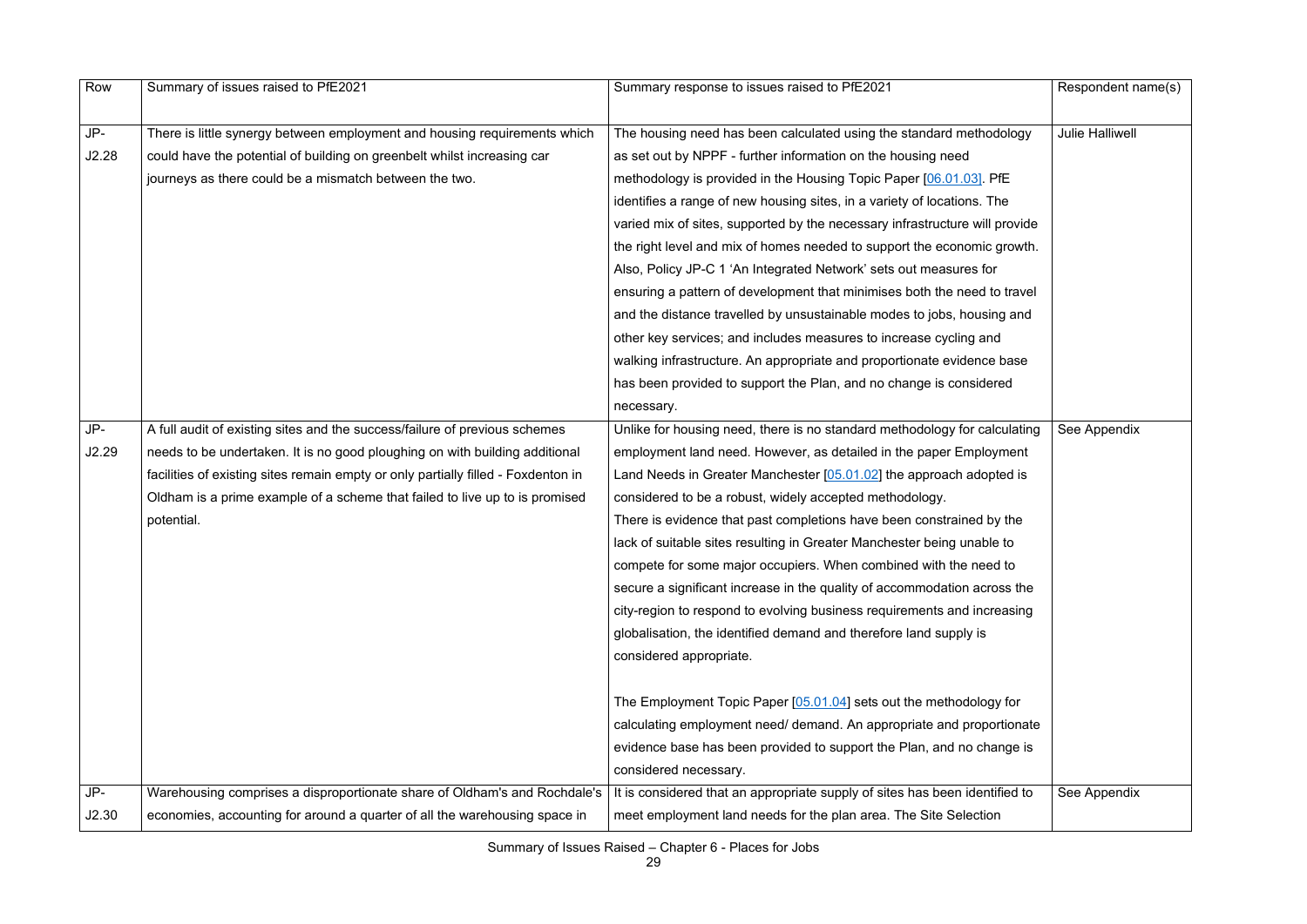| Row   | Summary of issues raised to PfE2021                                               | Summary response to issues raised to PfE2021                                | Respondent name(s)         |
|-------|-----------------------------------------------------------------------------------|-----------------------------------------------------------------------------|----------------------------|
|       | Greater Manchester. The North-East Growth Corridor would further                  | Background Paper [03.04.01] and the Growth and Spatial Options Paper        |                            |
|       | exacerbate this problem. The old mill towns such as Oldham and Rochdale           | 02.01.10 provides information on the methodology for selecting the          |                            |
|       | have been the hardest hit by de-industrialisation; warehousing and distribution   | strategic allocations/ growth areas. Furthermore, each strategic allocation |                            |
|       | have filled the gap and been effective at reconfiguring the mills as distribution | policy chapter within the Plan includes a reasoned justification for the    |                            |
|       | centres. Storage and distribution are low-density employment i.e. it is not an    | allocation. It should also be noted that the Industry and Warehousing       |                            |
|       | efficient use of employment space. This type of employment is also typically      | supply includes sectors such as advanced manufacturing and research         |                            |
|       | low skilled and low paid. This will stifle economic growth rather than            | and development. Therefore, the employment supply at the North-East         |                            |
|       | accelerate it because it imposes a ceiling on productivity. There is a            | Growth Corridor is not solely focused on warehousing but includes           |                            |
|       | perception amongst residents that the less productive industries are being        | several diverse sectors which provide an opportunity to diversify the       |                            |
|       | forced into the north of the conurbation to free up premium employment space      | employment offer in this location.                                          |                            |
|       | in the south. The key to boosting northern competitiveness is to diversify        |                                                                             |                            |
|       | industry and increase opportunity across the region. Secondly, storage and        | Unlike for housing need, there is no standard methodology for calculating   |                            |
|       | distribution are extremely vulnerable to automation. In its employment land       | employment land need. However, as detailed in the paper Employment          |                            |
|       | projections, PfE bases its projections on the assumption that the employment      | Land Needs in Greater Manchester [05.01.02] the approach adopted is         |                            |
|       | density of I&W will not change, but this is unrealistic.                          | considered to be a robust, widely accepted methodology.                     |                            |
|       | The North-East Growth Corridor may lead to an over-supply of warehousing          | It is not possible across the plan area to meet employment needs on the     |                            |
|       | in a small geographic area, whereby Oldham, Bury and Rochdale are                 | existing supply, as such additional land is required. Employment need       |                            |
|       | competing for the same businesses. This would reduce the effectiveness of         | and supply is also discussed within the supporting evidence - Economic      |                            |
|       | the Northern Gateway and Stakehill and forecasts more unemployment into           | Forecasts for Greater Manchester [05.01.01]; and Employment Topic           |                            |
|       | Oldham's and Rochdale's economic futures. This is being dictated not be           | Paper [05.01.04]. An appropriate and proportionate evidence base has        |                            |
|       | actual need in the north, but a desire to outsource the problems of the           | been provided to support the Plan, and no change is considered              |                            |
|       | boroughs in the south of GM. As such Oldham and Rochdale would be tying           | necessary.                                                                  |                            |
|       | themselves to the needs of the southern borough's. It is considered that the      |                                                                             |                            |
|       | policy as drafted is unsound as it has not been positively prepared and once      |                                                                             |                            |
|       | again has not been sufficiently justified.                                        |                                                                             |                            |
| JP-   | Policy JP-Strat 7 (North-East Growth Corridor) needs to be completely re-         | It is considered that an appropriate supply of sites has been identified to | Save Royton's              |
| J2.31 | written to ensure that industry and employment                                    | meet employment land needs for the plan area. The Site Selection            | <b>Greenbelt Community</b> |
|       | in the North of the conurbation is diversified and delivers GVA growth in line    | Background Paper [03.04.01] and the Growth and Spatial Options Paper        | Group                      |
|       | with the rest of Greater Manchester. The Northern Gateway should be turned        | 02.01.10 provides information on the methodology for selecting the          |                            |
|       | into a reserved Broad Location for growth - JPA 1.1 (Heywood/Pilsworth);          | strategic allocations/ growth areas. Furthermore, each strategic allocation |                            |
|       | JPA 1.2 (Simister and Bowley). JPA 2 (Stakehill) should be deleted.               |                                                                             |                            |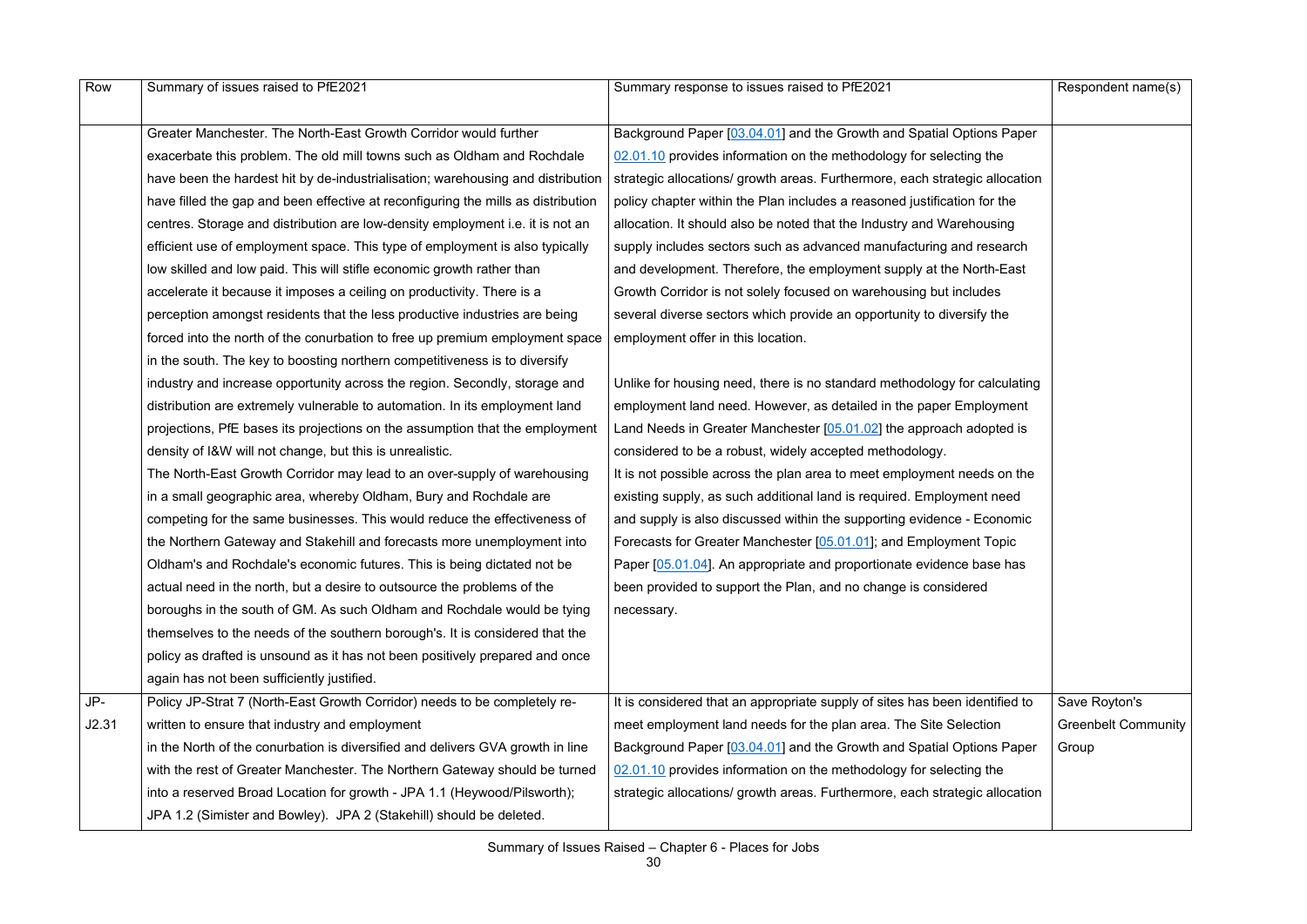| Row   | Summary of issues raised to PfE2021                                             | Summary response to issues raised to PfE2021                                     | Respondent name(s) |
|-------|---------------------------------------------------------------------------------|----------------------------------------------------------------------------------|--------------------|
|       |                                                                                 |                                                                                  |                    |
|       |                                                                                 | policy chapter within the Plan includes a reasoned justification for the         |                    |
|       |                                                                                 | allocation.                                                                      |                    |
|       |                                                                                 | Unlike for housing need, there is no standard methodology for calculating        |                    |
|       |                                                                                 | employment land need. However, as detailed in the paper Employment               |                    |
|       |                                                                                 | Land Needs in Greater Manchester [05.01.02] the approach adopted is              |                    |
|       |                                                                                 | considered to be a robust, widely accepted methodology. It is not possible       |                    |
|       |                                                                                 | across the plan area to meet employment needs on the existing supply,            |                    |
|       |                                                                                 | as such additional land is required. Employment need and supply is also          |                    |
|       |                                                                                 | discussed within the supporting evidence - Economic Forecasts for                |                    |
|       |                                                                                 | Greater Manchester [05.01.01] and Employment Topic Paper [05.01.04].             |                    |
|       |                                                                                 | An appropriate and proportionate evidence base has been provided to              |                    |
|       |                                                                                 | support the Plan, and no change is considered necessary.                         |                    |
| JP-   | The evidence base fails to consider the characteristics, relative growth        | Unlike for housing need, there is no standard methodology for calculating        | Morland Capital    |
| J2.32 | potential, or market dynamics in different parts of GM, and in particular South | employment land need. However, as detailed in the paper Employment               | Partners No1 Ltd   |
|       | Manchester. This lack of commercial analysis of the city region submarkets      | Land Needs in Greater Manchester [05.01.02] the approach adopted is              |                    |
|       | questions whether the north / south balance is appropriate in respect of        | considered to be a robust, widely accepted methodology. See supporting           |                    |
|       | industry and warehousing land.                                                  | evidence Economic Forecasts for Greater Manchester [05.01.01];                   |                    |
|       |                                                                                 | Employment Land Needs in Greater Manchester [05.01.02] and                       |                    |
|       |                                                                                 | Employment Topic Paper [05.01.04].                                               |                    |
|       |                                                                                 | As is set out in Chapter 2 'Context', the spatial strategy of the Plan seeks     |                    |
|       |                                                                                 | to deliver inclusive growth by boosting significantly the competitiveness of     |                    |
|       |                                                                                 | the northern parts of Greater Manchester, whilst ensuring that the               |                    |
|       |                                                                                 | southern area continues to make a considerable contribution to growth by         |                    |
|       |                                                                                 | making the most of its key assets. As is set out in paragraph 4.21 the           |                    |
|       |                                                                                 | areas identified within the spatial strategy [illustrated in figure 4.1 'Spatial |                    |
|       |                                                                                 | Strategy, page 48] do not have firm boundaries and are likely to evolve          |                    |
|       |                                                                                 | over time. An appropriate and proportionate evidence base has been               |                    |
|       |                                                                                 |                                                                                  |                    |
|       |                                                                                 | provided to support the Plan, and no change is considered necessary.             |                    |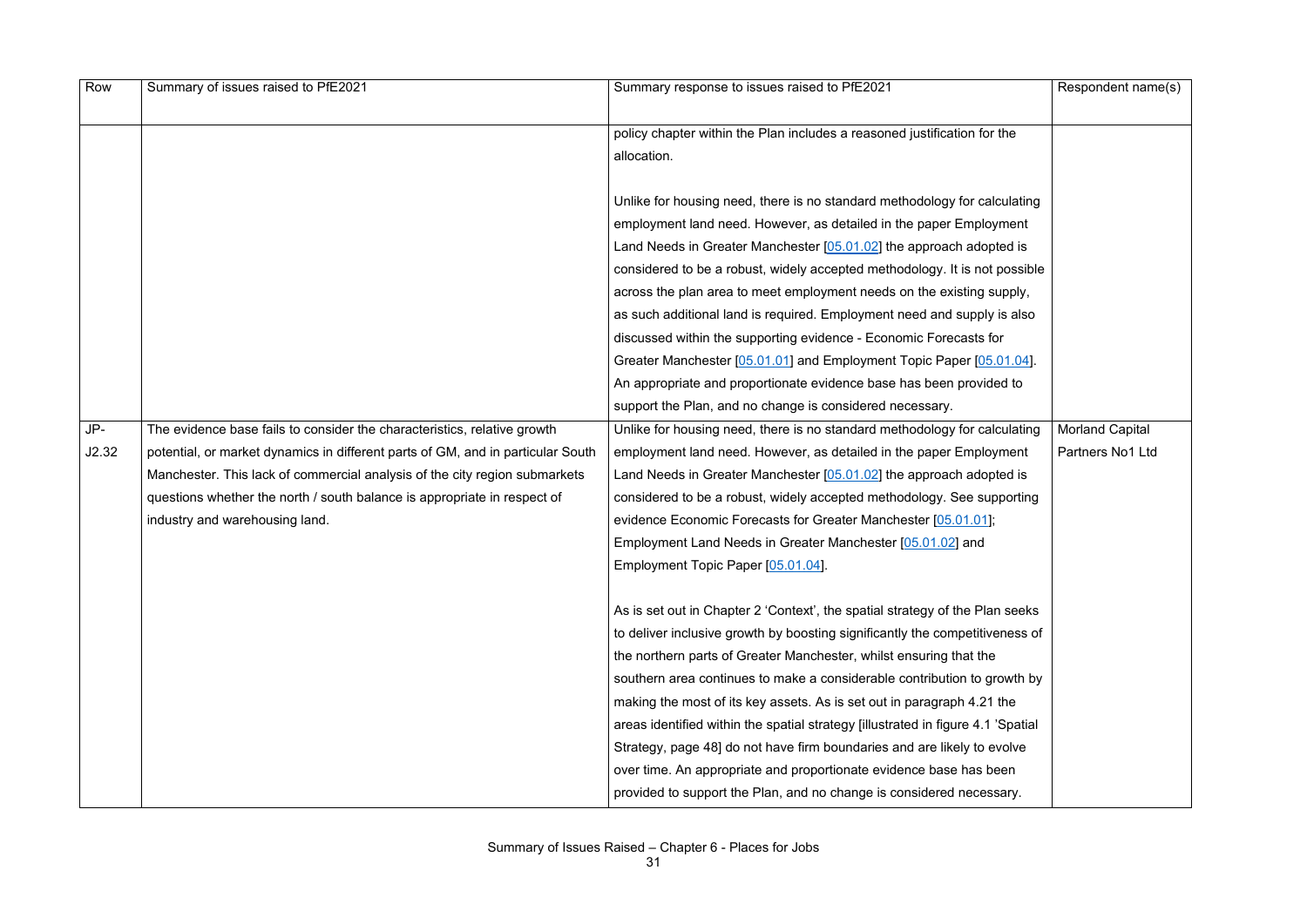| Row   | Summary of issues raised to PfE2021                                               | Summary response to issues raised to PfE2021                                | Respondent name(s)     |
|-------|-----------------------------------------------------------------------------------|-----------------------------------------------------------------------------|------------------------|
|       |                                                                                   |                                                                             |                        |
| JP-   | As set out in Iceni's report, in Manchester, as with elsewhere in the UK, the     | It is considered that an appropriate supply of sites has been identified to | <b>Morland Capital</b> |
| J2.33 | supply of available warehouse space has not been able to keep pace with the       | meet employment land needs for the plan area. The Site Selection            | Partners No1 Ltd       |
|       | surge in demand. Research compiled by Taurus Properties indicates that            | Background Paper [03.04.01] and the Growth and Spatial Options Paper        |                        |
|       | warehouse space has decreased dramatically in the last 12 months to stand         | 02.01.10 provides information on the methodology for selecting the          |                        |
|       | at 2.7m sq.ft across 14 separate units. Using the three-year average annual       | strategic allocations/ growth areas.                                        |                        |
|       | take-up of 4.56m sq.ft, this equates to just 0.59 years' worth of supply in the   |                                                                             |                        |
|       | North West. Furthermore, the lack of available sites means that the supply is     | Unlike for housing need, there is no standard methodology for calculating   |                        |
|       | constrained and skewered towards the smaller size bands (between 100,000          | employment land need. However, as detailed in the paper Employment          |                        |
|       | sq.ft and 300,000 sq.ft).                                                         | Land Needs in Greater Manchester [05.01.02] the approach adopted is         |                        |
|       |                                                                                   | considered to be a robust, widely accepted methodology. Employment          |                        |
|       | Questions the suitability of the sites allocated for warehousing and logistics    | need and supply is also discussed within the supporting evidence -          |                        |
|       | due to their inability to meet market demand. There is a substantial shortfall of | Economic Forecasts for Greater Manchester [05.01.01]; Employment            |                        |
|       | land capable of meeting larger industrial and warehousing needs within            | Land Needs in Greater Manchester [05.01.02] and Employment Topic            |                        |
|       | Trafford. Failure to identify a sufficient supply of employment sites in          | Paper [05.01.04]. Sufficient land has been identified to meet the           |                        |
|       | appropriate locations will mean that businesses will locate to areas outside of   | employment land needs across the plan area and it has been distributed      |                        |
|       | GM. To address this issue, it is recommended that an additional site [see         | in line with the spatial strategy. This includes Trafford and therefore no  |                        |
|       | supporting information submitted] be allocated [Parcel A], and the                | further employment sites are required.                                      |                        |
|       | identification of a southern growth corridor which extends to include the Site    |                                                                             |                        |
|       | [Parcel A] and New Carrington as a strategic location for employment              | Policy JP-C 1 'An Integrated Network' sets out measures for ensuring a      |                        |
|       | development. The provision of a southern growth corridor will ensure that         | pattern of development that minimises both the need to travel and the       |                        |
|       | demand for employment development is accommodated, without generating             | distance travelled by unsustainable modes to jobs, housing and other key    |                        |
|       | unsustainable travel patterns.                                                    | services; and includes measures to increase cycling and walking             |                        |
|       |                                                                                   | infrastructure. The New Carrington allocation will be supported by a range  |                        |
|       |                                                                                   | of sustainable transport schemes - see New Carrington Locality              |                        |
|       |                                                                                   | Assessment $[09.01.15]$ and $[09.01.27]$ , which will improve access to the |                        |
|       |                                                                                   | employment opportunities at New Carrington.                                 |                        |
|       |                                                                                   |                                                                             |                        |
|       |                                                                                   | An appropriate and proportionate evidence base has been provided to         |                        |
|       |                                                                                   | support the Plan, and no change is considered necessary.                    |                        |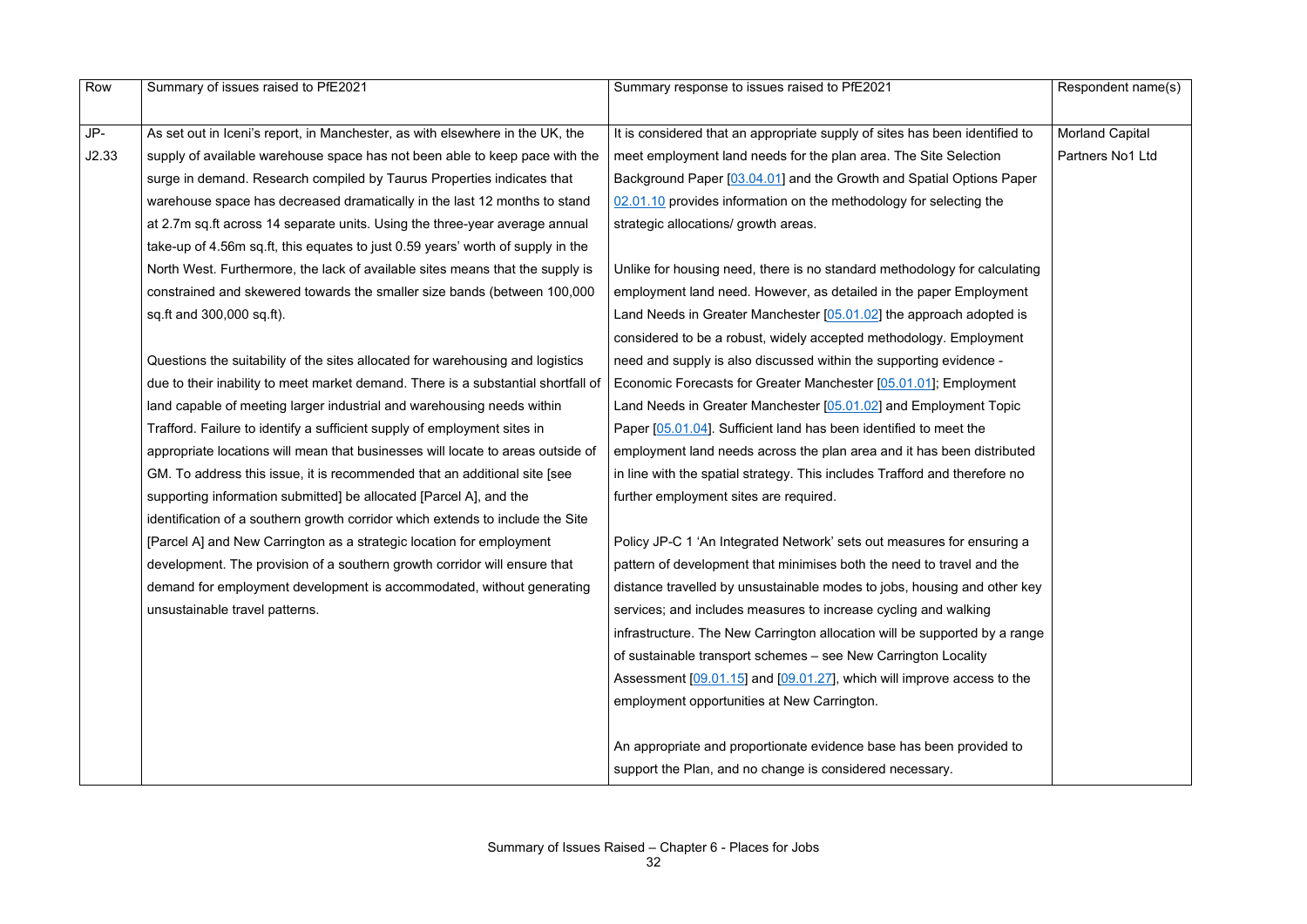| Row   | Summary of issues raised to PfE2021                                            | Summary response to issues raised to PfE2021                                                                                                              | Respondent name(s)     |
|-------|--------------------------------------------------------------------------------|-----------------------------------------------------------------------------------------------------------------------------------------------------------|------------------------|
|       |                                                                                |                                                                                                                                                           |                        |
| JP-   | The policy fails to meet guidance set out in the Housing and Economic          | Unlike for housing need, there is no standard methodology for calculating                                                                                 | <b>Morland Capital</b> |
| J2.34 | Development Needs Assessments Section of PPG as the spatial strategy fails     | employment land need. However, as detailed in the paper Employment                                                                                        | Partners No1 Ltd       |
|       | to account for market signals.                                                 | Land Needs in Greater Manchester [05.01.02] the approach adopted is                                                                                       |                        |
|       |                                                                                | considered to be a robust, widely accepted methodology.                                                                                                   |                        |
|       |                                                                                | It is considered that appropriate adjustments have been made in relation                                                                                  |                        |
|       |                                                                                | to employment land demand figures to take account of past under                                                                                           |                        |
|       |                                                                                | delivery and the need to have sufficiently attractive sites and premises to                                                                               |                        |
|       |                                                                                | meet the overall ambitions of the Greater Manchester Strategy and Local                                                                                   |                        |
|       |                                                                                | Industry Strategy.                                                                                                                                        |                        |
|       |                                                                                |                                                                                                                                                           |                        |
|       |                                                                                | The full methodology for calculating employment need is contained within                                                                                  |                        |
|       |                                                                                | the Employment Topic Paper [05.01.04]. No change is considered                                                                                            |                        |
|       |                                                                                | necessary.                                                                                                                                                |                        |
|       | Deliverability/ viability                                                      |                                                                                                                                                           |                        |
| JP-   | There's no evidence that the deliverability of the strategic employment/mixed- | A strategic viability assessment, [03.01.01] has been published alongside                                                                                 | See Appendix           |
| J2.35 | use allocations within these two northern corridors has been assessed.         | the PfE Plan. In line with NPPF it will be assumed that planning                                                                                          |                        |
|       |                                                                                | applications which comply with the adopted PfE will be viable, however                                                                                    |                        |
|       |                                                                                | NPPF 58 also allows for applicants to demonstrate whether particular                                                                                      |                        |
|       |                                                                                | circumstances justify the need for a viability assessment at the application                                                                              |                        |
|       |                                                                                | stage.                                                                                                                                                    |                        |
|       |                                                                                |                                                                                                                                                           |                        |
|       |                                                                                | Deliverability is discussed within the Site Allocation Topic Papers. There<br>is a Topic Paper for each allocation. For Allocations within the North-East |                        |
|       |                                                                                |                                                                                                                                                           |                        |
|       |                                                                                |                                                                                                                                                           |                        |
|       |                                                                                | Growth Corridor see: 'JPA1.1 Heywood/ Pilsworth (Northern Gateway)                                                                                        |                        |
|       |                                                                                | Allocation Topic Paper' [10.01.54, Section E]; 'JPA1.2 Simister/ Bowlee                                                                                   |                        |
|       |                                                                                | (Northern Gateway) Allocation Topic Paper' [10.01.55, Section E]; 'JPA2                                                                                   |                        |
|       |                                                                                | Stakehill Allocation Topic Paper' [10.01.56, Section E].                                                                                                  |                        |
|       |                                                                                | For Allocations within the Wigan-Bolton Growth Corridor see: 'JPA 4                                                                                       |                        |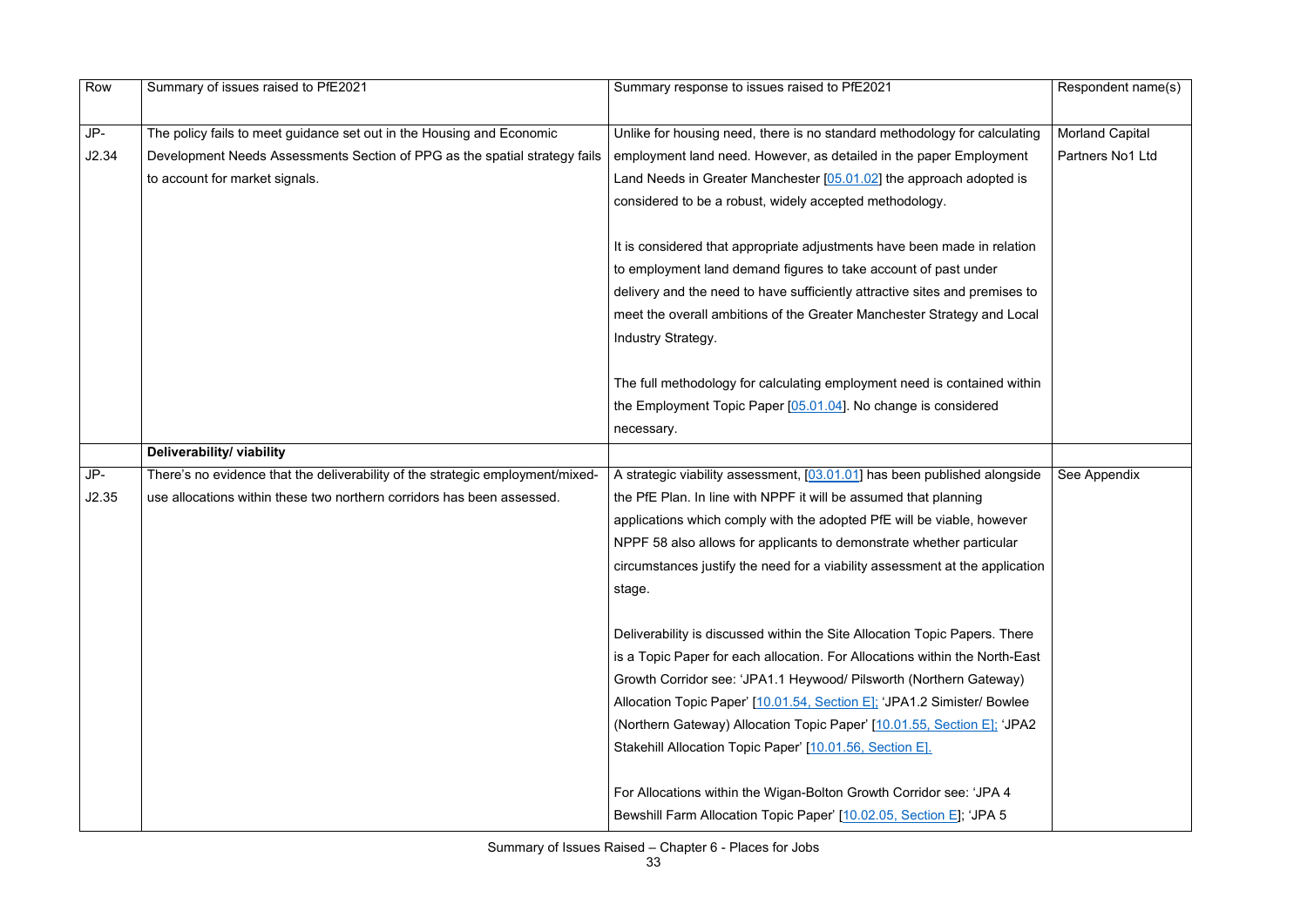| Row   | Summary of issues raised to PfE2021                                               | Summary response to issues raised to PfE2021                                                    | Respondent name(s)     |
|-------|-----------------------------------------------------------------------------------|-------------------------------------------------------------------------------------------------|------------------------|
|       |                                                                                   |                                                                                                 |                        |
|       |                                                                                   | Chequerbent North Allocation Topic Paper' [10.02.06, Section E]; 'JPA 6                         |                        |
|       |                                                                                   | West of Wingates M62 Junction 6 Allocation Topic Paper' [10.02.07,                              |                        |
|       |                                                                                   | Section E]; 'JPA34 M6 Junction 25 Allocation Topic Paper' [10.10.11,                            |                        |
|       |                                                                                   | Section E]; 'JPA37 West of Gibfield Allocation Topic Paper' [10.10.14;                          |                        |
|       |                                                                                   | Section E]. An appropriate and proportionate evidence base has been                             |                        |
|       |                                                                                   | provided to support the Plan, and no change is considered necessary.                            |                        |
|       | <b>Land Supply/ Need/ Demand</b>                                                  |                                                                                                 |                        |
| JP-   | The evidence suggests that the employment land baseline supply is mainly          | Each local authority has analysed their own employment supply and                               | <b>Morland Capital</b> |
| J2.36 | poor quality and heavily constrained (preventing sites from being used            | followed guidance set out in NPPG to determining deliverability of sites                        | Partners No1 Ltd       |
|       | effectively).                                                                     | included within the baseline supply.                                                            |                        |
|       |                                                                                   | It is considered that appropriate adjustments have been made in relation                        |                        |
|       |                                                                                   | to employment land demand figures to take account of past under                                 |                        |
|       |                                                                                   | delivery and ensure flexibility in supply to ensure there is sufficiently                       |                        |
|       |                                                                                   | attractive sites and premises to meet the overall ambitions of the Greater                      |                        |
|       |                                                                                   | Manchester Strategy and Local Industry Strategy.                                                |                        |
|       |                                                                                   |                                                                                                 |                        |
|       |                                                                                   | The full methodology for calculating employment need is contained within                        |                        |
|       |                                                                                   | the Employment Topic Paper [05.01.04].                                                          |                        |
| JP-   | When looking over the past two decades the need for B2 and B8 has been            | Unlike for housing need, there is no standard methodology for calculating   Campaign to Protect |                        |
| J2.37 | significantly overestimated (evidenced at previous draft plan stages). This       | employment land need. However, as detailed in the paper Employment                              | <b>Rural England</b>   |
|       | also has the inflationary impact of pushing upward the housing numbers more       | Land Needs in Greater Manchester [05.01.02] the approach adopted is                             | (CPRE)                 |
|       | than they should be.                                                              | considered to be a robust, widely accepted methodology. No change is                            |                        |
|       |                                                                                   | considered necessary.                                                                           |                        |
| JP-   | A comprehensive review of land supply should be carried out (in collaboration     | Local authorities undertake a review of land supply on an annual basis.                         | See Appendix           |
| J2.38 | with local residents and their representatives) prior to the release of any green | This is published on district websites and/or MappingGM. This information                       |                        |
|       | belt or protected open land for employment sites - in advance of the results of   | is publicly available.                                                                          |                        |
|       | that review being available, developers should be pointed to existing sites. the  | As detailed in Chapters 1, 6 and 7 of the PfE Plan, two assessments of                          |                        |
|       | detailed review mentioned above should also consider an assessment of land        | the potential impacts of Covid-19 and Brexit on the economy were carried                        |                        |
|       | supply impacts arising from Brexit, the pandemic (I.e. increased working from     | out, initially in 2020 and again in 2021. Both assessments concluded that                       |                        |
|       | home) and the recent changes to the permitted development scheme.                 | there was insufficient evidence to amend the assumptions underpinning                           |                        |
|       |                                                                                   |                                                                                                 |                        |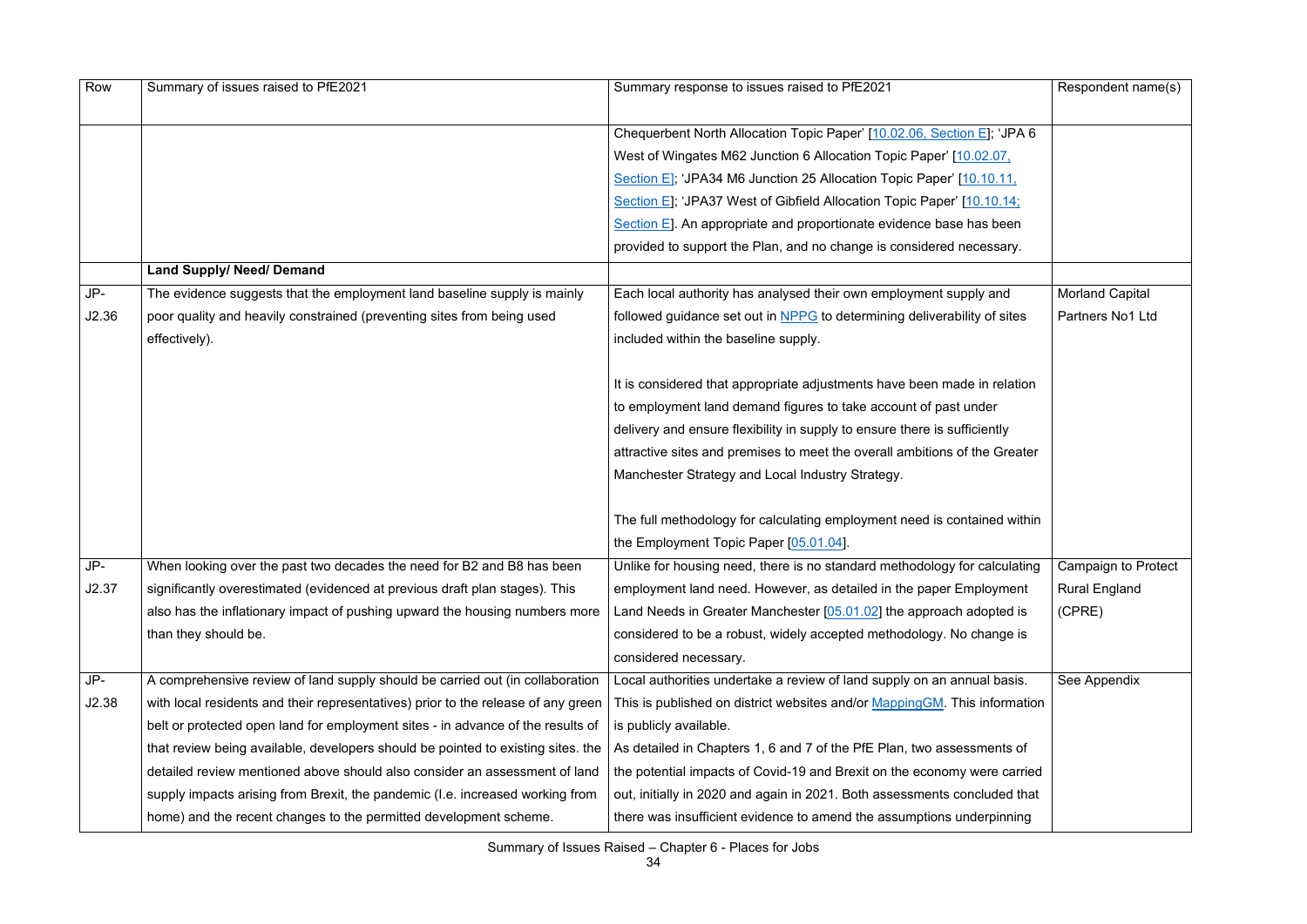| Row   | Summary of issues raised to PfE2021                                           | Summary response to issues raised to PfE2021                                | Respondent name(s)       |
|-------|-------------------------------------------------------------------------------|-----------------------------------------------------------------------------|--------------------------|
|       |                                                                               |                                                                             |                          |
|       |                                                                               | the PfE Plan. For further information see COVID-19 and Places for           |                          |
|       |                                                                               | Everyone Growth Options [05.01.03]. An appropriate and proportionate        |                          |
|       |                                                                               | evidence base has been provided to support the Plan, and no change is       |                          |
|       |                                                                               | considered necessary.                                                       |                          |
| JP-   | There is little evidence of demand, how and which employers and industries    | Unlike for housing need, there is no standard methodology for calculating   | See Appendix             |
| J2.39 | would be encouraged or would want to invest in these areas. The policy is     | employment land need. However, as detailed in the paper Employment          |                          |
|       | currently "build it and they shall come" which is not a plan but a wish list. | Land Needs in Greater Manchester [05.01.02] the approach adopted is         |                          |
|       | Needs proper research into employment needs and demand. No detail on          | considered to be a robust, widely accepted methodology. No change is        |                          |
|       | what jobs will be created.                                                    | considered necessary.                                                       |                          |
|       |                                                                               |                                                                             |                          |
| JP-   | Offices are already vacant                                                    | Supporting evidence has been produced to identify the plan areas            | See Appendix             |
| J2.40 |                                                                               | employment needs. It is appropriate for the overall land supply targets set |                          |
|       |                                                                               | out in both JP-J 3 and JP-J 4 to be based on the employment land need       |                          |
|       |                                                                               | figures, derived from the evidence base. It is not possible across the plan |                          |
|       |                                                                               | area to meet employment needs on the existing supply, as such               |                          |
|       |                                                                               | additional land is required. Employment need and supply is discussed        |                          |
|       |                                                                               | within the supporting evidence - Economic Forecasts for Greater             |                          |
|       |                                                                               | Manchester [05.01.01]; Employment Land Needs in Greater Manchester          |                          |
|       |                                                                               | [05.01.02] and Employment Topic Paper $[05.01.04]$ . No change is           |                          |
|       |                                                                               | considered necessary.                                                       |                          |
|       | <b>Specific site comments</b>                                                 |                                                                             |                          |
| JP-   | Request the removal of warehousing from Pilsworth/Heywood and Stakehill       | It is considered that appropriate evidence has been produced to justify     | Save Greater             |
| J2.41 |                                                                               | and support the site allocations. The Site Selection Background Paper       | <b>Manchesters Green</b> |
|       |                                                                               | [03.04.01] and the Growth and Spatial Options Paper 02.01.10 provides       | Belt                     |
|       |                                                                               | information on the methodology for selecting the strategic allocations/     | (SGMGB)                  |
|       |                                                                               | growth areas. The reasoned justification for the allocations at Pilsworth/  |                          |
|       |                                                                               | Heywood (JPA 1.1, pages 223-230) and Stakehill (JPA 2, pages 235-239)       |                          |
|       |                                                                               | is provided within the allocation chapter in the Plan. As such no change is |                          |
|       |                                                                               | considered necessary. Further information can be found in the               |                          |
|       |                                                                               | corresponding Topic Papers for the allocations at Heywood / Pilsworth       |                          |
|       |                                                                               | [10.01.1.1] and Stakehill [10.01.02].                                       |                          |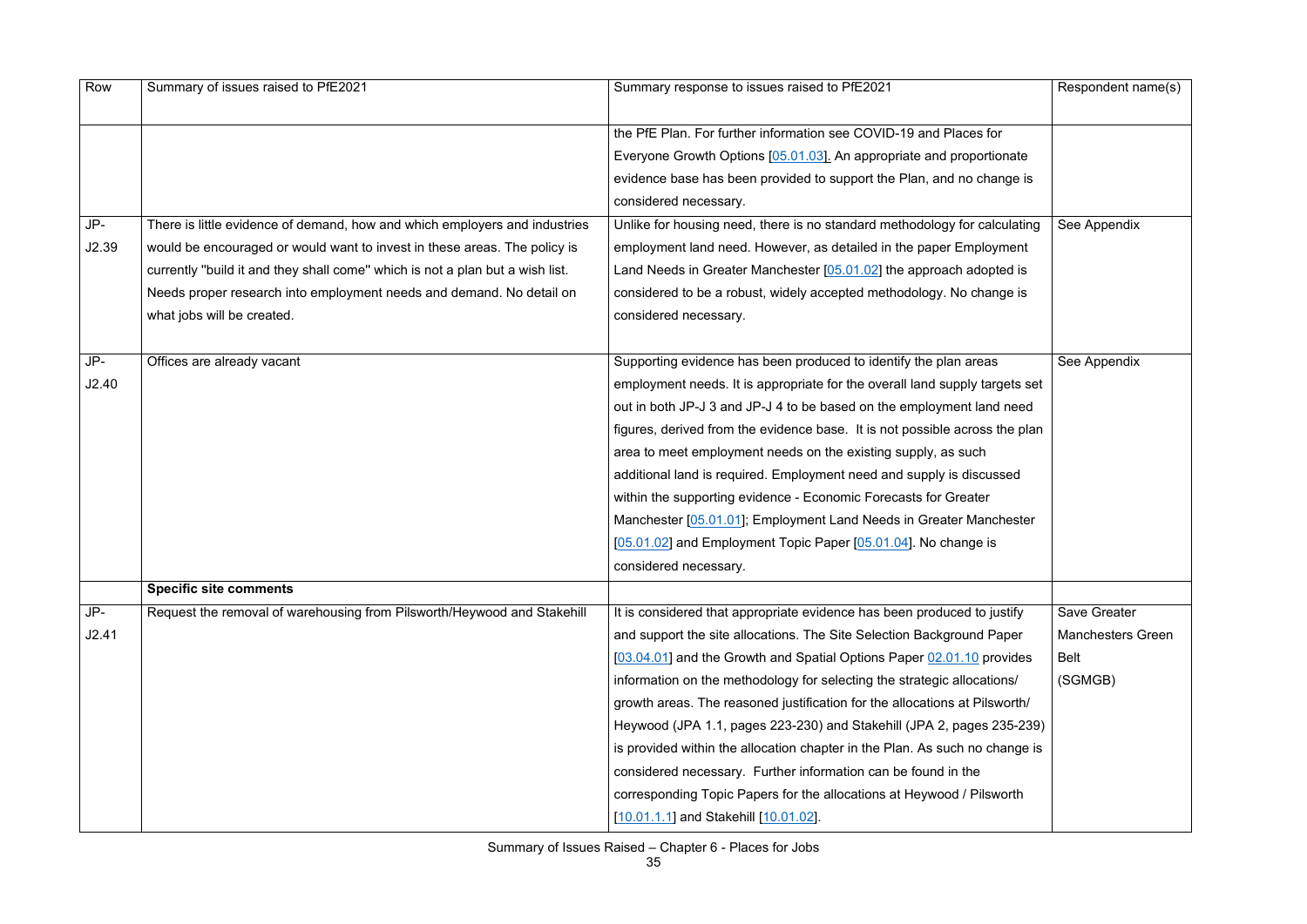| Row   | Summary of issues raised to PfE2021                                           | Summary response to issues raised to PfE2021                                   | Respondent name(s)  |
|-------|-------------------------------------------------------------------------------|--------------------------------------------------------------------------------|---------------------|
|       |                                                                               |                                                                                |                     |
| JP-   | The policy as is, is considered unsound and needs to be amended to allow for  | It is considered that an appropriate supply of sites has been identified in    | Harworth Group Plc. |
| J2.42 | an increase in employment floorspace in the north-south M6 corridor in        | line with the employment need evidence. Unlike for housing need, there is      |                     |
|       | Wigan.                                                                        | no standard methodology for calculating employment land need.                  |                     |
|       |                                                                               | However, as detailed in the paper Employment Land Needs in Greater             |                     |
|       |                                                                               | Manchester $[05.01.02]$ the approach adopted is considered to be a             |                     |
|       |                                                                               | robust, widely accepted methodology. No change is considered                   |                     |
|       |                                                                               | necessary.                                                                     |                     |
| JP-   | Request a change to the boundary of JPA 6 - West of Wingates / M61            | It is considered that appropriate evidence has been produced to inform         | Harworth Group      |
| J2.43 | Junction 6                                                                    | and support the site allocations. The Site Selection Background Paper          |                     |
|       |                                                                               | [03.04.01] and the Growth and Spatial Options Paper 02.01.10 provides          |                     |
|       |                                                                               | information on the methodology for selecting the strategic allocations/        |                     |
|       |                                                                               | growth areas. Furthermore, each strategic allocation policy chapter within     |                     |
|       |                                                                               | the Plan includes a reasoned justification for the allocation. In relation to  |                     |
|       |                                                                               | JPA 6, the allocation topic paper provides rationale in relation to the site's |                     |
|       |                                                                               | selection [10.02.07]. No change is considered necessary.                       |                     |
| JP-   | In order for the policy to be found sound, the policy wording needs to be     | New Carrington is covered by JP-Strat 9 and JP-Strat 11 which seeks to         | See Appendix        |
| J2.44 | amended so that New Carrington is identified in both JP-J1 and J2             | deliver a significant mixed-use development. Policy JP Allocation 33 'New      |                     |
|       |                                                                               | Carrington' allocates the development site and provides more detailed          |                     |
|       |                                                                               | requirements for its implementation. As such when the plan is read as a        |                     |
|       |                                                                               | whole no change is considered necessary.                                       |                     |
|       | <b>Support for Policy</b>                                                     |                                                                                |                     |
| JP-   | General support for policy/ allocations. Landownder support for sites at Meek | Support noted.                                                                 | See Appendix        |
| J2.45 | Street, Higginshaw, Oldham and Stakehill.                                     |                                                                                |                     |
|       | No comments provided                                                          |                                                                                |                     |
| JP-   | Plan is unsound - no specific comments provided.                              | It is considered that the plan is sound and that an appropriate evidence       | See Appendix        |
| J2.46 |                                                                               | base has been developed in order to support policy JP-J2.                      |                     |
|       |                                                                               |                                                                                |                     |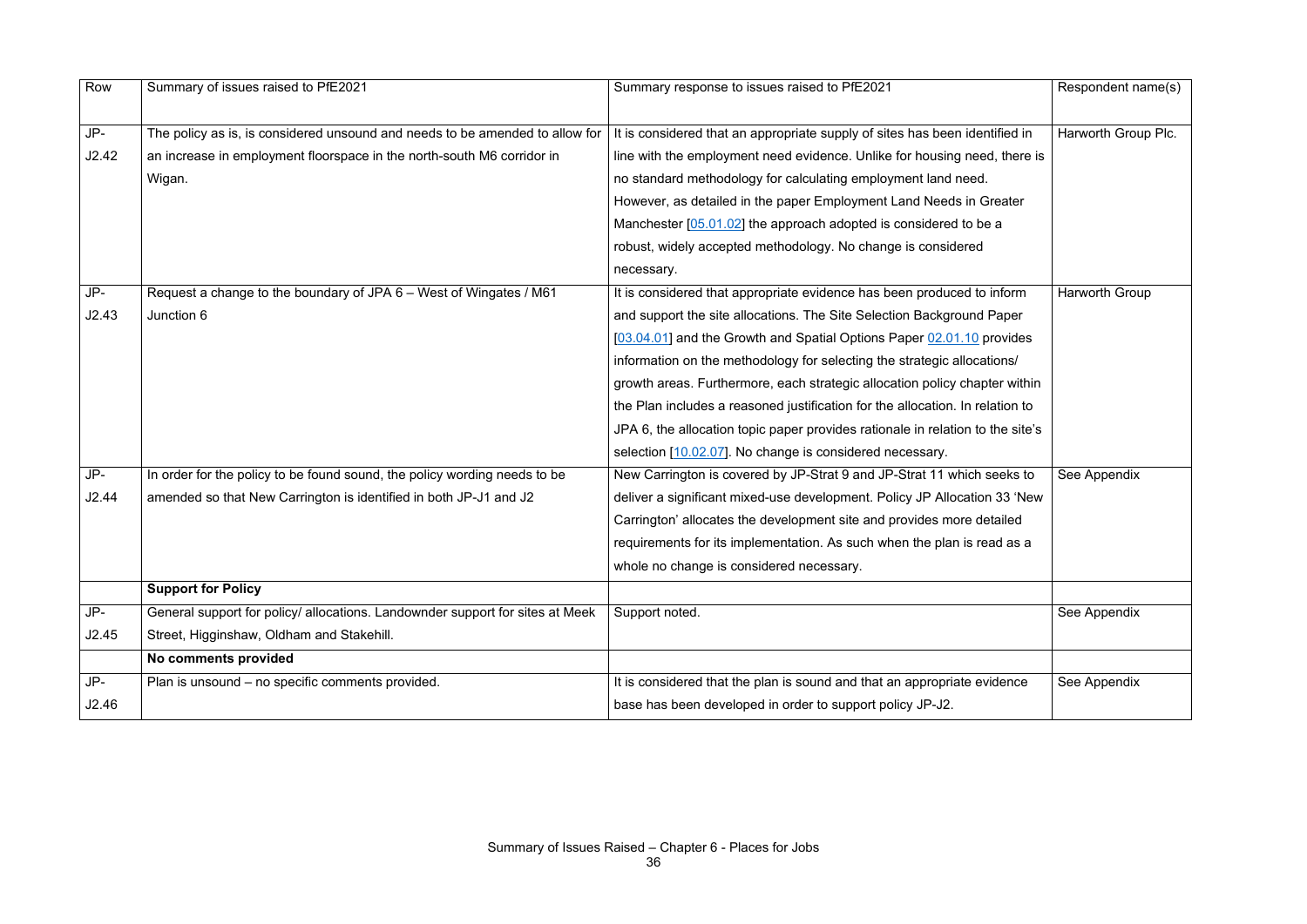# **PfE 2021 Policy JP-J3 - Office Development**

| Row       | Summary of issues raised to PfE2021                                         | Summary response to issues raised to PfE2021                                    | Respondent name(s) |
|-----------|-----------------------------------------------------------------------------|---------------------------------------------------------------------------------|--------------------|
|           | <b>General/ Plan-wide</b>                                                   |                                                                                 |                    |
| $JP-J3.1$ | It is questionable whether PfE and the GMSF can effectively be treated as   | As stated at paragraph 1.22 of the Places for Everyone Plan, The impact of      | See Appendix       |
|           | the same plan. Legality must be decided in court before "Places for         | the five different changes between the GMSF2020 and the PfE2021,                |                    |
|           | Everyone" can proceed any further. It is assumed that a transition between  | together with that of their cumulative impact was considered and it was         |                    |
|           | a spatial framework (GMSF) and a Joint Development plan (PfE) is            | determined that the PfE 2021 would result in a plan which has a                 |                    |
|           | acceptable without a significant re-write.                                  | substantially the same effect on the participating nine districts as GMSF       |                    |
|           |                                                                             | 2020. In this context, it is important to note that, "substantially the same    |                    |
|           |                                                                             | effect" does not mean "the same effect". It allows for flexibility to address   |                    |
|           |                                                                             | the fact that the plan now covers a different geographical area, with           |                    |
|           |                                                                             | consequently different levels of needs and resulting changes to allocations.    |                    |
|           |                                                                             | No change is considered necessary.                                              |                    |
| $JP-J3.2$ | Sections 20 to 23 relate to the Examination of local development            | No change considered necessary. Comment not relevant to JP-J1,                  | See Appendix       |
|           | documents through to document adoption and will clearly be addressed at     | however the Plan has been prepared in accordance with the Town and              |                    |
|           | later stages of the Plan Review process. It is assumed that the Greater     | Country Planning (Local Planning) (England) Regulations 2012. and is            |                    |
|           | Manchester Combined Authority has been mindful of the relevant sections     | supported by a proportionate evidence base [see supporting documents            |                    |
|           | of the Planning and Compulsory Purchase Act in the preparation of this      | page]. Details of the process can be found at paragraphs 1.59 to 1.68 of        |                    |
|           | plan. The documentation is inconsistent, incoherent in parts                | the Publication Plan.                                                           |                    |
|           | and does not currently justify and support the Plan as drafted.             |                                                                                 |                    |
| $JP-J3.3$ | The Publication Plan has not had due regard to the provisions of the latest | It is considered that the Publication Plan is in line with NPPF. In relation to | See Appendix       |
|           | draft of the NPPF, and specifically Section 13, Paragraph 141 and the       | para 141, the PfE Plan sets out a very clear preference of using previously     |                    |
|           | strategy to be assessed in relation to justifying that exceptional          | developed (brownfield) land and vacant buildings to meet development            |                    |
|           | circumstances exist to change Green Belt boundaries                         | needs in line with NPPF. However, given the scale of development                |                    |
|           |                                                                             | required to meet the objectives of the Plan, a limited amount of                |                    |
|           |                                                                             | development is identified on land outside of the urban area on greenfield       |                    |
|           |                                                                             | and/or Green Belt land. The details of the employment land needs and            |                    |
|           |                                                                             | supply can be found in the Employment Topic Paper [05.01.04], the details       |                    |
|           |                                                                             | of the housing land needs and supply can be found in the Housing Topic          |                    |
|           |                                                                             | Paper[06.01.03]. Further details in relation to the strategic case for          |                    |
|           |                                                                             | releasing Green Belt can be found in the Green Belt Topic Paper                 |                    |
|           |                                                                             | [07.01.25]. No change is considered necessary.                                  |                    |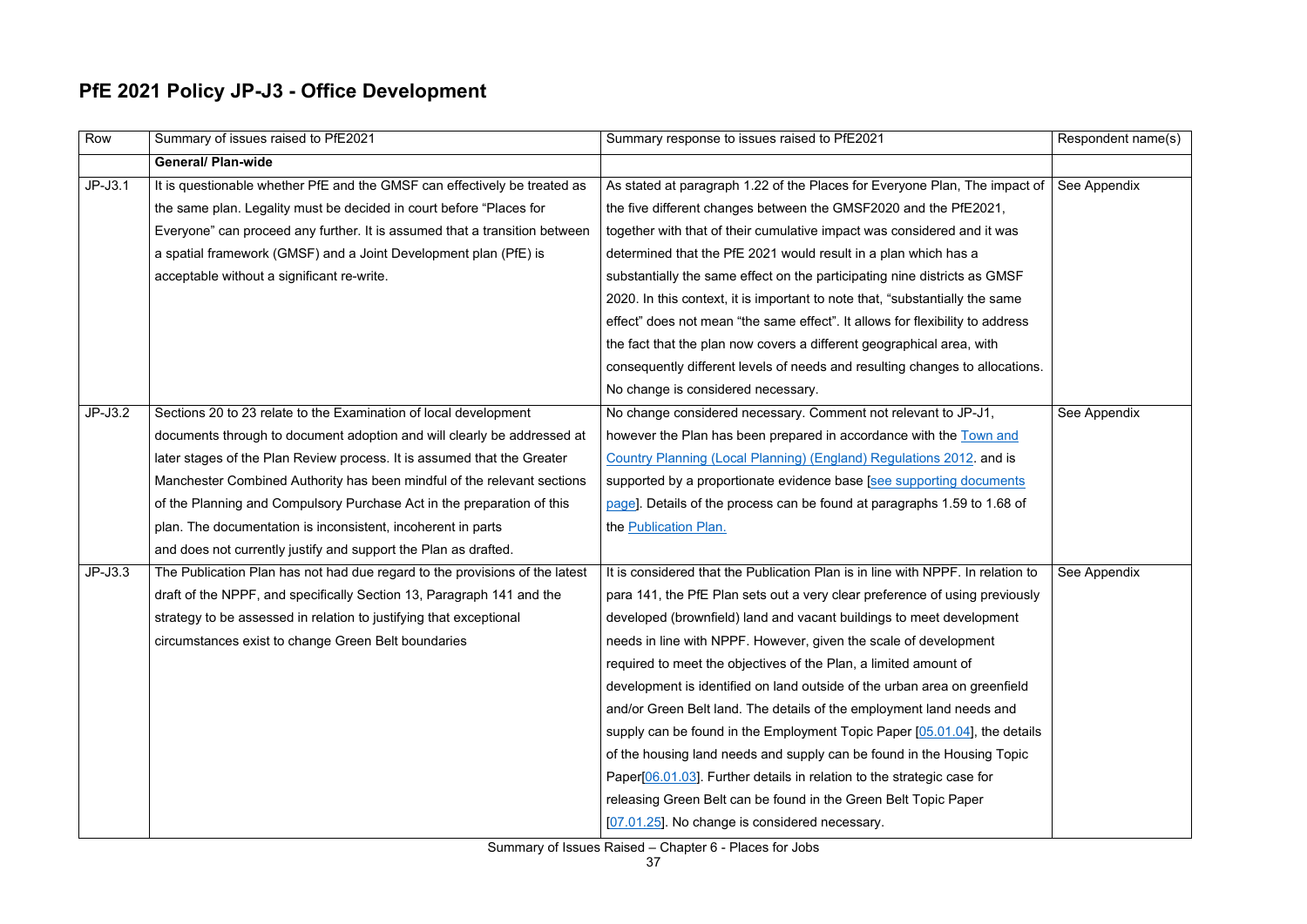| Row       | Summary of issues raised to PfE2021                                                                                                                  | Summary response to issues raised to PfE2021                               | Respondent name(s)       |
|-----------|------------------------------------------------------------------------------------------------------------------------------------------------------|----------------------------------------------------------------------------|--------------------------|
|           |                                                                                                                                                      |                                                                            |                          |
| $JP-J3.4$ | The plan is virtually silent in terms of minerals                                                                                                    | The Greater Manchester Joint Minerals Development Plan (GMJMDP) is         | <b>Minerals Planning</b> |
|           |                                                                                                                                                      | not being amended as part of PfE. Mineral Safeguarding Areas, and the      | Association              |
|           |                                                                                                                                                      | policies which cover them, are identified within the GMJMDP and will       |                          |
|           |                                                                                                                                                      | remain unchanged and applicable once PfE is adopted. Therefore it is not   |                          |
|           |                                                                                                                                                      | necessary to identify them on the PfE policies map and no change is        |                          |
|           |                                                                                                                                                      | necessary.                                                                 |                          |
| $JP-J3.5$ | Disagree with the Places for Everyone-IA that JP-J 3 will have the following                                                                         | The scoring within the IA is considered to be in accordance with the       | <b>Historic England</b>  |
|           | effects on IA Objective 16:                                                                                                                          | framework set out in the IA Scoping Report [02.01.01]. No change is        |                          |
|           |                                                                                                                                                      | considered necessary.                                                      |                          |
|           | Neutral/no effect (o) on assessment criteria Improve landscape quality and                                                                           |                                                                            |                          |
|           | the character of open spaces and the public realm                                                                                                    |                                                                            |                          |
|           | Neutral/no effect (o) on assessment criteria Conserve and enhance the                                                                                |                                                                            |                          |
|           | historic environment, heritage assets and their setting Neutral/no effect (o)                                                                        |                                                                            |                          |
|           | on assessment criteria Respect, maintain and strengthen local character                                                                              |                                                                            |                          |
|           | and distinctiveness.                                                                                                                                 |                                                                            |                          |
|           | Consider that as drafted the policy and the Chapter as a whole would be                                                                              |                                                                            |                          |
|           | incompatible (-) with IA Objective 16.                                                                                                               |                                                                            |                          |
|           | <b>Strategy/ Approach</b>                                                                                                                            |                                                                            |                          |
| $JP-J3.6$ | Brexit and the pandemic need to be considered this also does not take into Unlike for housing need, there is no standard methodology for calculating |                                                                            | See Appendix             |
|           | consideration the commute into the city centre and town centres. The                                                                                 | employment land need. However, as detailed in the paper Employment         |                          |
|           | digital economy surely leads to less reliance on buildings. Covid has                                                                                | Land Needs in Greater Manchester [05.01.02] the approach adopted is        |                          |
|           | opened a whole new way of working and many people/companies have                                                                                     | considered to be a robust, widely accepted methodology.                    |                          |
|           | discovered the benefits of home working.                                                                                                             |                                                                            |                          |
|           |                                                                                                                                                      | As detailed in Chapters 1, 6 and 7 of the PfE Plan, two assessments of the |                          |
|           |                                                                                                                                                      | potential impacts of Covid-19 and Brexit on the economy were carried out,  |                          |
|           |                                                                                                                                                      | initially in 2020 and again in 2021. Both assessments concluded that there |                          |
|           |                                                                                                                                                      | was insufficient evidence to amend the assumptions underpinning the PfE    |                          |
|           |                                                                                                                                                      | Plan. For further information see COVID-19 and Places for Everyone         |                          |
|           |                                                                                                                                                      | Growth Options [05.01.03].                                                 |                          |
|           |                                                                                                                                                      |                                                                            |                          |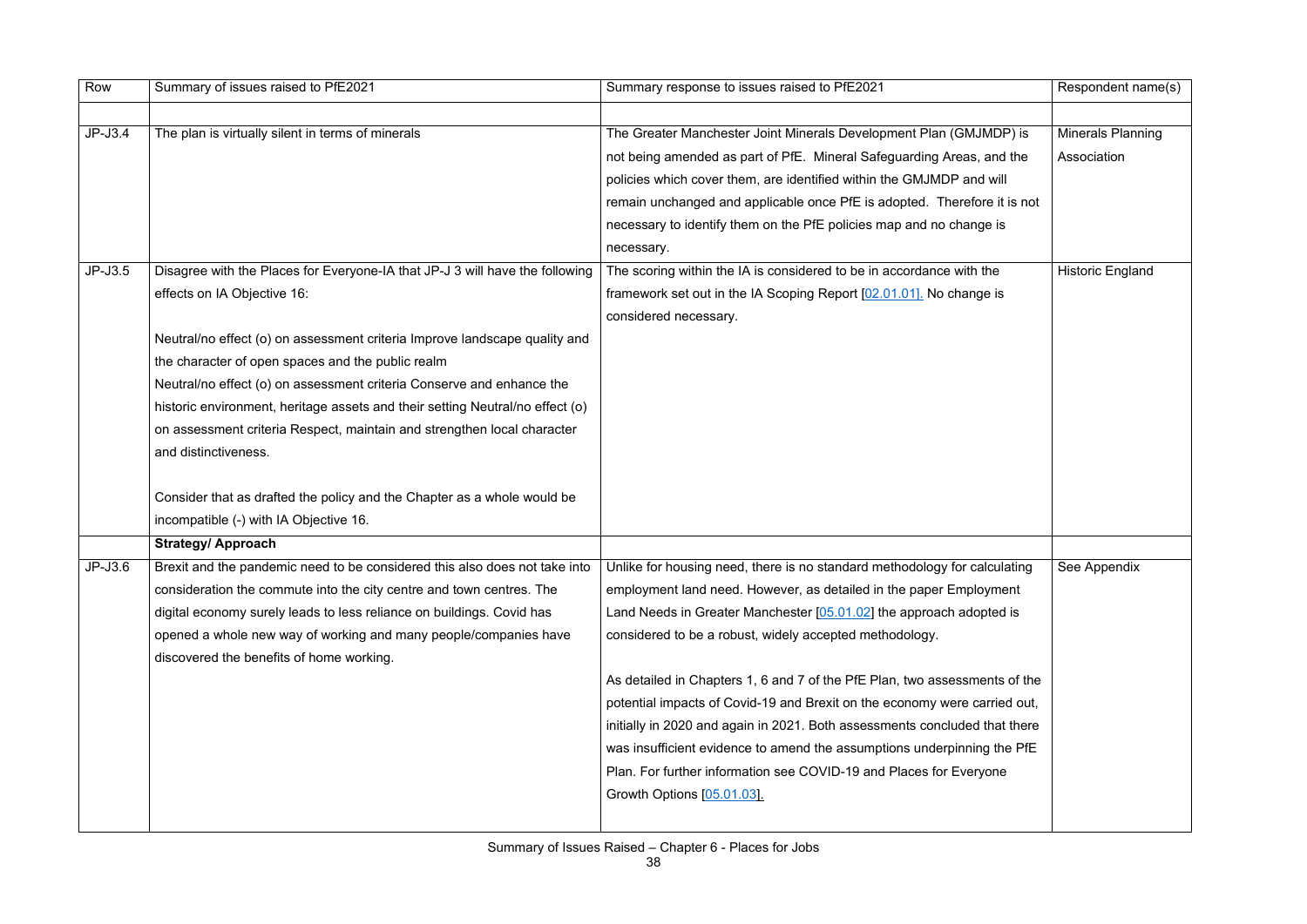| Row       | Summary of issues raised to PfE2021                                           | Summary response to issues raised to PfE2021                                     | Respondent name(s)           |
|-----------|-------------------------------------------------------------------------------|----------------------------------------------------------------------------------|------------------------------|
|           |                                                                               | The full methodology for calculating employment need is contained within         |                              |
|           |                                                                               | the Employment Topic Paper [05.01.04]. No change is considered                   |                              |
|           |                                                                               | necessary.                                                                       |                              |
| $JP-J3.7$ | The PfE is silent on the rural economy                                        | JP-J1 establishes an appropriate policy framework to support the long-term       | <b>Campaign to Protect</b>   |
|           |                                                                               | economic growth based on the overall priorities established in the Local         | <b>Rural England</b>         |
|           |                                                                               | Industrial Strategy. It identifies key growth sectors, major assets and key      | (CPRE)                       |
|           |                                                                               | growth locations. These do not include the rural economy as it is not            |                              |
|           |                                                                               | envisaged that it will contribute significantly to economic growth of the of     |                              |
|           |                                                                               | the nine districts. However, the Greener Chapter (chapter 7) does                |                              |
|           |                                                                               | recognise the role that rural areas play across the PfE area, including in       |                              |
|           |                                                                               | terms of the economy. When the plan is read as a whole no change is              |                              |
|           |                                                                               | considered necessary. Nevertheless, it is also considered more appropriate       |                              |
|           |                                                                               | for the individual boroughs to deal with matters such as farm diversification    |                              |
|           |                                                                               | via their respective Local Plans. No change is considered necessary.             |                              |
| $JP-J3.8$ | In order to ensure that the policy can be found sound, request the deletion   | It is considered that the policy provides flexibility allowing local authorities | Mark H Burton                |
|           | of the last paragraph of the policy, which supports the use of Article 4      | to take any decisions on the undertaking of Article 4 Directions as              |                              |
|           | directions.                                                                   | appropriate based on local circumstances. In any case, permitted                 |                              |
|           |                                                                               | development rights exist allowing some changes of use in permitted areas.        |                              |
|           |                                                                               | As such, no change is considered necessary.                                      |                              |
| $JP-J3.9$ | The Plan needs to specify that any new office and retail space should be      | The plan has been prepared in accordance with NPPF. It is important that         | Peter Thompson               |
|           | easily convertible into residential usage if that later became necessary. PfE | there is some protection of employment land to ensure the employment             |                              |
|           | para 6.17 seems to foreshadow this ("employment sites and premises must       | needs of the plan area can be met. Whilst the protection of employment           |                              |
|           | adapt to changing circumstances, technological advance- ments and new         | areas is supported through PfE, any decisions on redevelopment of                |                              |
|           | working practices" [which must surely include working from home]). But PfE    | employment land will be dealt with through the normal planning process at        |                              |
|           | para 6.22 (and Policy JP $-$ J3) both discourage that adaptation.             | a local level in line with Local Planning Policies. No change is considered      |                              |
|           |                                                                               | necessary.                                                                       |                              |
|           |                                                                               |                                                                                  |                              |
| JP-J3.10  | The policy can be strengthened and made sound by including the following      | Unlike for housing need, there is no standard methodology for calculating        | <b>Friends of Carrington</b> |
|           | commitments:                                                                  | employment land need. However, as detailed in the paper Employment               | <b>Moss</b>                  |
|           | a comprehensive review of Employment Land Supply should be                    | Land Needs in Greater Manchester $[05.01.02]$ the approach adopted is            |                              |
|           | undertaken (in collaboration with local residents and their representatives)  | considered to be a robust, widely accepted methodology.                          |                              |
|           | and should consider whether any of the over-supply of office space can be     |                                                                                  |                              |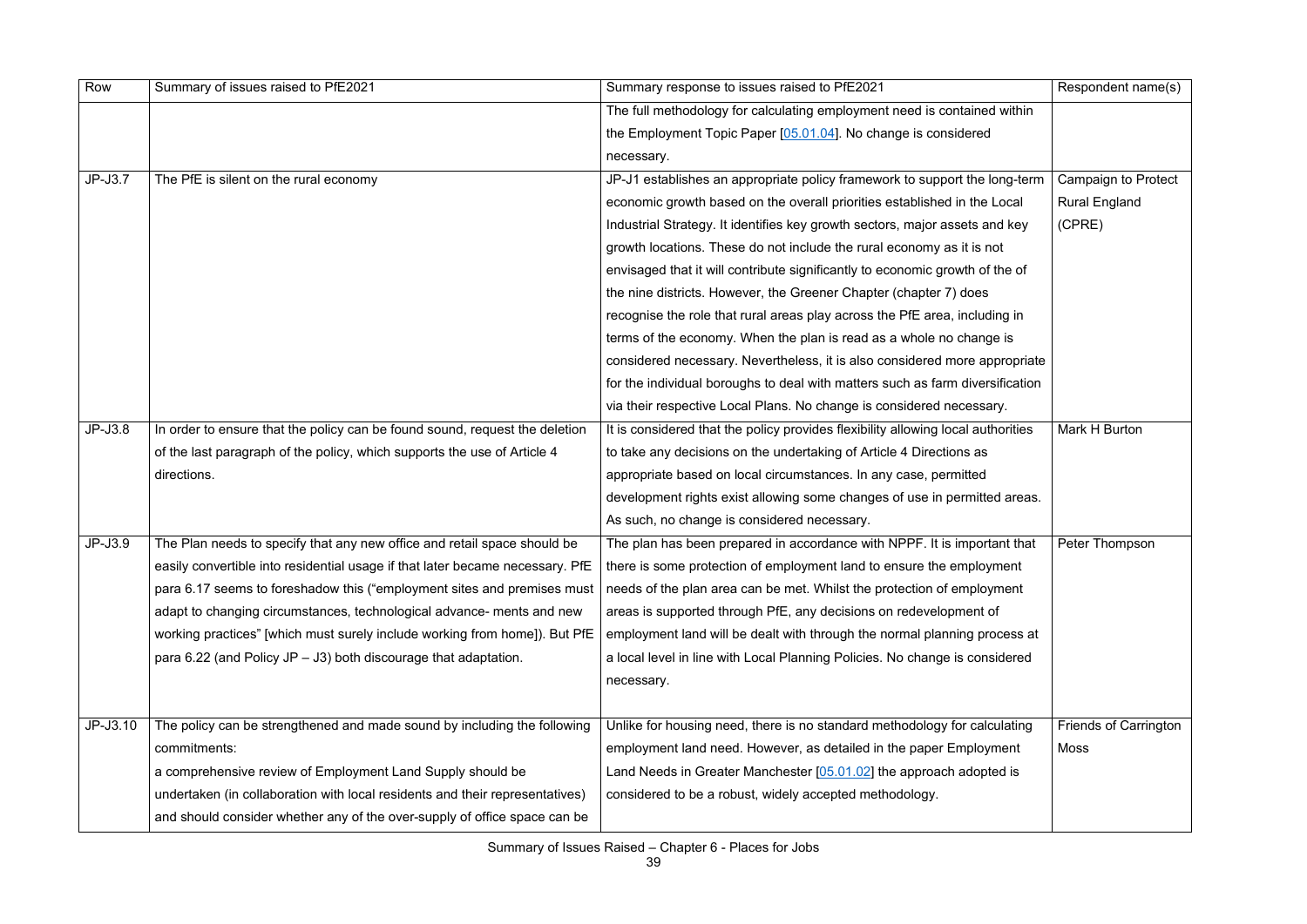| Row      | Summary of issues raised to PfE2021                                            | Summary response to issues raised to PfE2021                                    | Respondent name(s)      |
|----------|--------------------------------------------------------------------------------|---------------------------------------------------------------------------------|-------------------------|
|          | utilised for other purposes; any proposals to release green belt for office    | In relation to the KPIs, the monitoring framework in Chapter 12 provides an     |                         |
|          | space within the Plan should be removed; the KPIs need to be updated to        | appropriate level of detail for a strategic plan. More detailed monitoring will |                         |
|          | ensure they measure all aspects of this Policy.                                | be incorporated as appropriate within district local plans. As such no          |                         |
|          |                                                                                | change is considered necessary.                                                 |                         |
| JP-J3.11 | As per policy JP-J 2 there is a clear role for heritage assets forming part of | The role of the historic environment in supporting economic growth is set       | <b>Historic England</b> |
|          | the strategy for office space within the plan area. Those areas identified as  | out in the Spatial Strategy (e.g. JP-Strat2, para 4.28). Policy JP-P2           |                         |
|          | having strong potential for office development Manchester, Salford and         | 'Heritage' recognises the role of the historic environment. Local Plans will    |                         |
|          | Bolton all have large potential for the adaptation and reuse of heritage       | provide more detail on the integration of heritage assets to deliver wider      |                         |
|          | assets as office space. This should be recognised within the policy. A         | benefits. When the plan is read as a whole no change is considered              |                         |
|          | sentence should be added to the penultimate paragraph of the policy to         | necessary.                                                                      |                         |
|          | read:                                                                          |                                                                                 |                         |
|          | "The refurbishment of existing office accommodation will be encouraged         |                                                                                 |                         |
|          | including improving standards of accessibility. Opportunities for the reuse    |                                                                                 |                         |
|          | of former mill buildings and the sympathetic adaptation of other heritage      |                                                                                 |                         |
|          | assets will be supported."                                                     |                                                                                 |                         |
|          | <b>Employment Supply/ Need/ Demand</b>                                         |                                                                                 |                         |
| JP-J3.12 | PfE inexplicably adopts assumptions about job creation that are well below:    | It is considered that an appropriate evidence base has been prepared to         | Peel L&P Northern       |
|          | a) recent rates $-2.2\%$ between 2014 and 2019; b) long term averages $-$      | support the Plan. Unlike for housing need, there is no standard                 | Investments             |
|          | 1.0% over the period 2000 to 2019; and c) the rates of competitor global       | methodology for calculating employment land need. However, as detailed          |                         |
|          | cities – average of 1.2% between 2001 and 2016                                 | in the paper Employment Land Needs in Greater Manchester [05.01.02]             |                         |
|          |                                                                                | the approach adopted is considered to be a robust, widely accepted              |                         |
|          |                                                                                | methodology.                                                                    |                         |
|          |                                                                                | The full methodology for calculating employment need is contained within        |                         |
|          |                                                                                | the Employment Topic Paper [05.01.04]. No change is considered                  |                         |
|          |                                                                                | necessary.                                                                      |                         |
| JP-J3.13 | The amount of office space identified in Policy JP-J 3 has actually            | Unlike for housing need, there is no standard methodology for calculating       | See Appendix            |
|          | increased by 258,058 sqm since the GMSF Regulation 18 stage                    | employment land need. However, as detailed in the paper Employment              |                         |
|          | consultation. Now Stockport's office requirement is excluded (it had 92,651)   | Land Needs in Greater Manchester $[05.01.02]$ the approach adopted is           |                         |
|          | sqm allocations) and the plan period has reduced from 2018 to 2037 to          | considered to be a robust, widely accepted methodology. The full                |                         |
|          | 2021-37 a reduction would have been expected over the 17-year time             | methodology for calculating employment need is contained within the             |                         |
|          | frame, rather than 19-year period. Estimated completions in 2021 amount        | Employment Topic Paper [05.01.04].                                              |                         |
|          | to 146, 718 sqm and this should mean there is a reduction in the overall       |                                                                                 |                         |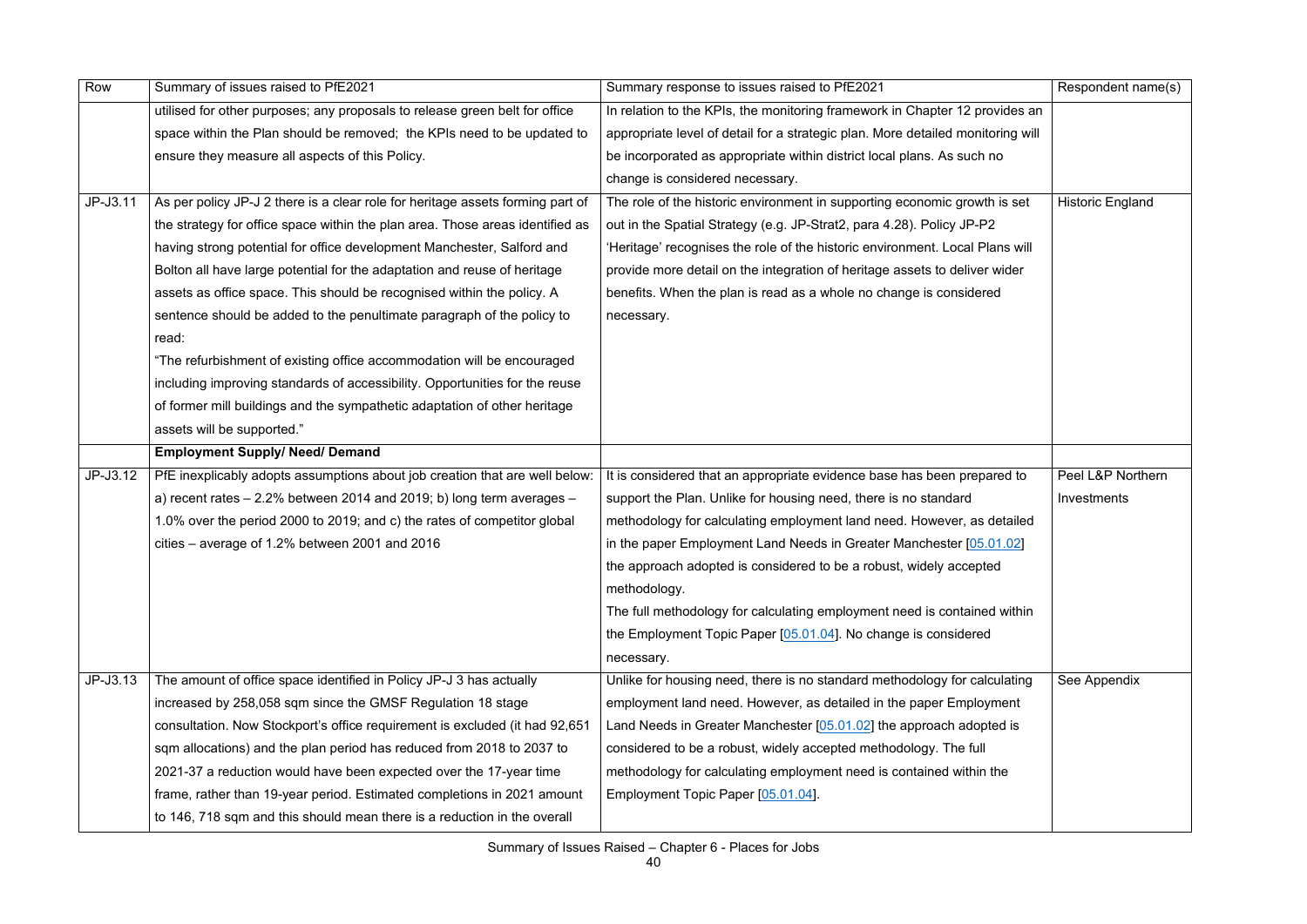| Row      | Summary of issues raised to PfE2021                                         | Summary response to issues raised to PfE2021                                  | Respondent name(s)        |
|----------|-----------------------------------------------------------------------------|-------------------------------------------------------------------------------|---------------------------|
|          | requirement for office space. Many companies are expecting to encourage     | As detailed in Chapters 1, 6 and 7 of the PfE Plan, two assessments of the    |                           |
|          | a reduction of office space and more home working. Manchester Airport       | potential impacts of Covid-19 and Brexit on the economy were carried out,     |                           |
|          | Enterprise Zone and its environs is unsound as it encourages office         | initially in 2020 and again in 2021. Both assessments concluded that there    |                           |
|          | development at a time when the need for office space is reducing. The       | was insufficient evidence to amend the assumptions underpinning the PfE       |                           |
|          | impacts of home-working and impact of Covid need to be understood           | Plan. For further information see COVID-19 and Places for Everyone            |                           |
|          | better. Therefore less office development should be identified over the     | Growth Options [05.01.03].                                                    |                           |
|          | lifetime of the plan.                                                       |                                                                               |                           |
|          |                                                                             | Table 6.1 sets out the plan area's office land supply for 2020-2037. The      |                           |
|          | Some authorities have identified more brownfield land for office land uses, | majority of Rochdale's existing office land supply is on Kingsway Business    |                           |
|          | however Rochdale appears to have reduced the quantum of office space        | Park (KBP) which is a greenfield site. Since previous versions of the plan,   |                           |
|          | focus on brownfield down to 19% and have increased its focus in the         | Rochdale has not added any Green Belt or greenfield land for office           |                           |
|          | Green Belt. The increase is considered unnecessary.                         | supply. In fact, Green Belt land at Kingsway South has been removed           |                           |
|          |                                                                             | since the draft plan and is now only identified as a 'Broad Location' -       |                           |
|          |                                                                             | identified in figure 4.2, page 63.                                            |                           |
|          |                                                                             |                                                                               |                           |
|          |                                                                             | It should be noted that in the plan context, greenfield and Green Belt land   |                           |
|          |                                                                             | are different. Green Belt land is proposed to be released through the plan    |                           |
|          |                                                                             | and is set out in column five of table 6.1. Greenfield land relates to other  |                           |
|          |                                                                             | land that is not considered previously developed but is not identified as     |                           |
|          |                                                                             | Green Belt – as set out in column three. No change is considered              |                           |
|          |                                                                             | necessary.                                                                    |                           |
|          | 1. City Centre/ 2. The Quays                                                |                                                                               |                           |
| JP-J3.14 | Trafford City should be identified within Policy JP-J 3 alongside The Quays | Chapter 4 (4.1 - 4.23) summarises the PfE Spatial Strategy which seeks to     | Peel L&P Northern         |
|          | and City Centre as a key location for office development.                   | deliver significant development in the core growth area, boost the            | Investments               |
|          |                                                                             | competitiveness of the Northern Areas and sustain the competitiveness of      |                           |
|          |                                                                             | the Southern Areas. It is considered that Trafford is sufficiently identified |                           |
|          |                                                                             | within the 'core growth area' as shown in figure 6.1. The approach to         |                           |
|          |                                                                             | growth and spatial distribution is set out in the Growth and Spatial Options  |                           |
|          |                                                                             | Paper [02.01.10]. No change is considered necessary.                          |                           |
| JP-J3.15 | Need to ensure that HS2 and other strategic infrastructure is designed so   | Further detail on HS2 and its relationship to PfE is set out within Chapter 2 | <b>Royal London Asset</b> |
|          | that it supports the Davenport Green allocation                             | 'Context', page 29, paragraph 2.23, of the Plan. However, the delivery of     | Management                |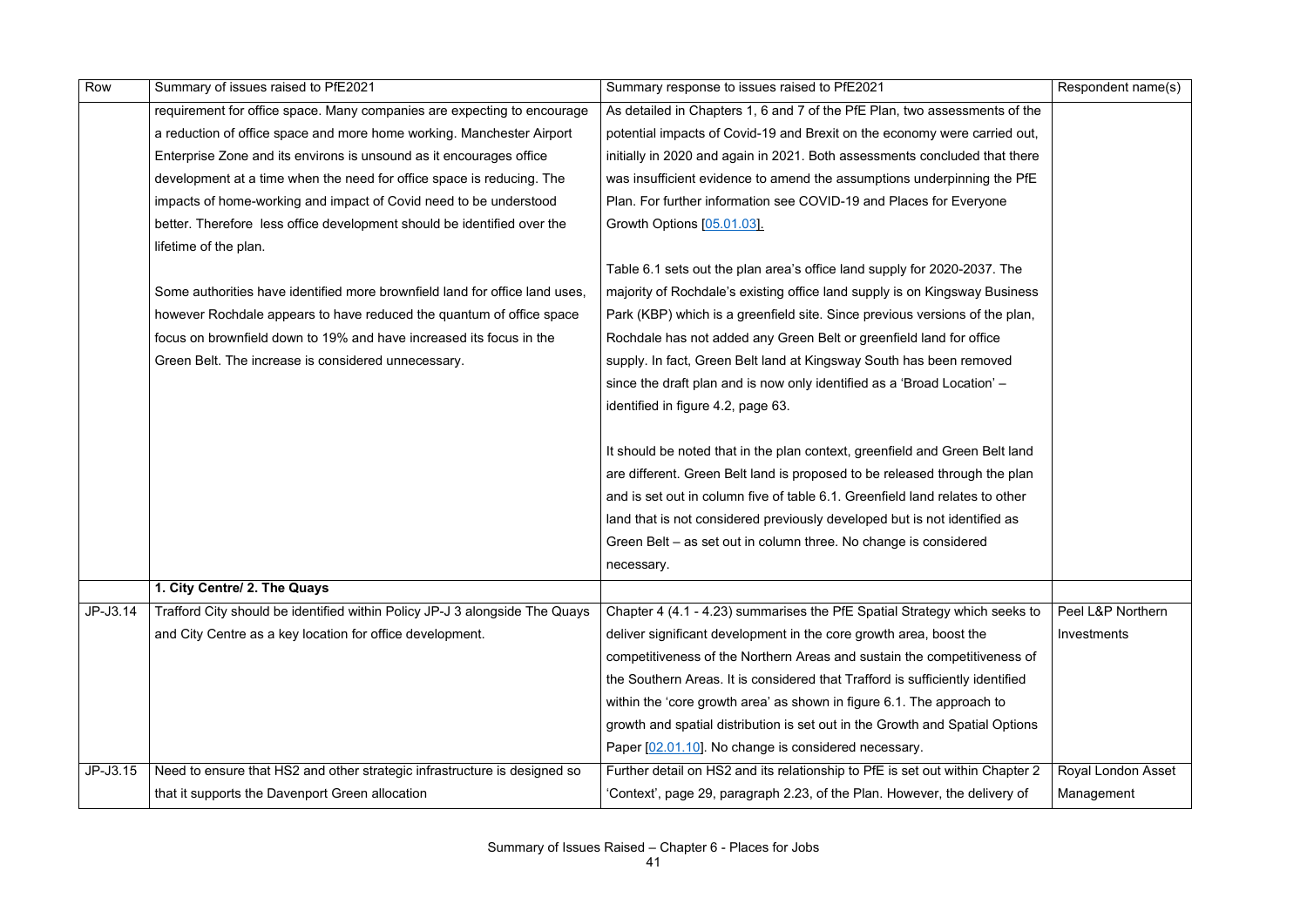| Row      | Summary of issues raised to PfE2021                                             | Summary response to issues raised to PfE2021                                    | Respondent name(s)          |
|----------|---------------------------------------------------------------------------------|---------------------------------------------------------------------------------|-----------------------------|
|          |                                                                                 | HS2 is not within the scope of the Plan as it is being dealt with at a national |                             |
|          |                                                                                 | level.                                                                          |                             |
|          | 3. Manchester Airport Enterprise Zone                                           |                                                                                 |                             |
| JP-J3.16 | Respondent notes the emphasis on providing new office floorspace in the         | All sites associated with the allocations will be expected to prepare a         | <b>National Highways</b>    |
|          | Manchester Airport Enterprise Zone which has the capacity to impact the         | Transport Assessment as part of a planning application to develop final,        |                             |
|          | SRN at the already congested M56 Corridor, particularly given that office       | rather than indicative proposals, which mitigate the impact of the site. The    |                             |
|          | developments have the potential to generate a high number of vehicle trips.     | full scope of the Transport Assessments will be determined by the Local         |                             |
|          | It should be noted that the policy does not make reference to the role of the   | Planning Authority (in consultation with the Local Highway Authority and        |                             |
|          | SRN.                                                                            | National Highways) on a site-by-site basis, depending on the nature, scale      |                             |
|          |                                                                                 | and timing of the application, in accordance with the NPPF.                     |                             |
|          |                                                                                 | In addition, the Local Authorities and TfGM have a clear policy direction       |                             |
|          |                                                                                 | and major programme of investment in sustainable transport which is             |                             |
|          |                                                                                 | expected to transform travel patterns in GM and help achieve our "Right"        |                             |
|          |                                                                                 | Mix" vision of no net increase in motor-vehicle traffic by 2040. Our transport  |                             |
|          |                                                                                 | strategy is set out in the GM Transport Strategy 2040 [09.01.01] and the        |                             |
|          |                                                                                 | GM Transport Strategy Our Five Year Delivery Plan 2021-2026 [09.01.02].         |                             |
|          |                                                                                 | We are also working alongside National Highways to prepare a further            |                             |
|          |                                                                                 | piece of work examining a "policy-off/worst-case" impact on the SRN to          |                             |
|          |                                                                                 | help address National Highways remaining concerns. No change is                 |                             |
|          |                                                                                 | considered necessary.                                                           |                             |
| JP-J3.17 | Supports the range of priorities identified within Policy JP-J3. However, it is | Policy JP-Strat 10 'Manchester Airport' (criterion 2) explicitly mentions       | Manchester                  |
|          | requested that a more specific reference is made to Wythenshawe Hospital        | Wythenshawe Hospital in the context of its connectivity and research            | <b>University Hospitals</b> |
|          | to ensure future planned healthcare-related commercial office development       | strengths. As such, no change is considered necessary.                          | <b>NHS Foundation</b>       |
|          | can directly contribute towards the new office floorspace to be delivered       |                                                                                 | Trust                       |
|          | over the                                                                        |                                                                                 |                             |
|          | plan period. Request the following text is included within the policy:          |                                                                                 |                             |
|          | "Manchester Airport Enterprise Zone and its environs (including                 |                                                                                 |                             |
|          | Wythenshawe Hospital Campus), taking                                            |                                                                                 |                             |
|          | advantage of the extensive international connections, public transport          |                                                                                 |                             |
|          | accessibility, and proposed HS2 and                                             |                                                                                 |                             |
|          | Norther Powerhouse Rail links.                                                  |                                                                                 |                             |
|          | 4. Town Centres                                                                 |                                                                                 |                             |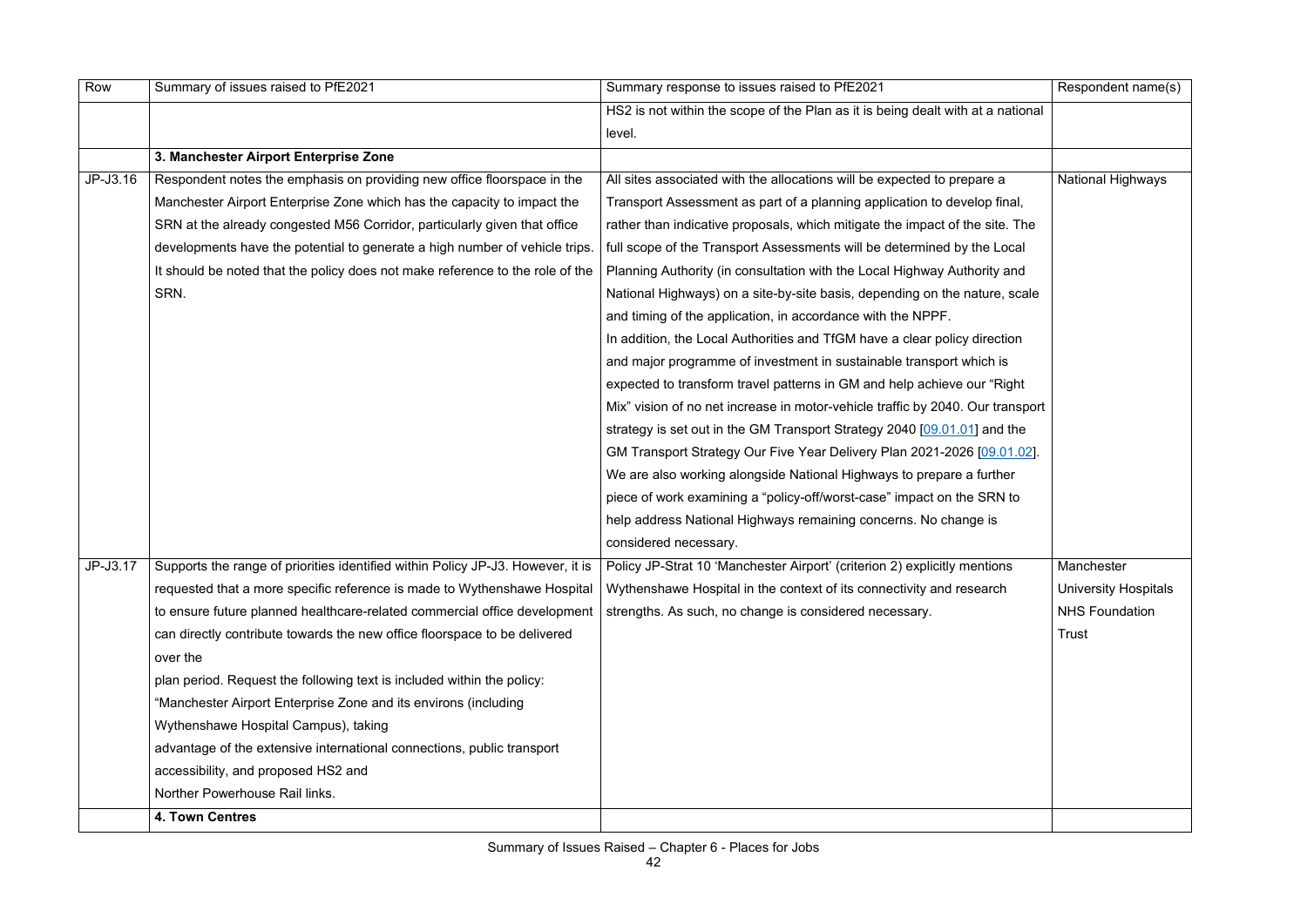| Row      | Summary of issues raised to PfE2021                                             | Summary response to issues raised to PfE2021                                | Respondent name(s) |
|----------|---------------------------------------------------------------------------------|-----------------------------------------------------------------------------|--------------------|
| JP-J3.18 | It is important to ensure that the Plan is flexible and justified and would     | The policy states that "individual districts through Local Plans or other   | See Appendix       |
|          | suggest that the wording of policy JP-J3 be amended to ensure that the          | mechanism(s) may restrict the changes of use of existing office space to    |                    |
|          | use of article 4 directions is not unreasonably imposed and that the local      | non-employment uses such as housing where this could compromise the         |                    |
|          | plans does provide sufficient flexibility to allow residential uses within town | continued supply of a diverse range of office floorspace". It is considered |                    |
|          | centres where appropriate and justified. Otherwise, there is a risk that such   | that the policy provides flexibility allowing local authorities to take any |                    |
|          | an approach could limit development opportunities and simply result in new      | decisions on the undertaking of Article 4 Directions as appropriate based   |                    |
|          | buildings remaining vacant and under-used in the future.                        | on local circumstances. In any case, permitted development right's exist    |                    |
|          |                                                                                 | allowing some changes of use in permitted areas. As such, no change is      |                    |
|          |                                                                                 | considered necessary.                                                       |                    |
|          | No comments provided                                                            |                                                                             |                    |
| JP-J3.19 | Plan is unsound - no specific comments provided.                                | It is considered that the plan is sound and that an appropriate evidence    | See Appendix       |
|          |                                                                                 | base has been developed in order to support policy JP-J2.                   |                    |

|          | Respondent name(s) |
|----------|--------------------|
| ∖ther    | See Appendix       |
| pace to  |                    |
| nise the |                    |
| sidered  |                    |
| any      |                    |
| based !  |                    |
| s exist  |                    |
| ange is  |                    |
|          |                    |
|          |                    |
| dence    | See Appendix       |
|          |                    |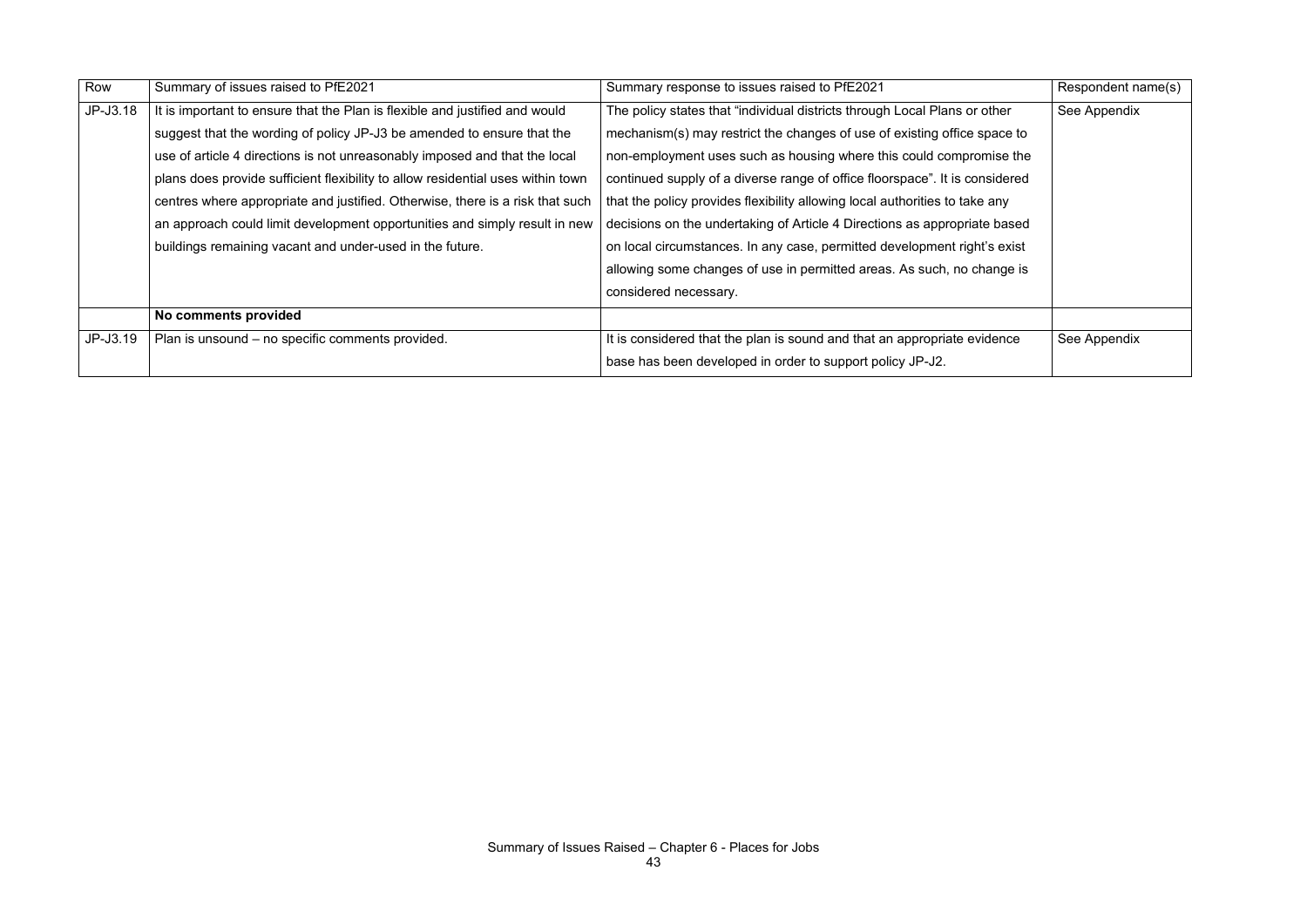# **PfE 2021 Policy JP-J4, Industrial and Warehousing Development**

| Row        | Summary of issues raised to PfE2021                                         | Summary response to issues raised to PfE2021                                    | Respondent name(s) |
|------------|-----------------------------------------------------------------------------|---------------------------------------------------------------------------------|--------------------|
|            |                                                                             |                                                                                 |                    |
|            | General/ plan-wide                                                          |                                                                                 |                    |
| $JP-J4.1$  | It is questionable whether PfE and the GMSF can effectively be treated as   | As stated at paragraph 1.22 of the Places for Everyone Plan, the impact of      | See Appendix       |
|            | the same plan. Legality must be decided in court before "Places for         | the five different changes between the GMSF2020 and the PfE2021,                |                    |
|            | Everyone" can proceed any further. It is assumed that a transition between  | together with that of their cumulative impact was considered and it was         |                    |
|            | a spatial framework (GMSF) and a Joint Development plan (PfE) is            | determined that the PfE 2021 would result in a plan which has a                 |                    |
|            | acceptable without a significant re-write.                                  | substantially the same effect on the participating nine districts as GMSF       |                    |
|            |                                                                             | 2020. In this context, it is important to note that, "substantially the same    |                    |
|            |                                                                             | effect" does not mean "the same effect". It allows for flexibility to address   |                    |
|            |                                                                             | the fact that the plan now covers a different geographical area, with           |                    |
|            |                                                                             | consequently different levels of needs and resulting changes to allocations.    |                    |
|            |                                                                             | No change is considered necessary.                                              |                    |
| Policy JP- | Sections 20 to 23 relate to the Examination of local development            | No change considered necessary. Comment not relevant to JP-J1,                  | See Appendix       |
| J4.2       | documents through to document adoption and will clearly be addressed at     | however the Plan has been prepared in accordance with the Town and              |                    |
|            | later stages of the Plan Review process. It is assumed that the Greater     | Country Planning (Local Planning) (England) Regulations 2012, and is            |                    |
|            | Manchester Combined Authority has been mindful of the relevant sections     | supported by a proportionate evidence base [see supporting documents            |                    |
|            | of the Planning and Compulsory Purchase Act in the preparation of this      | page]. Details of the process can be found at paragraphs 1.59 to 1.68 of        |                    |
|            | plan. The documentation is inconsistent, incoherent in parts                | the Publication Plan.                                                           |                    |
|            | and does not currently justify and support the Plan as drafted.             |                                                                                 |                    |
| $JP-J4.3$  | The Publication Plan has not had due regard to the provisions of the latest | It is considered that the Publication Plan is in line with NPPF. In relation to | See Appendix       |
|            | draft of the NPPF, and specifically Section 13, Paragraph 141 and the       | para 141, the PfE Plan sets out a very clear preference of using previously     |                    |
|            | strategy to be assessed in relation to justifying that exceptional          | developed (brownfield) land and vacant buildings to meet development            |                    |
|            | circumstances exist to change Green Belt boundaries                         | needs in line with NPPF. However, given the scale of development                |                    |
|            |                                                                             | required to meet the objectives of the Plan, a limited amount of                |                    |
|            |                                                                             | development is identified on land outside of the urban area on greenfield       |                    |
|            |                                                                             | and/or Green Belt land. The details of the employment land needs and            |                    |
|            |                                                                             | supply can be found in the Employment Topic Paper [05.01.04]. The               |                    |
|            |                                                                             | strategic case and the detailed case for each strategic allocation is set out   |                    |
|            |                                                                             | in the Green Belt Topic Paper and Case for Exceptional Circumstances to         |                    |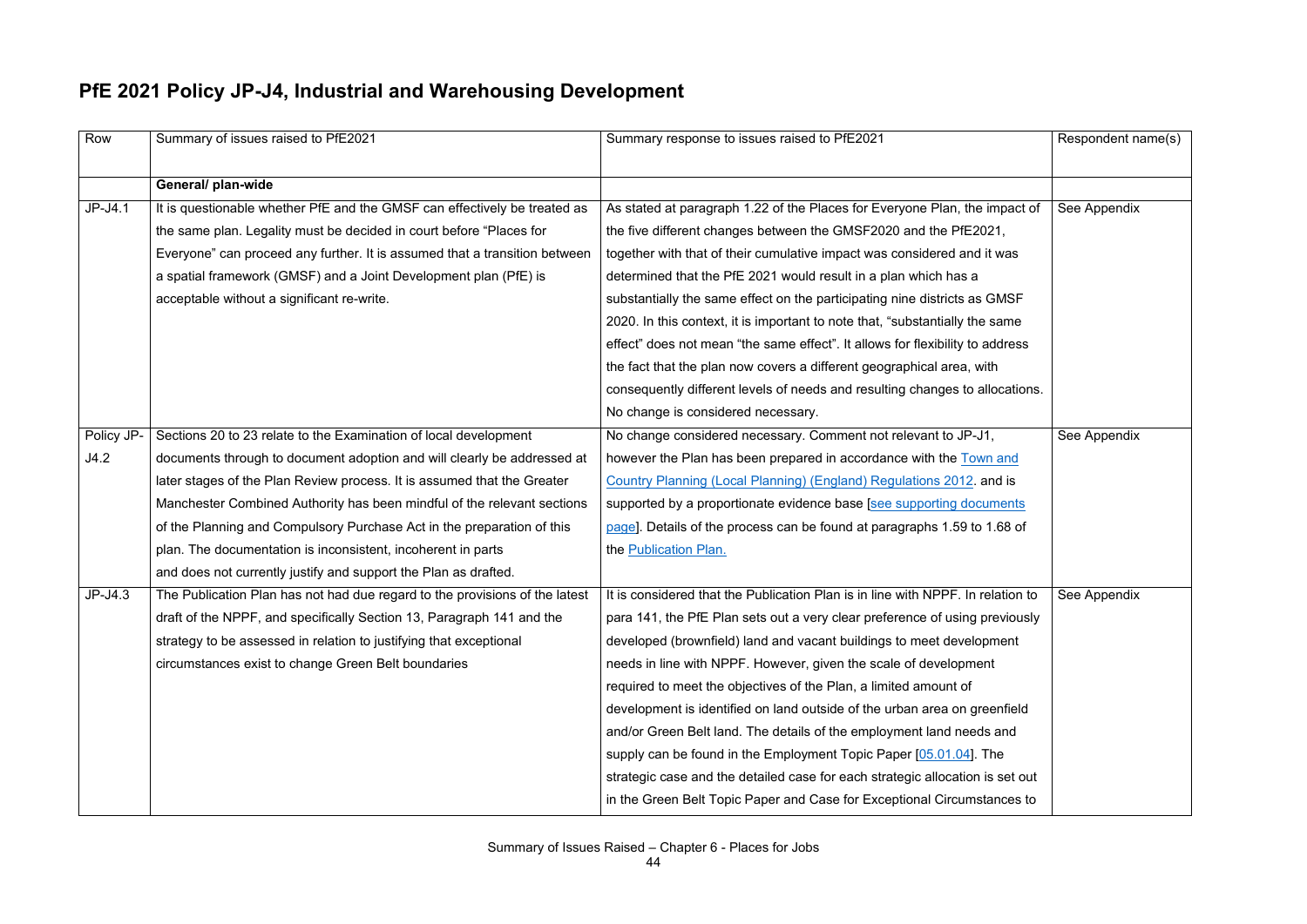| Row       | Summary of issues raised to PfE2021                                          | Summary response to issues raised to PfE2021                                    | Respondent name(s)           |
|-----------|------------------------------------------------------------------------------|---------------------------------------------------------------------------------|------------------------------|
|           |                                                                              | amend the Green Belt Boundary [07.01.25]. No change is considered               |                              |
|           |                                                                              | necessary.                                                                      |                              |
| JP-J4.4   | PfE is silent on Minerals                                                    | The Greater Manchester Joint Minerals Development Plan (GMJMDP) is              | <b>Minerals Planning</b>     |
|           |                                                                              | not being amended as part of PfE. Mineral Safeguarding Areas, and the           | Association                  |
|           |                                                                              | policies which cover them, are identified within the GMJMDP and will            |                              |
|           |                                                                              | remain unchanged and applicable once PfE is adopted. Therefore it is not        |                              |
|           |                                                                              | necessary to identify them on the PfE policies map and no change is             |                              |
|           |                                                                              | necessary.                                                                      |                              |
| $JP-J4.5$ | The allocation at Chat Moss does not meet the requirements of NPPF Para      | As part of the process of preparing the Plan one of the requirements is to      | See Appendix                 |
|           | 35                                                                           | demonstrate how the amount and spatial distribution of growth across the        |                              |
|           |                                                                              | plan area has been chosen. This is set out in the Growth and Spatial            |                              |
|           |                                                                              | Options Paper [02.01.10] which sets out how the options have evolved            |                              |
|           |                                                                              | during plan preparation and the reasonable alternatives that have been          |                              |
|           |                                                                              | considered. It is considered that the allocations presented in the plan are     |                              |
|           |                                                                              | sound and that there is a strategic exceptional circumstances case to be        |                              |
|           |                                                                              | made to release Green Belt for development. The strategic case and the          |                              |
|           |                                                                              | detailed case for each strategic allocation is set out in the Green Belt Topic  |                              |
|           |                                                                              | Paper and Case for Exceptional Circumstances to amend the Green Belt            |                              |
|           |                                                                              | Boundary [07.01.25]. Furthermore, details in regards to the North of Irlam      |                              |
|           |                                                                              | Station (Chat Moss) allocation, including site selection, is set out within the |                              |
|           |                                                                              | allocation topic paper [10.07.70]. No change is considered necessary.           |                              |
| $JP-J4.6$ | Respondent believes this policy can be strengthened and made sound by        | Employment need and supply is discussed within the supporting evidence -        | <b>Friends of Carrington</b> |
|           | including the following commitments: the provision of evidence to            | Economic Forecasts for Greater Manchester [05.01.01]; Employment Land           | Moss                         |
|           | demonstrate that the release of green belt land for industrial and           | Needs in Greater Manchester [05.01.02] and Employment Topic Paper               |                              |
|           | warehousing sites will not damage the rural economy; the provision of        | $[05.01.04]$ .                                                                  |                              |
|           | evidence to demonstrate that the release of green belt land will not impact  | Supporting evidence document Covid-19 and PfE Growth Options                    |                              |
|           | GM's need to address the climate emergency; confirmation that this Policy    | [05.01.03] and the Employment Topic Paper [pages 19-21] considers the           |                              |
|           | will explicitly require brownfield land use to be prioritized; an assessment | impact of the pandemic on employment need/ supply. The impact of Brexit         |                              |
|           | should be made to identify the number/size of potential sites arising from   | is considered within the Employment Topic Paper [pages 18-19 and 21-22].        |                              |
|           | business uncertainties caused by Brexit, the pandemic and, also, as a        |                                                                                 |                              |
|           | consequence of the recent changes to the permitted development scheme;       |                                                                                 |                              |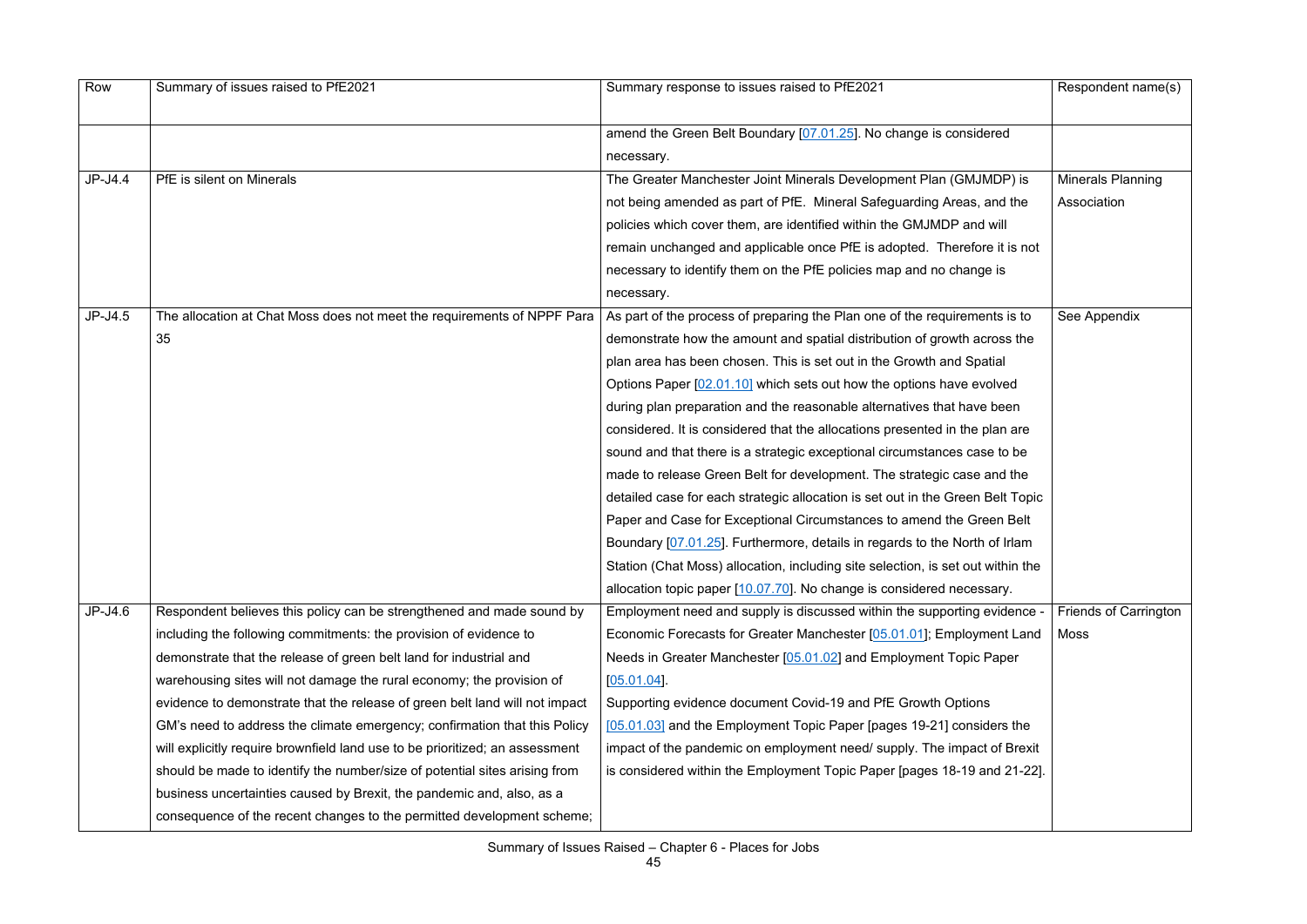| Row     | Summary of issues raised to PfE2021                                           | Summary response to issues raised to PfE2021                                  | Respondent name(s)               |
|---------|-------------------------------------------------------------------------------|-------------------------------------------------------------------------------|----------------------------------|
|         |                                                                               |                                                                               |                                  |
|         | a comprehensive review of Employment Land Supply should be                    | The PfE sets out a very clear preference for using previously developed       |                                  |
|         | undertaken (in collaboration with local residents and their representatives), | (brownfield) land and vacant buildings to meet development needs. Other       |                                  |
|         | including reference to the assessment mentioned above and consideration       | than in relation to the site selection process for identifying the strategic  |                                  |
|         | should be given to the margin that should be applied; the review should       | allocation, there is not a sequentially preferable priority. Instead, a       |                                  |
|         | consider whether any of the over-supply of office space can be utilised for   | preference for using brownfield land ensures that an efficient use can be     |                                  |
|         | other purposes, including industrial and warehousing, particularly where      | made of the land supply and to keep the release of greenfield and Green       |                                  |
|         | the land is already in a sustainable location (opportunities should also be   | Belt land to a minimum.                                                       |                                  |
|         | taken to consider techniques such as multistorey warehousing to reduce        | Given the scale of development required to meet the needs of Greater          |                                  |
|         | land-take); any proposals to release green belt for industrial and            | Manchester a limited amount of development is required on greenfield and      |                                  |
|         | warehousing space within the Plan should be removed; the KPIs need to         | Green Belt land as it is critical to the delivery of the overall vision and   |                                  |
|         | be updated to ensure they measure all aspects of this Policy.                 | objectives of the plan. The release of greenfield and Green Belt land has,    |                                  |
|         |                                                                               | however been kept to a minimum. See Growth and Spatial Options Paper:         |                                  |
|         |                                                                               | 02.01.10 for further information.                                             |                                  |
|         |                                                                               |                                                                               |                                  |
|         |                                                                               | In relation to the KPIs, The monitoring framework in Chapter 12 provides      |                                  |
|         |                                                                               | an appropriate level of detail for a strategic plan. More detailed monitoring |                                  |
|         |                                                                               | will be incorporated as appropriate within district local plans. No change is |                                  |
|         |                                                                               | considered necessary.                                                         |                                  |
|         | <b>Land Supply/ Need/ Demand</b>                                              |                                                                               |                                  |
| JP-J4.7 | The GMSF fails to acknowledge that the overall requirement for industrial     | Unlike for housing need, there is no standard methodology for calculating     | See Appendix                     |
|         | space has declined across Greater Manchester over the last 15 years and       | employment land need. However, as detailed in the paper Employment            |                                  |
|         | is likely to continue to do so (meaning vacant floorspace will become         | Land Needs in Greater Manchester [05.01.02] the approach adopted is           |                                  |
|         | available through windfall sites). The industry and warehousing floorspace    | considered to be a robust, widely accepted methodology. The approach is       |                                  |
|         | requirement is over inflated; there are too many inflated upward adjustment   | based on the evidence base prepared and as such is considered to be           |                                  |
|         | factors built into the calculation (i.e. adjustments to account for the       | sound. The full methodology for calculating employment need is contained      |                                  |
|         | recession, margins of uncertainty, and flexibility of choice).                | within the Employment Topic Paper [05.01.04]. An appropriate and              |                                  |
|         |                                                                               | proportionate evidence base has been provided to support the Plan, and        |                                  |
|         |                                                                               | no change is considered necessary.                                            |                                  |
|         |                                                                               |                                                                               |                                  |
| JP-J4.8 | The criteria for the policy are vague and contrary to the NPPF (Para 16).     | Unlike for housing need, there is no standard methodology for calculating     | <b>Aviva Life &amp; Pensions</b> |
|         | In order to make the policy sound the respondent requests that the policy     | employment land need. However, as detailed in the paper Employment            | UK                               |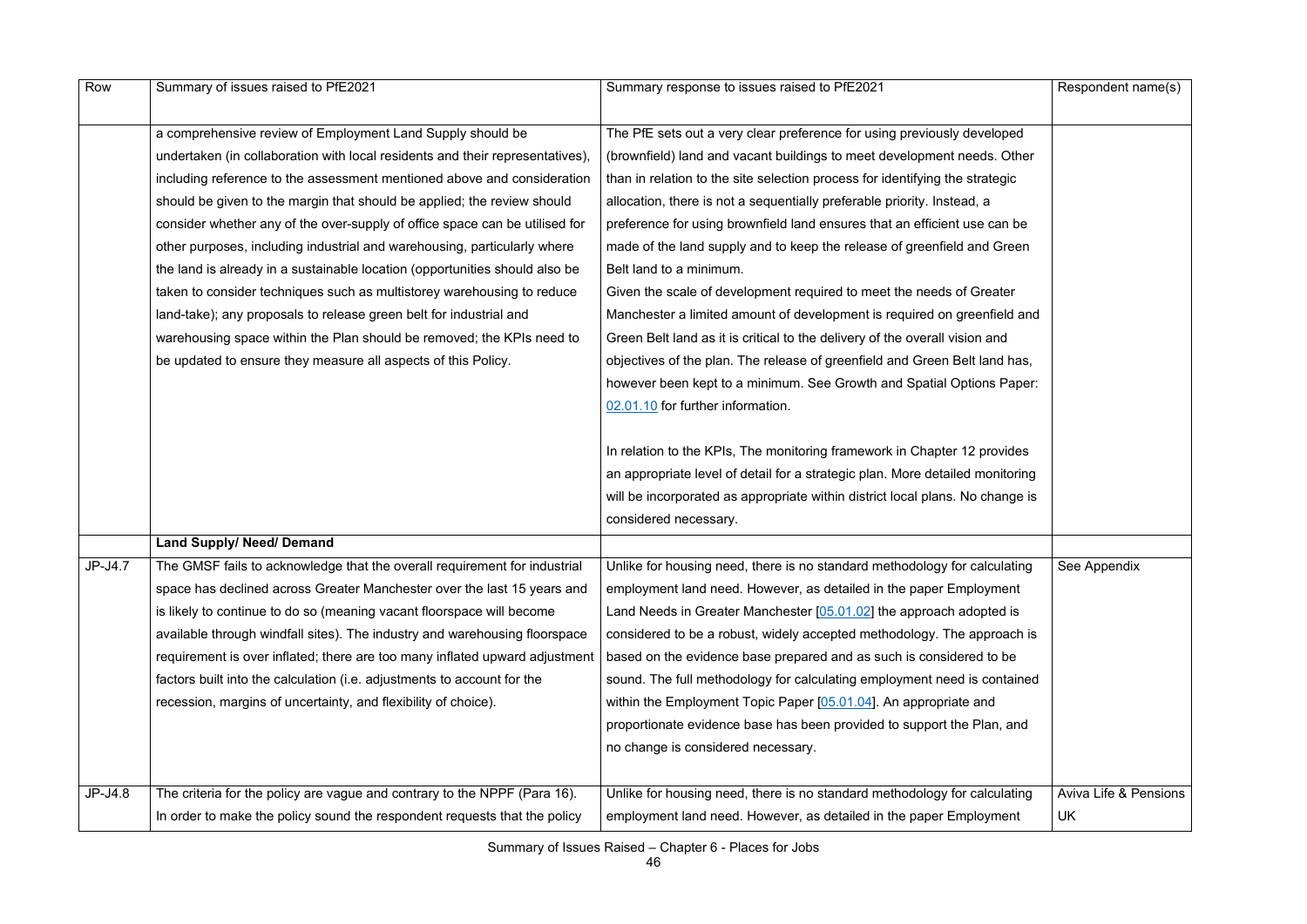| Row       | Summary of issues raised to PfE2021                                             | Summary response to issues raised to PfE2021                                      | Respondent name(s) |
|-----------|---------------------------------------------------------------------------------|-----------------------------------------------------------------------------------|--------------------|
|           |                                                                                 |                                                                                   |                    |
|           | be amended so that it can enable greater flexibility in the context of a likely | Land Needs in Greater Manchester [05.01.02] the approach adopted is               |                    |
|           | underestimation of need additional employment land, opportunities for           | considered to be a robust, widely accepted methodology. It is considered          |                    |
|           | industrial and warehouse uses that could be brought forward.                    | that an appropriate supply of sites has been identified to meet future            |                    |
|           |                                                                                 | employment needs based on the evidence base provided - see Economic               |                    |
|           |                                                                                 | Forecasts for Greater Manchester [05.01.01] and Employment Land Needs             |                    |
|           |                                                                                 | in Greater Manchester [05.01.02].                                                 |                    |
|           |                                                                                 | The full methodology for calculating employment need is contained within          |                    |
|           |                                                                                 | the Employment Topic Paper [05.01.04]. No change is considered                    |                    |
|           |                                                                                 | necessary.                                                                        |                    |
| $JP-J4.9$ | Respondent suggests that the wording of item 3 in this draft Policy is          | Criterion 3 of JP-J4 provides an example of one of the strategic allocations      | Haworth Group plc  |
|           | amended to refer to the broader range of key locations and strategic sites      | in the north of Greater Manchester. Chapter 11 'Allocations' provides the         |                    |
|           | in the northern part of Greater Manchester                                      | full list of all the strategic allocations within the plan. When the plan is read |                    |
|           |                                                                                 | as a whole no change is considered necessary.                                     |                    |
| JP-J4.10  | The allocations were selected in accordance with the land requirements of       | The Employment Land Needs in Greater Manchester document [05.01.02,               | See Appendix       |
|           | the Greater Manchester Spatial Framework and carried over to PfE.               | page 9-10] provides rationale for the applied margin. The Employment              |                    |
|           | However, PfE uses a different methodology to identify the employment            | Topic Paper [05.01.04, page 18] states that "a margin of flexibility has been     |                    |
|           | land requirements, resulting in a significantly lower need. The allocation      | added to account for recent evidence of strong demand for Industrial and          |                    |
|           | policies do not appear to have been updated to reflect the newer targets.       | Warehousing space indicating demand may have been suppressed by a                 |                    |
|           |                                                                                 | lack of supply; the inherent uncertainties in any forecasting exercise; and       |                    |
|           | The reduction in industrial land need has not been accompanied by a             | the aspiration to increase the overall size and competitiveness of the GM         |                    |
|           | reduction in supply: a land supply of 3,960,389 sqm (which includes             | economy. This is set at 31% based on previous studies and external advice         |                    |
|           | 2,154,880 sqm of allocations) equates to a 56% buffer in total. Earlier         | provided". Unlike for housing need, there is no standard methodology for          |                    |
|           | reports included in the GMSF documentation noted that a "supply margin"         | calculating employment land need. However, as detailed in the paper               |                    |
|           | of 50% falls well outside the bounds of what has been generally used            | Employment Land Needs in Greater Manchester [05.01.02] the approach               |                    |
|           | elsewhere". Nicol Economics further notes that supply margins are "up to        | adopted is considered to be a robust, widely accepted methodology. The            |                    |
|           | around 25% or at most 5 years of supply".                                       | methodology applied to calculate employment needs has been prepared               |                    |
|           |                                                                                 | based on the evidence and is therefore fully justified.                           |                    |
|           | PfE adopts a 31 percent margin in its two employment land supply policies,      |                                                                                   |                    |
|           | but in reality, the margin on the industrial and warehousing land supply is     | In relation to para 140, the PfE Plan sets out a very clear preference of         |                    |
|           | effectively 56 percent over the plan period, and 75 percent in total. It does   | using previously developed (brownfield) land and vacant buildings to meet         |                    |
|           | not evidence or justify its policy margin, the surplus of land over the plan    | development needs in line with NPPF. However, given the scale of                  |                    |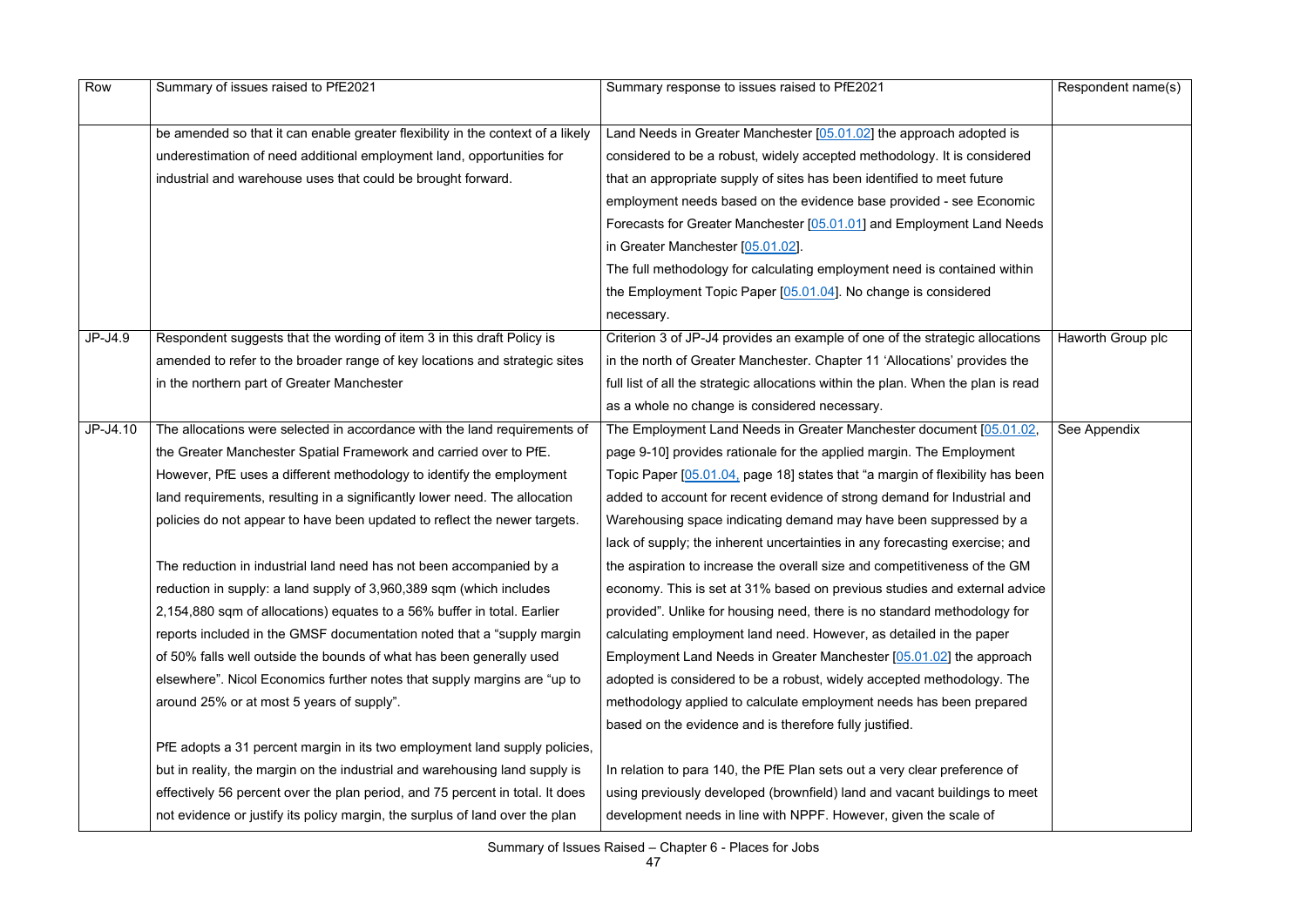| Row      | Summary of issues raised to PfE2021                                          | Summary response to issues raised to PfE2021                                 | Respondent name(s)     |
|----------|------------------------------------------------------------------------------|------------------------------------------------------------------------------|------------------------|
|          |                                                                              |                                                                              |                        |
|          | period (660,389 sqm of industry and warehousing land over the plan           | development required to meet the objectives of the Plan, a limited amount    |                        |
|          | period), and the allocation of land beyond the lifespan of the plan (478,000 | of development is identified on land outside of the urban area on greenfield |                        |
|          | sqm of allocated land post-2037).                                            | and/or Green Belt land. Given the lack of sufficient land to ensure that our |                        |
|          |                                                                              | overall housing and employment needs can be met, it is considered that       |                        |
|          | PfE does not evidence and justify exceptional circumstances as per           | there is a strategic exceptional circumstances case to be made to release    |                        |
|          | para.140 of NPPF PfE does not adequately justify the adoption of a 5-        | Green Belt for development. However, this release has been kept to the       |                        |
|          | year margin over a 4-year margin in light of the analysis by Nicol           | minimum and has been done in locations which will help to meet our           |                        |
|          | Economics. The margin on the employment land supply needs to be              | overall vision and objectives. The strategic case and the detailed case for  |                        |
|          | reduced to 4 years and the revised target needs to be adopted by Policy      | each strategic allocation is set out in the Green Belt Topic Paper and Case  |                        |
|          | JP-J 3 and Policy JP-J 4.                                                    | for Exceptional Circumstances to amend the Green Belt Boundary               |                        |
|          |                                                                              | [07.01.25]. No change is considered necessary.                               |                        |
| JP-J4.11 | Respondent states that PfE is in contravention of the Aireborough            | It is considered that the exceptional circumstances case set out in the      | Save Royton's Green    |
|          | judgement in instances where the land requirement is a contributing factor   | Green Belt Topic Paper [07.01.25] is lawful and provides a proportionate     | <b>Belt Community</b>  |
|          | to exceptional circumstances.                                                | evidence base to justify the approach. The set of circumstances presented    | Group                  |
|          |                                                                              | in legal case of Aireborough vs Leeds is different to those in relation to   |                        |
|          |                                                                              | PfE."                                                                        |                        |
| JP-J4.12 | The assessment period has been shortened to start in 2021 and cover a        | The plan period was correctly altered from 2020 to 2037 to 2021-2037 to      | <b>Morland Capital</b> |
|          | 16-year period without justification, in particular when the supply baseline | reflect guidance that the housing and employment targets should use the      | Partners No1 Ltd       |
|          | used is for 2020. Essentially one years' worth of need has essentially been  | year in which the plan was published under Regulation 19 as its base year    |                        |
|          | lost. This is not justified.                                                 | <b>PPG 'Housing and Economic Development Needs Assessments, 004</b>          |                        |
|          |                                                                              | Reference ID: 2a-004-20201216]. However, given that the land supply          |                        |
|          |                                                                              | supporting PfE 2021, uses 2020 as its base year, tables 6.1 and 6.2          |                        |
|          |                                                                              | include the relevant 2020/2021 land supply within the estimated              |                        |
|          |                                                                              | completions column, therefore that land supply has not been removed, it      |                        |
|          |                                                                              | has been accounted for based on the assumptions around annual delivery       |                        |
|          |                                                                              | rates in the Plan. No change considered necessary.                           |                        |
| JP-J4.13 | Respondent refers to a alternative completions forecasting model identifies  | Unlike for housing need, there is no standard methodology for calculating    | <b>Morland Capital</b> |
|          | a need for between $4.7m - 5.0m$ sq.m of industry and warehouse              | employment land need. However, as detailed in the paper Employment           | Partners No1 Ltd       |
|          | floorspace; and a labour demand model identifies a $5.1m - 5.7m$ sq.m of     | Land Needs in Greater Manchester [05.01.02] the approach adopted is          |                        |
|          | industry                                                                     | considered to be a robust, widely accepted methodology. A 31% margin of      |                        |
|          | and warehouse floorspace.                                                    | flexibility has been added when calculating the employment land needs for    |                        |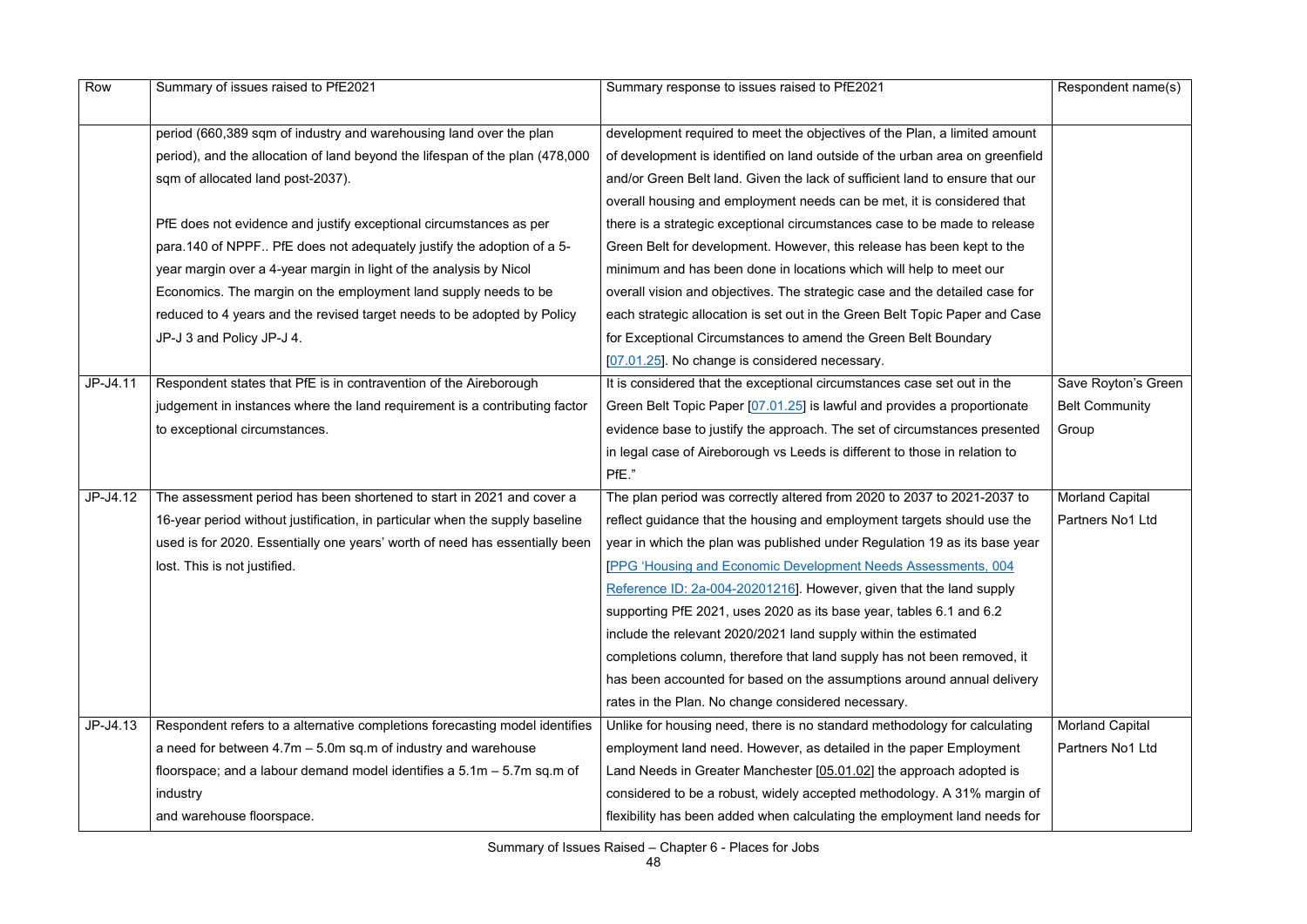| Row      | Summary of issues raised to PfE2021                                        | Summary response to issues raised to PfE2021                                      | Respondent name(s)   |
|----------|----------------------------------------------------------------------------|-----------------------------------------------------------------------------------|----------------------|
|          |                                                                            |                                                                                   |                      |
|          |                                                                            | offices and industry and warehousing, based on previous studies and               |                      |
|          | Respondent states that in order for the policy to be found sound, the      | external advice provided (see Employment Topic Paper [05.01.04], pages            |                      |
|          | evidence base is revisited and policy is amended accordingly with a higher | 17-18). Whilst the margin of flexibility will ensure a sufficient choice of sites |                      |
|          | requirement for employment floorspace                                      | is available to meet the demand for employment land, in line with the             |                      |
|          |                                                                            | evidence base, it will also result in surplus land being available at the end     |                      |
|          |                                                                            | of the plan period, which will provide land supply in the early years of the      |                      |
|          |                                                                            | next plan period. Therefore, together with the monitoring framework within        |                      |
|          |                                                                            | the plan, it is considered that JP-J2 provides an appropriate policy              |                      |
|          |                                                                            | framework to ensure long-term land supply, consistent with NPPF.                  |                      |
|          |                                                                            | As such, based on the evidence, it is considered that the sites identified,       |                      |
|          |                                                                            | and the buffer will ensure employment needs can be met through the plan.          |                      |
|          |                                                                            | No change is considered necessary.                                                |                      |
| JP-J4.14 | The method for estimating future employment land needs is still largely    | Unlike for housing need, there is no standard methodology for calculating         | The Wildlife Trust   |
|          | based upon extrapolating forward past trends. Given the urgent need for    | employment land need. However, as detailed in the paper Employment                |                      |
|          | systemic change to tackle the biodiversity and climate emergencies, we     | Land Needs in Greater Manchester $[05.01.02]$ the approach adopted is             |                      |
|          | are not convinced that this approach is justified. We also note the        | considered to be a robust, widely accepted methodology.                           |                      |
|          | statement in paragraph 6.36 that "The Green Belt sites have been selected  | The full methodology for calculating employment need is contained within          |                      |
|          | in order to make the most of key assets and locations, with a focus on     | the Employment Topic Paper [05.01.04]. The Site Selection Background              |                      |
|          | realising the potential of transport infrastructure such as the motorway   | Paper [03.04.01] and the Growth and Spatial Options Paper 02.01.10                |                      |
|          | networketc." This seems to confirm our concerns that the sites have        | provides information on the methodology for selecting the strategic               |                      |
|          | been largely chosen due to their economic potential rather than            | allocations/ growth areas. Each strategic allocation policy chapter within        |                      |
|          | environmental factors                                                      | the Plan includes a reasoned justification for the allocation. Where there        |                      |
|          |                                                                            | are environmental constraints identified on strategic allocations, there are      |                      |
|          |                                                                            | measures set out within the allocation policies to mitigate any impacts.          |                      |
|          |                                                                            | Furthermore, policy JP-G 9 sets out measures to ensure biodiversity is            |                      |
|          |                                                                            | protected through development. No change is considered necessary.                 |                      |
|          | Strategy/ approach                                                         |                                                                                   |                      |
| JP-J4.15 | Respondent believes that the wording of the policy should be amended to    | Covered elsewhere in the Plan. Policy JP-J4 (criterion 2) makes reference         | Peel Land & Property |
|          | read "The economic competitiveness of the southern areas of Greater        | to "Making the most of the key locations identified in Policy JP-J 1" in order    |                      |
|          |                                                                            | to deliver the 3,330,000sqm of industrial and warehousing floorspace.             |                      |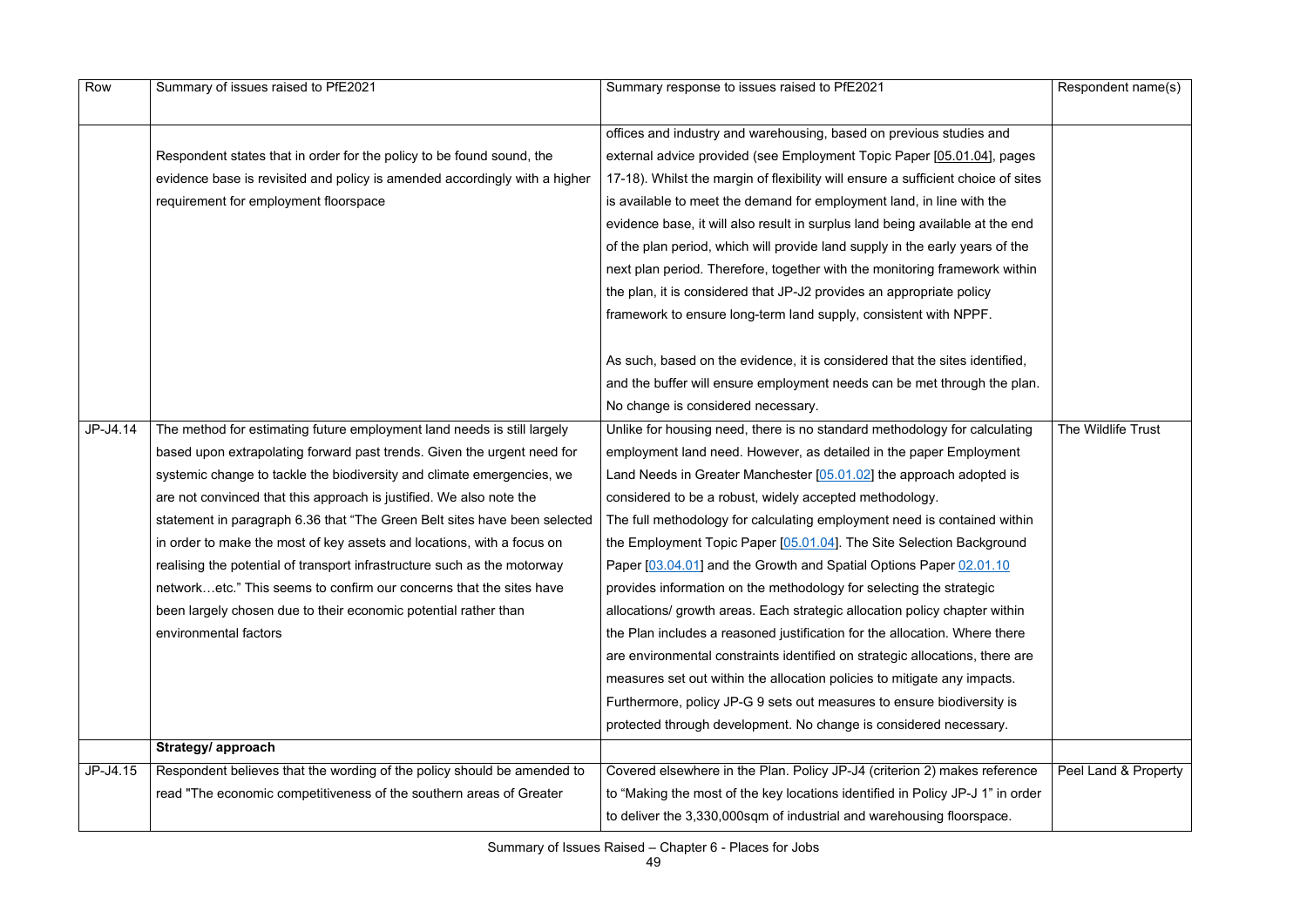| Row        | Summary of issues raised to PfE2021                                     | Summary response to issues raised to PfE2021                                       | Respondent name(s)         |
|------------|-------------------------------------------------------------------------|------------------------------------------------------------------------------------|----------------------------|
|            | Manchester will be protected and enhanced and the economic potential of | Policy JP-J1 (criterion G, iv and figure 6.1) identifies the strategic location of |                            |
|            | industrial and                                                          | Manchester Airport. New Carrington is covered by JP-Strat 9 'Southern              |                            |
|            | warehousing investment at Manchester Airport and New Carrington will be | Areas' and JP-Strat 11 'New Carrington' and Policy JP Allocation 33 'New           |                            |
|            | maximised." in order for the policy to be found sound.                  | Carrington' which allocates the development site and provides more                 |                            |
|            |                                                                         | detailed requirements for its implementation. Policy JP-Strat 9 sets out that      |                            |
|            |                                                                         | "the economic competitiveness, distinctive local neighbourhood character           |                            |
|            |                                                                         | and environmental attractiveness of the southern areas will be protected           |                            |
|            |                                                                         | and enhanced". No change is considered necessary.                                  |                            |
| JP-J4.16   | In order to be found sound, policy should be amended so that it reads   | Policy JP-P1 'Sustainable Places' sets out measures for ensuring that              | <b>GM Coalition of</b>     |
|            | "Policy JP-J 4 Industry and Warehousing Development At least 3,330,000  | development is socially inclusive (criterion 3), and easy to move around for       | Disabled People and        |
|            | sq m of new, accessible, industrial and warehousing floor space will be | those of all mobility levels (criterion 13). The plan should be read as a          | <b>Manchester Disabled</b> |
|            | provided in the Plan area over the period 2021-2037                     | whole. Therefore, no change is considered necessary.                               | Peoples Access             |
|            |                                                                         |                                                                                    | Group                      |
| Policy JP- | The policy doesn't reference the role of Strategic Road Network and the | Chapter 5 'Connected Places' sets out the transport and connectivity               | <b>National Highways</b>   |
| J4.17      | need for it to function effectively and safely.                         | policies for the plan. Paragraph 's 10.54 and 10.55 reference the Strategic        |                            |
|            |                                                                         | Road Network (SRN).                                                                |                            |
|            |                                                                         |                                                                                    |                            |
|            |                                                                         | Local Authorities and TfGM have a clear policy direction and major                 |                            |
|            |                                                                         | programme of investment in sustainable transport which is expected to              |                            |
|            |                                                                         | transform travel patterns in GM and help achieve our "Right Mix" vision of         |                            |
|            |                                                                         | no net increase in motor-vehicle traffic by 2040. Our transport strategy is        |                            |
|            |                                                                         | set out in the GM Transport Strategy 2040 [09.01.01] and the GM                    |                            |
|            |                                                                         | Transport Strategy Our Five Year Delivery Plan 2021-2026 [09.01.02]. We            |                            |
|            |                                                                         | are also working alongside National Highways to prepare a further piece of         |                            |
|            |                                                                         | work examining a "policy-off/worst-case" impact on the SRN to help                 |                            |
|            |                                                                         | address National Highways remaining concerns.                                      |                            |
|            |                                                                         | When the plan is read as a whole no change is considered necessary.                |                            |
| Policy JP- | Respondent believes that the policy is unsound and that the significant | Unlike for housing need, there is no standard methodology for calculating          | See Appendix               |
| J4.18      | under provision of floorspace will be harmful to the future economy of  | employment land need. However, as detailed in the paper Employment                 |                            |
|            |                                                                         | Land Needs in Greater Manchester [05.01.02] the approach adopted is                |                            |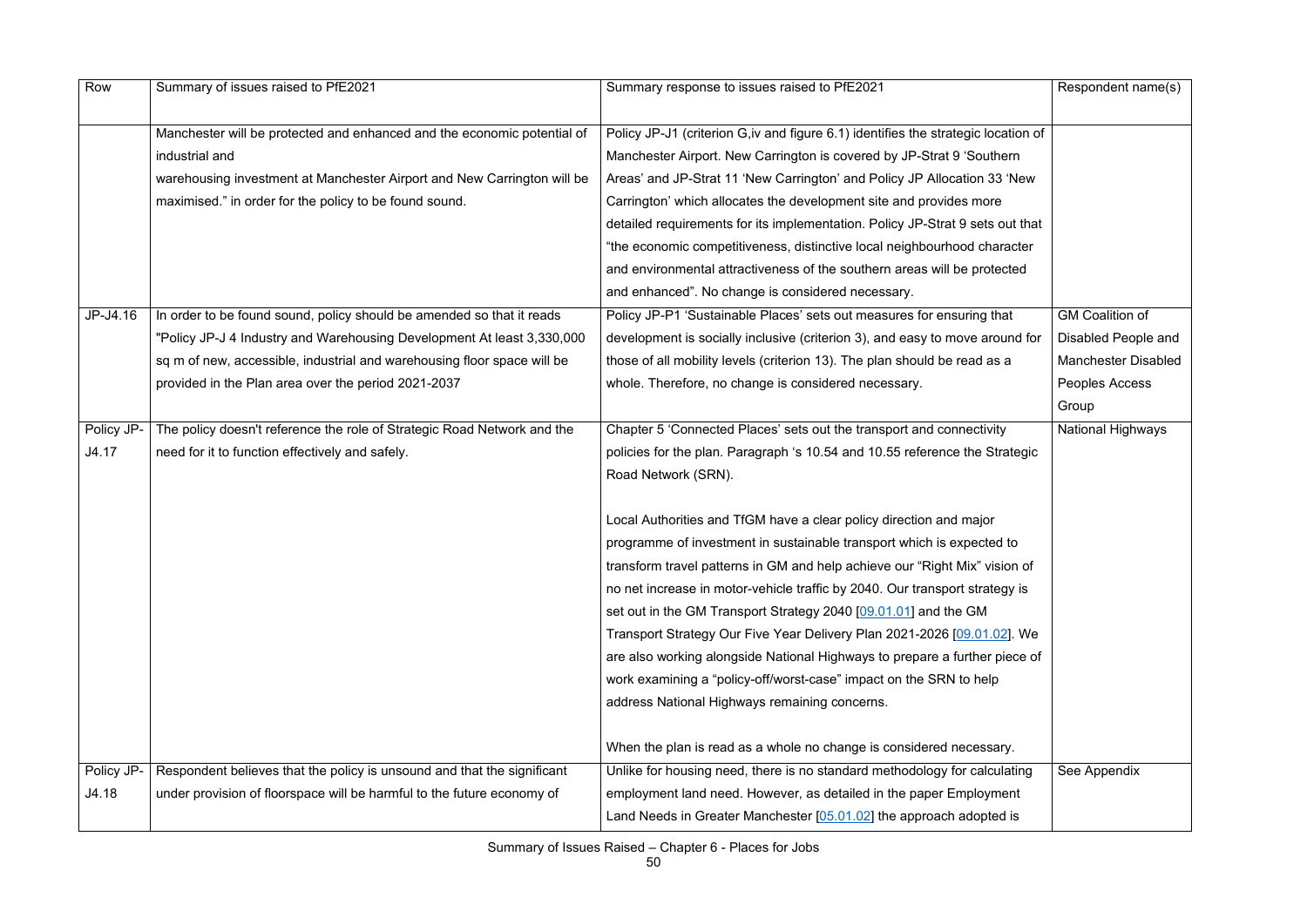| Row      | Summary of issues raised to PfE2021                                            | Summary response to issues raised to PfE2021                                  | Respondent name(s)        |
|----------|--------------------------------------------------------------------------------|-------------------------------------------------------------------------------|---------------------------|
|          | Greater Manchester and will constrain fulfilment of many of the                | considered to be a robust, widely accepted methodology. The employment        |                           |
|          | regeneration, sustainability and economic objectives of the plan.              | land requirements (tables 6.1 and 6.2) are derived from the evidence base.    |                           |
|          |                                                                                | It is considered that an appropriate supply of sites has been identified to   |                           |
|          | The employment allocations set out within the Places for Everyone Joint        | meet this need. In addition, a 31% margin of flexibility has been added       |                           |
|          | Plan fall significantly short of the quantum required across the region,       | when calculating the employment land needs for offices and industry and       |                           |
|          | resulting in a plan which is neither an effective strategy for delivering such | warehousing, based on previous studies and external advice provided (see      |                           |
|          | floorspace, given the 'planning by appeal' implications of under allocation,   | Employment Topic Paper [05.01.04], pages 17-18). Whilst the margin of         |                           |
|          | or a positively prepared proposal.                                             | flexibility will ensure a sufficient choice of sites is available to meet the |                           |
|          |                                                                                | demand for employment land, in line with the evidence base, it will also      |                           |
|          |                                                                                | result in surplus land being available at the end of the plan period, which   |                           |
|          |                                                                                | will provide land supply in the early years of the next plan period.          |                           |
|          |                                                                                | Therefore, together with the monitoring framework within the plan, it is      |                           |
|          |                                                                                | considered that JP-J2 provides an appropriate policy framework to ensure      |                           |
|          |                                                                                | long-term land supply, consistent with NPPF.                                  |                           |
|          |                                                                                | As such, based on the evidence, it is considered that the sites identified,   |                           |
|          |                                                                                | and the buffer will ensure employment needs can be met through the plan.      |                           |
|          |                                                                                | No change is considered necessary.                                            |                           |
| JP-J4.19 | Rochdale has the highest requirement for industry and warehouse land           | Unlike for housing need, there is no standard methodology for calculating     | <b>Greater Manchester</b> |
|          | supply (table 6.2) in the SP, mainly in northern gateway and Stakehill,        | employment land need. However, as detailed in the paper Employment            | <b>Housing Providers</b>  |
|          | investment in new homes is to mirror the employment opportunities that         | Land Needs in Greater Manchester [05.01.02] the approach adopted is           | (GMHP)                    |
|          | arise. However, there looks to be a mismatch between the type of               | considered to be a robust, widely accepted methodology. The requirements      |                           |
|          | employment opportunities created (warehouse and distribution tend to be        | set out within table 6.2 are derived from the evidence base. The full         |                           |
|          | lower paid) rather than driving additional demand for higher value homes.      | methodology for calculating employment need is contained within the           |                           |
|          |                                                                                | Employment Topic Paper [05.01.04].                                            |                           |
|          |                                                                                | The housing need has been calculated using the standard methodology as        |                           |
|          |                                                                                | set out by NPPF - further information on the housing need methodology is      |                           |
|          |                                                                                | provided in the Housing Topic Paper [06.01.03]. Overall, PfE identifies a     |                           |
|          |                                                                                | range of new housing sites, in a variety of locations. The varied mix of      |                           |
|          |                                                                                | sites, including affordable housing, supported by the necessary               |                           |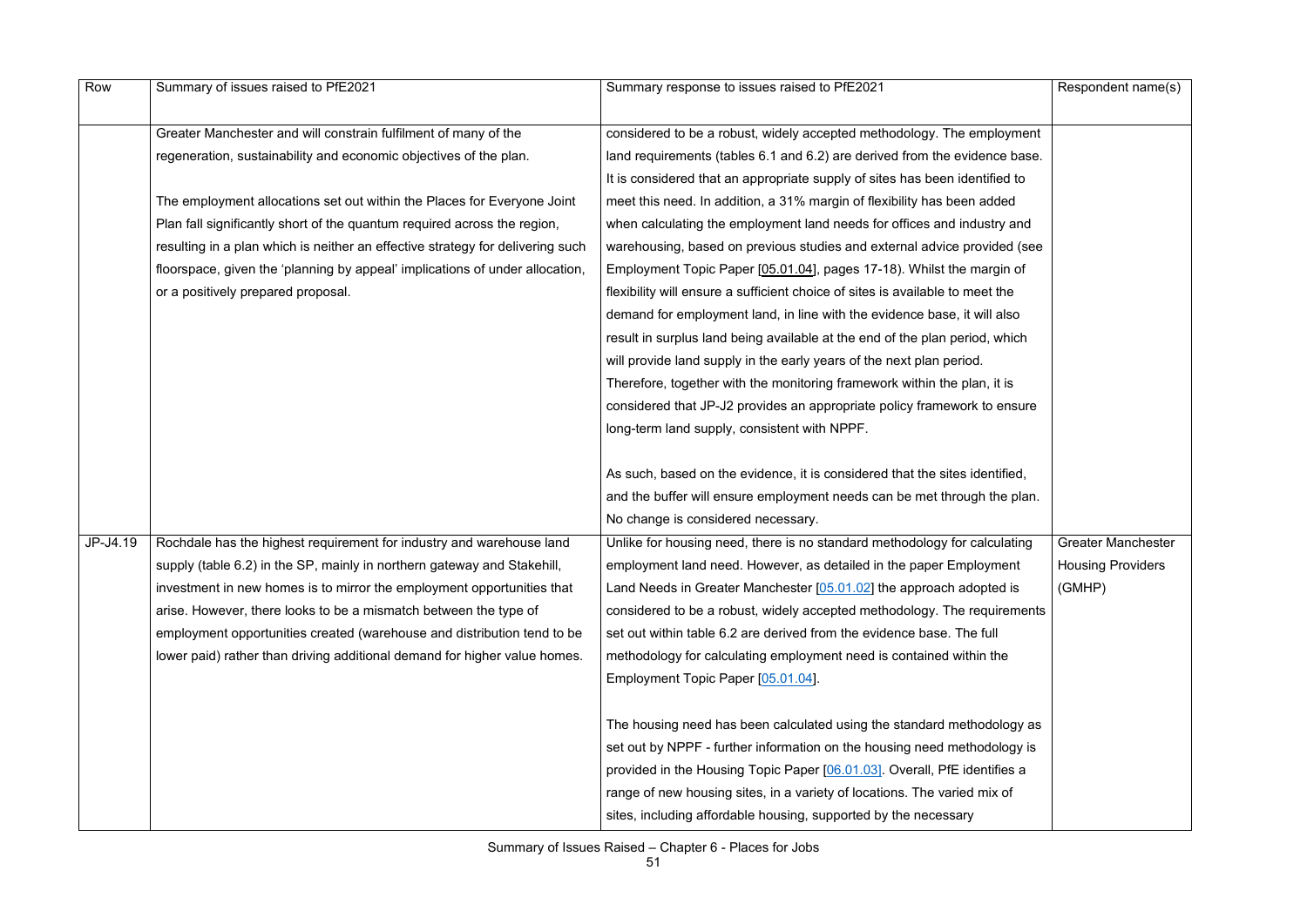| Row      | Summary of issues raised to PfE2021                                        | Summary response to issues raised to PfE2021                                    | Respondent name(s)  |
|----------|----------------------------------------------------------------------------|---------------------------------------------------------------------------------|---------------------|
|          |                                                                            | infrastructure will provide the right level and mix of homes needed to          |                     |
|          |                                                                            | support the economic growth. No change is considered necessary.                 |                     |
| JP-J4.20 | Based on Lichfields Employment Evidence Paper, the minimum industrial      | The supporting text for the Industrial and Warehousing policy sets out that     | <b>Russell LDP</b>  |
|          | and warehousing floorspace requirement for the nine PfE authorities for    | 'Industrial and warehousing accommodation is essential to a wide range of       |                     |
|          | the period 2021 to 2037 should be increased 3,762,000sq.m.                 | businesses across many economic sectors. It is particularly important to        |                     |
|          |                                                                            | the key sectors of advanced manufacturing and logistics but it is also          |                     |
|          | It is considered that section (a) of Policy JP-J 4 should be amended from: | crucial to supporting other parts of the economy and its continued provision    |                     |
|          |                                                                            | will help to reduce inequalities' [page 116, para. 6.26]. Further detail on key |                     |
|          | a) Opportunities for manufacturing businesses, particularly advanced       | sectors is also provided in this supporting text, as such it is considered that |                     |
|          | manufacturing.                                                             | the policy is sufficient when the policy chapter is read as a whole. No         |                     |
|          | To:                                                                        | change is considered necessary.                                                 |                     |
|          | (a) opportunities for businesses in identified prime sectors, including    |                                                                                 |                     |
|          | manufacturing (general and advanced) and logistics.                        |                                                                                 |                     |
|          | <b>Site specific responses</b>                                             |                                                                                 |                     |
| JP-J4.21 | Respondent believes that in order to be found sound the allocation at      | The size and location of the allocations have been determined through a         | See Appendix        |
|          | Simister/Northern Gateway should be removed.                               | robust site selection process and the evidence base, which demonstrates         |                     |
|          |                                                                            | what the level of employment space required is in the Greater Manchester        |                     |
|          |                                                                            | area. It is considered that an appropriate supply of sites has been identified  |                     |
|          |                                                                            | based on the need set out within the Employment Land Needs in Greater           |                     |
|          |                                                                            | Manchester paper $[05.01.02]$ . The full methodology for calculating            |                     |
|          |                                                                            | employment need is contained within the Employment Topic Paper                  |                     |
|          |                                                                            | [05.01.04]. Furthermore the allocation topic paper [10.07.71] sets out          |                     |
|          |                                                                            | further detail in relation to the sites' selection and proposed development     |                     |
|          |                                                                            | Further information can be found in the Topic Paper for Simister / Northern     |                     |
|          |                                                                            | Gateway regarding the site selection process [10.01.1.2]. No change is          |                     |
|          |                                                                            | considered necessary.                                                           |                     |
| JP-J4.22 | Respondent believes that in order to be found sound, policy needs to be    | The size and location of the allocations have been determined through a         | Peel L&P            |
|          | amended to allow for a larger allocation at Port Salford                   | robust site selection process and the evidence base, which demonstrates         | Investments - North |
|          |                                                                            | what the level of employment space required is in the Greater Manchester        |                     |
|          |                                                                            | area. It is considered that an appropriate supply of sites has been identified  |                     |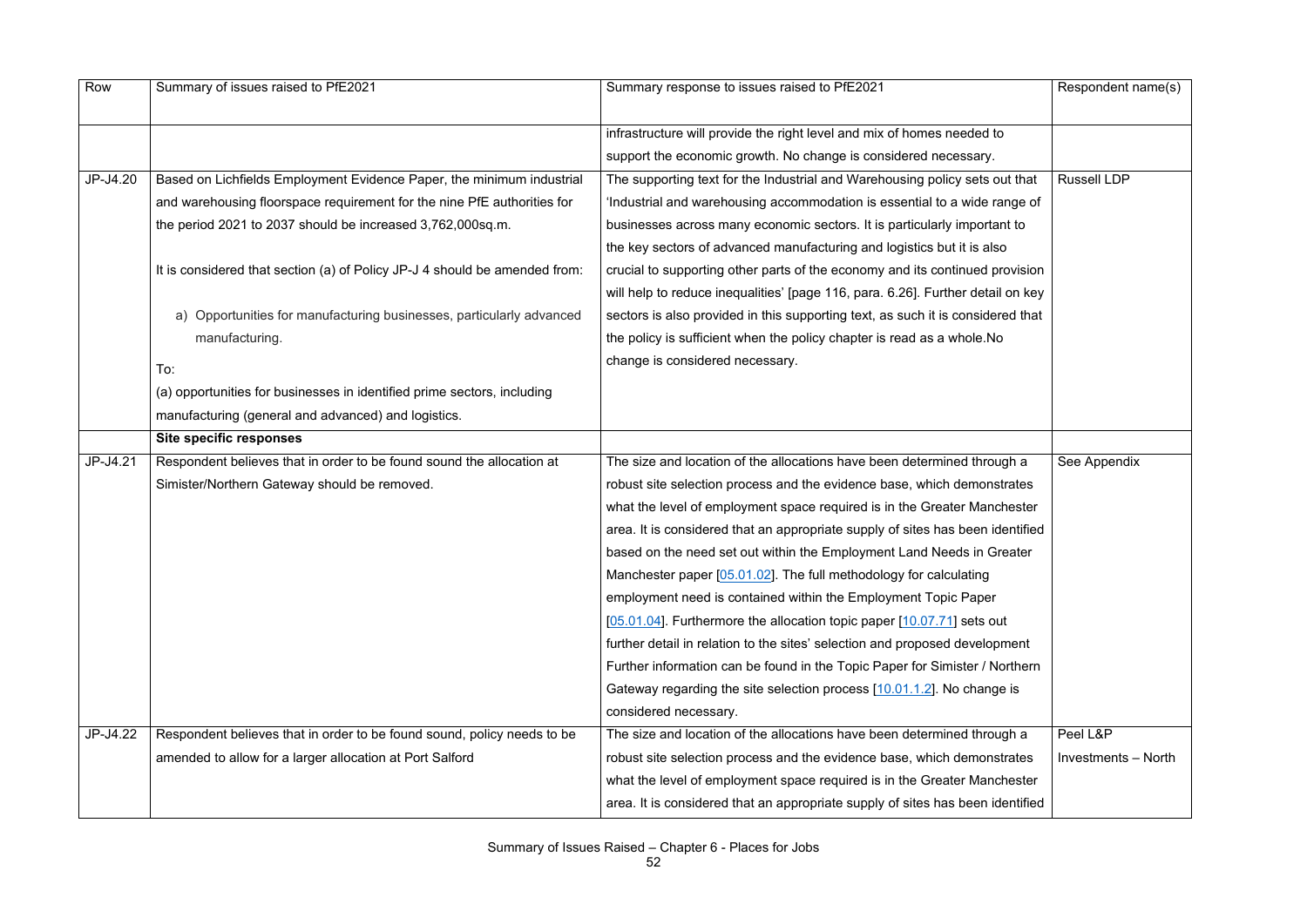| Row      | Summary of issues raised to PfE2021                                            | Summary response to issues raised to PfE2021                                   | Respondent name(s)         |
|----------|--------------------------------------------------------------------------------|--------------------------------------------------------------------------------|----------------------------|
|          |                                                                                | based on the need set out within the Employment Land Needs in Greater          |                            |
|          |                                                                                | Manchester paper [05.01.02]. The full methodology for calculating              |                            |
|          |                                                                                | employment need is contained within the Employment Topic Paper                 |                            |
|          |                                                                                | [05.01.04]. Furthermore the allocation topic paper [10.07.71] sets out         |                            |
|          |                                                                                | further detail in relation to the sites' selection and proposed development.   |                            |
|          |                                                                                | Further information regarding the site allocation process for Port Salford     |                            |
|          |                                                                                | and its size can be found in the Site Allocation Topic Paper [10.07.29]. No    |                            |
|          |                                                                                | change is considered necessary.                                                |                            |
| JP-J4.23 | Respondent believes that Port Salford allocation is too large and does not     | The size and location of the allocations have been determined through a        | <b>Campaign to Protect</b> |
|          | meet the requirements shown in Homes England guide to development of           | robust site selection process and the evidence base, which demonstrates        | <b>Rural England</b>       |
|          | 77sqm per one job created.                                                     | what the level of employment space required is in the Greater Manchester       | (CPRE)                     |
|          |                                                                                | area. It is considered that an appropriate supply of sites has been identified |                            |
|          |                                                                                | based on the need set out within the Employment Land Needs in Greater          |                            |
|          |                                                                                | Manchester paper $[05.01.02]$ . The full methodology for calculating           |                            |
|          |                                                                                | employment need is contained within the Employment Topic Paper                 |                            |
|          |                                                                                | [05.01.04]. Furthermore the allocation topic paper [10.07.71] sets out         |                            |
|          |                                                                                | further detail in relation to the sites' selection and proposed development.   |                            |
|          |                                                                                | Further information regarding the site allocation process for Port Salford     |                            |
|          |                                                                                | and its size can be found in the Site Allocation Topic Paper [10.07.29]. No    |                            |
|          |                                                                                | change is considered necessary.                                                |                            |
| JP-J4.24 | Respondent considers that in order to be found sound, the site at Latham       | Omitted sites are considered within the Wigan Omission Document.               | See Appendix               |
|          | Lane, Wigan, needs to be allocated as part of the plan                         |                                                                                |                            |
| JP-J4.25 | Supports the allocation at Stakehill and states their support for policy JP-J4 | Support welcomed.                                                              | The Milne Trust            |
|          | as they complement each other.                                                 |                                                                                |                            |
|          | No comments provided                                                           |                                                                                |                            |
| JP-J4.26 | Plan is unsound - no specific comments provided.                               | It is considered that the plan is sound and that an appropriate evidence       | See Appendix               |
|          |                                                                                | base has been developed in order to support policy JP-J2.                      |                            |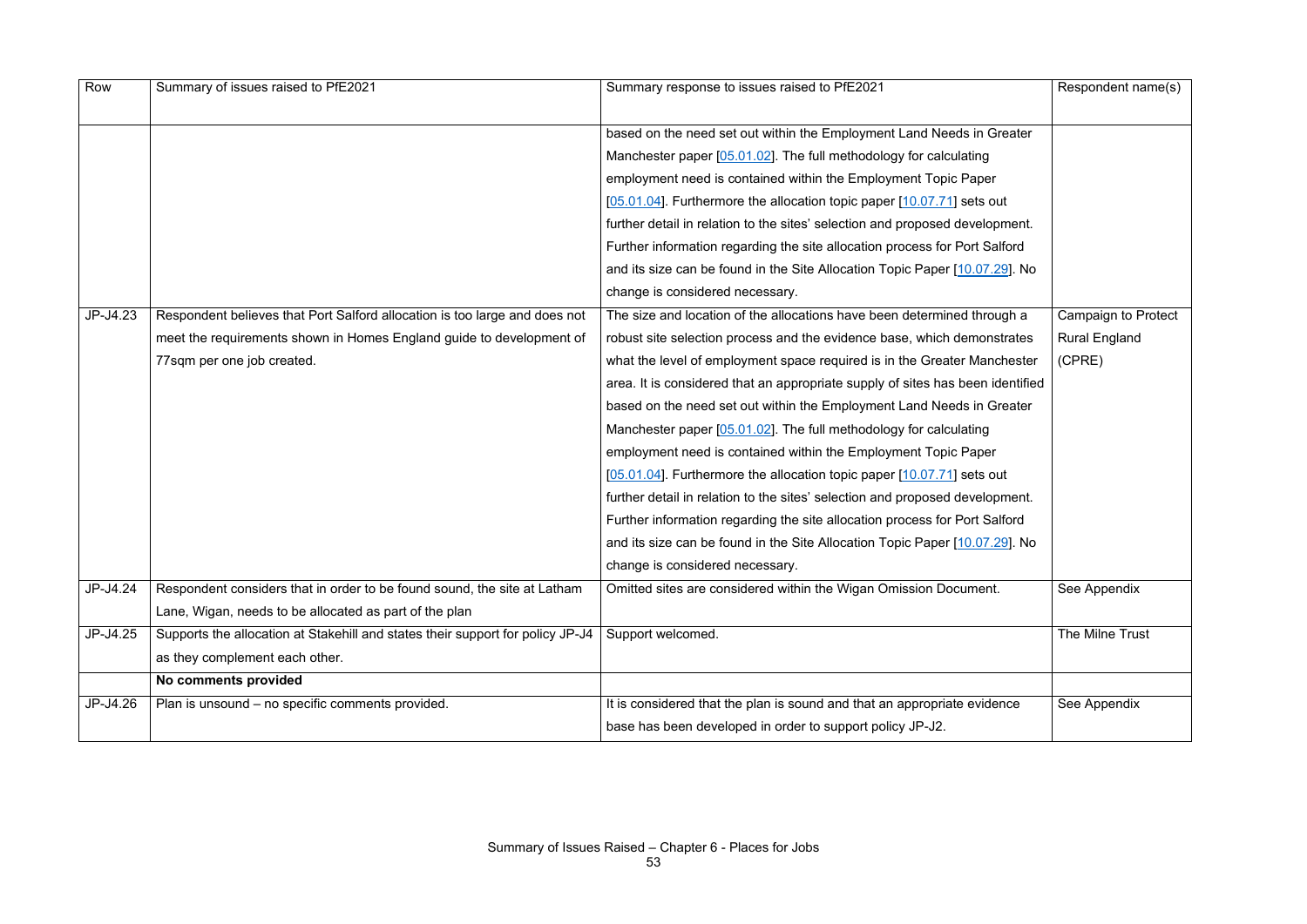# **Appendix**

# **Respondents to PfE 2021 Policy JP-J1 – Supporting Long-Term Economic Growth**

### **Table 1. Row JP-J1.2**

| <b>Given Name</b> | <b>Family Name</b> | On behalf of company/organisation or |
|-------------------|--------------------|--------------------------------------|
|                   |                    | individual                           |
| Daniel            | Lawson             | <b>NA</b>                            |
| <b>Matthew</b>    | Oxley              | <b>NA</b>                            |
| Stephen           | Cluer              | <b>NA</b>                            |
| Clare             | <b>Bowdler</b>     | <b>NA</b>                            |
| Lucy              | Marsden            | <b>NA</b>                            |

#### **Table 2. Row JP-J1.3**

| <b>Given Name</b> | <b>Family Name</b> | On behalf of company/organisation or |
|-------------------|--------------------|--------------------------------------|
|                   |                    | individual                           |
| Daniel            | Lawson             | <b>NA</b>                            |
| <b>Matthew</b>    | Oxley              | <b>NA</b>                            |
| $\mathsf{C}$      | Smith              | <b>NA</b>                            |
| Clare             | <b>Bowdler</b>     | <b>NA</b>                            |
| Christopher       | <b>Russell</b>     | <b>NA</b>                            |
| <b>Barabara</b>   | Wilkinson          | <b>NA</b>                            |
| Lucy              | Marsden            | <b>NA</b>                            |

### **Table 3. Row JP-J1.4**

| <b>Given Name</b> | <b>Family Name</b> | On behalf of company/organisation or |
|-------------------|--------------------|--------------------------------------|
|                   |                    | individual                           |
| Daniel            | Lawson             | <b>NA</b>                            |
| Matthew           | Oxley              | <b>NA</b>                            |
| $\mathsf{C}$      | <b>Smith</b>       | <b>NA</b>                            |
| Clare             | <b>Bowdler</b>     | <b>NA</b>                            |
| Christopher       | <b>Russell</b>     | <b>NA</b>                            |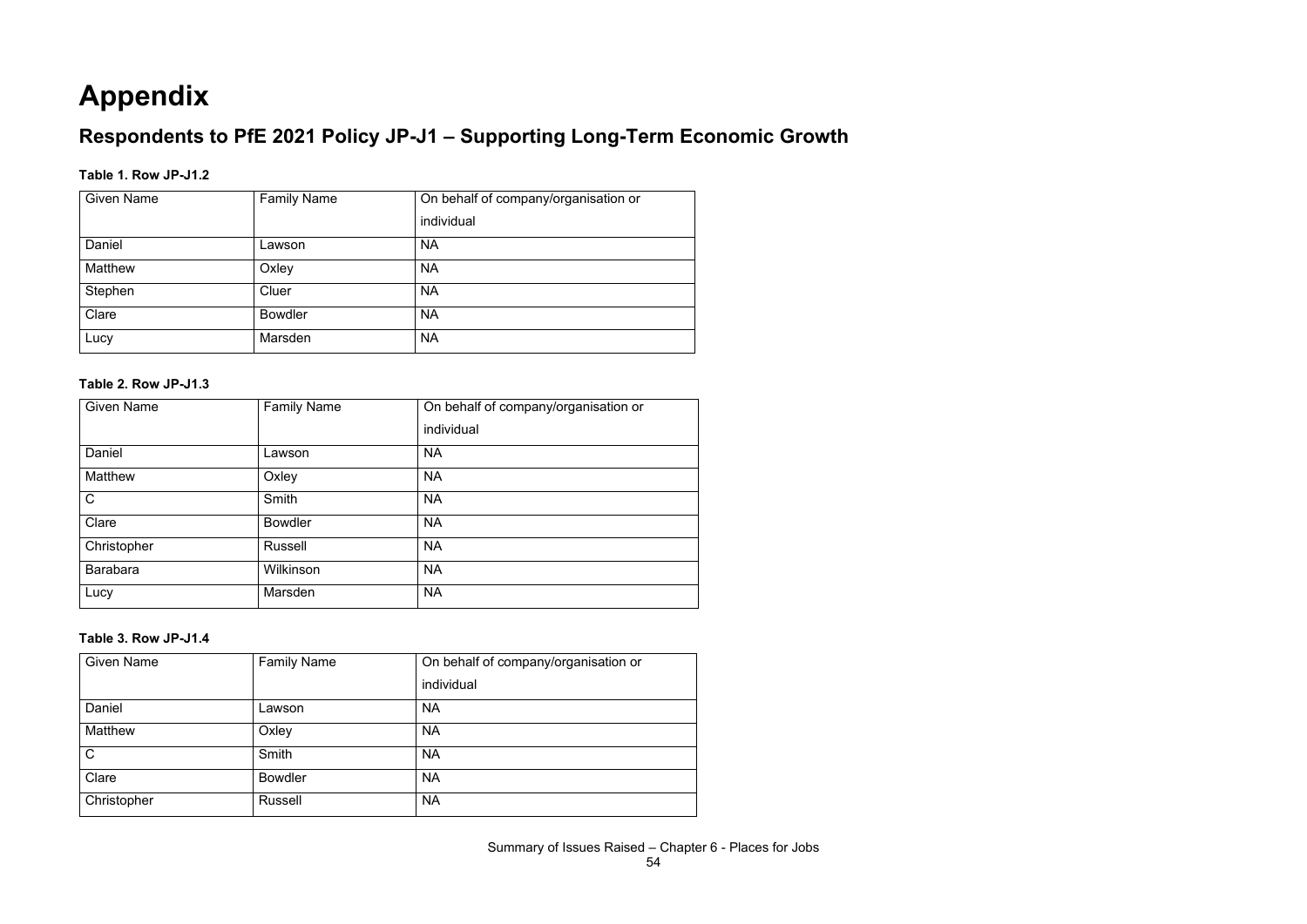| <b>Given Name</b> | <b>Family Name</b> | On behalf of company/organisation or |
|-------------------|--------------------|--------------------------------------|
|                   |                    | individual                           |
| <b>Barabara</b>   | Wilkinson          | <b>NA</b>                            |
| Lucy              | Marsden            | <b>NA</b>                            |
| Stephen           | Cluer              | <b>NA</b>                            |

# **Table 4. Row JP-J1.9**

| <b>Given Name</b> | <b>Family Name</b> | On behalf of company/organisation or    |
|-------------------|--------------------|-----------------------------------------|
|                   |                    | individual                              |
| Daniel            | Lawson             | <b>NA</b>                               |
| Trevor            | Widdop             | <b>NA</b>                               |
|                   |                    | Save Royton's Greenbelt Community Group |
| Lynn              | Clegg              | <b>NA</b>                               |
| lan               | Hayes              | <b>NA</b>                               |
| Janet             | <b>Taylor</b>      | <b>NA</b>                               |
| Roy               | Chapman            | <b>NA</b>                               |
| <b>Tracy</b>      | Owen               | <b>NA</b>                               |
| Julie             | <b>Halliwell</b>   | <b>NA</b>                               |
| John              | Edington           | <b>NA</b>                               |
| Janine            | Lawford            | <b>NA</b>                               |
| Jamie             | <b>Bentham</b>     | <b>NA</b>                               |
| Paul              | Cross              | <b>NA</b>                               |
| Jeremy            | <b>Williams</b>    | <b>NA</b>                               |
| <b>Vicky</b>      | Harper             | <b>NA</b>                               |
| <b>Steven</b>     | Higginbottom       | <b>NA</b>                               |
|                   |                    | Harworth Group Plc.                     |
| Mark H            | <b>Burton</b>      | <b>NA</b>                               |
|                   |                    | The Wildlife Trusts                     |
| Peter and Diane   | Martin             | <b>NA</b>                               |
| David             | McLaughlin         | <b>NA</b>                               |
| Maureen           | <b>Buttle</b>      | <b>NA</b>                               |
|                   |                    | Save Royton's Greenbelt Community Group |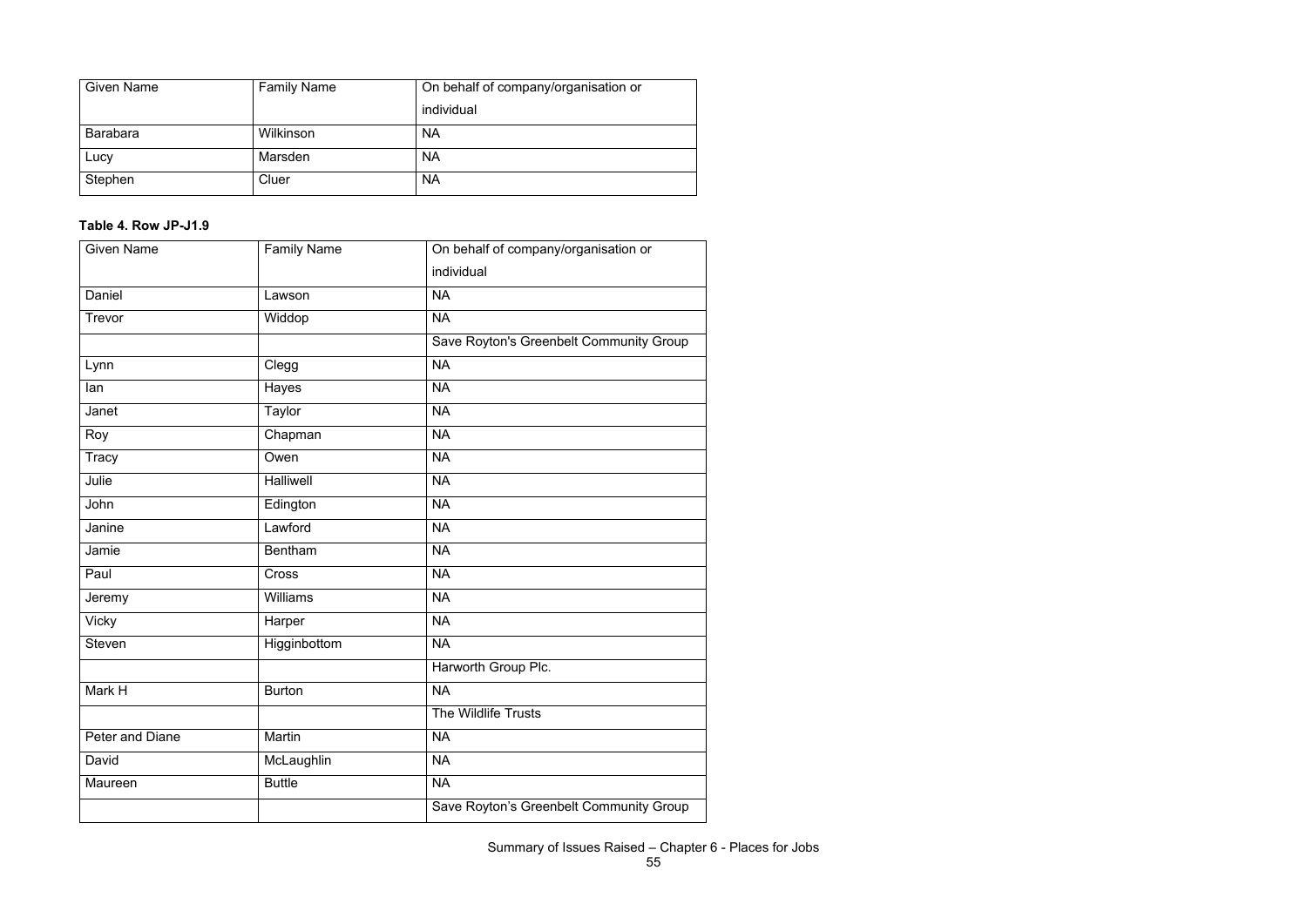| <b>Given Name</b> | <b>Family Name</b> | On behalf of company/organisation or |
|-------------------|--------------------|--------------------------------------|
|                   |                    | individual                           |
| <b>Nigel</b>      | Morrell            | <b>NA</b>                            |
| Paul              | Roebuck            | <b>NA</b>                            |
| Gillian           | <b>Boyle</b>       | <b>NA</b>                            |

# **Table 5. Row JP-J1.10**

| <b>Given Name</b> | <b>Family Name</b> | On behalf of company/organisation or    |
|-------------------|--------------------|-----------------------------------------|
|                   |                    | individual                              |
| Collette          | Gammond            | <b>NA</b>                               |
| Peter             | <b>Stratton</b>    | <b>NA</b>                               |
|                   |                    | <b>Friends of Carrington Moss</b>       |
| lan               | Hayes              | <b>NA</b>                               |
| Janet             | Taylor             | <b>NA</b>                               |
| <b>Chris</b>      | Green              | <b>NA</b>                               |
| Julie             | Halliwell          | <b>NA</b>                               |
| Joanne            | Maffia             | <b>NA</b>                               |
| Janine            | Lawford            | <b>NA</b>                               |
| Jamie             | <b>Bentham</b>     | $\overline{\mathsf{NA}}$                |
| Paul              | Cross              | <b>NA</b>                               |
| <b>Brian</b>      | Saffer             | <b>NA</b>                               |
| Jane              | <b>Barker</b>      | <b>NA</b>                               |
| <b>Vicky</b>      | Harper             | <b>NA</b>                               |
|                   |                    | The Wildlife Trusts                     |
| Tracy             | Raftery            |                                         |
| David             | McLaughlin         | <b>NA</b>                               |
| Maureen           | <b>Buttle</b>      | <b>NA</b>                               |
|                   |                    | Save Royton's Greenbelt Community Group |
| Nigel             | Morrell            | <b>NA</b>                               |
| Paul              | Roebuck            | <b>NA</b>                               |
| Gillian           | <b>Boyle</b>       | <b>NA</b>                               |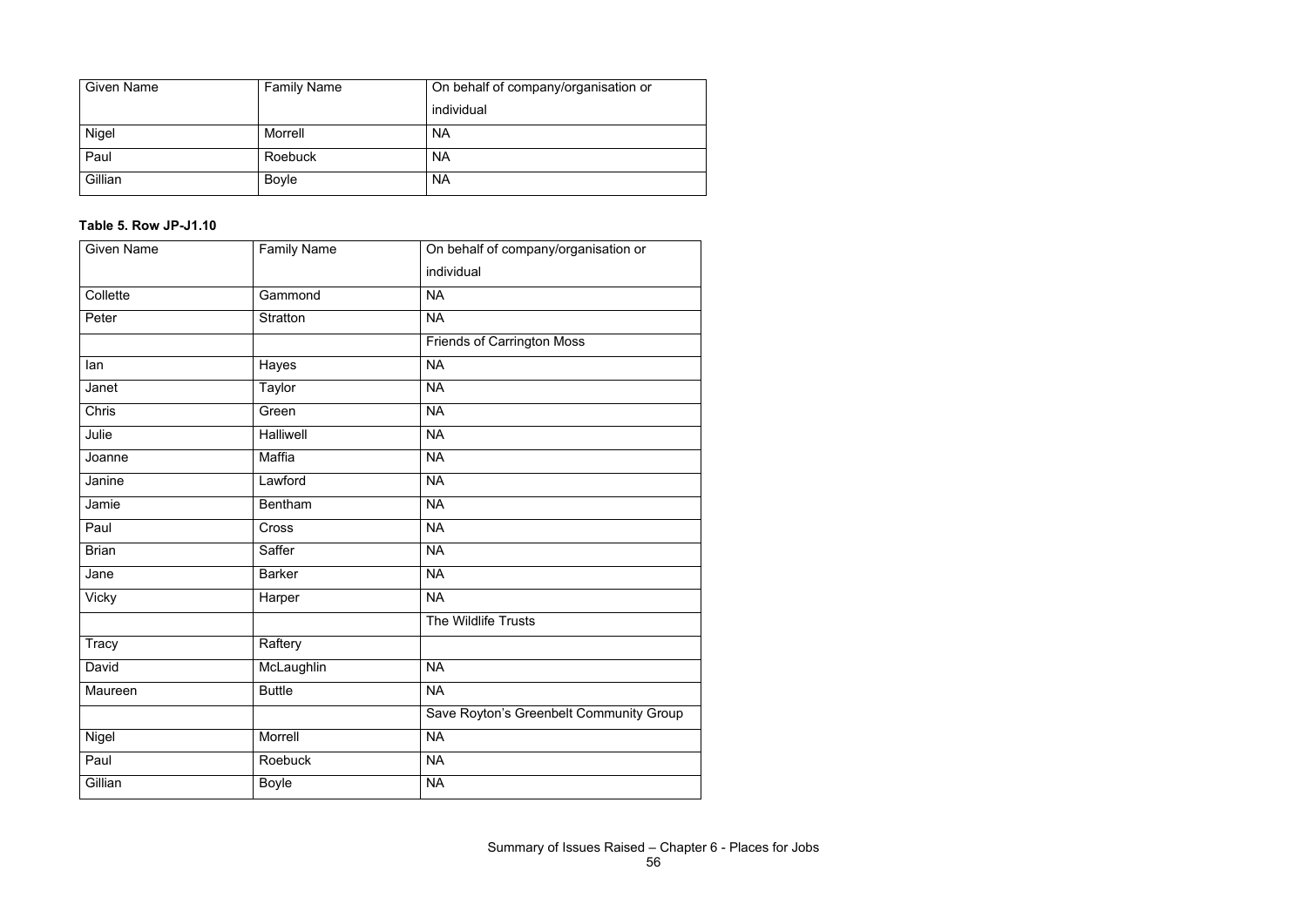#### **Table 6. Row JP-J1.13**

| <b>Given Name</b> | <b>Family Name</b> | On behalf of company/organisation or |
|-------------------|--------------------|--------------------------------------|
|                   |                    | individual                           |
| Paul              | Cross              | <b>NA</b>                            |
| Grace             | Farrell            | <b>NA</b>                            |
|                   |                    | The Wildlife Trusts                  |

#### **Table 7. Row JP-J1.14**

| <b>Given Name</b> | <b>Family Name</b> | On behalf of company/organisation or |
|-------------------|--------------------|--------------------------------------|
|                   |                    | individual                           |
| Peter and Diane   | <b>Martin</b>      | <b>NA</b>                            |
| Laura             | Charlotte          | <b>NA</b>                            |
| Grace             | Farrell            | <b>NA</b>                            |

#### **Table 8. Row JP-J1.15**

| <b>Given Name</b> | <b>Family Name</b> | On behalf of company/organisation or |
|-------------------|--------------------|--------------------------------------|
|                   |                    | individual                           |
| <b>Chris</b>      | Green              | <b>NA</b>                            |
| Grace             | Farrell            | <b>NA</b>                            |

### **Table 9. Row JP-J1.17**

| <b>Given Name</b>     | <b>Family Name</b> | On behalf of company/organisation or |
|-----------------------|--------------------|--------------------------------------|
|                       |                    | individual                           |
| <b>Thomas Michael</b> | <b>Norris</b>      |                                      |
| <b>Brian</b>          | Hulme              |                                      |
|                       |                    | Harworth Group Plc.                  |

#### **Table 10. Row JP-J1.18**

| <b>Given Name</b>      | <b>Family Name</b> | On behalf of company/organisation or |
|------------------------|--------------------|--------------------------------------|
|                        |                    | individual                           |
| <b>Peter and Diane</b> | Martin             | <b>NA</b>                            |
|                        |                    | Harworth Group Plc.                  |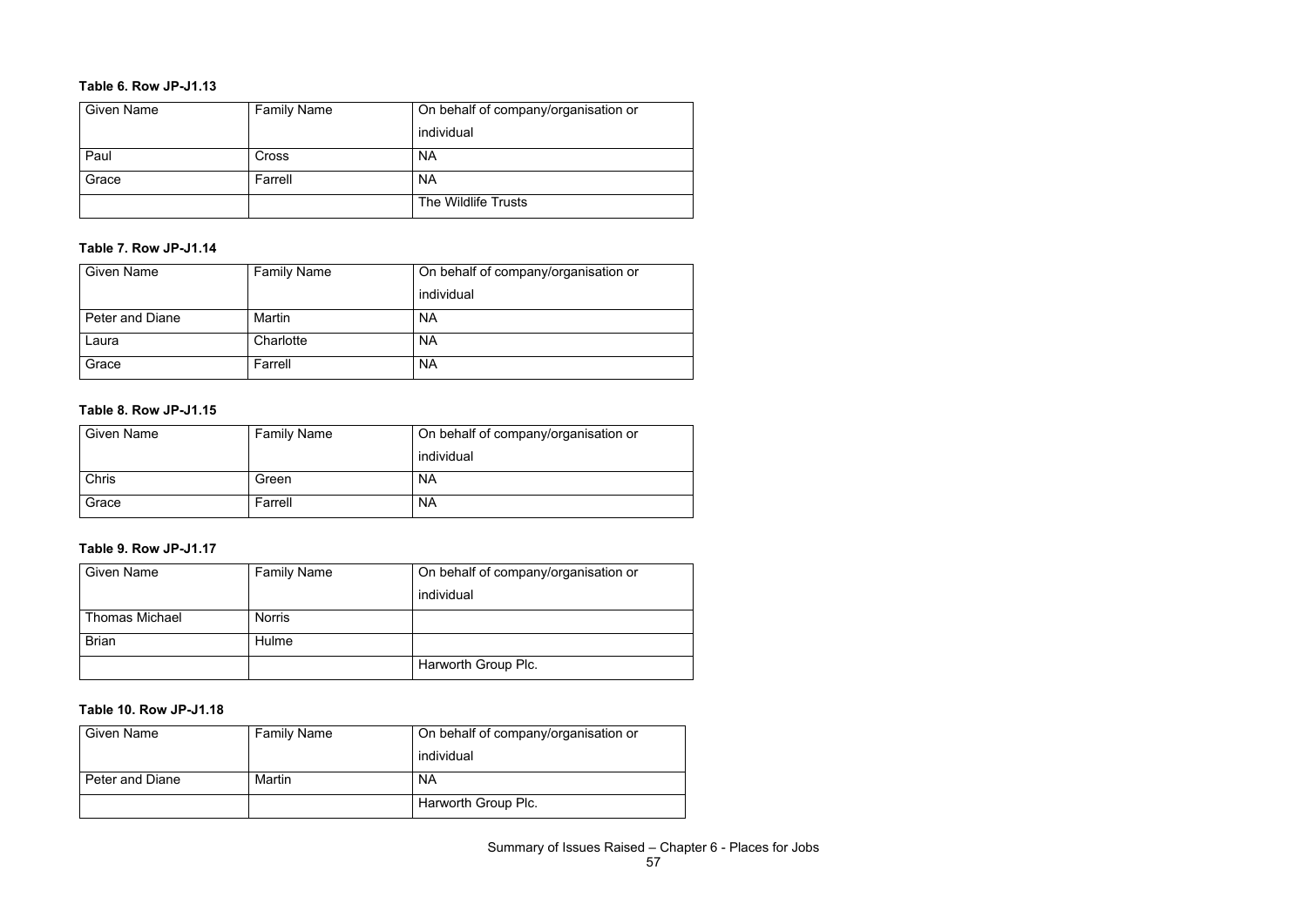# **Table 11. Row JP-J1.19**

| <b>Given Name</b> | <b>Family Name</b> | On behalf of company/organisation or |
|-------------------|--------------------|--------------------------------------|
|                   |                    | individual                           |
|                   |                    | <b>Barratt Manchester Limited</b>    |
|                   |                    |                                      |
|                   |                    | Harworth Group Plc.                  |
|                   |                    | <b>NPL Group</b>                     |
|                   |                    | LQ Estates and Trafford HT           |
|                   |                    |                                      |

#### **Table 12. Row JP-J1.21**

| <b>Given Name</b> | <b>Family Name</b> | On behalf of company/organisation or |
|-------------------|--------------------|--------------------------------------|
|                   |                    | individual                           |
| Peter             | Christine          | <b>NA</b>                            |
| John              | Smith              | <b>NA</b>                            |
| Colin             | Walters            | <b>NA</b>                            |
|                   |                    | <b>Highgrove Strategic Land Ltd</b>  |
|                   |                    |                                      |
|                   |                    | <b>Rowland Homes Ltd</b>             |
|                   |                    | <b>Barratt Manchester Limited</b>    |
|                   |                    | LQ Estates and Trafford HT           |
|                   |                    |                                      |
|                   |                    | <b>PD Northern Steels</b>            |
| Peter and Diane   | Martin             | <b>NA</b>                            |
| Michelle          | Carno              | <b>NA</b>                            |
| Helen             | Lomax              | <b>NA</b>                            |
| <b>Brian</b>      | Hulme              | <b>NA</b>                            |
| Kim               | Scragg             | <b>NA</b>                            |
| lan               | Hayes              | <b>NA</b>                            |
| Colin             | <b>Walters</b>     | <b>NA</b>                            |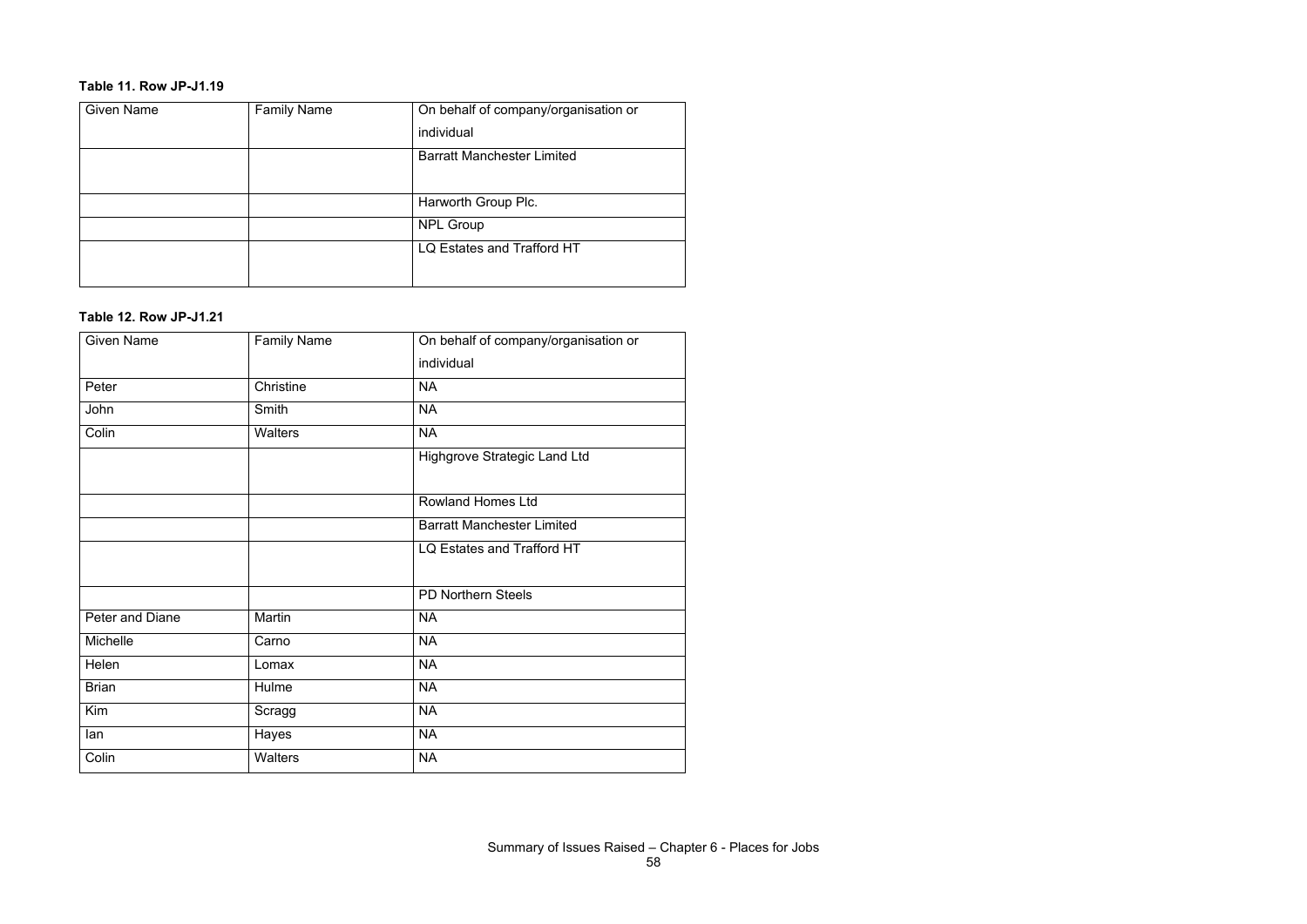#### **Table 13. Row JP-J1.23**

| <b>Given Name</b> | <b>Family Name</b> | On behalf of company/organisation or |
|-------------------|--------------------|--------------------------------------|
|                   |                    | individual                           |
| Paul              | Cross              | <b>NA</b>                            |
| <b>Brian</b>      | Saffer             | <b>NA</b>                            |
| Grace             | Farrell            | <b>NA</b>                            |
| Colin             | <b>Walters</b>     | <b>NA</b>                            |

#### **Table 14. Row JP-J1.27**

| <b>Given Name</b> | <b>Family Name</b> | On behalf of company/organisation or     |
|-------------------|--------------------|------------------------------------------|
|                   |                    | individual                               |
|                   |                    | Woodford Neighbourhood Forum             |
|                   |                    |                                          |
|                   |                    | Campaign to Protect Rural England (CPRE) |
|                   |                    | <b>Friends of Carrington Moss</b>        |

# **Table 15. Row JP-J1.30**

| <b>Given Name</b> | <b>Family Name</b> | On behalf of company/organisation or |
|-------------------|--------------------|--------------------------------------|
|                   |                    | individual                           |
|                   | <b>Bowles</b>      | <b>NA</b>                            |
| Kim               | Scragg             | <b>NA</b>                            |

#### **Table 16. Row JP-J1.35**

| <b>Given Name</b> | <b>Family Name</b> | On behalf of company/organisation or |
|-------------------|--------------------|--------------------------------------|
|                   |                    | individual                           |
|                   |                    | Peel L&P Investments (North) Ltd     |
|                   |                    | <b>Peel Land and Property</b>        |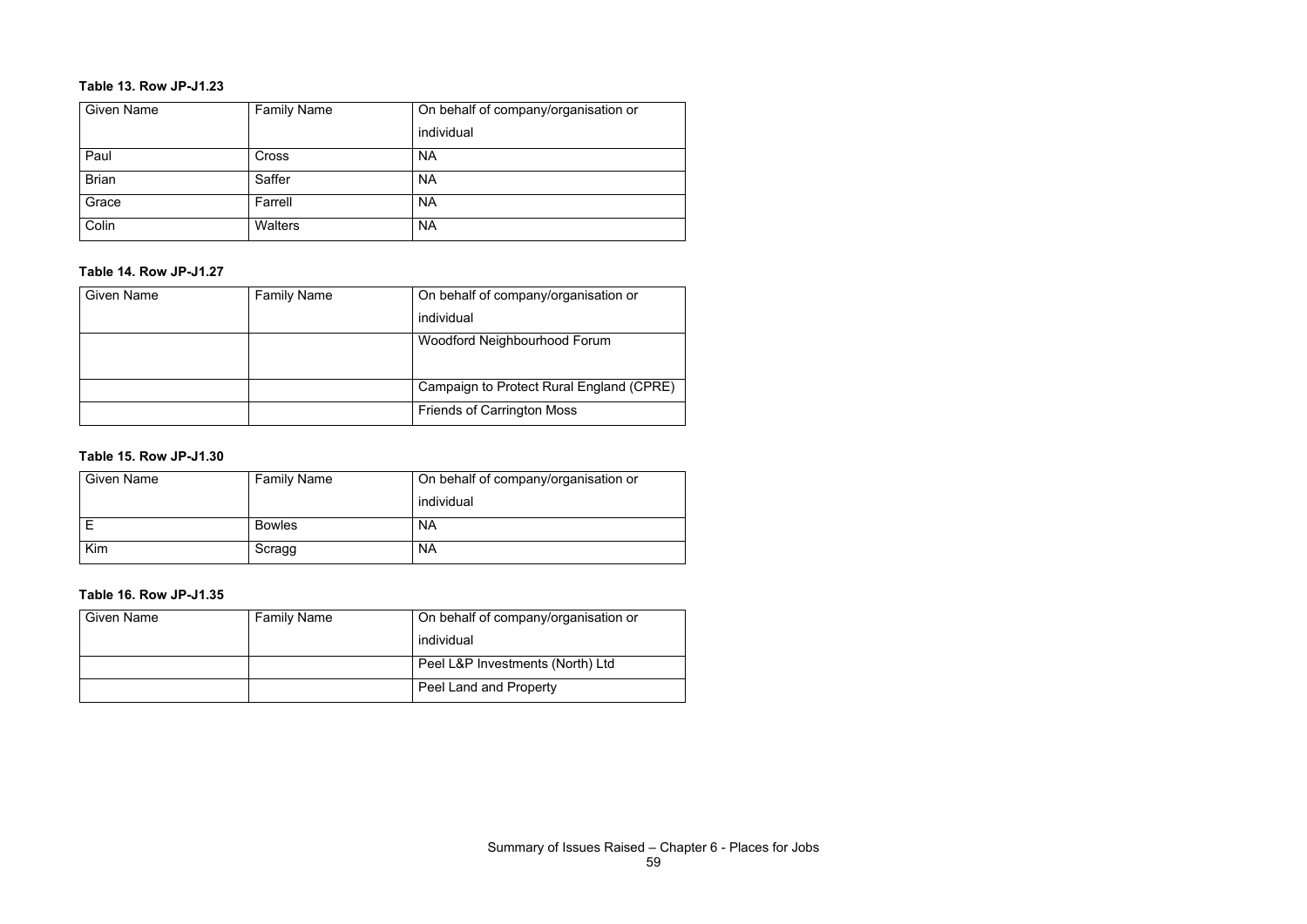#### **Table 17. Row JP-J1.46**

| <b>Given Name</b> | <b>Family Name</b> | On behalf of company/organisation or |
|-------------------|--------------------|--------------------------------------|
|                   |                    | individual                           |
| <b>Brian</b>      | Hulme              | <b>NA</b>                            |
| Laura             | Charlotte          | <b>NA</b>                            |
| Mary              | Sharkey            | <b>NA</b>                            |
| Anne              | Isherwood          | <b>NA</b>                            |
| Lynn              | Clegg              | <b>NA</b>                            |
| Mark H            | <b>Burton</b>      | <b>NA</b>                            |
|                   |                    | <b>Friends of Carrington Moss</b>    |

#### **Table 18. Row JP-J1.48**

| <b>Given Name</b> | <b>Family Name</b> | On behalf of company/organisation or |
|-------------------|--------------------|--------------------------------------|
|                   |                    | individual                           |
|                   |                    | The Connell Group                    |
|                   | <b>Vick</b>        | <b>NA</b>                            |
|                   |                    | The Milne Trust                      |

# **Table 19. Row JP-J1.49**

| <b>Given Name</b> | <b>Family Name</b> | On behalf of company/organisation or |
|-------------------|--------------------|--------------------------------------|
|                   |                    | individual                           |
|                   |                    | The Connell Group                    |
|                   | <b>Vick</b>        | <b>NA</b>                            |

#### **Table 20. Row JP-J1.50**

| <b>Given Name</b> | <b>Family Name</b> | On behalf of company/organisation or |
|-------------------|--------------------|--------------------------------------|
|                   |                    | individual                           |
|                   | <b>Vick</b>        | <b>NA</b>                            |
| Andy              | Collins            | <b>NA</b>                            |
|                   |                    | Royal London Asset Management RLAM   |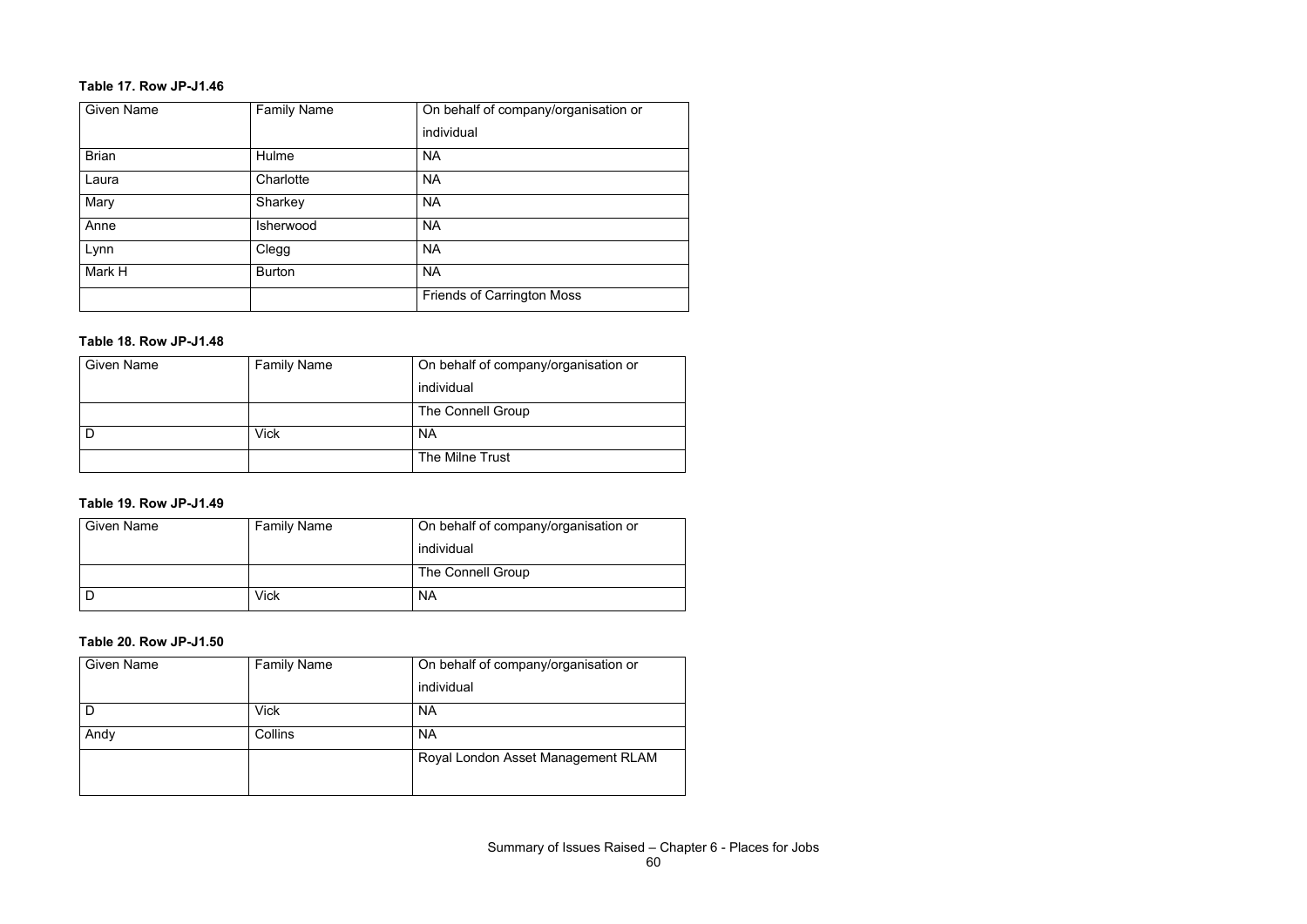| <b>Given Name</b> | <b>Family Name</b> | On behalf of company/organisation or        |
|-------------------|--------------------|---------------------------------------------|
|                   |                    | individual                                  |
|                   |                    | Northern Gateway Development Vehicle        |
|                   |                    | <b>LLP</b>                                  |
|                   |                    | Middleton SC Limited (Owners of the         |
|                   |                    | Middleton Shopping Centre, Middleton)       |
|                   |                    |                                             |
|                   |                    | RedleafVI (Ashton) Limited Partnership and  |
|                   |                    | Ellandi                                     |
|                   |                    |                                             |
|                   |                    | <b>Murphy Group</b>                         |
|                   |                    | Peel Land and Property                      |
|                   |                    |                                             |
|                   |                    | <b>Casey Group</b>                          |
|                   |                    | <b>Shepherd Group</b>                       |
|                   |                    | <b>Russell LDP</b>                          |
|                   |                    | <b>Greater Manchester Housing Providers</b> |

# **Table 21 Row JP-J1.51**

| <b>Given Name</b> | <b>Family Name</b> | On behalf of company/organisation or |
|-------------------|--------------------|--------------------------------------|
|                   |                    | individual                           |
| Carl              | <b>Simms</b>       |                                      |
| Lynn              | Clegg              |                                      |
| Margaret          | Fulham             |                                      |
| Jonathan          | Wigman             |                                      |
| Michael           | <b>Hullock</b>     |                                      |
| Alan              | Shepherd           |                                      |
| L J               | Park               |                                      |
| Janet             | Howarth            |                                      |
| Kim               | Scragg             |                                      |
| Heather           | <b>Williams</b>    |                                      |
| Janet             | Franks             |                                      |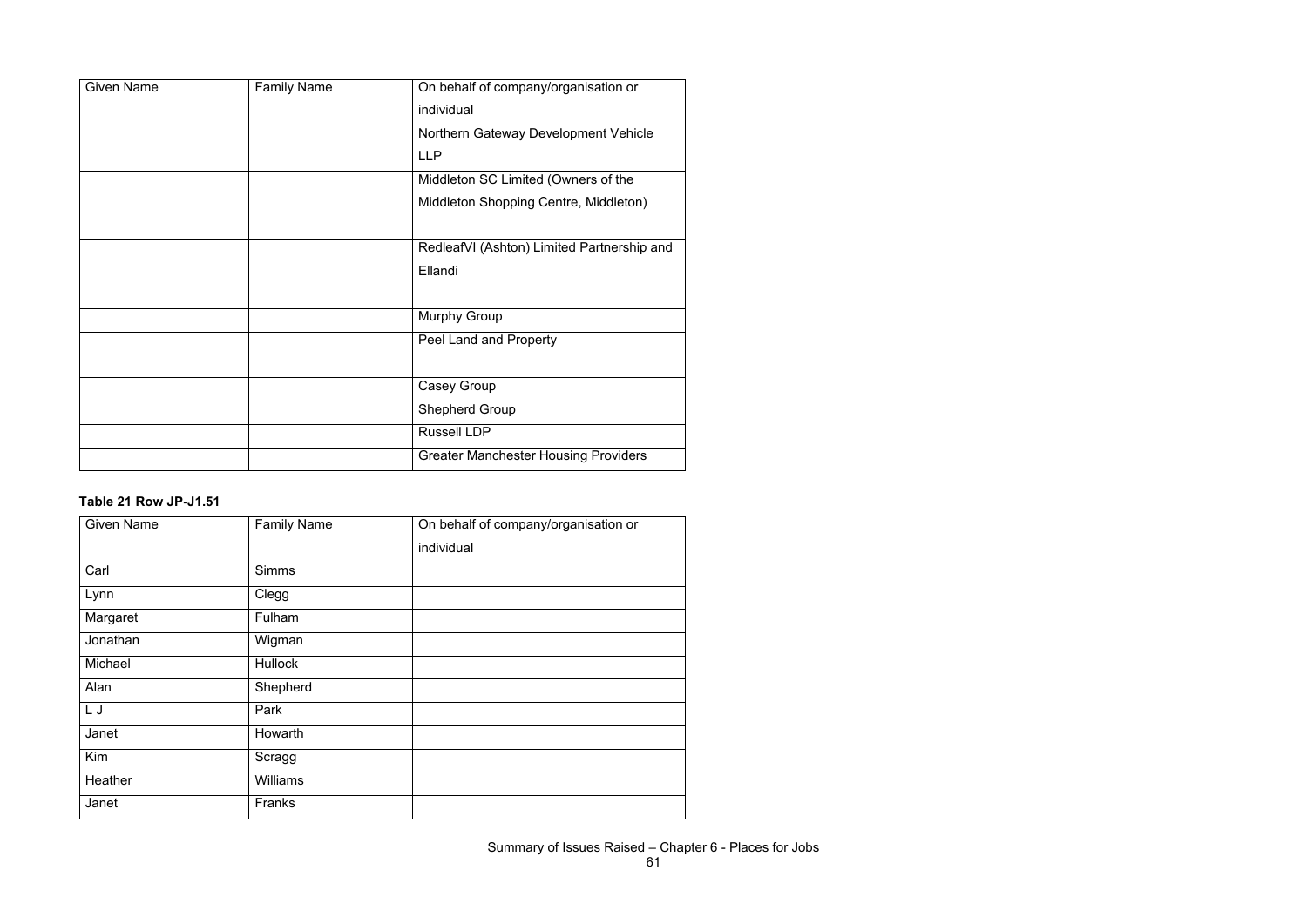| <b>Given Name</b> | <b>Family Name</b> | On behalf of company/organisation or |
|-------------------|--------------------|--------------------------------------|
|                   |                    | individual                           |
| Jamie             | <b>Bentham</b>     |                                      |
| Mary              | Sharkey            |                                      |
| Olivia            | Allen              |                                      |
| Lindsay           | Connolly           |                                      |
| Carol             | Mole               |                                      |
| Simon             | Robertson          |                                      |
| Rob               | Shield             |                                      |
| Julie             | <b>Mills</b>       |                                      |
| $\mathsf{R}$      | Nawaz              |                                      |
| Linda             | <b>Booth</b>       |                                      |
| Peter             | Stanyer            |                                      |
| Trevor            | Thomas             |                                      |
| Janet             | Alred              |                                      |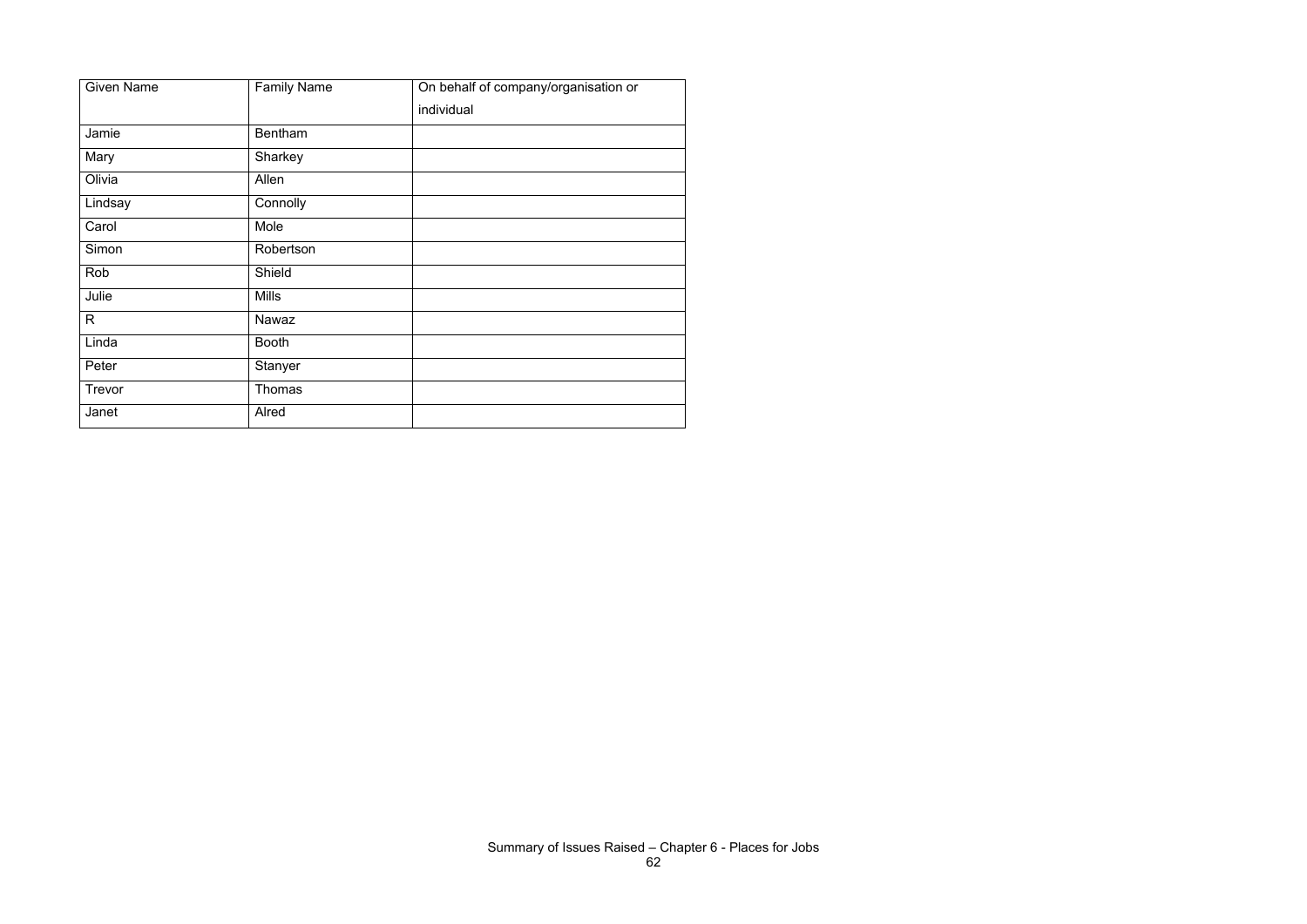# **Respondents to PfE 2021 Policy JP-J2 – Employment Sites and Premises**

#### **Table 1. Row JP-J2.1**

| <b>Given Name</b> | <b>Family Name</b> | On behalf of company/organisation or |
|-------------------|--------------------|--------------------------------------|
|                   |                    | individual                           |
| Maika             | Fleischer          | <b>NA</b>                            |
| Daniel            | Lawson             | <b>NA</b>                            |
| <b>Brian</b>      | Saffer             | <b>NA</b>                            |
| $\mathsf C$       | Smith              | <b>NA</b>                            |
| Tracy             | Raftery            | <b>NA</b>                            |
| David             | McLaughlin         | <b>NA</b>                            |
| Stephen           | Cluer              | <b>NA</b>                            |
| Clare             | <b>Bowdler</b>     | <b>NA</b>                            |
| Christopher       | <b>Russell</b>     | <b>NA</b>                            |
| Lucy              | Marsden            | <b>NA</b>                            |
| Juliet            | Eastham            | <b>NA</b>                            |
|                   |                    | Save Crimble Mill Greenbelt Group    |

# **Table 2. Row JP-J2.2**

| <b>Given Name</b> | <b>Family Name</b> | On behalf of company/organisation or |
|-------------------|--------------------|--------------------------------------|
|                   |                    | individual                           |
| Daniel            | Lawson             | <b>NA</b>                            |
| <b>Brian</b>      | Saffer             | <b>NA</b>                            |
| $\mathsf C$       | Smith              | <b>NA</b>                            |
| <b>Tracy</b>      | Raftery            | <b>NA</b>                            |
| David             | McLaughlin         | <b>NA</b>                            |
| Stephen           | Cluer              | <b>NA</b>                            |
| Clare             | <b>Bowdler</b>     | <b>NA</b>                            |
| Christopher       | <b>Russell</b>     | <b>NA</b>                            |
| Lucy              | Marsden            | <b>NA</b>                            |
| Juliet            | Eastham            | <b>NA</b>                            |
|                   |                    | Save Crimble Mill Greenbelt Group    |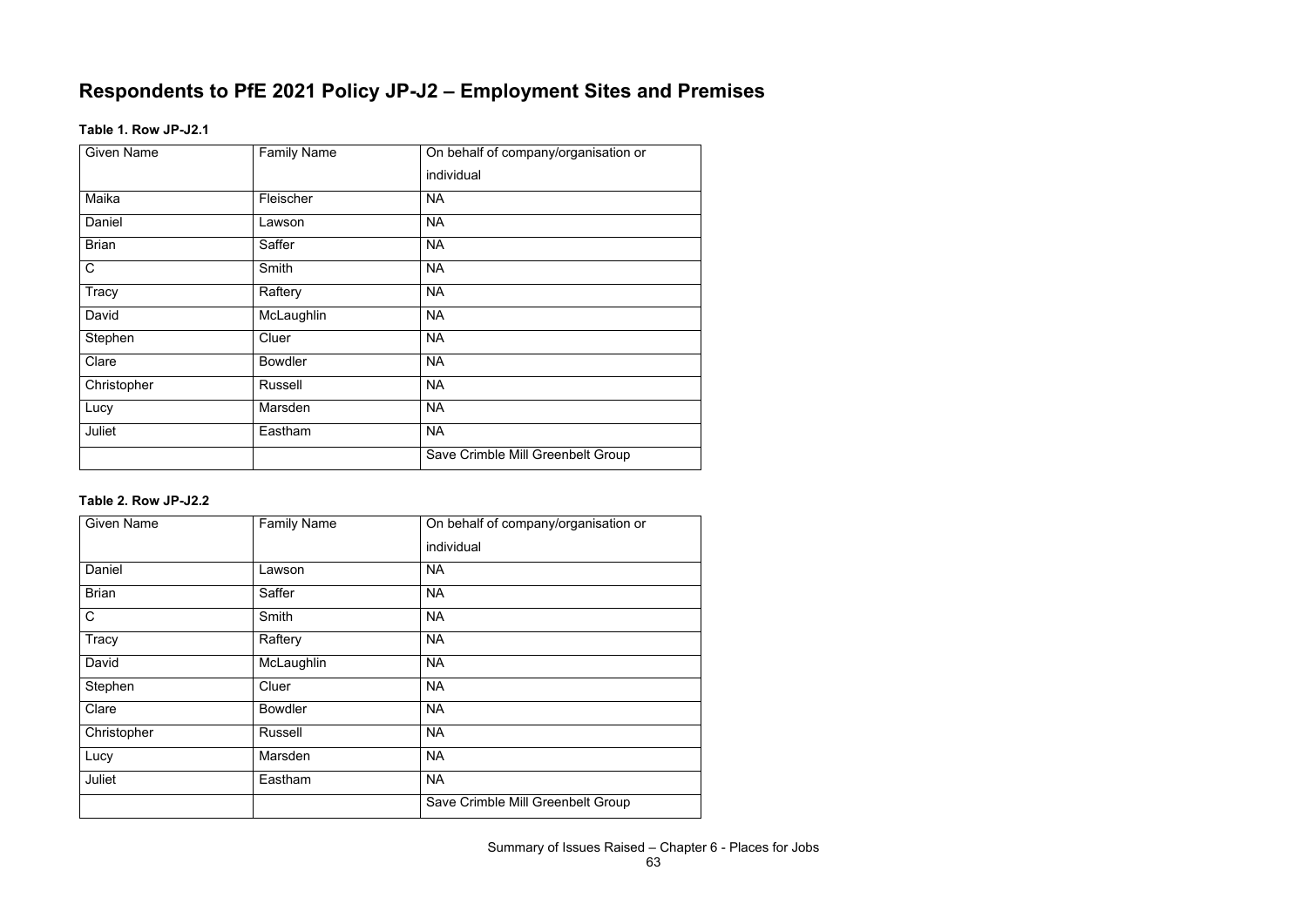#### **Table 3. Row JP-J2.3**

| <b>Given Name</b> | <b>Family Name</b> | On behalf of company/organisation or |
|-------------------|--------------------|--------------------------------------|
|                   |                    | individual                           |
| Daniel            | Lawson             | <b>NA</b>                            |
| <b>Brian</b>      | Saffer             | <b>NA</b>                            |
| $\mathsf{C}$      | Smith              | <b>NA</b>                            |
| Tracy             | Raftery            | <b>NA</b>                            |
| David             | McLaughlin         | <b>NA</b>                            |
| Stephen           | Cluer              | <b>NA</b>                            |
| Clare             | <b>Bowdler</b>     | <b>NA</b>                            |
| Christopher       | <b>Russell</b>     | <b>NA</b>                            |
| Lucy              | Marsden            | <b>NA</b>                            |
| Juliet            | Eastham            | <b>NA</b>                            |
|                   |                    | Save Crimble Mill Greenbelt Group    |

#### **Table 4. Row JP-J2.8**

| <b>Given Name</b> | <b>Family Name</b> | On behalf of company/organisation or |
|-------------------|--------------------|--------------------------------------|
|                   |                    | individual                           |
| Kim               | Scragg             | <b>NA</b>                            |
| Margaret          | Fulham             | <b>NA</b>                            |
| John              | Edington           | <b>NA</b>                            |

# **Table 5. Row JP-J2.11**

| <b>Given Name</b> | <b>Family Name</b> | On behalf of company/organisation or |
|-------------------|--------------------|--------------------------------------|
|                   |                    | individual                           |
| Lisa              | Mather             | <b>NA</b>                            |
| Peter             | <b>Mather</b>      | <b>NA</b>                            |
| Deborah           | Morgan             | <b>NA</b>                            |
| Andrea            | Keeble             | <b>NA</b>                            |
| Susan             | Higgins            | <b>NA</b>                            |
| Oscar             | Majid              | <b>NA</b>                            |
| <b>Stuart</b>     | Johnstone          | <b>NA</b>                            |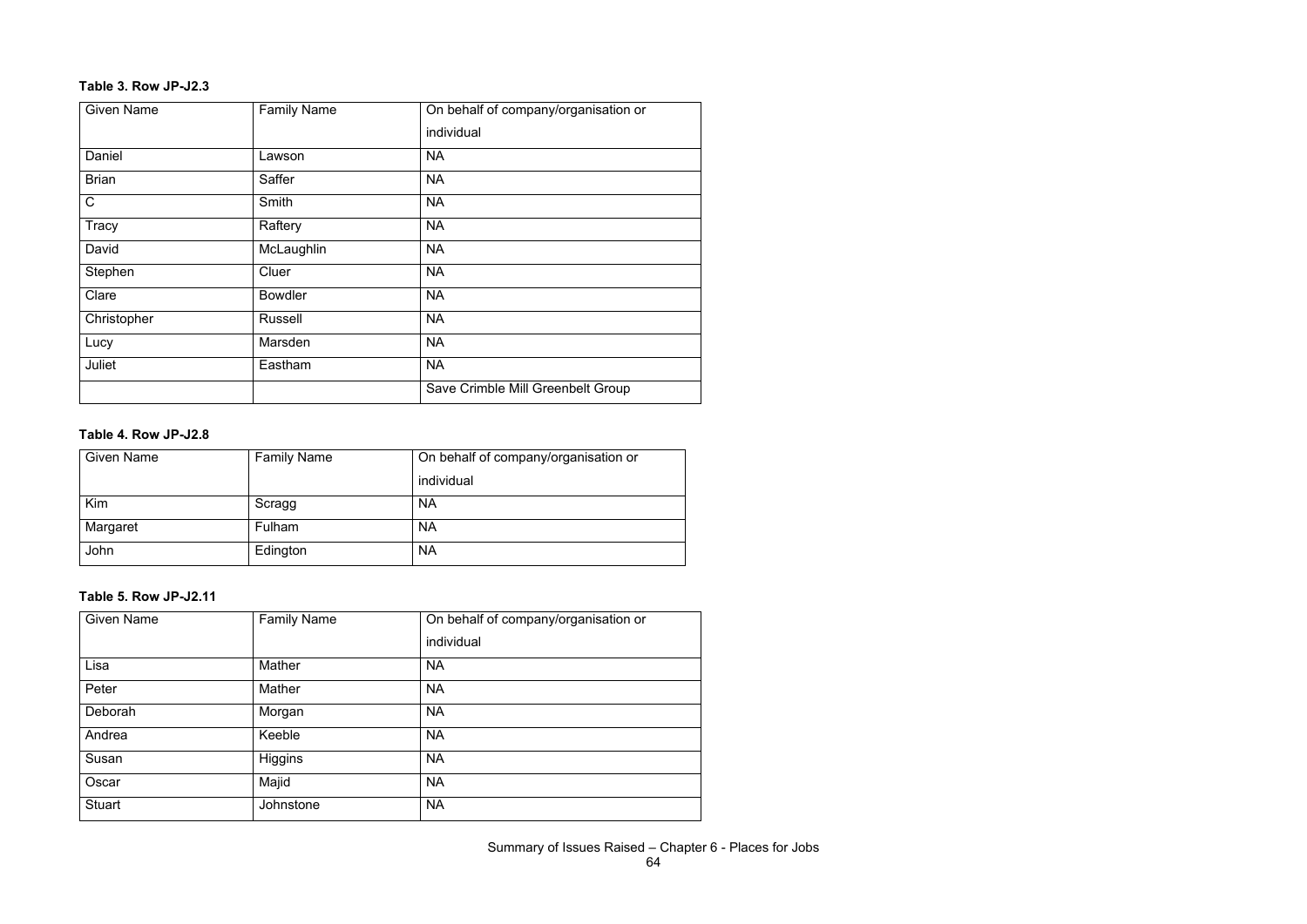| <b>Given Name</b> | <b>Family Name</b> | On behalf of company/organisation or |
|-------------------|--------------------|--------------------------------------|
|                   |                    | individual                           |
| Susan             | Fleming            | <b>NA</b>                            |
| Juliet            | Eastham            | <b>NA</b>                            |
| Yvonne            | Robinson           | <b>NA</b>                            |
| Catherine         | Schofield          | <b>NA</b>                            |
| Andrew            | Fleming            | <b>NA</b>                            |
| Michelle          | McLoughlin         | <b>NA</b>                            |
| Joan              | Glynn              | <b>NA</b>                            |
| Tom               | Wood               | <b>NA</b>                            |
| Viv               | <b>Barlow</b>      | <b>NA</b>                            |
| Jacqueline        | Majid              | <b>NA</b>                            |
| S                 | Stratton           | <b>NA</b>                            |
| Colin             | Heaton             | <b>NA</b>                            |
| Hazel             | Keane              | <b>NA</b>                            |
| John              | Robinson           | <b>NA</b>                            |
| Susan             | Horridge           | <b>NA</b>                            |
| Shirley           | <b>Buckley</b>     | <b>NA</b>                            |
| <b>Barry</b>      | Spence             | <b>NA</b>                            |
| Joanne            | Dawson             | <b>NA</b>                            |
| George            | Wood               | <b>NA</b>                            |
| Joanne            | Culliney           | <b>NA</b>                            |
| Annemarie         | <b>Bennett</b>     | <b>NA</b>                            |
| Christopher       | Culliney           | <b>NA</b>                            |
| Rebecca           | Robinson           | <b>NA</b>                            |
| Alexandra         | Saffer             | <b>NA</b>                            |
| Daniel            | Robinson           | <b>NA</b>                            |
| Derek M           | Glynn              | <b>NA</b>                            |
| Carole            | Martin             | <b>NA</b>                            |
| Geoff             | Woods              | <b>NA</b>                            |
| Carolyn           | Saffer             | <b>NA</b>                            |
| Samantha          | Doggett            | <b>NA</b>                            |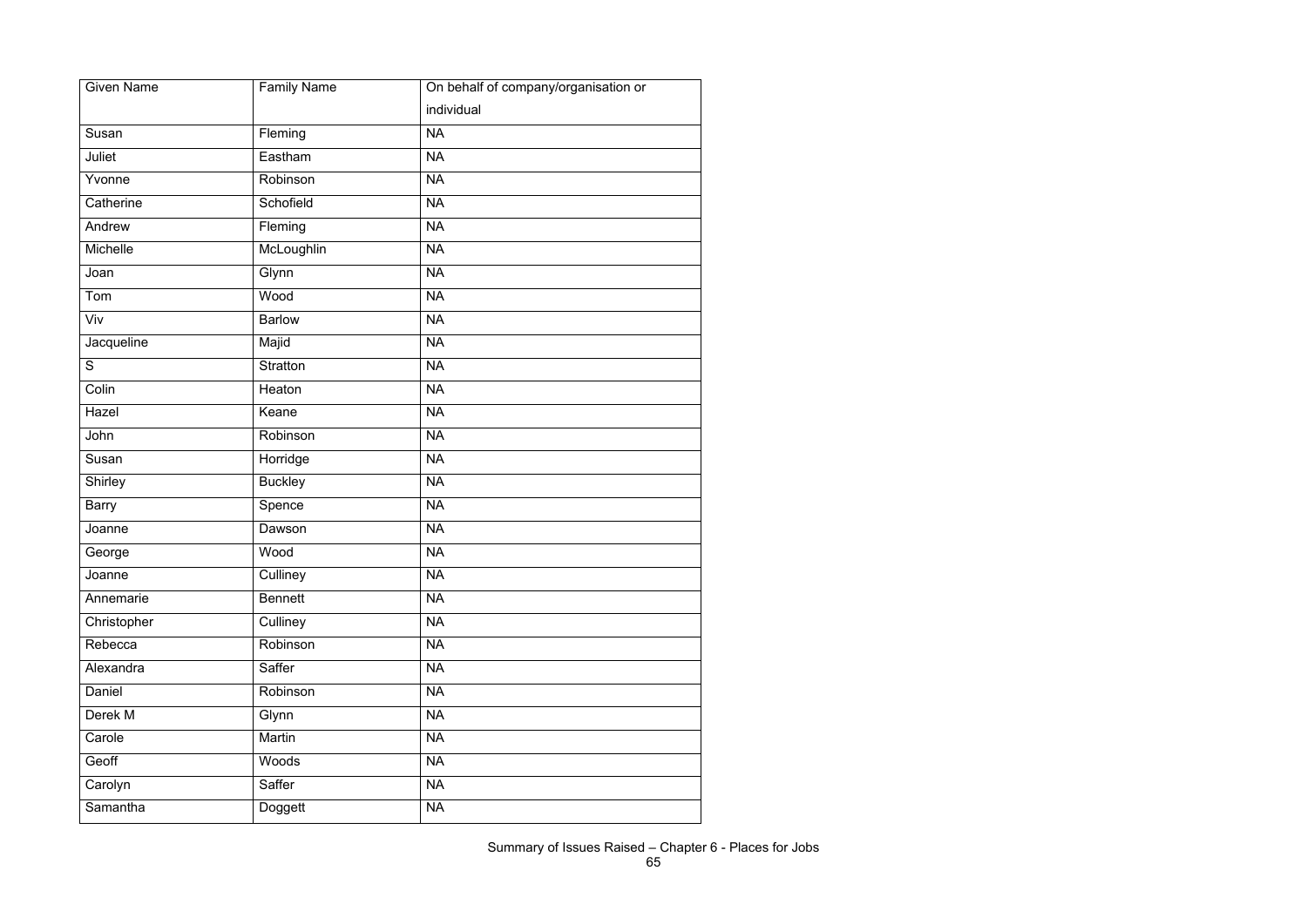| <b>Given Name</b> | <b>Family Name</b> | On behalf of company/organisation or |
|-------------------|--------------------|--------------------------------------|
|                   |                    | individual                           |
| Lucy              | Taylor             | <b>NA</b>                            |
| Saul              | <b>Bennett</b>     | <b>NA</b>                            |
| Colleen           | Donovan-Togo       | <b>NA</b>                            |
| Angela            | Shaw               | <b>NA</b>                            |
| Paul              | Taylor             | <b>NA</b>                            |
| Aimee             | Shaw               | <b>NA</b>                            |
| Jennifer          | Cronin             | <b>NA</b>                            |
| <b>Barabara</b>   | Cooke              | <b>NA</b>                            |
| Lorraine          | <b>Tucker</b>      | <b>NA</b>                            |
| Shelia            | Jackson            | <b>NA</b>                            |
| <b>Brian</b>      | Wright             | <b>NA</b>                            |
| <b>Brian</b>      | Cooke              | <b>NA</b>                            |
| Kelly             | Fox                | <b>NA</b>                            |
| Paul              | Yarwood            | <b>NA</b>                            |
| Lisa              | Wright             | <b>NA</b>                            |
| Victoria          | Hothersall         | <b>NA</b>                            |
| Adam              | <b>Burgess</b>     | <b>NA</b>                            |
| Jacqueline        | Yarwood            | <b>NA</b>                            |
| Sara              | Slater             | <b>NA</b>                            |
| Abby              | Derere             | <b>NA</b>                            |
| Craig             | Tucker             | <b>NA</b>                            |
| Anna Katherine    | <b>Burgess</b>     | <b>NA</b>                            |
| Alan              | <b>Bayfield</b>    | <b>NA</b>                            |
| Debbie            | Pownceby           | <b>NA</b>                            |
| Rebecca           | Hindle             | <b>NA</b>                            |
| Marjorie          | Higham             | <b>NA</b>                            |
| Gwynneth          | Manus              | <b>NA</b>                            |
| Gwyneth           | Derere             | <b>NA</b>                            |
| Nicola            | Kerr               | <b>NA</b>                            |
| Julia             | Gallagher          | <b>NA</b>                            |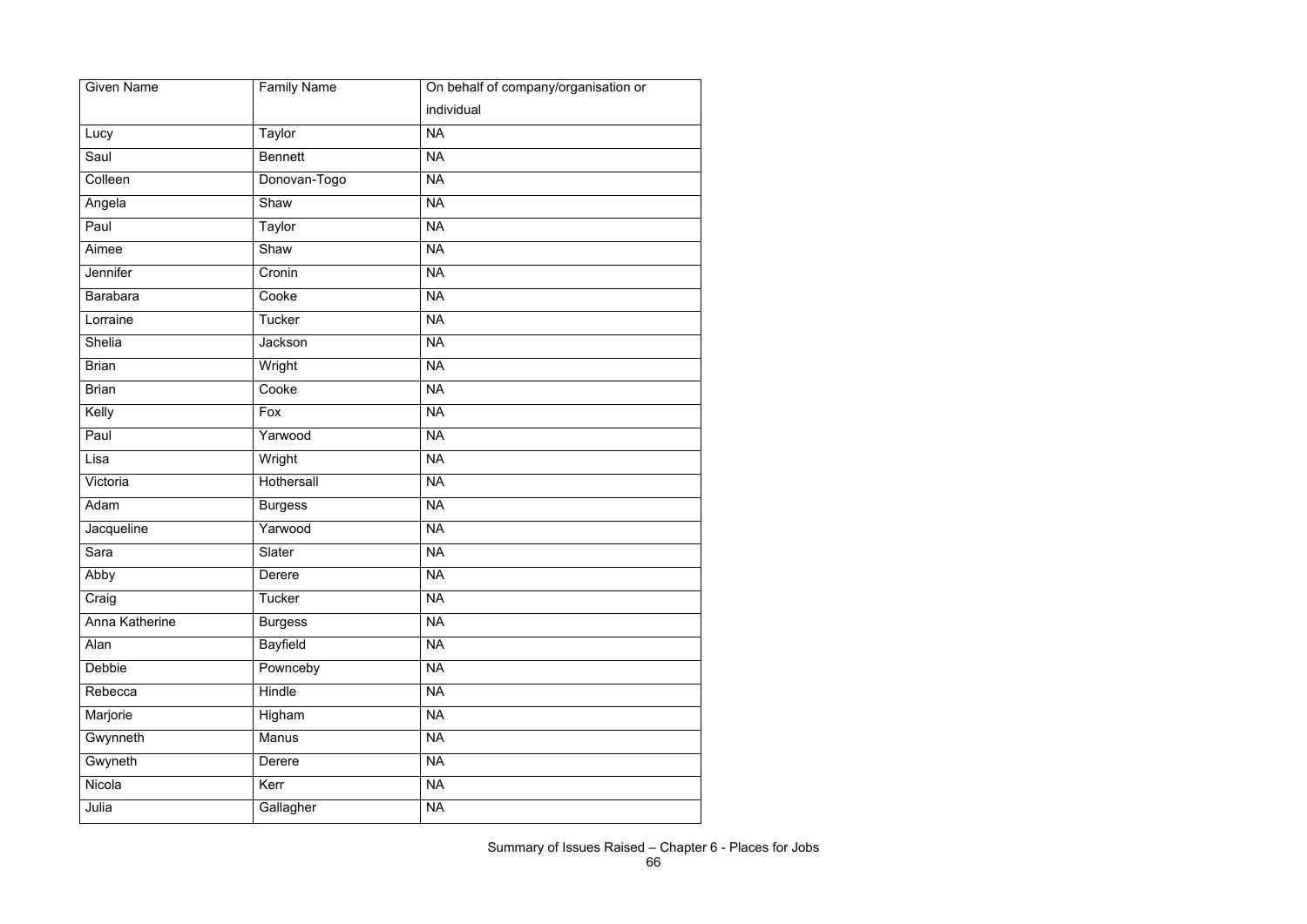| <b>Given Name</b> | <b>Family Name</b> | On behalf of company/organisation or |
|-------------------|--------------------|--------------------------------------|
|                   |                    | individual                           |
| Andy              | <b>Skelly</b>      | <b>NA</b>                            |
| Joanne            | <b>Dallimore</b>   | <b>NA</b>                            |
| Alison            | Lees               | <b>NA</b>                            |
| David J           | Arnfield           | <b>NA</b>                            |
| Emma              | <b>Nye</b>         | <b>NA</b>                            |
| Kath              | Dobson             | <b>NA</b>                            |
| Jackie            | Harris             | <b>NA</b>                            |
| Jane              | <b>Bennett</b>     | <b>NA</b>                            |
| Carl              | Mason              | <b>NA</b>                            |
| Leanne            | Labrow             | <b>NA</b>                            |
| Suzanne           | <b>Nye</b>         | <b>NA</b>                            |
| Alex              | Abbey              | <b>NA</b>                            |
| Caroline          | O'Donnell          | <b>NA</b>                            |
| Mary              | Walsh              | <b>NA</b>                            |
| $\overline{G}R$   | Walsh              | <b>NA</b>                            |
| Pamela            | Maxon              | <b>NA</b>                            |
| Alexandra         | Cluer              | <b>NA</b>                            |
| Dawn              | Johnstone          | <b>NA</b>                            |
|                   |                    | Morland Capita Partners No1 Ltd      |
| Graham            | Walsh              | <b>NA</b>                            |

#### **Table 6. Row JP-J2.14**

| <b>Given Name</b> | <b>Family Name</b> | On behalf of company/organisation or |
|-------------------|--------------------|--------------------------------------|
|                   |                    | individual                           |
| Trevor            | Widdop             | <b>NA</b>                            |
| Louise            | <b>Bolotin</b>     | <b>NA</b>                            |
| Margaret          | Fulham             | <b>NA</b>                            |
| Julie             | <b>Halliwell</b>   | <b>NA</b>                            |
| Gillian           | <b>Boyle</b>       | <b>NA</b>                            |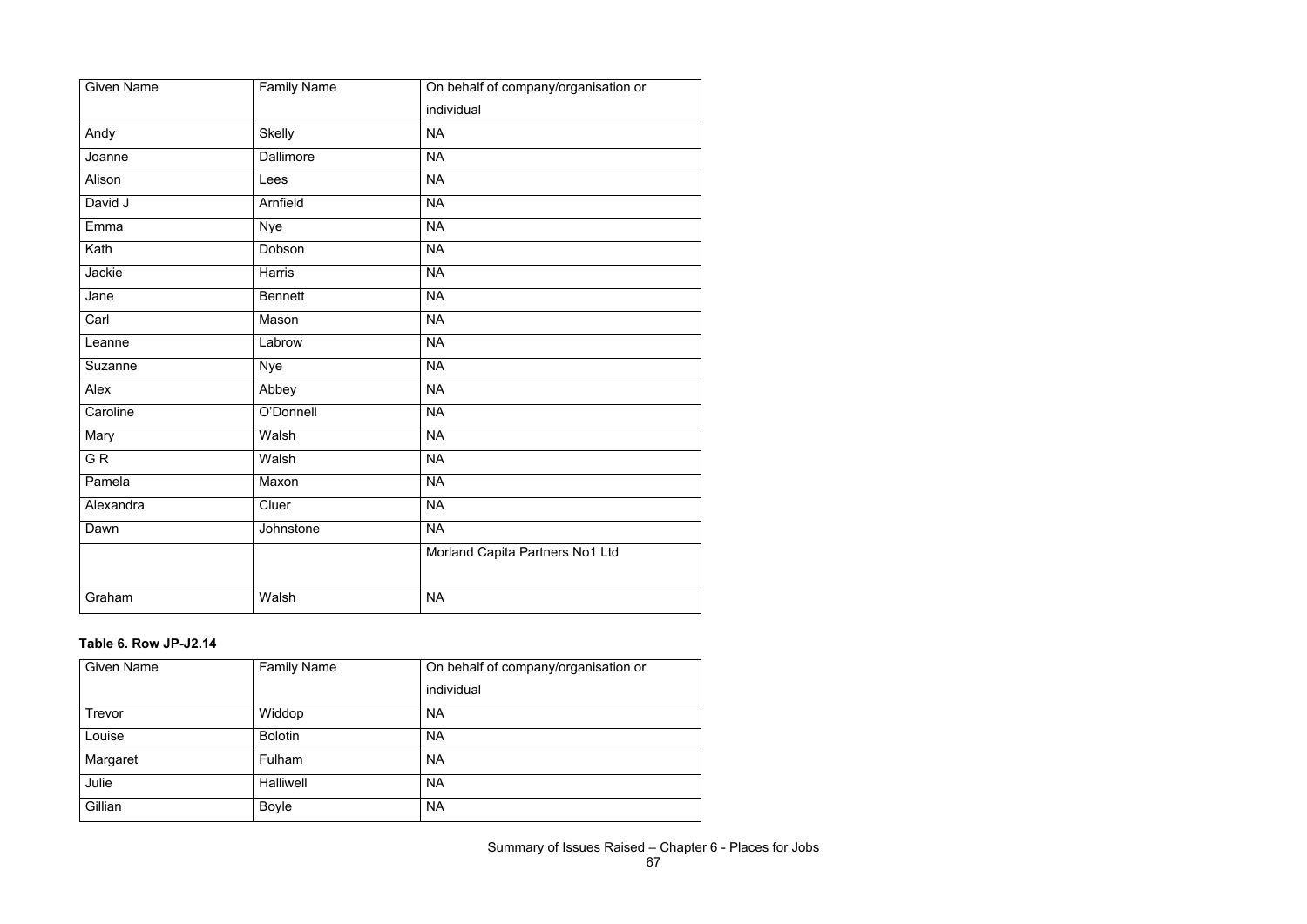|              |               | Mineral                              |
|--------------|---------------|--------------------------------------|
|              |               | <b>Products Association</b>          |
| Maureen      | <b>Buttle</b> | <b>NA</b>                            |
| Mark         | Haynes        | <b>NA</b>                            |
|              |               | Save Greater Manchester's Green Belt |
|              |               | (SGMGB)                              |
|              |               |                                      |
| Jacqueline   | Charnock      | <b>NA</b>                            |
| Roy          | Chapman       | <b>NA</b>                            |
| <b>Tracy</b> | Raftery       | <b>NA</b>                            |

#### **Table 7. Row JP-J2.15**

| <b>Given Name</b> | <b>Family Name</b> | On behalf of company/organisation or |
|-------------------|--------------------|--------------------------------------|
|                   |                    | individual                           |
|                   |                    | Morland Capital Partners No1 Ltd     |
|                   |                    |                                      |
| Anne              | <b>Isherwood</b>   | <b>NA</b>                            |

# **Table 8. Row JP-J2.16**

| <b>Given Name</b> | <b>Family Name</b> | On behalf of company/organisation or |
|-------------------|--------------------|--------------------------------------|
|                   |                    | individual                           |
| Stephen           | Cluer              | <b>NA</b>                            |
| Julie             | <b>Halliwell</b>   | <b>NA</b>                            |

#### **Table 9. Row JP-J2.17**

| <b>Given Name</b> | <b>Family Name</b> | On behalf of company/organisation or |
|-------------------|--------------------|--------------------------------------|
|                   |                    | individual                           |
|                   |                    | <b>Gladman Developments</b>          |
|                   |                    | <b>NPL Group</b>                     |
|                   |                    | Royal London Asset Management RLAM   |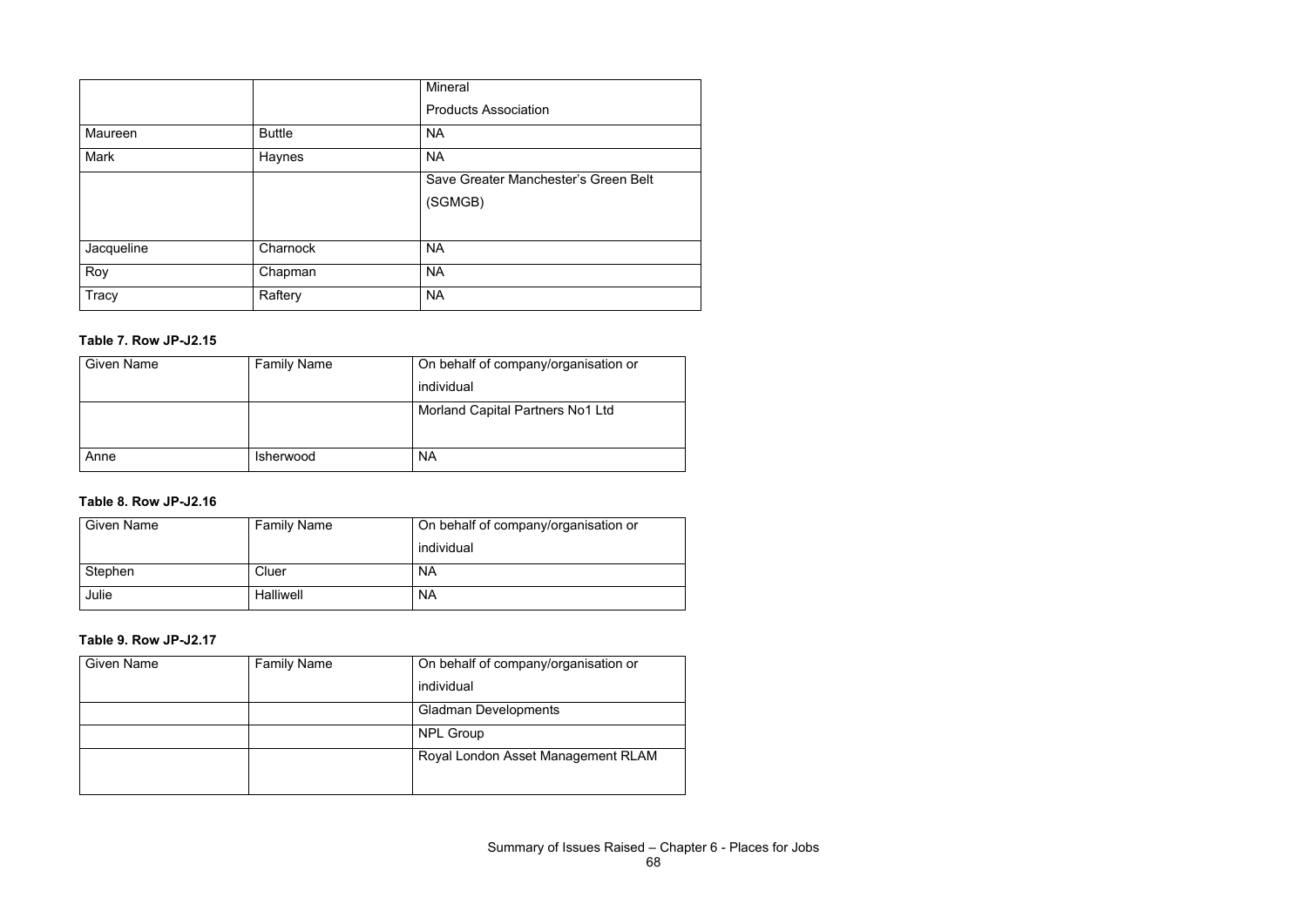#### **Table 10. Row JP-J2.22**

| <b>Given Name</b> | <b>Family Name</b> | On behalf of company/organisation or |
|-------------------|--------------------|--------------------------------------|
|                   |                    | individual                           |
| <b>Chris</b>      | Green              | <b>NA</b>                            |
| Glenn             | <b>Dillon</b>      | <b>NA</b>                            |
| John              | Edgington          | <b>NA</b>                            |
|                   |                    | <b>Friends of Carrington Moss</b>    |

#### **Table 11. Row JP-J2.29**

| <b>Given Name</b> | <b>Family Name</b> | On behalf of company/organisation or |
|-------------------|--------------------|--------------------------------------|
|                   |                    | individual                           |
| Jane              | <b>Barker</b>      | <b>NA</b>                            |
| <b>Steven</b>     | Higginbottom       | <b>NA</b>                            |
|                   |                    | Save Greater Manchester's Green Belt |
|                   |                    | (SGMGB)                              |

#### **Table 12. Row JP-J2.30**

| <b>Given Name</b> | <b>Family Name</b> | On behalf of company/organisation or    |
|-------------------|--------------------|-----------------------------------------|
|                   |                    | individual                              |
|                   |                    | <b>The Connell Group</b>                |
|                   |                    | Save Royton's Greenbelt Community Group |
|                   |                    | Save Greater Manchester's Green Belt    |
|                   |                    | (SGMGB)                                 |

#### **Table 13. Row JP-J2.35**

| <b>Given Name</b> | <b>Family Name</b> | On behalf of company/organisation or |
|-------------------|--------------------|--------------------------------------|
|                   |                    | individual                           |
| Lisa              | Mather             | <b>NA</b>                            |
| Peter             | Mather             | <b>NA</b>                            |
| Deborah           | Morgan             | <b>NA</b>                            |
| Andrea            | Keeble             | <b>NA</b>                            |
| Susan             | Higgins            | <b>NA</b>                            |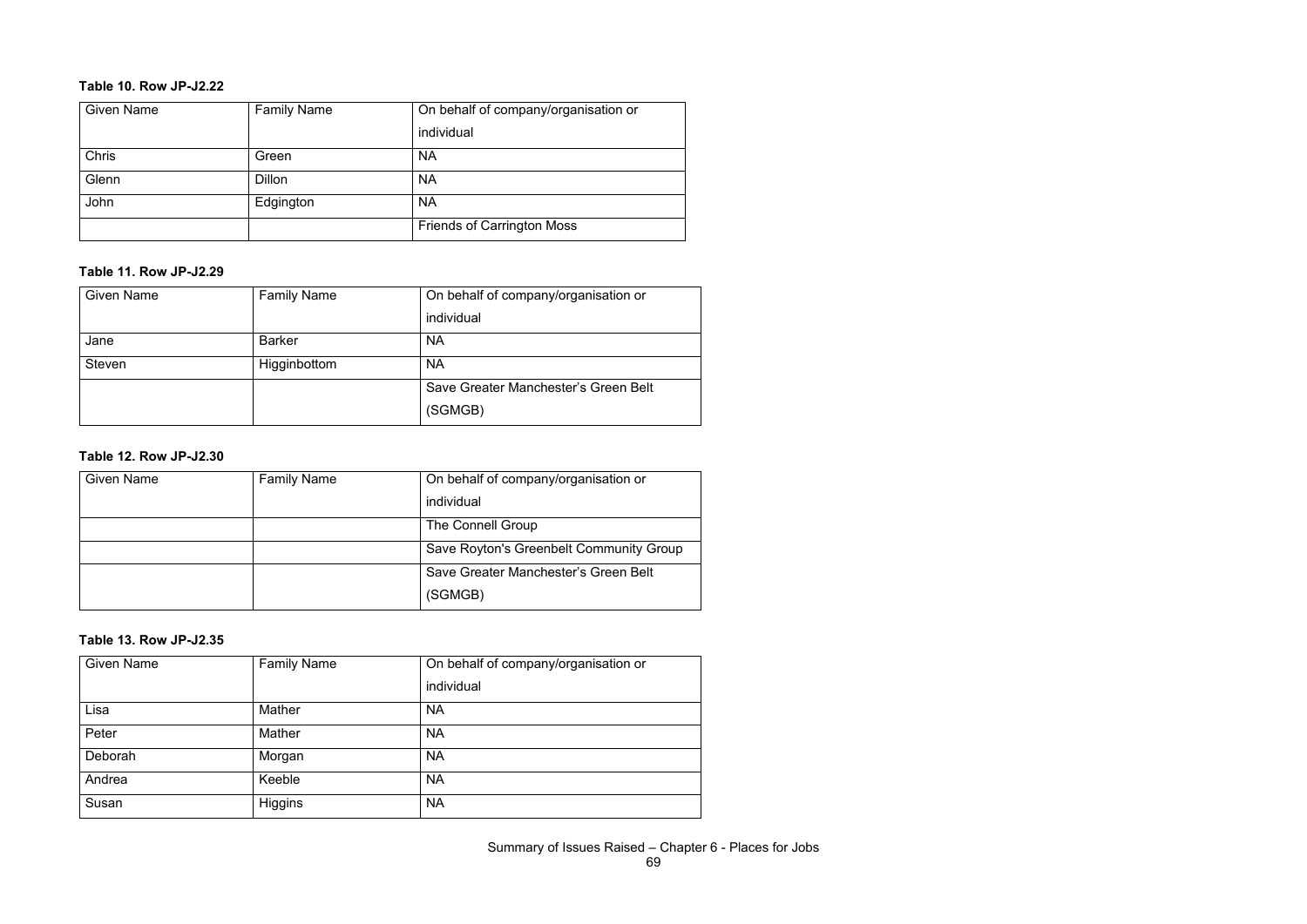| <b>Given Name</b> | <b>Family Name</b> | On behalf of company/organisation or |
|-------------------|--------------------|--------------------------------------|
|                   |                    | individual                           |
| Oscar             | Majid              | <b>NA</b>                            |
| <b>Stuart</b>     | Johnstone          | <b>NA</b>                            |
| Susan             | Fleming            | <b>NA</b>                            |
| Juliet            | Eastham            | <b>NA</b>                            |
| Yvonne            | Robinson           | <b>NA</b>                            |
| Catherine         | Schofield          | <b>NA</b>                            |
| Andrew            | Fleming            | <b>NA</b>                            |
| Michelle          | McLoughlin         | <b>NA</b>                            |
| Joan              | Glynn              | <b>NA</b>                            |
| Tom               | Wood               | <b>NA</b>                            |
| Viv               | <b>Barlow</b>      | <b>NA</b>                            |
| Jacqueline        | Majid              | <b>NA</b>                            |
| S                 | <b>Stratton</b>    | <b>NA</b>                            |
| Colin             | Heaton             | <b>NA</b>                            |
| Hazel             | Keane              | <b>NA</b>                            |
| John              | Robinson           | <b>NA</b>                            |
| Susan             | Horridge           | <b>NA</b>                            |
| Shirley           | <b>Buckley</b>     | <b>NA</b>                            |
| <b>Barry</b>      | Spence             | <b>NA</b>                            |
| Joanne            | Dawson             | <b>NA</b>                            |
| George            | Wood               | <b>NA</b>                            |
| Joanne            | Culliney           | <b>NA</b>                            |
| Annemarie         | <b>Bennett</b>     | <b>NA</b>                            |
| Christopher       | Culliney           | <b>NA</b>                            |
| Rebecca           | Robinson           | <b>NA</b>                            |
| Alexandra         | Saffer             | <b>NA</b>                            |
| Daniel            | Robinson           | <b>NA</b>                            |
| Derek M           | Glynn              | <b>NA</b>                            |
| Carole            | Martin             | <b>NA</b>                            |
| Geoff             | Woods              | <b>NA</b>                            |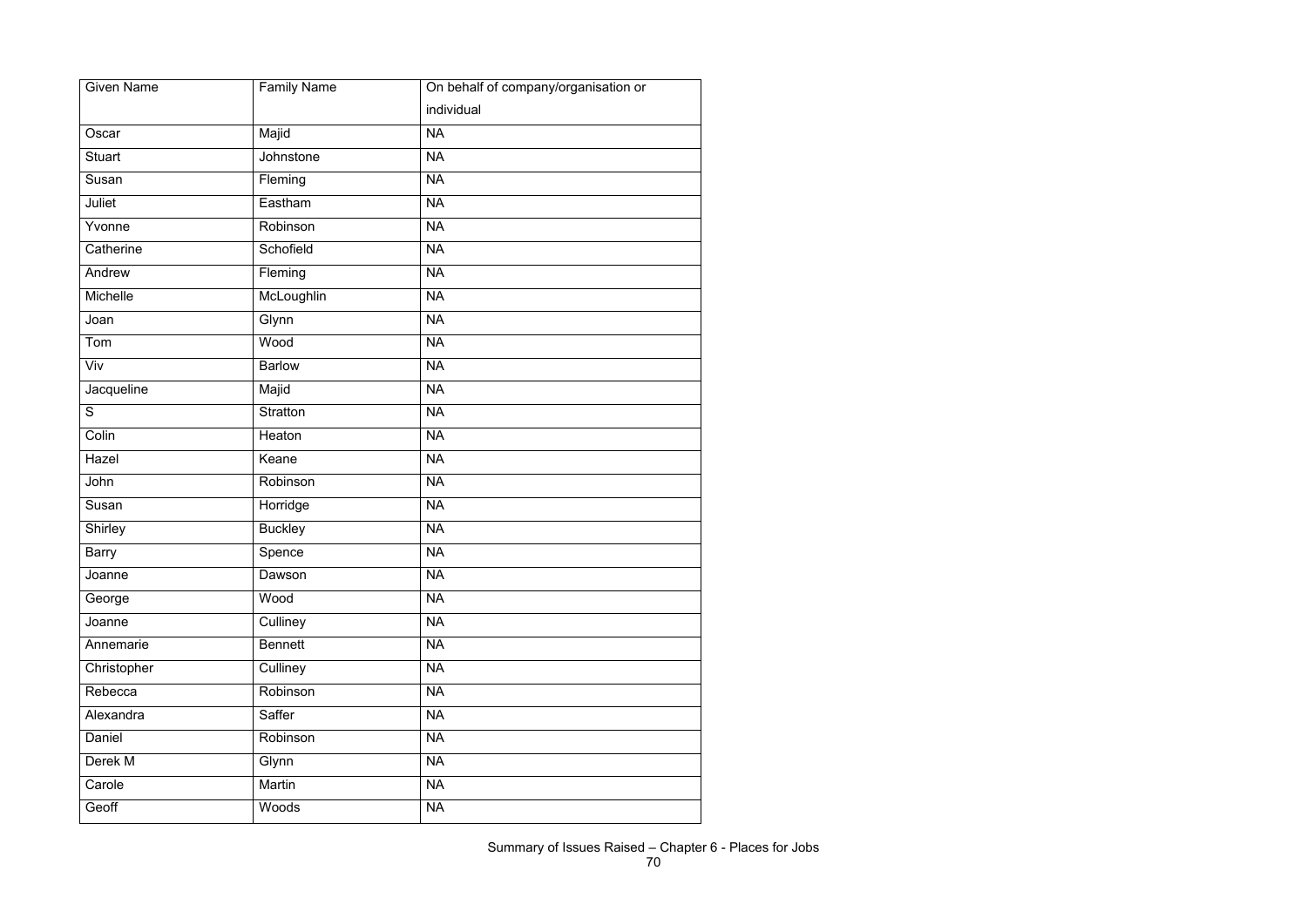| <b>Given Name</b> | <b>Family Name</b> | On behalf of company/organisation or |
|-------------------|--------------------|--------------------------------------|
|                   |                    | individual                           |
| Carolyn           | Saffer             | <b>NA</b>                            |
| Samantha          | Doggett            | <b>NA</b>                            |
| Lucy              | Taylor             | <b>NA</b>                            |
| Saul              | <b>Bennett</b>     | <b>NA</b>                            |
| Colleen           | Donovan-Togo       | <b>NA</b>                            |
| Angela            | Shaw               | <b>NA</b>                            |
| Paul              | Taylor             | <b>NA</b>                            |
| Aimee             | Shaw               | <b>NA</b>                            |
| Jennifer          | Cronin             | <b>NA</b>                            |
| <b>Barabara</b>   | Cooke              | <b>NA</b>                            |
| Lorraine          | <b>Tucker</b>      | <b>NA</b>                            |
| Shelia            | Jackson            | <b>NA</b>                            |
| <b>Brian</b>      | Wright             | <b>NA</b>                            |
| <b>Brian</b>      | Cooke              | <b>NA</b>                            |
| Kelly             | Fox                | <b>NA</b>                            |
| Paul              | Yarwood            | <b>NA</b>                            |
| Lisa              | Wright             | <b>NA</b>                            |
| Victoria          | Hothersall         | <b>NA</b>                            |
| Adam              | <b>Burgess</b>     | <b>NA</b>                            |
| Jacqueline        | Yarwood            | <b>NA</b>                            |
| Anna Katherine    | <b>Burgess</b>     | <b>NA</b>                            |
| Alan              | <b>Bayfield</b>    | <b>NA</b>                            |
| Debbie            | Pownceby           | <b>NA</b>                            |
| Rebecca           | Hindle             | <b>NA</b>                            |
| Marjorie          | Higham             | <b>NA</b>                            |
| Gwynneth          | Manus              | <b>NA</b>                            |
| Gwyneth           | Derere             | <b>NA</b>                            |
| Nicola            | Kerr               | <b>NA</b>                            |
| Julia             | Gallagher          | <b>NA</b>                            |
| Andy              | <b>Skelly</b>      | <b>NA</b>                            |
|                   |                    |                                      |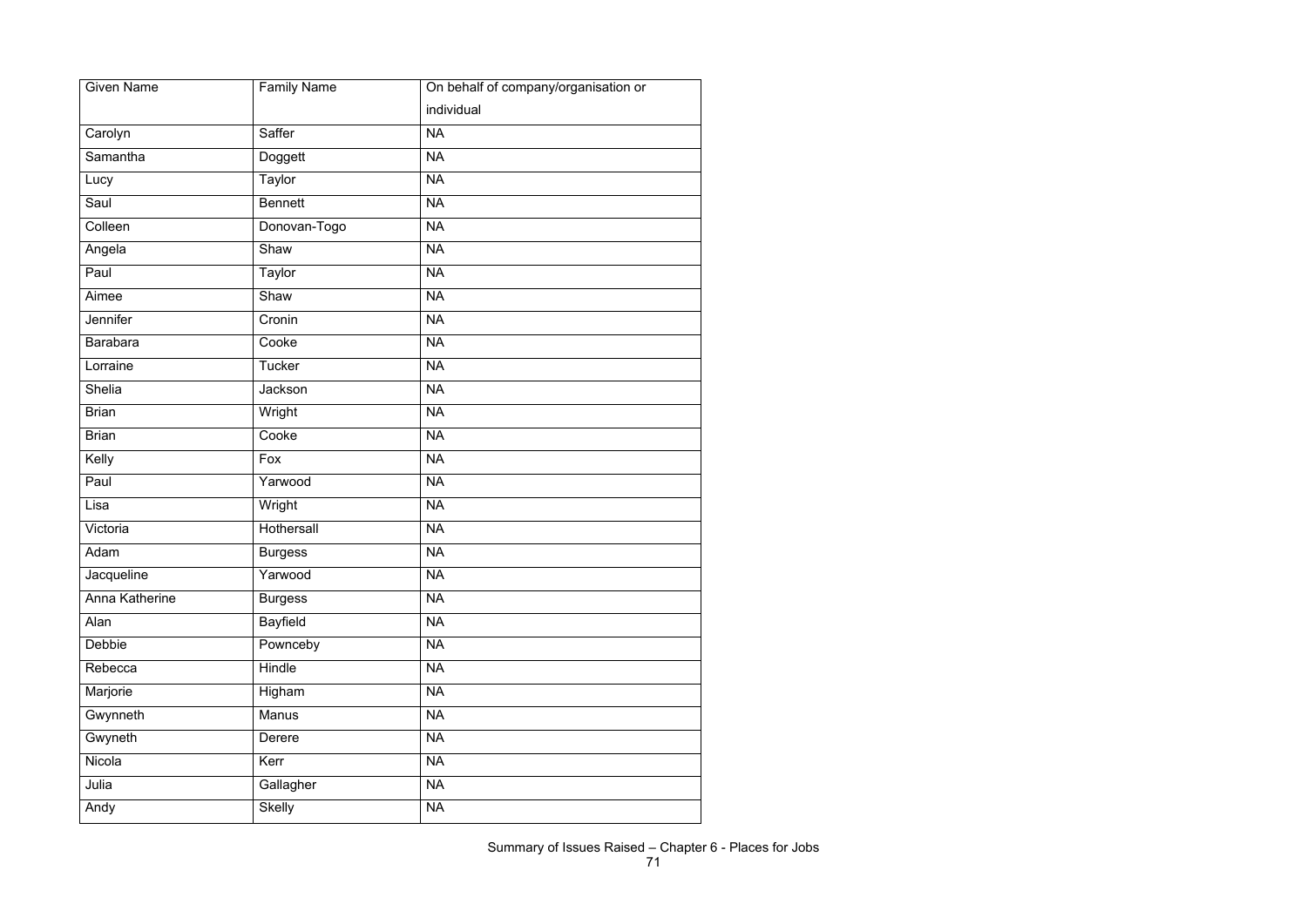| <b>Given Name</b> | <b>Family Name</b> | On behalf of company/organisation or |
|-------------------|--------------------|--------------------------------------|
|                   |                    | individual                           |
| Joanne            | <b>Dallimore</b>   | <b>NA</b>                            |
| Alison            | Lees               | <b>NA</b>                            |
| David J           | Arnfield           | <b>NA</b>                            |
| Emma              | <b>Nye</b>         | <b>NA</b>                            |
| Kath              | Dobson             | <b>NA</b>                            |
| Jackie            | Harris             | <b>NA</b>                            |
| Jane              | <b>Bennett</b>     | <b>NA</b>                            |
| Carl              | Mason              | <b>NA</b>                            |
| Leanne            | Labrow             | <b>NA</b>                            |
| Suzanne           | <b>Nye</b>         | <b>NA</b>                            |
| Alex              | Abbey              | <b>NA</b>                            |
| Caroline          | O'Donnell          | <b>NA</b>                            |
| <b>Mary</b>       | Walsh              | <b>NA</b>                            |
| G R               | Walsh              | NA                                   |
| Pamela            | Maxon              | <b>NA</b>                            |
| Alexandra         | Cluer              | <b>NA</b>                            |
| Dawn              | Johnstone          | <b>NA</b>                            |
| Graham            | Walsh              | <b>NA</b>                            |
| Maika             | Fleischer          | <b>NA</b>                            |
| Alan              | Sheppard           | <b>NA</b>                            |
| Janet             | <b>Taylor</b>      | <b>NA</b>                            |
| Paul              | Cross              | <b>NA</b>                            |

## **Table 14. Row JP-J2.36**

| <b>Given Name</b> | <b>Family Name</b> | On behalf of company/organisation or |
|-------------------|--------------------|--------------------------------------|
|                   |                    | individual                           |
|                   |                    | <b>Friends of Carrington Moss</b>    |
| Janine            | Lawford            | <b>NA</b>                            |
|                   |                    | Save Greater Manchester's Green Belt |
|                   |                    | (SGMGB)                              |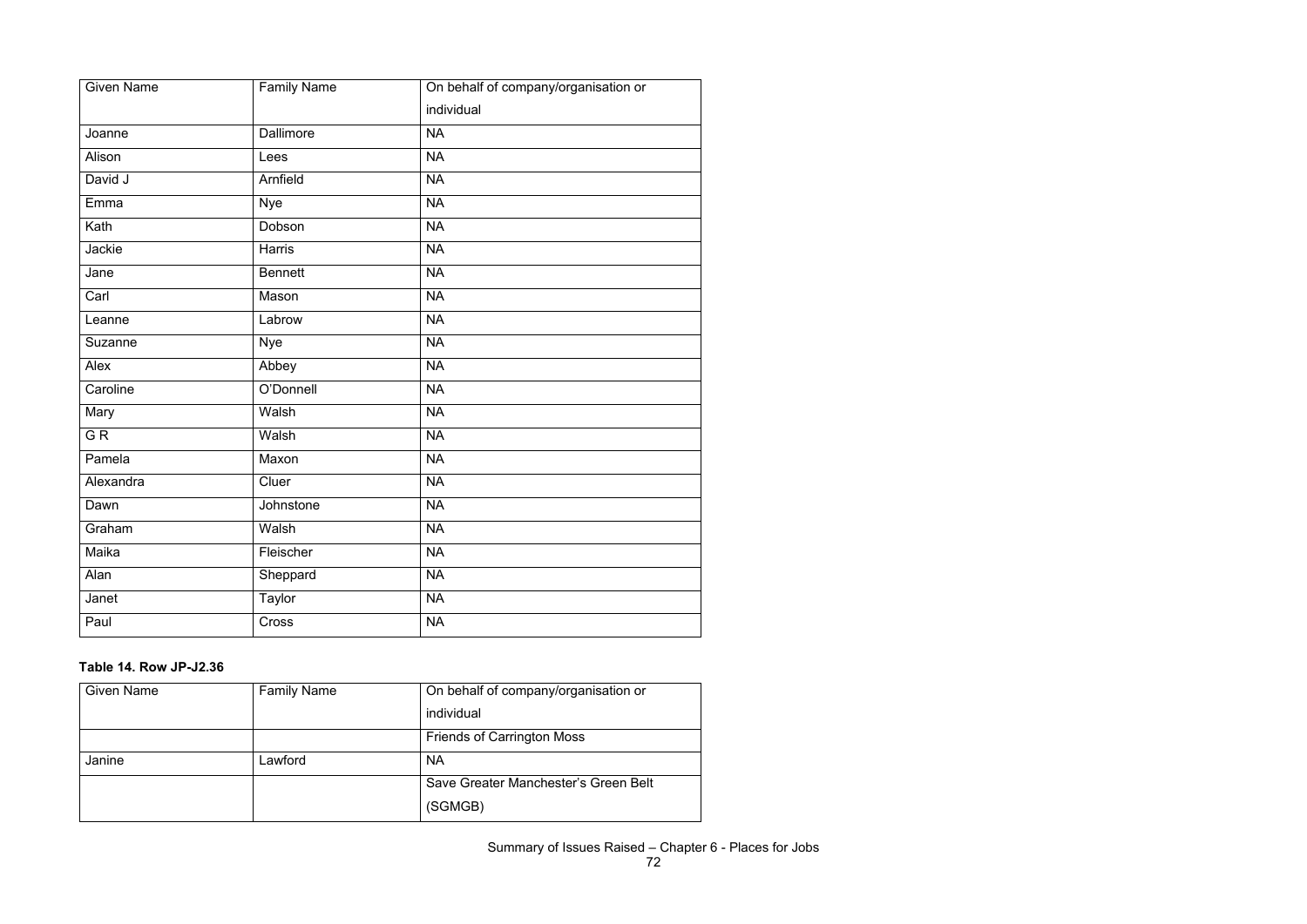| ∟aura | Charlotte | <b>NA</b> |
|-------|-----------|-----------|
| Mark  | Haynes    | <b>NA</b> |

## **Table 15. Row JP-J2.37**

| <b>Given Name</b> | <b>Family Name</b> | On behalf of company/organisation or |
|-------------------|--------------------|--------------------------------------|
|                   |                    | individual                           |
| Julie             | Halliwell          | <b>NA</b>                            |
| Paul              | <b>Cross</b>       | <b>NA</b>                            |
| <b>Steven</b>     | Higginbottom       | <b>NA</b>                            |
| John              | Edgington          | <b>NA</b>                            |

#### **Table 16. Row JP-J2.38**

| <b>Given Name</b> | <b>Family Name</b> | On behalf of company/organisation or |
|-------------------|--------------------|--------------------------------------|
|                   |                    | individual                           |
| Lynn              | Clegg              | <b>NA</b>                            |
| Glenn             | <b>Dillon</b>      | <b>NA</b>                            |
| Laura             | Charlotte          | <b>NA</b>                            |

## **Table 17. Row JP-J2.44**

| <b>Given Name</b> | <b>Family Name</b> | On behalf of company/organisation or |
|-------------------|--------------------|--------------------------------------|
|                   |                    | individual                           |
|                   |                    | Morland Capital Partners No1 Ltd     |
|                   |                    | Peel Land and Property               |

#### **Table 18. Row JP-J2.45**

| <b>Given Name</b> | <b>Family Name</b> | On behalf of company/organisation or     |
|-------------------|--------------------|------------------------------------------|
|                   |                    | individual                               |
|                   |                    | The Connell Group                        |
|                   |                    | <b>Persimmon Homes North West</b>        |
|                   |                    | Northern Gateway Development Vehicle LLP |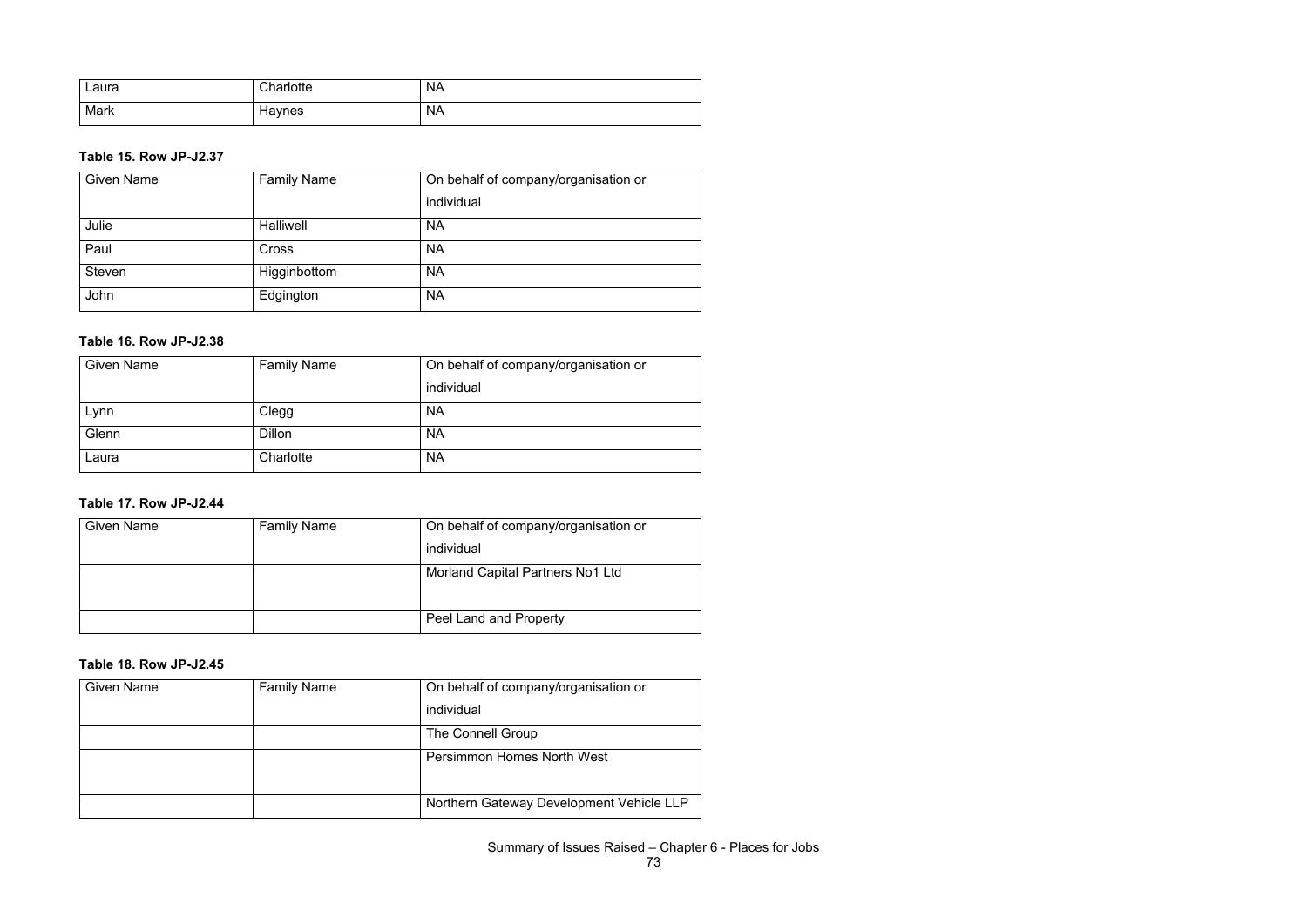## **Table 19 JP-J2.46**

| <b>Given Name</b> | <b>Family Name</b> | On behalf of company/organisation or |
|-------------------|--------------------|--------------------------------------|
|                   |                    | individual                           |
| Carl              | <b>Simms</b>       |                                      |
| Helen             | Lomax              |                                      |
| Peter             | Christie           |                                      |
| Margaret          | Fulham             |                                      |
| Jonathan          | Wigman             |                                      |
| L J               | Park               |                                      |
| Janet             | Howarth            |                                      |
| Heather           | Williams           |                                      |
| Janet             | Franks             |                                      |
|                   |                    | Wolstenholme Fold Farm               |
| Mary              | Sharkey            |                                      |
| Olivia            | Allen              |                                      |
| Lindsay           | Connolly           |                                      |
| Carol             | Mole               |                                      |
| Simon             | Robertson          |                                      |
| Rob               | Shield             |                                      |
| Julie             | <b>Mills</b>       |                                      |
| $\mathsf{R}$      | Nawaz              |                                      |
| Linda             | <b>Booth</b>       |                                      |
| Peter             | Stanyer            |                                      |
| Mike              | Seer               |                                      |
| Trevor            | Thomas             |                                      |
| Janet             | Alldred            |                                      |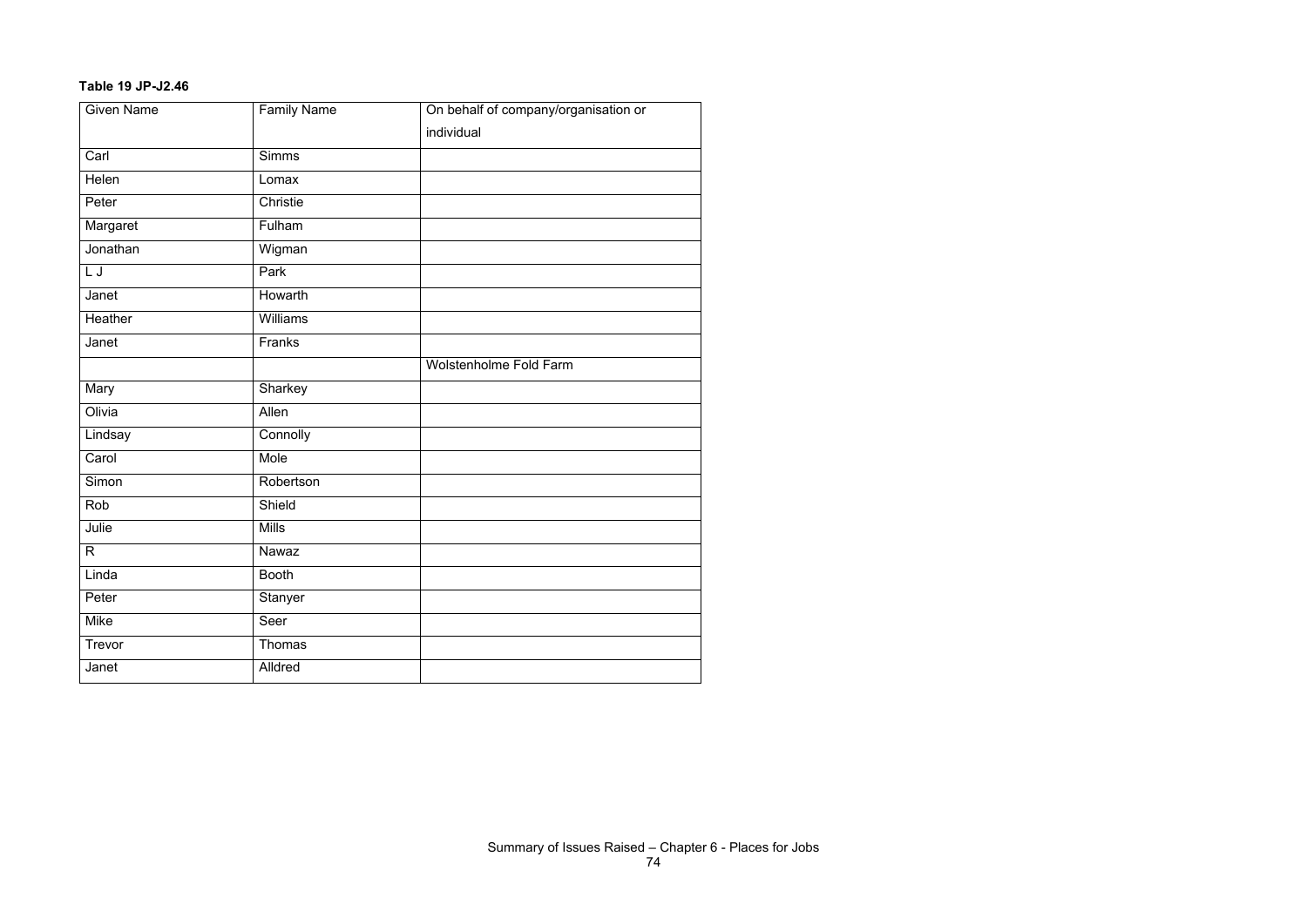## **Respondents to PfE 2021 Policy JP-J3 – Office Development**

## **Table 1. Row JP-J3.1**

| <b>Given Name</b> | <b>Family Name</b> | On behalf of company/organisation or |
|-------------------|--------------------|--------------------------------------|
|                   |                    | individual                           |
| Daniel            | Lawson             | <b>NA</b>                            |
| $\mathsf C$       | Smith              | <b>NA</b>                            |
| Patricia          | Hay                | <b>NA</b>                            |
| <b>Chris</b>      | Green              | <b>NA</b>                            |
| Stephen           | Cluer              | <b>NA</b>                            |
| Clare             | <b>Bowdler</b>     | <b>NA</b>                            |
| Christopher       | Russell            | <b>NA</b>                            |
| <b>Barbara</b>    | Wilkinson          | <b>NA</b>                            |
| Lucy              | Marsden            | <b>NA</b>                            |
| Juliet            | Eastham            | <b>NA</b>                            |

## **Table 2. Row JP-J3.2**

| <b>Given Name</b> | <b>Family Name</b> | On behalf of company/organisation or |
|-------------------|--------------------|--------------------------------------|
|                   |                    | individual                           |
| Daniel            | Lawson             | <b>NA</b>                            |
| $\mathsf C$       | Smith              | <b>NA</b>                            |
| Patricia          | Hay                | <b>NA</b>                            |
| Chris             | Green              | <b>NA</b>                            |
| Stephen           | Cluer              | <b>NA</b>                            |
| Clare             | <b>Bowdler</b>     | <b>NA</b>                            |
| Christopher       | <b>Russell</b>     | <b>NA</b>                            |
| <b>Barbara</b>    | Wilkinson          | <b>NA</b>                            |
| Lucy              | Marsden            | <b>NA</b>                            |
| Juliet            | Eastham            | <b>NA</b>                            |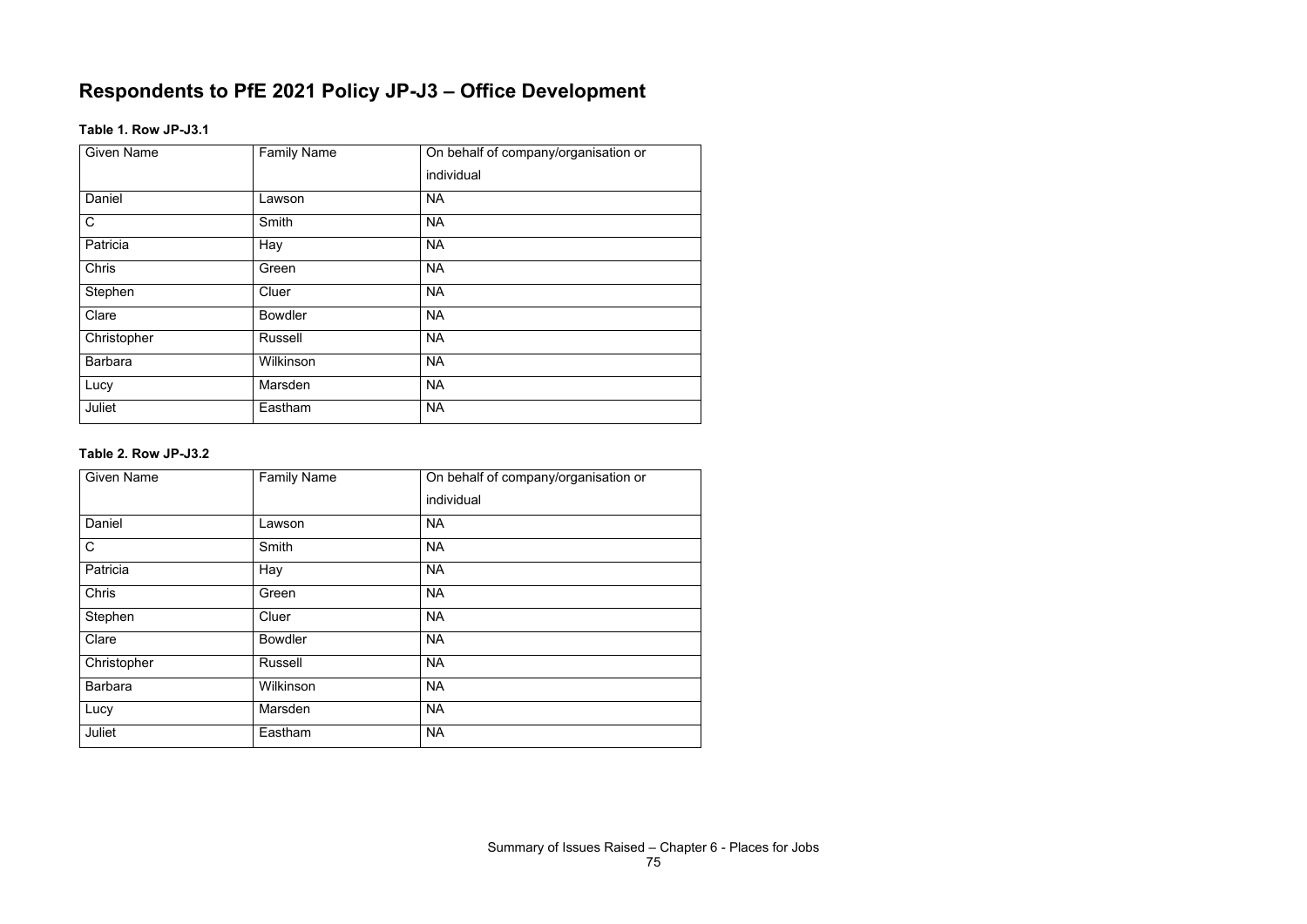#### **Table 3. Row JP-J3.3**

| <b>Given Name</b> | <b>Family Name</b> | On behalf of company/organisation or |
|-------------------|--------------------|--------------------------------------|
|                   |                    | individual                           |
| Daniel            | Lawson             | <b>NA</b>                            |
| $\mathsf C$       | Smith              | <b>NA</b>                            |
| Patricia          | Hay                | <b>NA</b>                            |
| <b>Chris</b>      | Green              | <b>NA</b>                            |
| Stephen           | Cluer              | <b>NA</b>                            |
| Clare             | <b>Bowdler</b>     | <b>NA</b>                            |
| Christopher       | <b>Russell</b>     | <b>NA</b>                            |
| <b>Barbara</b>    | Wilkinson          | <b>NA</b>                            |
| Lucy              | Marsden            | <b>NA</b>                            |
| Juliet            | Eastham            | <b>NA</b>                            |

#### **Table 4. Row JP-J3.6**

| <b>Given Name</b> | <b>Family Name</b> | On behalf of company/organisation or |
|-------------------|--------------------|--------------------------------------|
|                   |                    | individual                           |
| Carol             | Easey              | <b>NA</b>                            |
| Peter             | <b>Stratton</b>    | <b>NA</b>                            |
| John              | Smith              | <b>NA</b>                            |
| Paul              | <b>Roebuck</b>     | <b>NA</b>                            |
| Janine            | Lawford            | <b>NA</b>                            |
| Laura             | Charlotte          | <b>NA</b>                            |
|                   |                    | <b>Warburton Parish Council</b>      |
| Maureen           | <b>Buttle</b>      | <b>NA</b>                            |
| <b>Barbara</b>    | Wilkinson          | <b>NA</b>                            |
| Lucy              | Marsden            | <b>NA</b>                            |
| Juliet            | Eastham            | <b>NA</b>                            |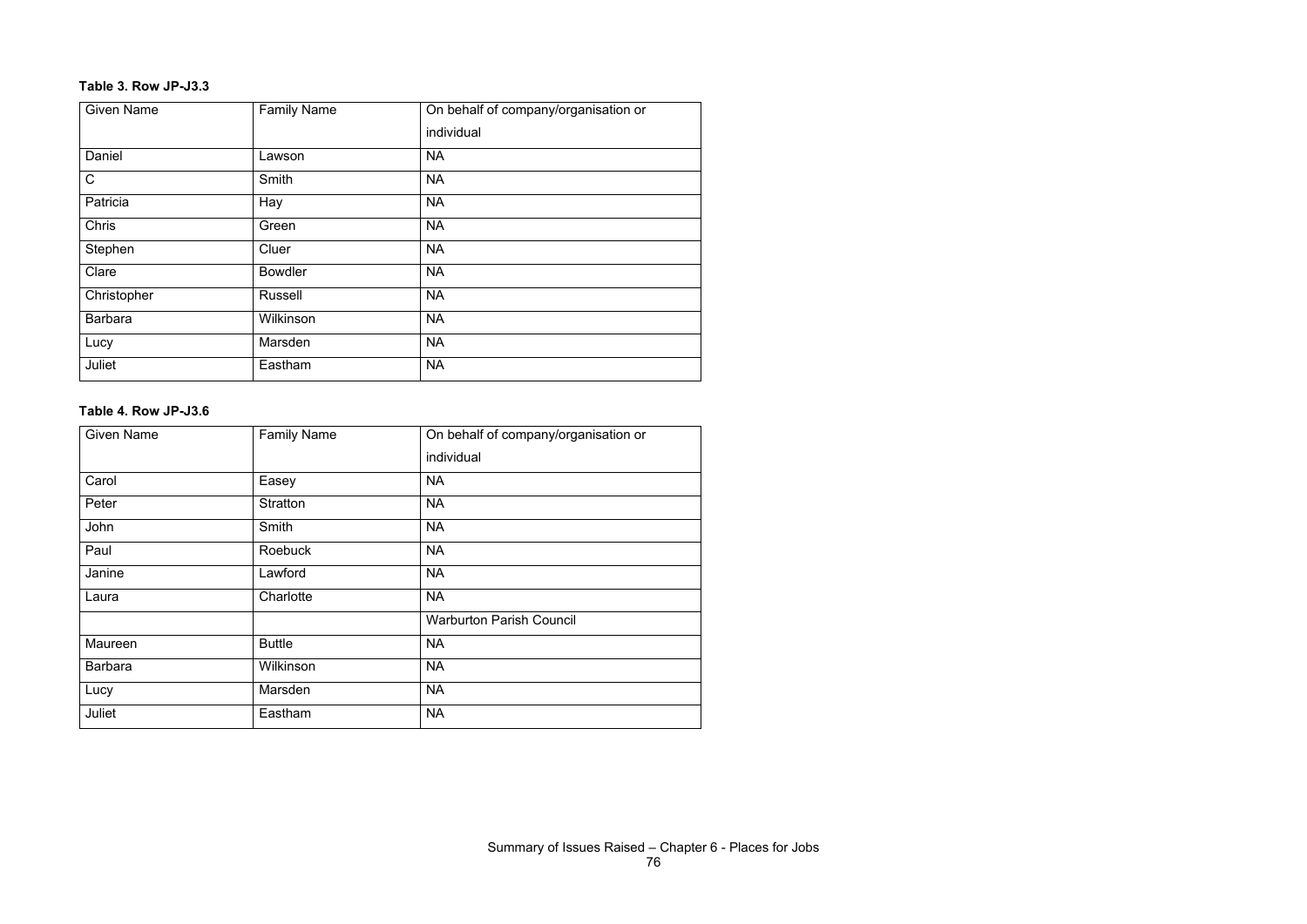#### **Table 5. Row JP-J3.13**

| <b>Given Name</b> | <b>Family Name</b> | On behalf of company/organisation or     |
|-------------------|--------------------|------------------------------------------|
|                   |                    | individual                               |
|                   |                    | Campaign to Protect Rural England (CPRE) |
| Mark H            | <b>Burton</b>      | <b>NA</b>                                |
| Jeremy            | Williams           | <b>NA</b>                                |

#### **Table 6. Row JP-J3.18**

| <b>Given Name</b> | <b>Family Name</b> | On behalf of company/organisation or |
|-------------------|--------------------|--------------------------------------|
|                   |                    | individual                           |
| <b>Barbara</b>    | Wilkinson          | <b>NA</b>                            |
| Lucy              | <b>Marsden</b>     | <b>NA</b>                            |
| Juliet            | Eastham            | <b>NA</b>                            |
|                   |                    | Save Greater Manchester Green Belt   |
|                   |                    | (SGMGB)                              |
| Stephen           | Cluer              | <b>NA</b>                            |

#### **Table 7. Row JP-J3.19**

| <b>Given Name</b> | <b>Family Name</b> | On behalf of company/organisation or |
|-------------------|--------------------|--------------------------------------|
|                   |                    | individual                           |
| Carl              | <b>Simms</b>       |                                      |
| Lynn              | Clegg              |                                      |
| Jonathan          | Wigman             |                                      |
| LJ                | Park               |                                      |
| Janet             | Howarth            |                                      |
| Janet             | Franks             |                                      |
|                   |                    | <b>Wolstenholme Fold Farm</b>        |
| Mary              | Sharkey            |                                      |
| Julie             | <b>Mills</b>       |                                      |
| Olivia            | Allen              |                                      |
| Lindsay           | Connolly           |                                      |
| Carol             | Mole               |                                      |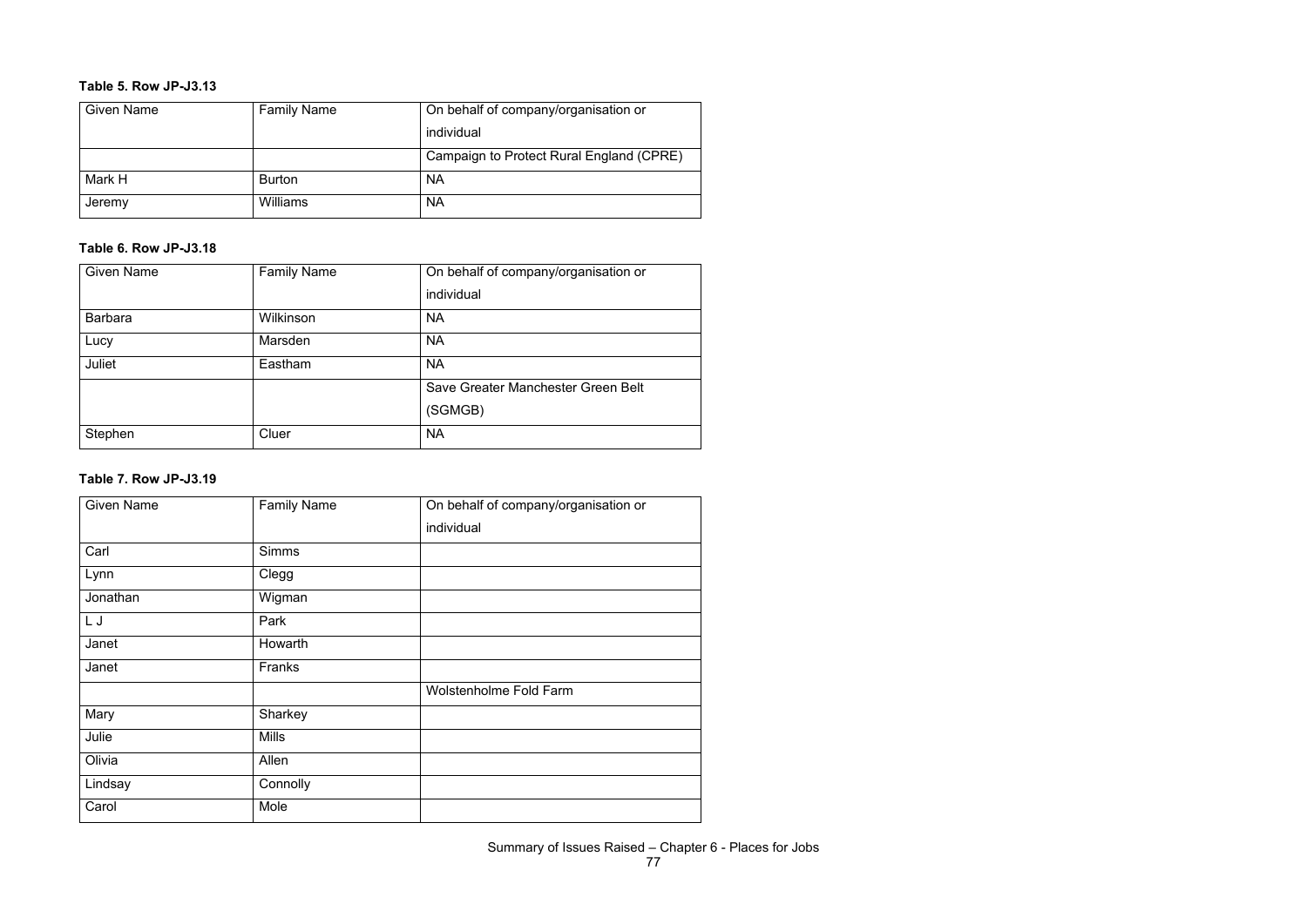| <b>Given Name</b> | <b>Family Name</b> | On behalf of company/organisation or |
|-------------------|--------------------|--------------------------------------|
|                   |                    | individual                           |
| Simon             | Robertson          |                                      |
| Rob               | Shield             |                                      |
| R                 | Nawaz              |                                      |
| Kristian          | Slater-Lett        |                                      |
| Peter             | Stanyer            |                                      |
| Mike              | Seer               |                                      |
| Trevor            | <b>Thomas</b>      |                                      |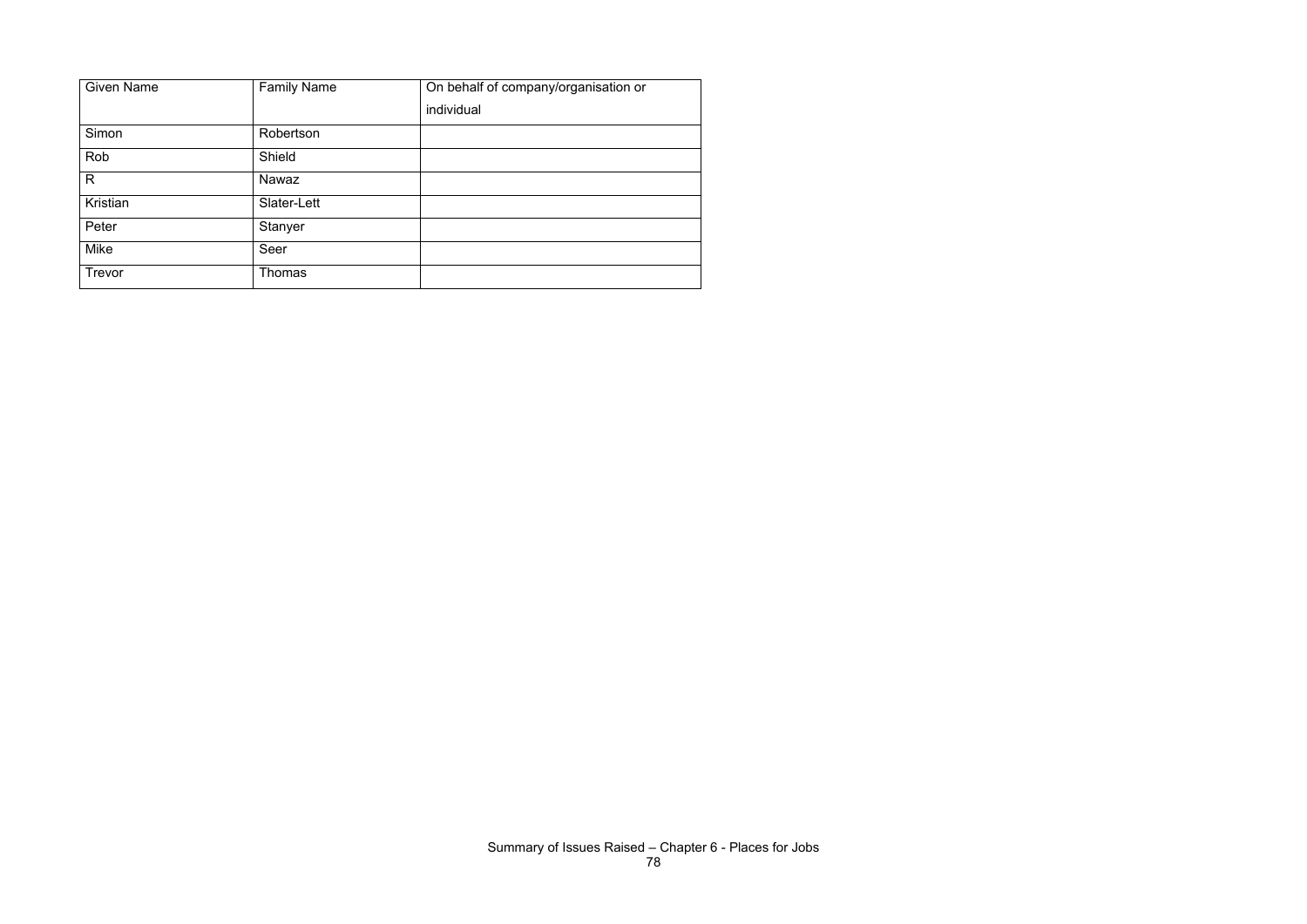# **Respondents to PfE 2021 Policy JP-J4 – Industry and Warehousing Development**

#### **Table 1. Row JP-J4.1**

| <b>Given Name</b> | <b>Family Name</b> | On behalf of company/organisation or |
|-------------------|--------------------|--------------------------------------|
|                   |                    | individual                           |
| Daniel            | Lawson             | <b>NA</b>                            |
| $\mathsf{C}$      | Smith              | <b>NA</b>                            |
| Patricia          | Hay                | <b>NA</b>                            |
| Chris             | Green              | <b>NA</b>                            |
| Stephen           | Cluer              | <b>NA</b>                            |
| Clare             | <b>Bowdler</b>     | <b>NA</b>                            |
| Christopher       | <b>Russell</b>     | <b>NA</b>                            |
| <b>Barbara</b>    | Wilkinson          | <b>NA</b>                            |
| Lucy              | Marsden            | <b>NA</b>                            |
| Juliet            | Eastham            | <b>NA</b>                            |
|                   |                    | Save Greater Manchester Green Belt   |
|                   |                    | (SGMGB)                              |
| Edward            | <b>Beckham</b>     | <b>NA</b>                            |

#### **Table 2. Row JP-J4.2**

| <b>Given Name</b> | <b>Family Name</b> | On behalf of company/organisation or |
|-------------------|--------------------|--------------------------------------|
|                   |                    | individual                           |
| Daniel            | Lawson             | <b>NA</b>                            |
| $\mathsf{C}$      | Smith              | <b>NA</b>                            |
| Patricia          | Hay                | <b>NA</b>                            |
| <b>Chris</b>      | Green              | <b>NA</b>                            |
| Stephen           | Cluer              | <b>NA</b>                            |
| Clare             | <b>Bowdler</b>     | <b>NA</b>                            |
| Christopher       | Russell            | <b>NA</b>                            |
| <b>Barbara</b>    | Wilkinson          | <b>NA</b>                            |
| Lucy              | Marsden            | <b>NA</b>                            |
| Juliet            | Eastham            | <b>NA</b>                            |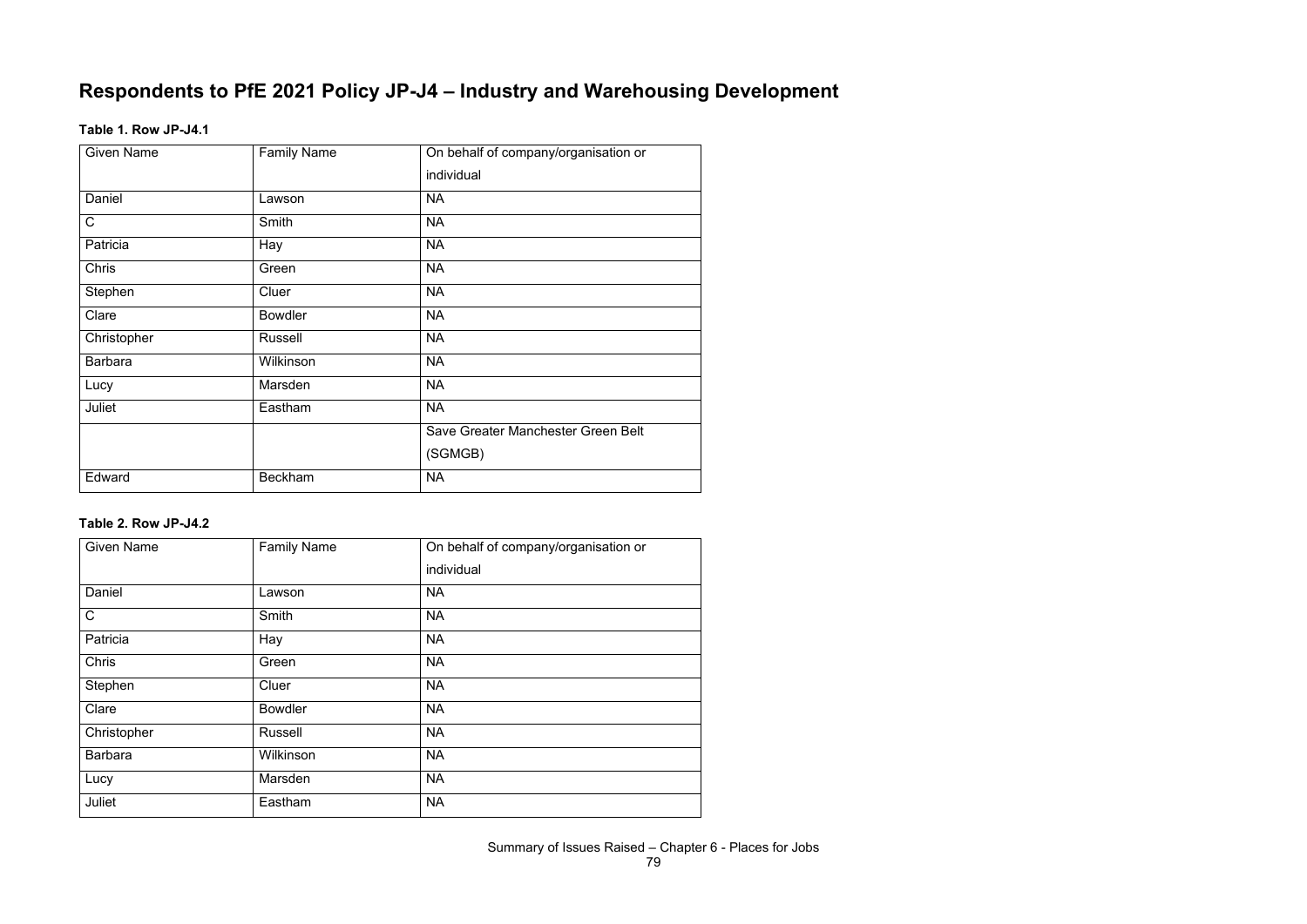| <b>Given Name</b> | <b>Family Name</b> | On behalf of company/organisation or |
|-------------------|--------------------|--------------------------------------|
|                   |                    | individual                           |
|                   |                    | Save Greater Manchester Green Belt   |
|                   |                    | (SGMGB)                              |
| Edward            | <b>Beckham</b>     | <b>NA</b>                            |

## **Table 3. Row JP-J4.3**

| <b>Given Name</b> | <b>Family Name</b> | On behalf of company/organisation or |
|-------------------|--------------------|--------------------------------------|
|                   |                    | individual                           |
| Daniel            | Lawson             | <b>NA</b>                            |
| $\mathsf{C}$      | Smith              | <b>NA</b>                            |
| Patricia          | Hay                | <b>NA</b>                            |
| Chris             | Green              | <b>NA</b>                            |
| Stephen           | Cluer              | <b>NA</b>                            |
| Clare             | <b>Bowdler</b>     | <b>NA</b>                            |
| Christopher       | Russell            | <b>NA</b>                            |
| <b>Barbara</b>    | Wilkinson          | <b>NA</b>                            |
| Lucy              | Marsden            | <b>NA</b>                            |
| Juliet            | Eastham            | <b>NA</b>                            |
|                   |                    | Save Greater Manchester Green Belt   |
|                   |                    | (SGMGB)                              |
| Edward            | <b>Beckham</b>     | <b>NA</b>                            |

#### **Table 4. Row JP-J4.5**

| <b>Given Name</b> | <b>Family Name</b> | On behalf of company/organisation or |
|-------------------|--------------------|--------------------------------------|
|                   |                    | individual                           |
| Jamie             | <b>Bentham</b>     | <b>NA</b>                            |
| David             | McLaughlin         | <b>NA</b>                            |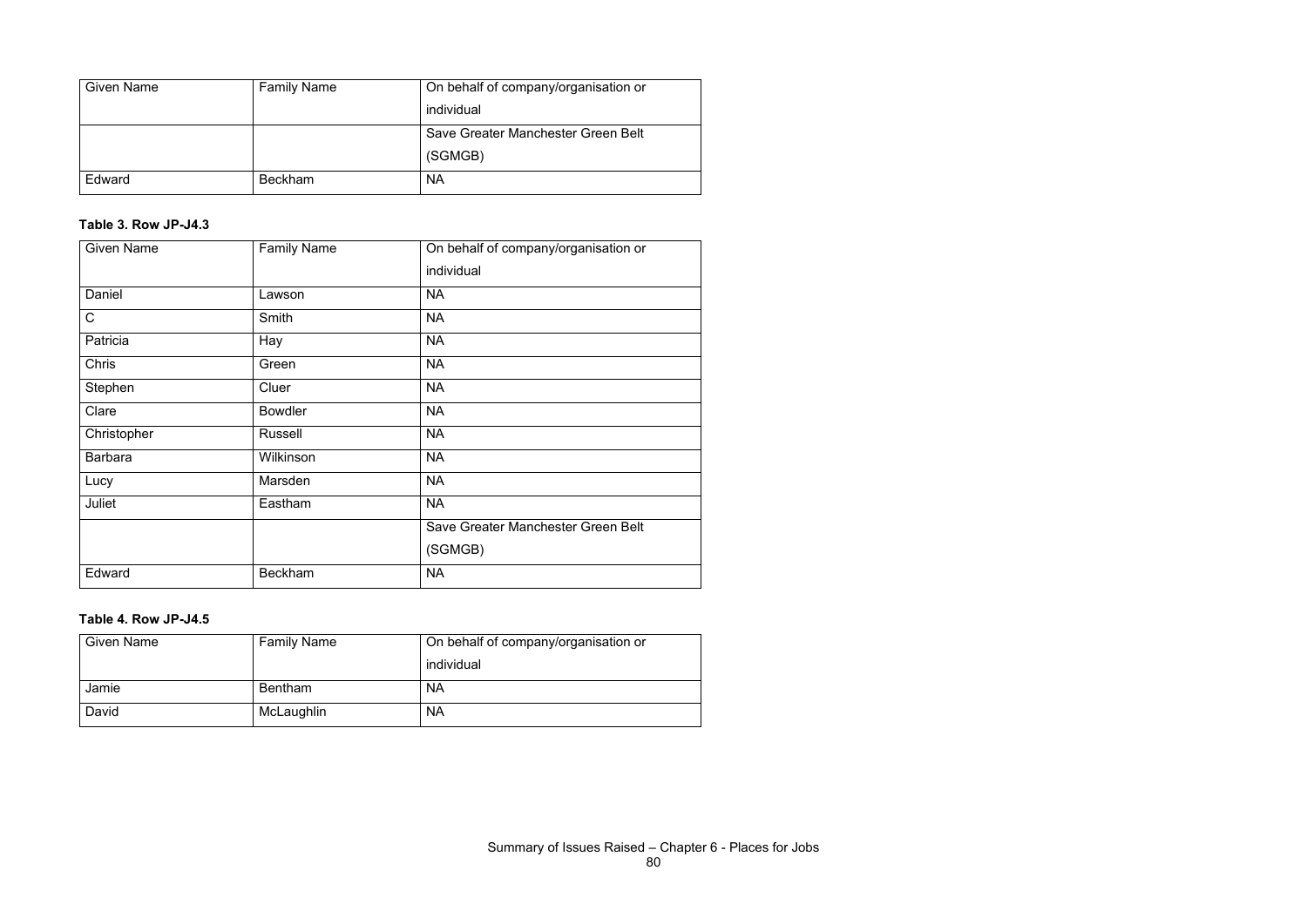## **Table 5. Row JP-J4.7**

| <b>Given Name</b> | <b>Family Name</b> | On behalf of company/organisation or     |
|-------------------|--------------------|------------------------------------------|
|                   |                    | individual                               |
| Carole            | Easey              | <b>NA</b>                                |
| Daniel            | Lawson             | <b>NA</b>                                |
| Janet             | Taylor             | <b>NA</b>                                |
| Peter             | <b>Stratton</b>    | <b>NA</b>                                |
| Trevor            | Widdop             | <b>NA</b>                                |
| <b>Frances</b>    | Davidson           | <b>NA</b>                                |
| Collette          | Gammond            | <b>NA</b>                                |
|                   |                    | Save Royton's Green Belt Community Group |

#### **Table 6. Row JP-4.10**

| <b>Given Name</b> | <b>Family Name</b> | On behalf of company/organisation or     |
|-------------------|--------------------|------------------------------------------|
|                   |                    | individual                               |
|                   |                    | Save Greater Manchester Green Belt       |
|                   |                    | Save Royton's Green Belt Community Group |

## **Table 6. Row JP-J4.18**

| <b>Given Name</b> | <b>Family Name</b> | On behalf of company/organisation or |
|-------------------|--------------------|--------------------------------------|
|                   |                    | individual                           |
|                   |                    | <b>NPL Group</b>                     |
| Martin            | Arthur             | <b>NA</b>                            |

#### **Table 7. Row JP-J4.21**

| <b>Given Name</b> | <b>Family Name</b> | On behalf of company/organisation or |
|-------------------|--------------------|--------------------------------------|
|                   |                    | individual                           |
| Stephen           | Cluer              | <b>NA</b>                            |
| <b>Barbara</b>    | Wilkinson          | <b>NA</b>                            |
| Lucy              | Marsden            | <b>NA</b>                            |
| Juliet            | Eastham            | <b>NA</b>                            |